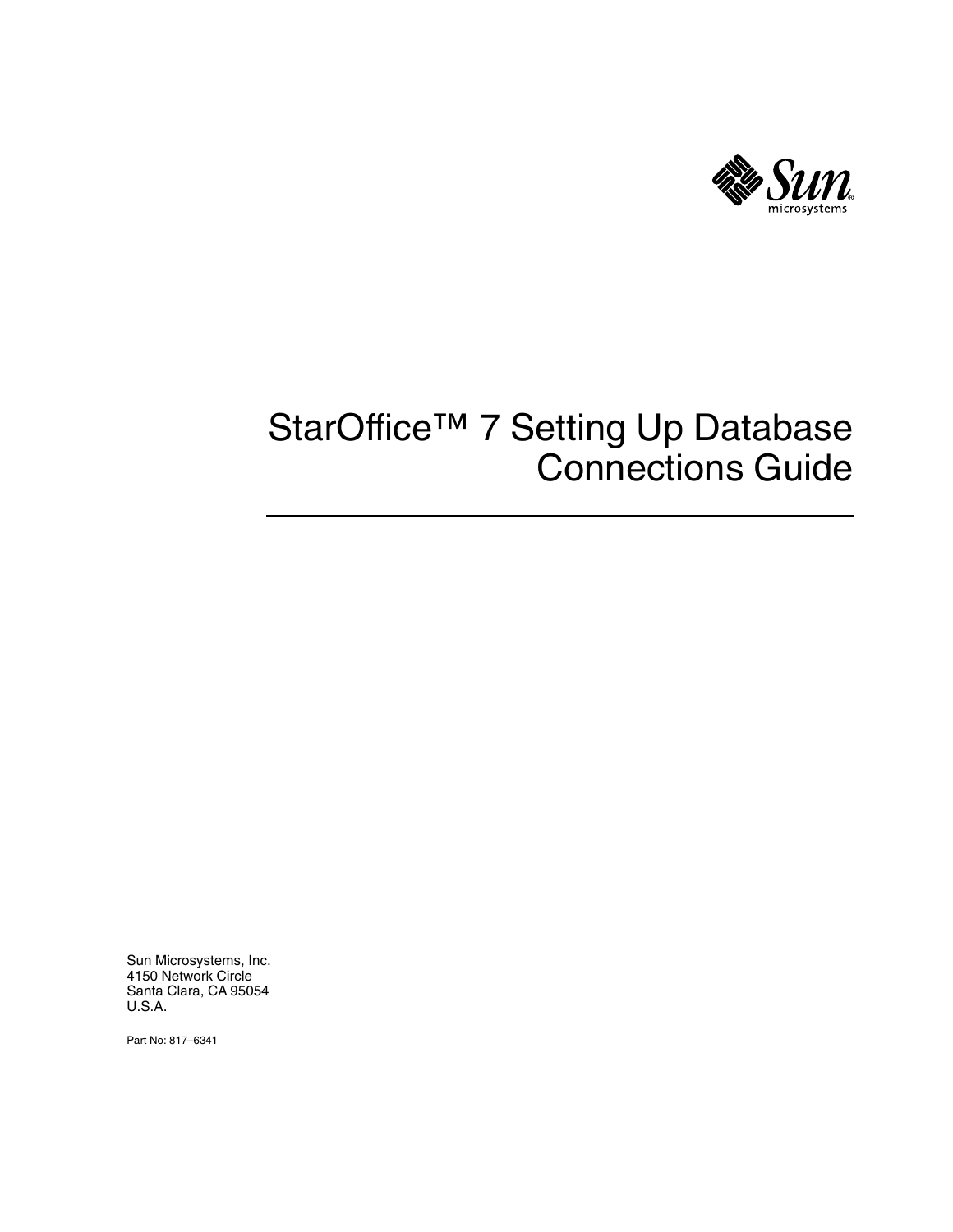Copyright 2004 Sun Microsystems, Inc. 4150 Network Circle, Santa Clara, CA 95054 U.S.A. All rights reserved.

This product or document is protected by copyright and distributed under licenses restricting its use, copying, distribution, and decompilation. No part of this product or document may be reproduced in any form by any means without prior written authorization of Sun and its licensors, if any.<br>Third-party software, including font technology, is copyrighted and licensed

Parts of the product may be derived from Berkeley BSD systems, licensed from the University of California. UNIX is a registered trademark in the U.S. and other countries, exclusively licensed through X/Open Company, Ltd.

Sun, Sun Microsystems, the Sun logo, docs.sun.com, AnswerBook, AnswerBook2, and Solaris are trademarks or registered trademarks of Sun<br>Microsystems, Inc. in the U.S. and other countries. All SPARC trademarks are used under Microsystems, Inc.

The OPEN LOOK and Sun™ Graphical User Interface was developed by Sun Microsystems, Inc. for its users and licensees. Sun acknowledges the pioneering efforts of Xerox in researching and developing the concept of visual or graphical user interfaces for the computer industry. Sun holds a<br>non-exclusive license from Xerox to the Xerox Graphical User Interface, wh and otherwise comply with Sun's written license agreements.

U.S. Government Rights – Commercial software. Government users are subject to the Sun Microsystems, Inc. standard license agreement and applicable provisions of the FAR and its supplements.

DOCUMENTATION IS PROVIDED "AS IS" AND ALL EXPRESS OR IMPLIED CONDITIONS, REPRESENTATIONS AND WARRANTIES,<br>INCLUDING ANY IMPLIED WARRANTY OF MERCHANTABILITY, FITNESS FOR A PARTICULAR PURPOSE OR NON-INFRINGEMENT, ARE<br>DISCLAIM

Copyright 2004 Sun Microsystems, Inc. 4150 Network Circle, Santa Clara, CA 95054 U.S.A. Tous droits réservés.

Ce produit ou document est protégé par un copyright et distribué avec des licences qui en restreignent l'utilisation, la copie, la distribution, et la décompilation. Aucune partie de ce produit ou document ne peut être reproduite sous aucune forme, par quelque moyen que ce soit, sans<br>l'autorisation préalable et écrite de Sun et de ses bailleurs de licence, s'il y en a. L

Des parties de ce produit pourront être dérivées du système Berkeley BSD licenciés par l'Université de Californie. UNIX est une marque déposée aux Etats-Unis et dans d'autres pays et licenciée exclusivement par X/Open Company, Ltd.

Sun, Sun Microsystems, le logo Sun, docs.sun.com, AnswerBook, AnswerBook2, et Solaris sont des marques de fabrique ou des marques déposées, de<br>Sun Microsystems, Inc. aux Etats-Unis et dans d'autres pays. Toutes les marques architecture développée par Sun Microsystems, Inc.

L'interface d'utilisation graphique OPEN LOOK et Sun™a été développée par Sun Microsystems, Inc. pour ses utilisateurs et licenciés. Sun reconnaît<br>les efforts de pionniers de Xerox pour la recherche et le développement du de l'informatique. Sun détient une licence non exclusive de Xerox sur l'interface d'utilisation graphique Xerox, cette licence couvrant également les<br>licenciés de Sun qui mettent en place l'interface d'utilisation graphiqu

CETTE PUBLICATION EST FOURNIE "EN L'ETAT" ET AUCUNE GARANTIE, EXPRESSE OU IMPLICITE, N'EST ACCORDEE, Y COMPRIS DES GARANTIES CONCERNANT LA VALEUR MARCHANDE, L'APTITUDE DE LA PUBLICATION A REPONDRE A UNE UTILISATION<br>PARTICULIERE, OU LE FAIT QU'ELLE NE SOIT PAS CONTREFAISANTE DE PRODUIT DE TIERS. CE DENI DE GARANTIE NE<br>S'APPLIQUERAIT PAS





040701@9061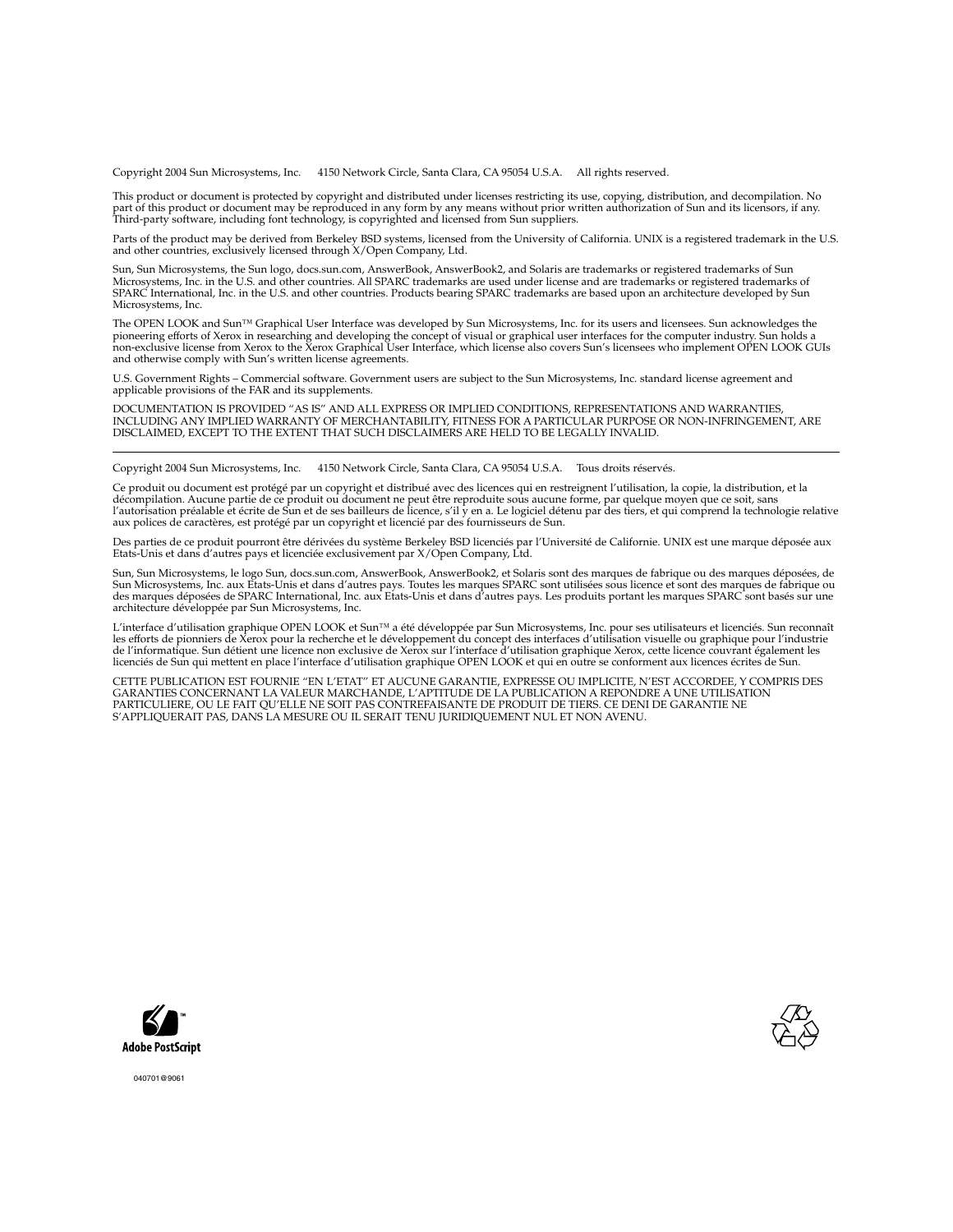## **Contents**

### **[Preface 13](#page-12-0)**

**[1 Adabas 17](#page-16-0)**

[Installing Adabas 17](#page-16-0) [System Requirements 17](#page-16-0) [Installing Adabas on Linux and Solaris Platforms 18](#page-17-0) [Installing Adabas on Microsoft Windows 19](#page-18-0) ▼ [To Install Adabas On Windows 19](#page-18-0) [Creating an Adabas Database in StarOffice 20](#page-19-0) ▼ [To Create an Adabas Database in StarOffice 20](#page-19-0) ▼ [To Hide Internal System Database Tables From Users 24](#page-23-0) ▼ [To Create a User Account for an Adabas Database 25](#page-24-0) [Creating an Adabas Database Connection 25](#page-24-0) ▼ [To Create a Connection to an Existing Adabas Database 25](#page-24-0) [Troubleshooting 27](#page-26-0)

### **[2 JDBC 29](#page-28-0)**

[Using JDBC Driver Classes With StarOffice 29](#page-28-0) [Oracle Driver Class 29](#page-28-0) [MySQL Driver Class 29](#page-28-0) ▼ [To Add a JDBC Driver Class to the Java](#page-29-0) CLASSPATH in StarOffice 30 [Creating a JDBC Database Connection 31](#page-30-0) ▼ [To Create a JDBC Connection 31](#page-30-0) ▼ [To Create a MySQL Connection 33](#page-32-0) [Troubleshooting 35](#page-34-0)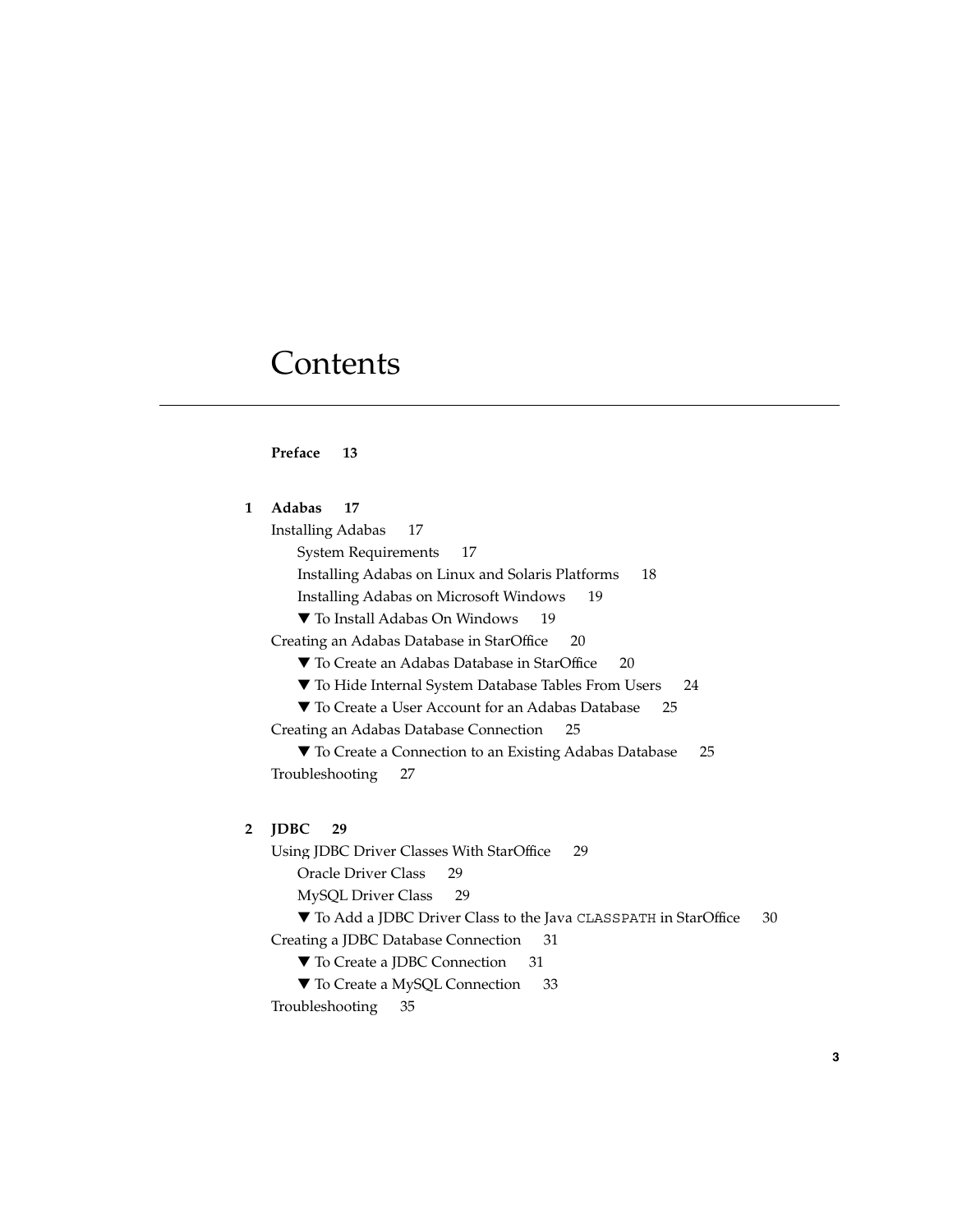#### **[3 ODBC 37](#page-36-0)**

[Prerequisites for Using ODBC With an Oracle 8i Database 37](#page-36-0) [Creating an ODBC Database Connection 38](#page-37-0)

▼ [To Add an ODBC Database as a Data Source in Windows 38](#page-37-0)

▼ [To Create a Data Source Connection to an ODBC Database in StarOffice 42](#page-41-0) [Troubleshooting 47](#page-46-0)

### **[4 ADO \(Windows Only\) 49](#page-48-0)**

[Using ADO to Create a Database Connection 49](#page-48-0)

▼ [To Create an ADO Database Connection 49](#page-48-0)

▼ [To Hide Internal System Database Tables From Users in an ADO Data](#page-50-0) [Source 51](#page-50-0)

[Troubleshooting 52](#page-51-0)

#### **[5 dBase 53](#page-52-0)**

[Creating a dBase Database Connection 53](#page-52-0)

▼ [To Create a Connection to a dBase Database 53](#page-52-0)

▼ [To Specify the Database Tables to Include in a dBase Data Source 54](#page-53-0) [Troubleshooting 55](#page-54-0)

#### **[6 Text 57](#page-56-0)**

[Creating Text Database Connection 57](#page-56-0)

▼ [To Add Text Files as a Data Source 57](#page-56-0)

▼ [To Specify the Database Tables to Include in a Text Data Source 59](#page-58-0) [Troubleshooting 60](#page-59-0)

#### **[7 Spreadsheet 61](#page-60-0)**

[Creating a Spreadsheet Data Source Connection 61](#page-60-0)

- ▼ [To Add a Spreadsheet as a Data Source 61](#page-60-0)
- ▼ [To Specify the Database Tables to Include in a Spreadsheet Data Source 62](#page-61-0)

#### **[8 Address Book 65](#page-64-0)**

[Creating an Address Book Data Source Connection 65](#page-64-0)

- ▼ [To Add an Address Book as a Data Source 65](#page-64-0)
- ▼ [To Specify the Address Books to Include in a Address Data Source 67](#page-66-0)
- **4** StarOffice™ 7 Setting Up Database Connections Guide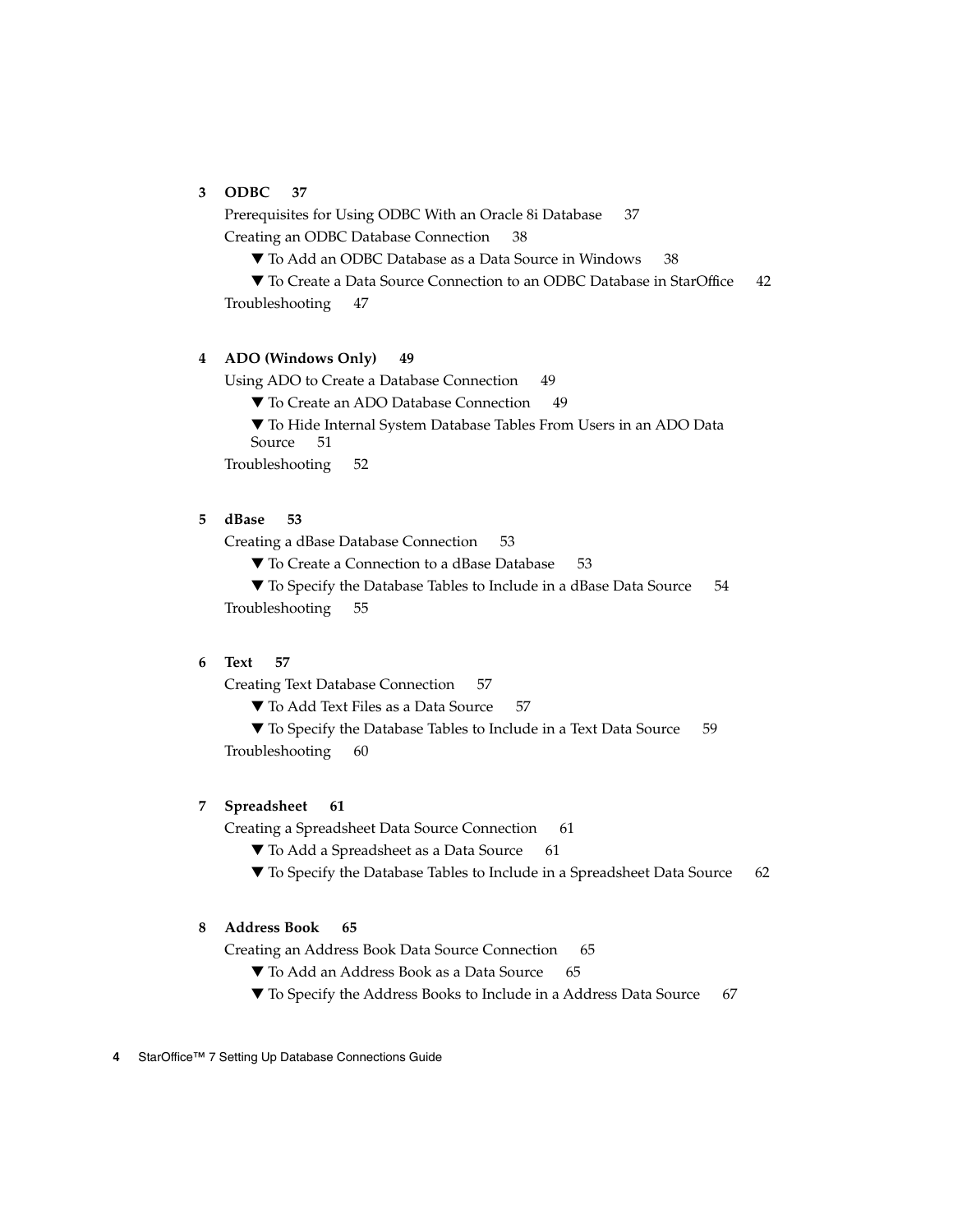[Using the Data Sources View 69](#page-68-0) ▼ [To Edit a Database Record in the Data Sources View 69](#page-68-0) [Working in the](#page-70-0) **Data Sources** View 71 [Using the Navigation Bar 71](#page-70-0) [Using the Database Bar 71](#page-70-0) **[10 Form Letters \(Mail Merge Documents\) 75](#page-74-0)** [Setting Up Data Sources For Mail Merge 75](#page-74-0) [Address Book 76](#page-75-0) [Spreadsheets 76](#page-75-0) [dBase 76](#page-75-0) [Adabas 76](#page-75-0) [JDBC, ODBC, and MySQL 76](#page-75-0) [Adding Database Fields to a Mail Merge Document 77](#page-76-0) ▼ [To Add Database Fields From the Data Sources Browser 77](#page-76-0) ▼ [To Add Database Fields From the Fields Dialog Box 78](#page-77-0) [Editing Mail Merge Documents 79](#page-78-0) ▼ [To Replace an Inserted Field With a Different Field 80](#page-79-0) ▼ [To Preview the Contents of Fields 80](#page-79-0) [Merging the Data 81](#page-80-0) ▼ [To Print a Mail Merge Document 81](#page-80-0) ▼ [To Use a Database Query to Specify the Records to Print 82](#page-81-0) ▼ [To Select Specific Records in a Mail Merge Data Source 83](#page-82-0) **[11 Creating a Database Table 85](#page-84-0)** Using the **[Data Sources](#page-84-0)** View 85 ▼ [To Create a Database Table 85](#page-84-0) ▼ [To Add Data to a Database Table 87](#page-86-0) **[12 Creating a Database Query 89](#page-88-0)** Using the **[Query Design](#page-88-0)** View 89 ▼ [To Create a Database Query 89](#page-88-0) **[13 Using Database Forms 95](#page-94-0)** [Creating a Database Form 95](#page-94-0)

**[9 Working With Existing Databases 69](#page-68-0)**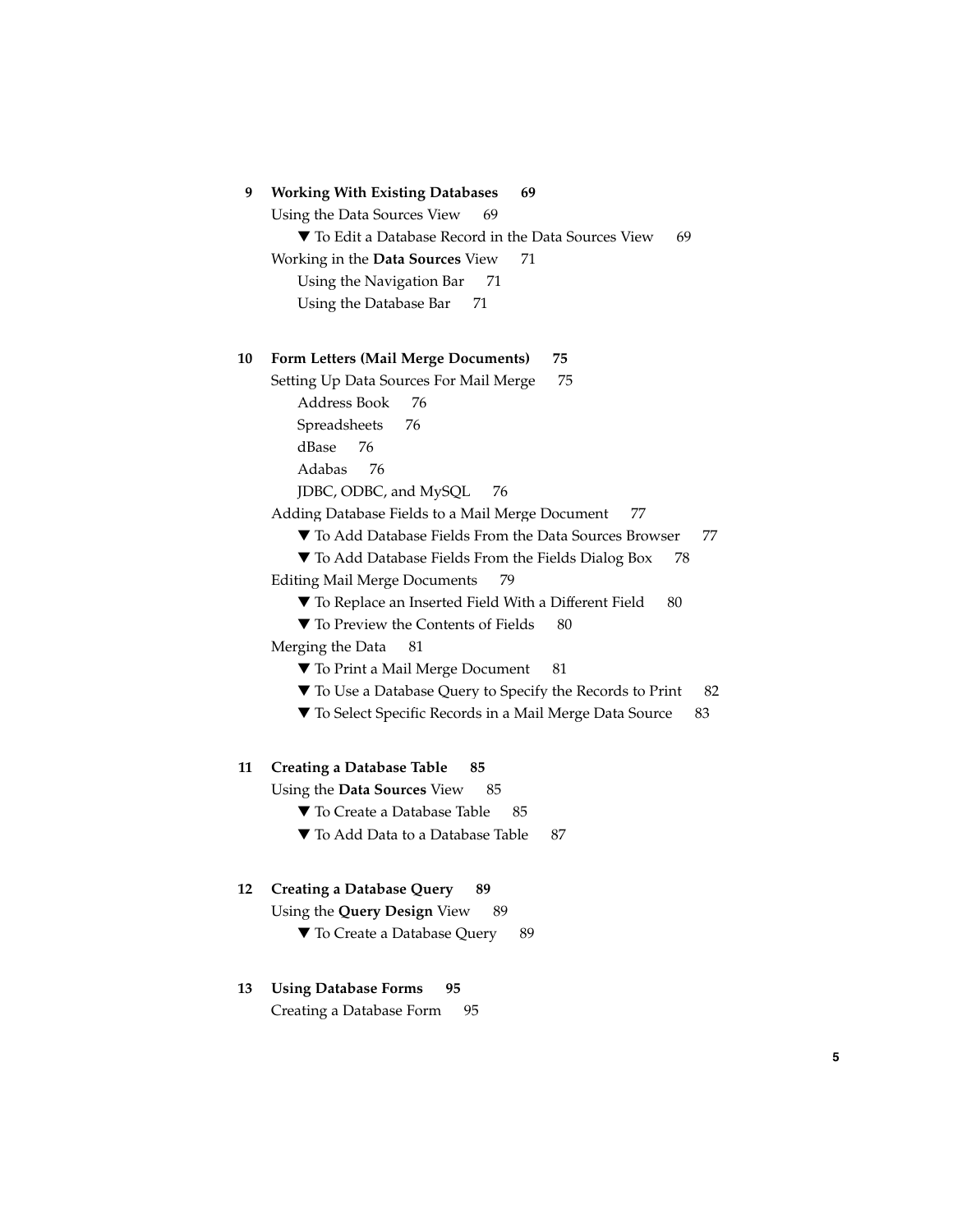▼ [To Create a Database Form 95](#page-94-0) [Editing Database Forms 97](#page-96-0) Using the **[Navigation Bar](#page-96-0)** 97 Using the **Form Functions** [Floating Toolbar 99](#page-98-0)

**[Index 101](#page-100-0)**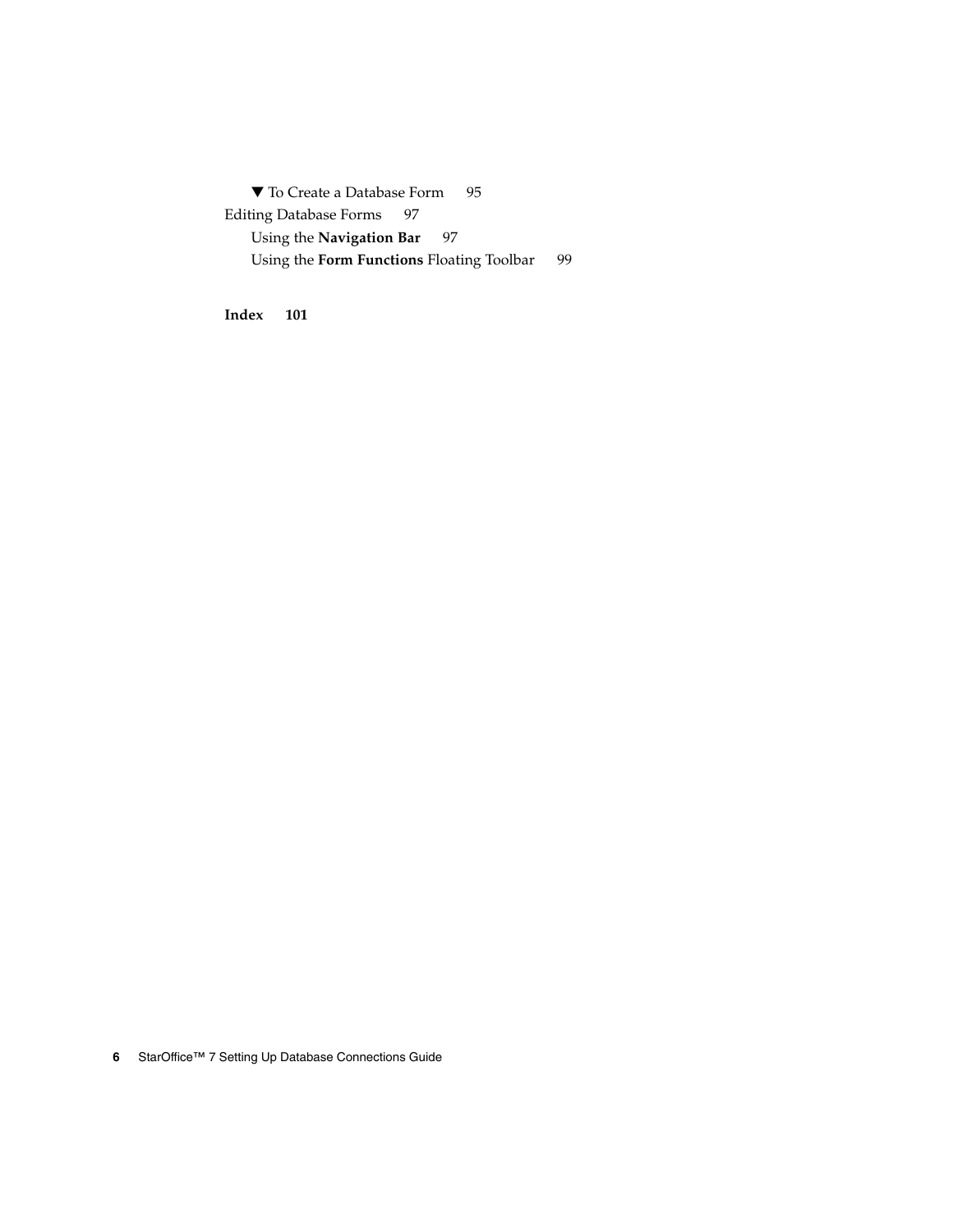# Tables

| TABLE 9-1 | Icons on the Navigation Bar for the Data Sources view.     | 71  |
|-----------|------------------------------------------------------------|-----|
| TABLE 9-2 | Icons on the Database Bar in the <b>Data Sources</b> view. | -72 |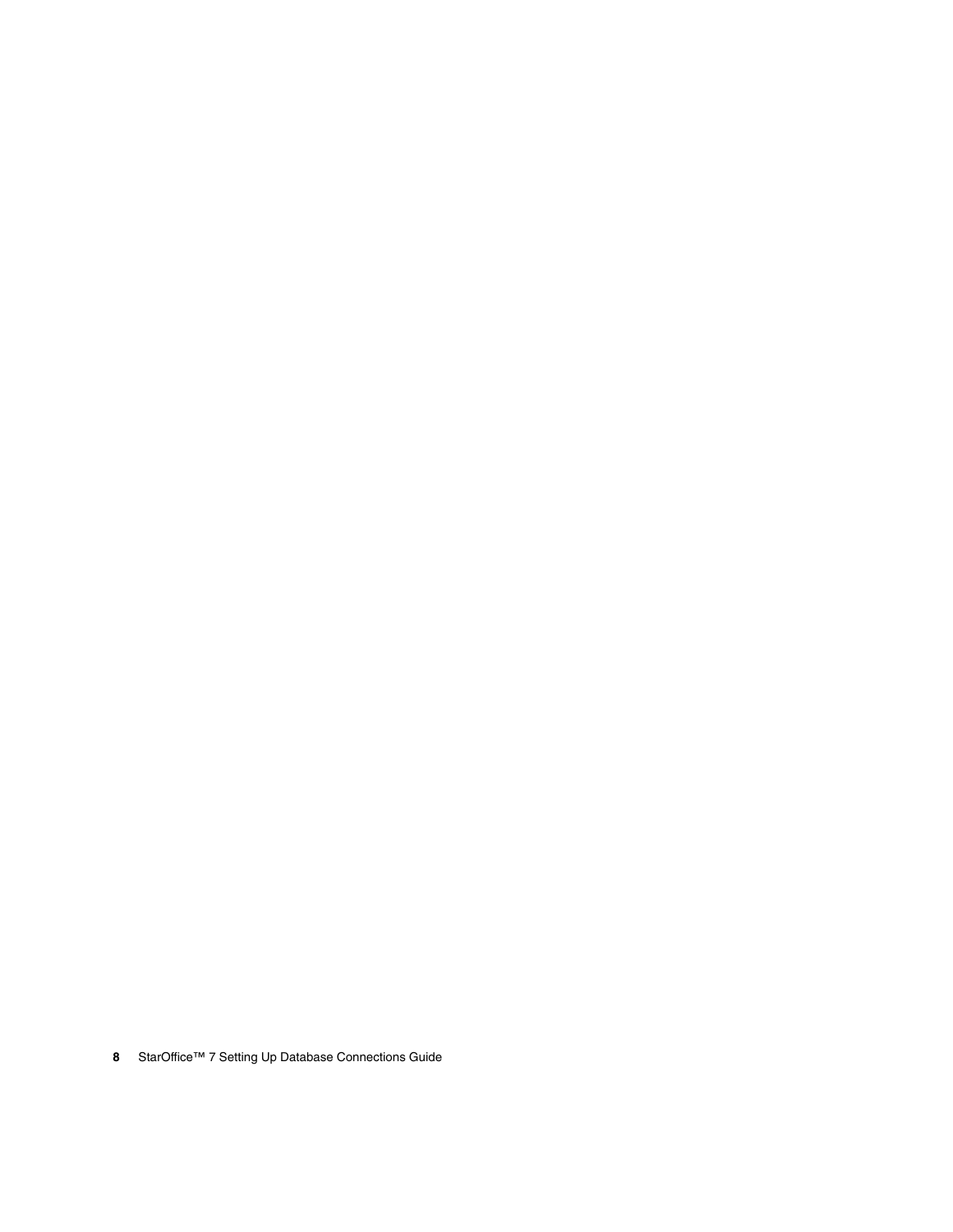# Figures

| FIGURE 1-1  | Data Source Administration dialog in StarOffice<br>20                                                          |
|-------------|----------------------------------------------------------------------------------------------------------------|
| FIGURE 1-2  | Create New Adabas Database dialog.<br>21                                                                       |
| FIGURE 1-3  | Hiding the system database tables.<br>24                                                                       |
| FIGURE 1-4  | Data Source Administration dialog in StarOffice<br>25                                                          |
| FIGURE 2-1  | Options - StarOffice - Security dialog box to add an additional driver<br>to StarOffice.<br>30                 |
| FIGURE 2-2  | Browse to the JDBC driver file.<br>30                                                                          |
| FIGURE 2-3  | Data Source Administration dialog box.<br>31                                                                   |
| FIGURE 2-4  | JDBC tab page of the Data Source Administration dialog box.<br>32                                              |
| FIGURE 2-5  | Data Source Administration dialog box.<br>33                                                                   |
| FIGURE 2-6  | MySQL tab page of the Data Source Administration dialog box.<br>33                                             |
| FIGURE 3-1  | Data Source Administration dialog box.<br>38                                                                   |
| FIGURE 3-2  | Adding a new data source with the Data Source Administration dialog<br>38<br>box.                              |
| FIGURE 3-3  | Creating a data source connection to an ODBC database with the Data<br>Source Administration dialog box.<br>39 |
| FIGURE 3-4  | <b>ODBC Data Source Administrator</b> dialog box in Windows.<br>40                                             |
| FIGURE 3-5  | Creating a data source connection to an ODBC database.<br>40                                                   |
| FIGURE 3-6  | <b>ODBC Microsoft Access Setup dialog box.</b><br>41                                                           |
| FIGURE 3-7  | Data Source Administration dialog box. 42                                                                      |
| FIGURE 3-8  | Adding a new data source with the Data Source Administration dialog<br>43<br>box.                              |
| FIGURE 3-9  | Creating a data source connection to an ODBC database with the Data<br>Source Administration dialog box.<br>43 |
| FIGURE 3-10 | <b>ODBC Data Source Administrator</b> dialog box in Windows.<br>44                                             |
| FIGURE 3-11 | Available ODBC data sources.<br>45                                                                             |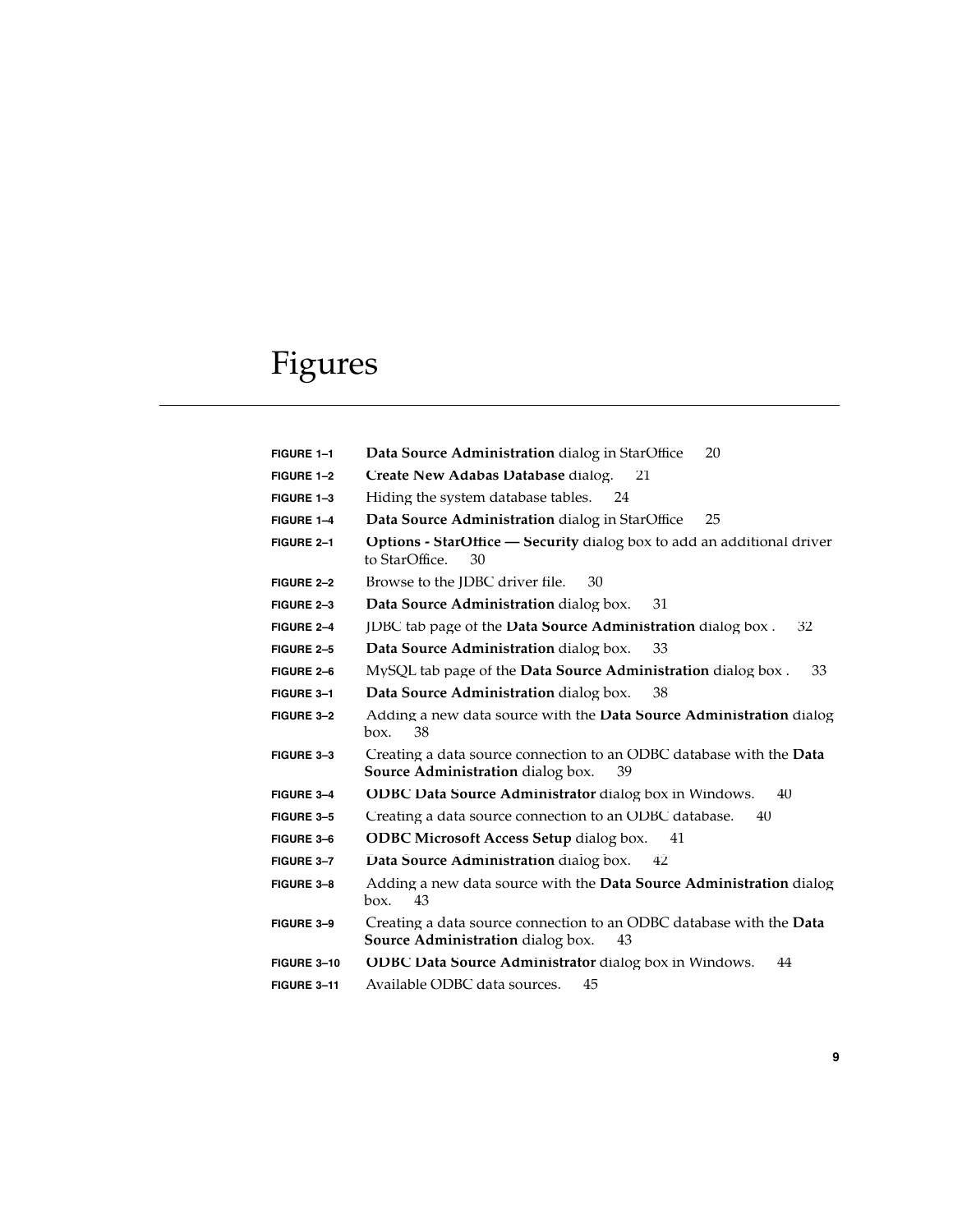| <b>FIGURE 3-12</b> | The ODBC tab page of the Data Source Administration dialog box.<br>45                     |
|--------------------|-------------------------------------------------------------------------------------------|
| <b>FIGURE 3-13</b> | List of database tables in the selected ODBC database.<br>46                              |
| <b>FIGURE 4-1</b>  | Data Source Administration dialog box.<br>49                                              |
| FIGURE 4-2         | ADO tab page of the Data Source Administration dialog box.<br>50                          |
| FIGURE 5-1         | Data Source Administration dialog box.<br>53                                              |
| FIGURE 5-2         | Tables tab page of the Data Source Administration for a dBase data<br>54<br>source.       |
| FIGURE 6-1         | 57<br>Data Source Administration dialog box.                                              |
| FIGURE 6-2         | Text tab page where you can specify the format of the text database files.<br>58          |
| FIGURE 6-3         | Tables tab page of the Data Source Administration for a Text data<br>59<br>source.        |
| FIGURE 7-1         | Data Source Administration dialog box.<br>61                                              |
| FIGURE 7-2         | Tables tab page of the Data Source Administration for a spreadsheet<br>data source.<br>62 |
| FIGURE 8-1         | 65<br>Data Source Administration dialog box.                                              |
| <b>FIGURE 8-2</b>  | Data Source dialog box.<br>66                                                             |
| FIGURE 8-3         | Tables tab page of the Data Source Administration for an address data<br>68<br>source.    |
| FIGURE 9-1         | Data Sources view.<br>69                                                                  |
| FIGURE 9-2         | The tables that are contained in the Bibliography data source.<br>70                      |
| FIGURE 9-3         | Data records in the "biblio" database table.<br>70                                        |
| FIGURE 9-4         | 71<br>Navigation Bar in the <b>Data Sources</b> View                                      |
| <b>FIGURE 9-5</b>  | Database Bar in Data Sources View<br>71                                                   |
| <b>FIGURE 10-1</b> | Data Sources browser in Writer.<br>77                                                     |
| <b>FIGURE 10-2</b> | Inserting a field from the Data Sources browser.<br>78                                    |
| <b>FIGURE 10-3</b> | Fields dialog box.<br>78                                                                  |
| <b>FIGURE 10-4</b> | Edit Fields: Database dialog box,<br>80                                                   |
| <b>FIGURE 10-5</b> | Selecting a database record in the Data Sources browser.<br>81                            |
| <b>FIGURE 10-6</b> | Mail Merge dialog box.<br>81                                                              |
| <b>FIGURE 11-1</b> | Data Sources view.<br>85                                                                  |
| <b>FIGURE 11–2</b> | Table Design window.<br>86                                                                |
| <b>FIGURE 11-3</b> | Data Sources view.<br>87                                                                  |
| <b>FIGURE 12–1</b> | Context menu to create a new database query.<br>89                                        |
| <b>FIGURE 12-2</b> | 90<br>Add Tables dialog box in Query Design view.                                         |
| <b>FIGURE 12-3</b> | Database table in the Query Design view.<br>91                                            |
| <b>FIGURE 12-4</b> | Adding a database field to a query.<br>92                                                 |
| FIGURE 12–5        | Criteria design area in the Query Design window.<br>92                                    |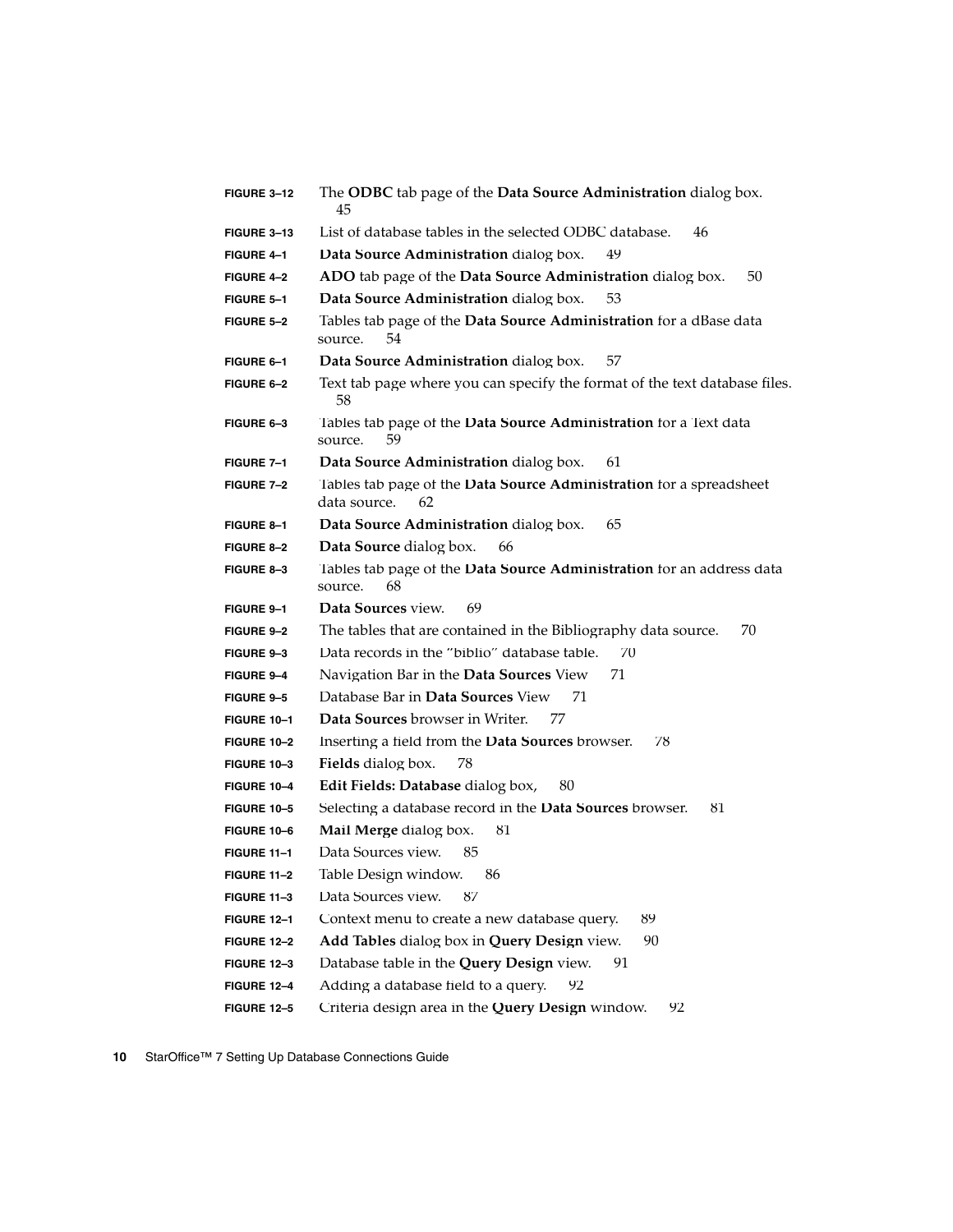| <b>FIGURE 12-6</b> | Result of the database query.<br>93      |
|--------------------|------------------------------------------|
| <b>FIGURE 13-1</b> | Form AutoPilot.<br>95                    |
| <b>FIGURE 13-2</b> | Layout options for a form.<br>96         |
| <b>FIGURE 13-3</b> | Navigation Bar for database forms.<br>97 |
| <b>FIGURE 13-4</b> | Form Functions floating toolbar.<br>99   |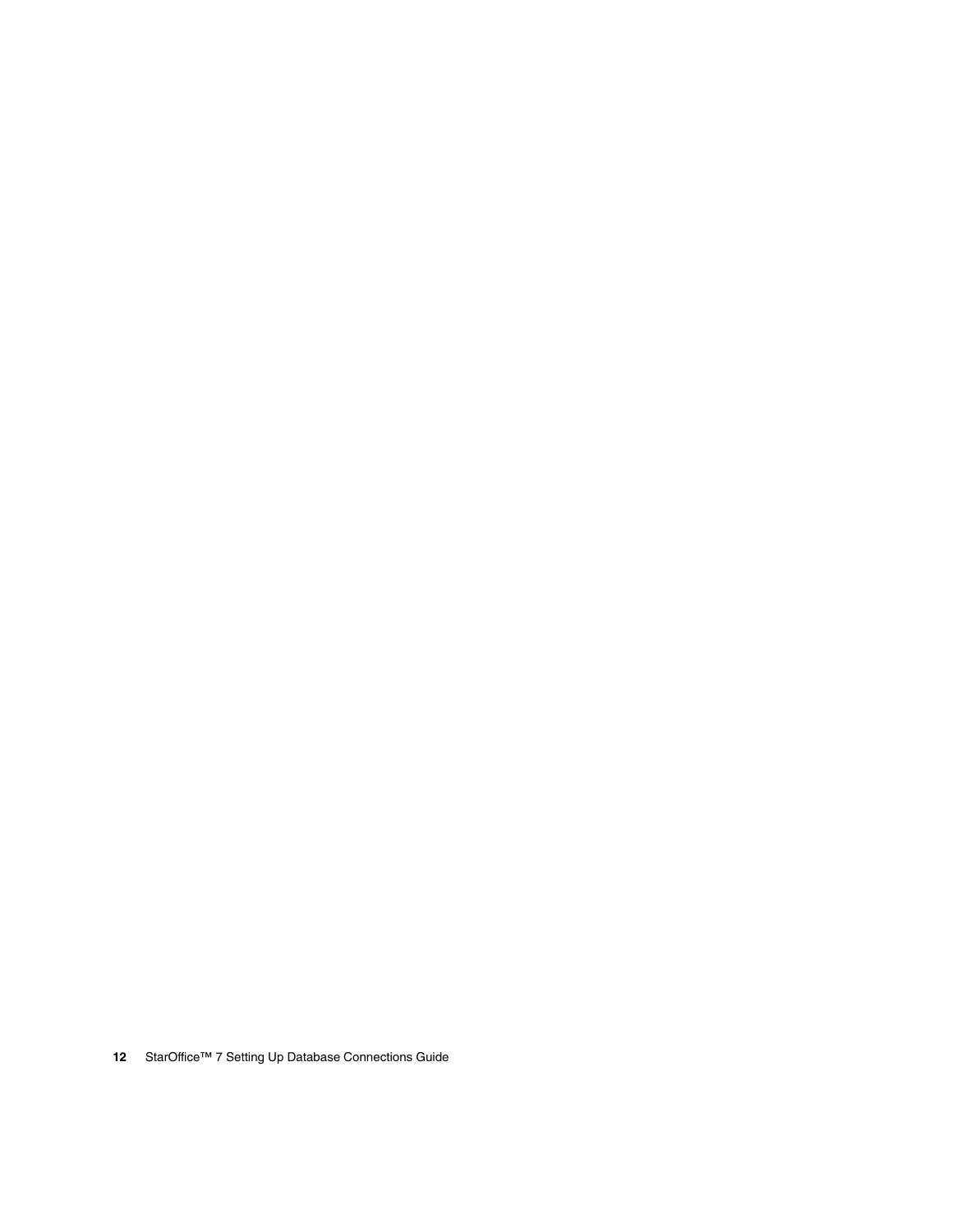## <span id="page-12-0"></span>Preface

The *StarOffice™ 7 Setting Up Database Connections Guide* describes how to set up a data source in StarOffice. A data source is a connection to a database that allows you to insert fields from the database into a StarOffice document. Depending on the database that you connect to, you can also manipulate the data in the database within StarOffice.

### Who Should Use This Book

This book is intended for StarOffice users who want to include data from a database in StarOffice documents.

## How This Book Is Organized

This book is organized as described in the following paragraphs.

[Chapter 1](#page-16-0) describes how to create and how to connect to an Adabas database.

[Chapter 2](#page-28-0) describes how to connect to a database through the Java™ Database Connectivity (JDBC) API.

[Chapter 3](#page-36-0) describes how to connect to a database through an Open Database Connectivity (ODBC) interface.

[Chapter 4](#page-48-0) describes how to connect to a database through an ActiveX Data Objects (ADO) interface.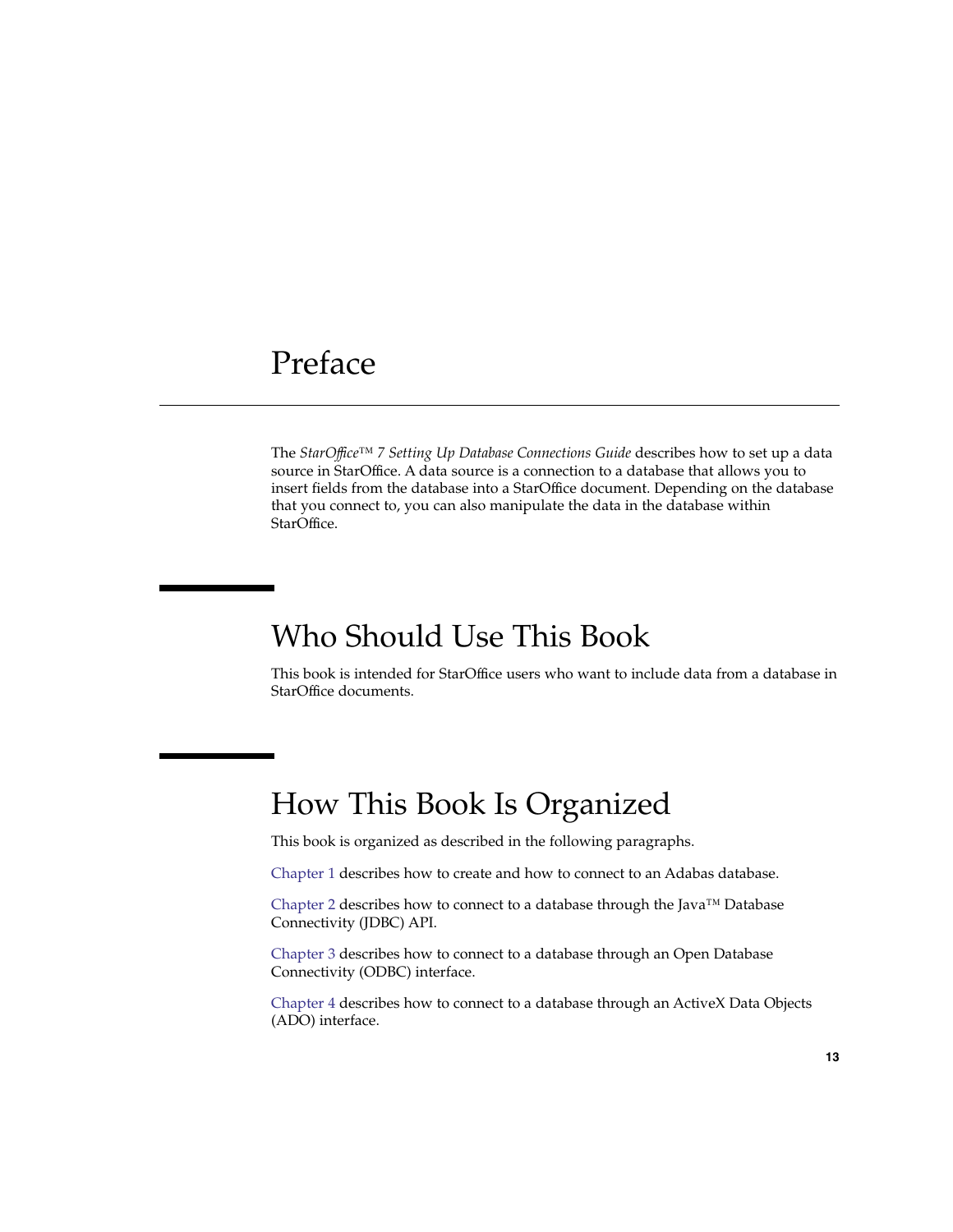[Chapter 5](#page-52-0) describes how to connect to a dBase database.

[Chapter 6](#page-56-0) describes how to connect to a Text database.

[Chapter 7](#page-60-0) describes how to use a Calc spreadsheet as a data source.

[Chapter 8](#page-64-0) describes how to use an address book as a data source.

[Chapter 9](#page-68-0) describes how to use the **Data Sources** view in StarOffice to edit an existing data source.

[Chapter 10](#page-74-0) describes how to use data sources in conjunction with the **Mail Merge** tool in StarOffice.

[Chapter 11](#page-84-0) describes how to create a table in a database that is used as a data source in StarOffice.

[Chapter 12](#page-88-0) describes how to create a database query for a StarOffice data source.

[Chapter 13](#page-94-0) describes how to create a database form in StarOffice.

### Accessing Sun Documentation Online

The docs.sun.com<sup>SM</sup> Web site enables you to access Sun technical documentation online. You can browse the docs.sun.com archive or search for a specific book title or subject. The URL is <http://docs.sun.com>.

### Ordering Sun Documentation

Sun Microsystems offers select product documentation in print. For a list of documents and how to order them, see "Buy printed documentation" at <http://docs.sun.com>.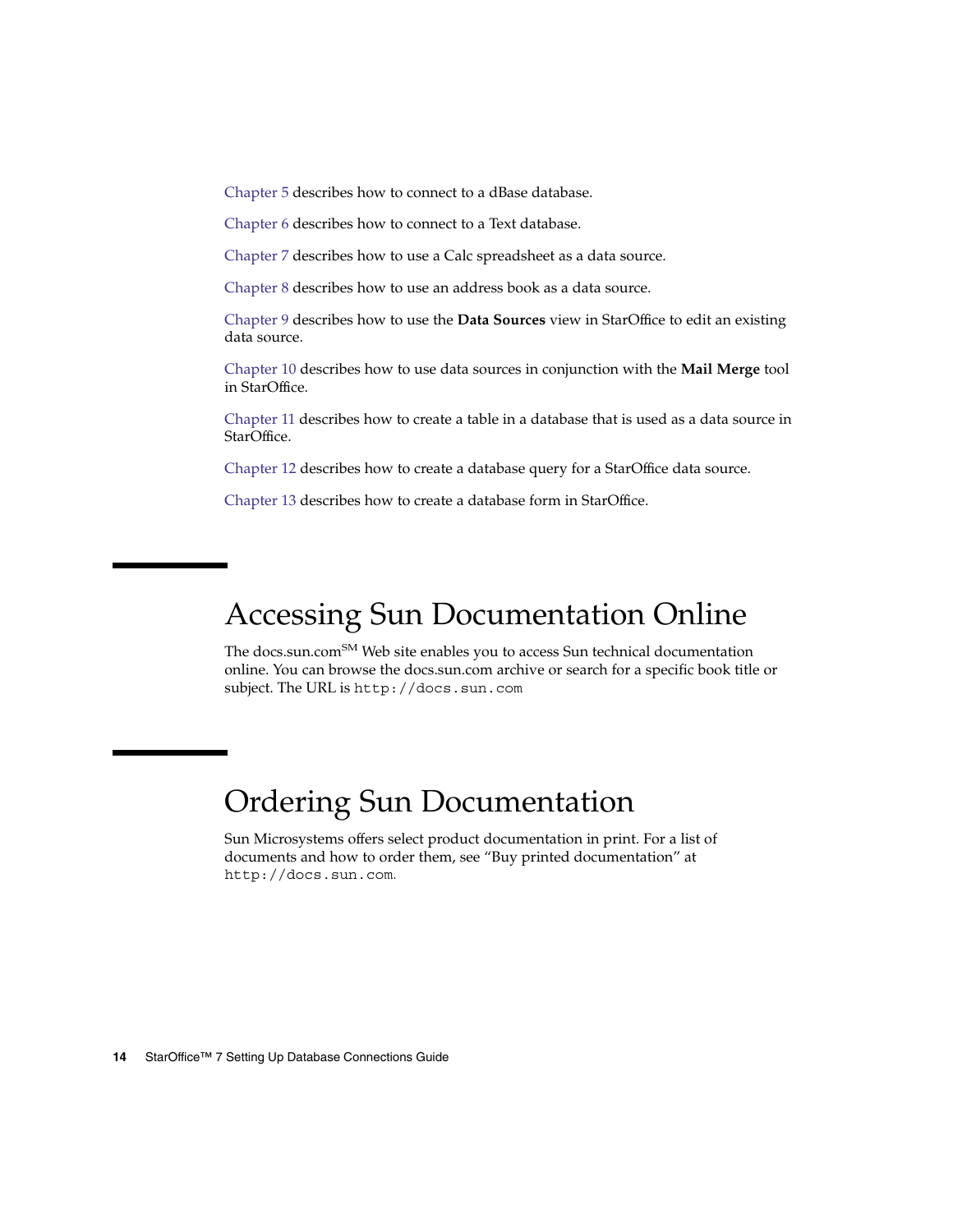## Typographic Conventions

The following table describes the typographic changes that are used in this book.

| <b>TABLE P–1</b> Typographic Conventions |  |  |
|------------------------------------------|--|--|
|------------------------------------------|--|--|

| <b>Typeface or Symbol</b> | Meaning                                                                           | <b>Example</b>                                            |
|---------------------------|-----------------------------------------------------------------------------------|-----------------------------------------------------------|
| AaBbCc123                 | The names of commands, files, and<br>directories, and onscreen computer<br>output | Edit your . login file.<br>Use $1s$ -a to list all files. |
|                           |                                                                                   | machine name% you have<br>mail.                           |
| AaBbCc123                 | What you type, contrasted with onscreen                                           | machine name% su                                          |
|                           | computer output                                                                   | Password:                                                 |
| AaBbCc123                 | Command-line placeholder: replace with<br>a real name or value                    | The command to remove a file<br>is rm filename.           |
| AaBbCc123                 | Book titles, new terms, and terms to be<br>emphasized                             | Read Chapter 6 in the User's<br>Guide.                    |
|                           |                                                                                   | Perform a <i>patch analysis</i> .                         |
|                           |                                                                                   | Do <i>not</i> save the file.                              |
|                           |                                                                                   | [Note that some emphasized]<br>items appear bold online.] |

## Shell Prompts in Command Examples

The following table shows the default system prompt and superuser prompt for the C shell, Bourne shell, and Korn shell.

#### **TABLE P–2** Shell Prompts

| Shell                              | Prompt        |
|------------------------------------|---------------|
| C shell prompt                     | machine name% |
| C shell superuser prompt           | machine name# |
| Bourne shell and Korn shell prompt |               |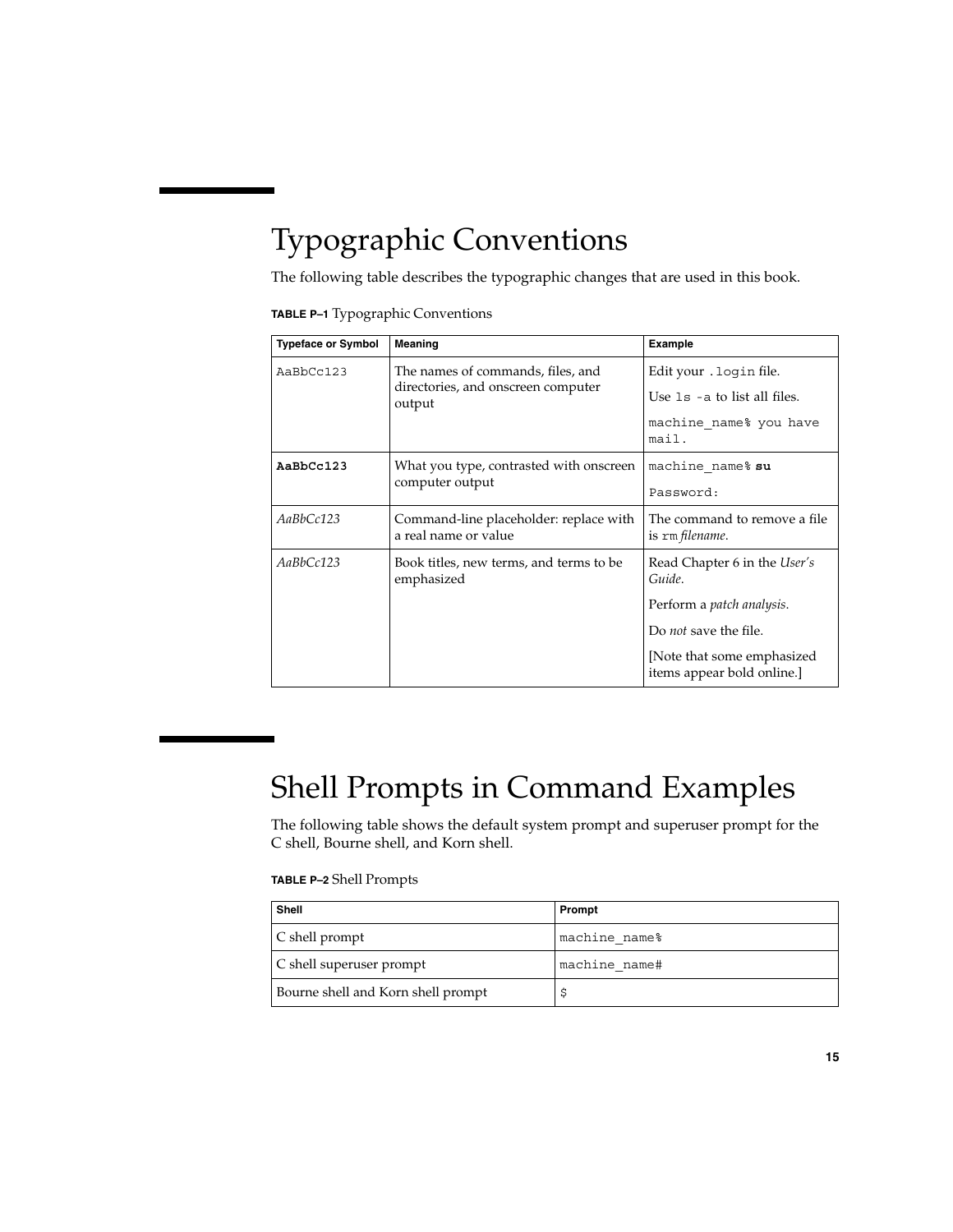### **TABLE P–2** Shell Prompts *(Continued)*

| Shell                                            | Prompt |
|--------------------------------------------------|--------|
| Bourne shell and Korn shell superuser prompt   # |        |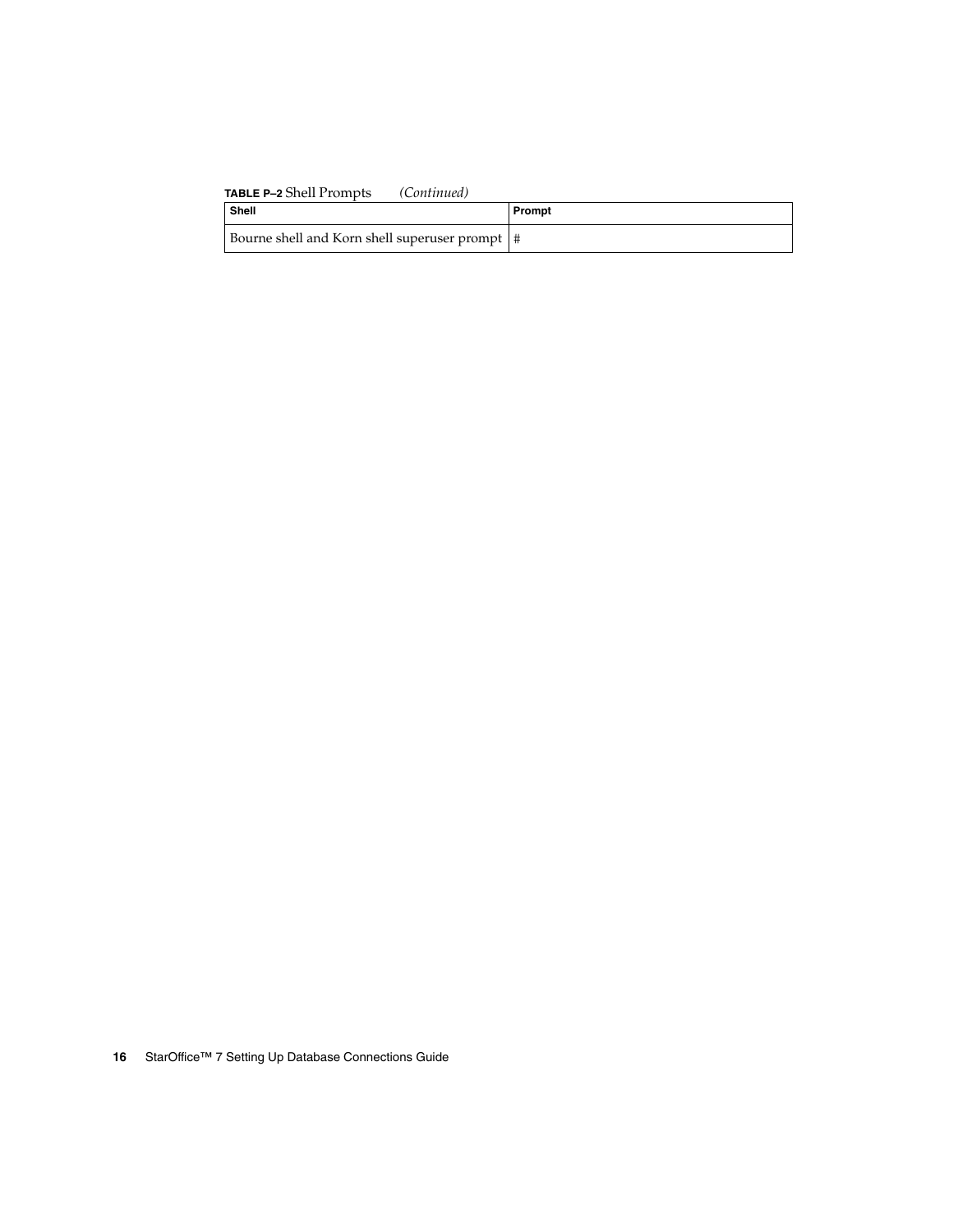<span id="page-16-0"></span>CHAPTER **1**

## Adabas

This chapter describes how to create and how to connect to an Adabas database in StarOffice.

## Installing Adabas

In general, you can install the Adabas database when you install StarOffice. However, if you perform a network installation of StarOffice, you must install Adabas separately.

The Adabas database that is included on the StarOffice CD has the following limitations:

- Maximum of five concurrent users
- Maximum database size of 100 MB

### System Requirements

The Solaris™ Operating System requires a specific set of kernel parameters to run the Adabas database.

### To Prepare the Solaris OS For the Adabas Database

**1. Log in as root and add the following kernel parameters to the etc/system file: Steps**

```
set msgsys:msginfo_msgmni = 10
set shmsys:shminfo_shmmax = 300000000
set shmsys:shminfo_shmmni = 100
```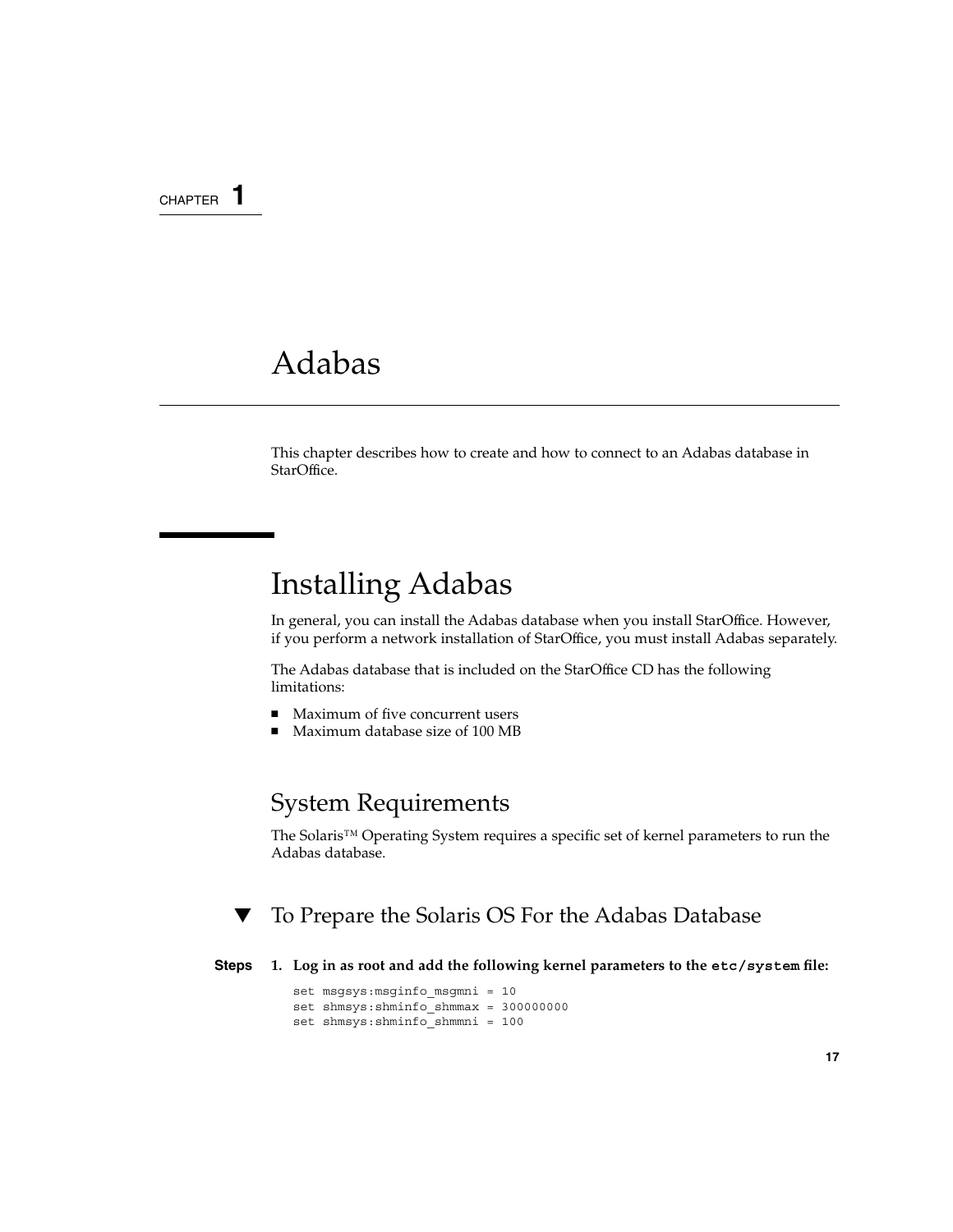<span id="page-17-0"></span>

| set shmsys: shminfo shmseq = $100$ |  |
|------------------------------------|--|
| $set$ semsys: seminfo semmni = 100 |  |
| $set$ semsys: seminfo semmns = 100 |  |
| $set$ semsys: seminfo semmap = 100 |  |

**2. To activate the parameters, reboot the machine.**

### Installing Adabas on Linux and Solaris Platforms

The Linux and Solaris OS setup applications for the Adabas database are located in the linux/adabas or the solaris/adabas directories, respectively, on the StarOffice installation CD.

▼ To Install Adabas On Linux OS and Solaris OS

**Note –** This procedure describes how to install an Adabas database that is shared on a network for all StarOffice users on a network. To install a database for a single user, you must first logon as that user before you start the installation.

#### **1. Log in as root. Steps**

- **2. Change to the Adabas installation directory.**
	- **On the Linux platform, change to the /linux/adabas directory.**
	- **On the Solaris platform, change to the /solaris/adabas directory.**
- **3. Type ./adabas and follow the instructions.**
- **4. After the installation is complete, close all terminals, and log out.**
- **5. Log in as the same user.**
- **6. Open a terminal and type echo \$DBVAR.**
- **7. Ensure that the database environment variables refer to the following directories:**

| DBROOT          | <adabas dir="" install=""></adabas>                                             |
|-----------------|---------------------------------------------------------------------------------|
| DBWORK          | <adabas dir="" install="">/sql</adabas>                                         |
| DBCONFIG        | <adabas dir="" install="">/sql</adabas>                                         |
| LD LIBRARY PATH | <adabas dir="" install="">/lib</adabas>                                         |
| PATH            | <adabas dir="" install="">/bin:<adabas dir="" install="">/pgm</adabas></adabas> |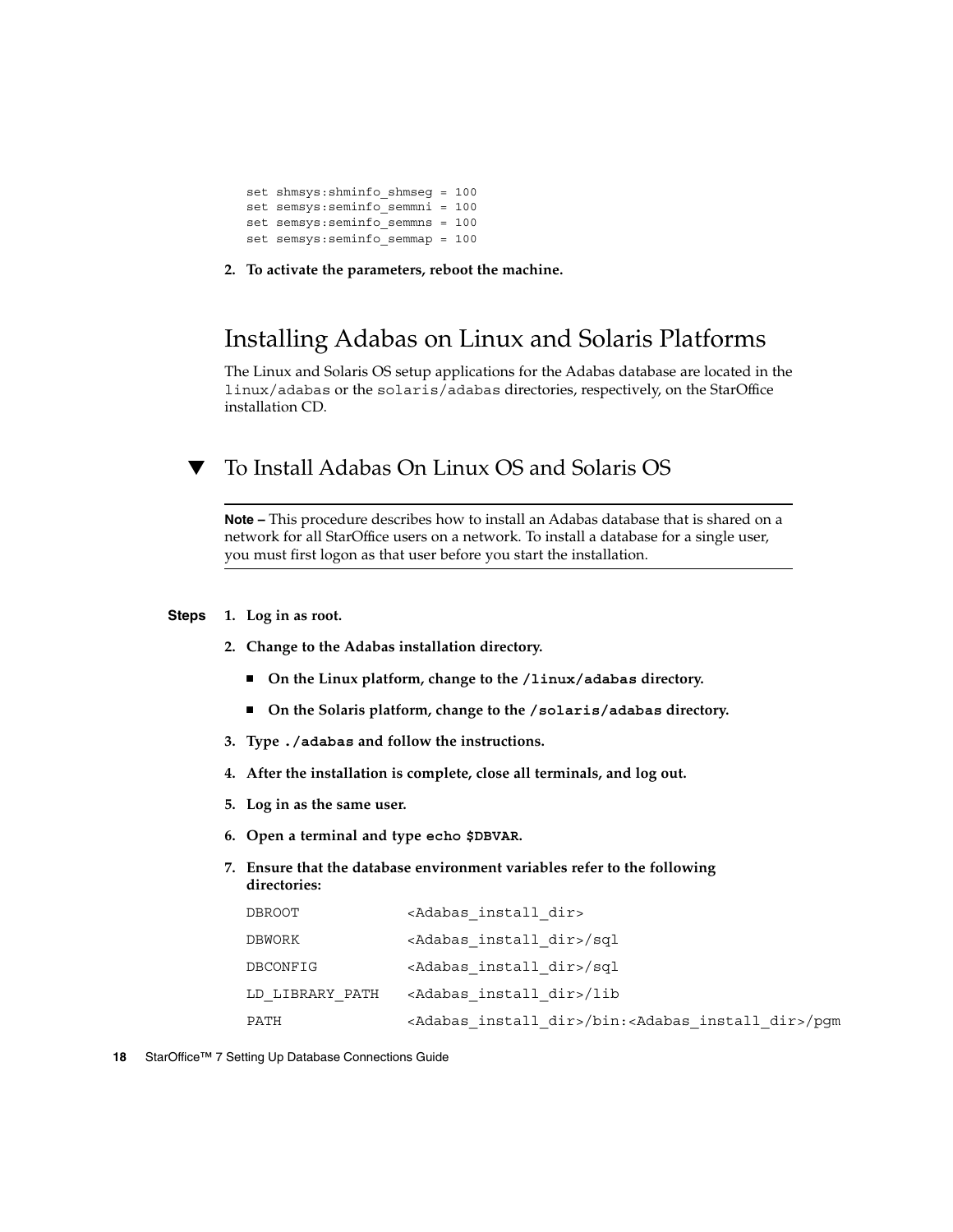<span id="page-18-0"></span>**8. If the database environment variables are not properly set, you need to add the following lines to the.profile file. This file is located in the home directory of each user that accesses the database.**

# by Sun Microsystems setup set DBROOT=/export/adabas set DBWORK=\$DBROOT/adabas/sql set DBCONFIG=\$DBROOT/adabas/sql set PATH=\$DBROOT/bin:\$DBROOT/pgm:\$PATH set LD\_LIBRARY\_PATH=\$DBROOT/lib:\$LD\_LIBRARY\_PATH export DBROOT DBWORK DBCONFIG PATH LD\_LIBRARY\_PATH

### Installing Adabas on Microsoft Windows

To ensure the best performance, install Adabas on the same machine as your StarOffice installation.



#### **1. On the StarOffice CD, change to the windows/adabas directory. Steps**

**2. Run the adabas.exe application and follow the instructions.**



**Caution –** Do not use a blank space or special characters in the path for the Adabas installation. For example, use  $c:\db\ad{\abla}a$  instead of  $c:\pp{\dagger}a$ file\adabas.

- **3. Reboot the machine.**
- **4. Open a DOS prompt.**
	- **a. Type echo %DBROOT and ensure that the DBROOT variable points to the Adabas installation directory.**
	- **b. Type echo %DBWORK and ensure that the DBWORK variable points to the Adabas installation directory.**
	- **c. Type echo %DBCONFIG and ensure that the DBCONFIG variable points to the Adabas installation directory.**
- **5. If the database environment variables are not properly set, do one of the following:**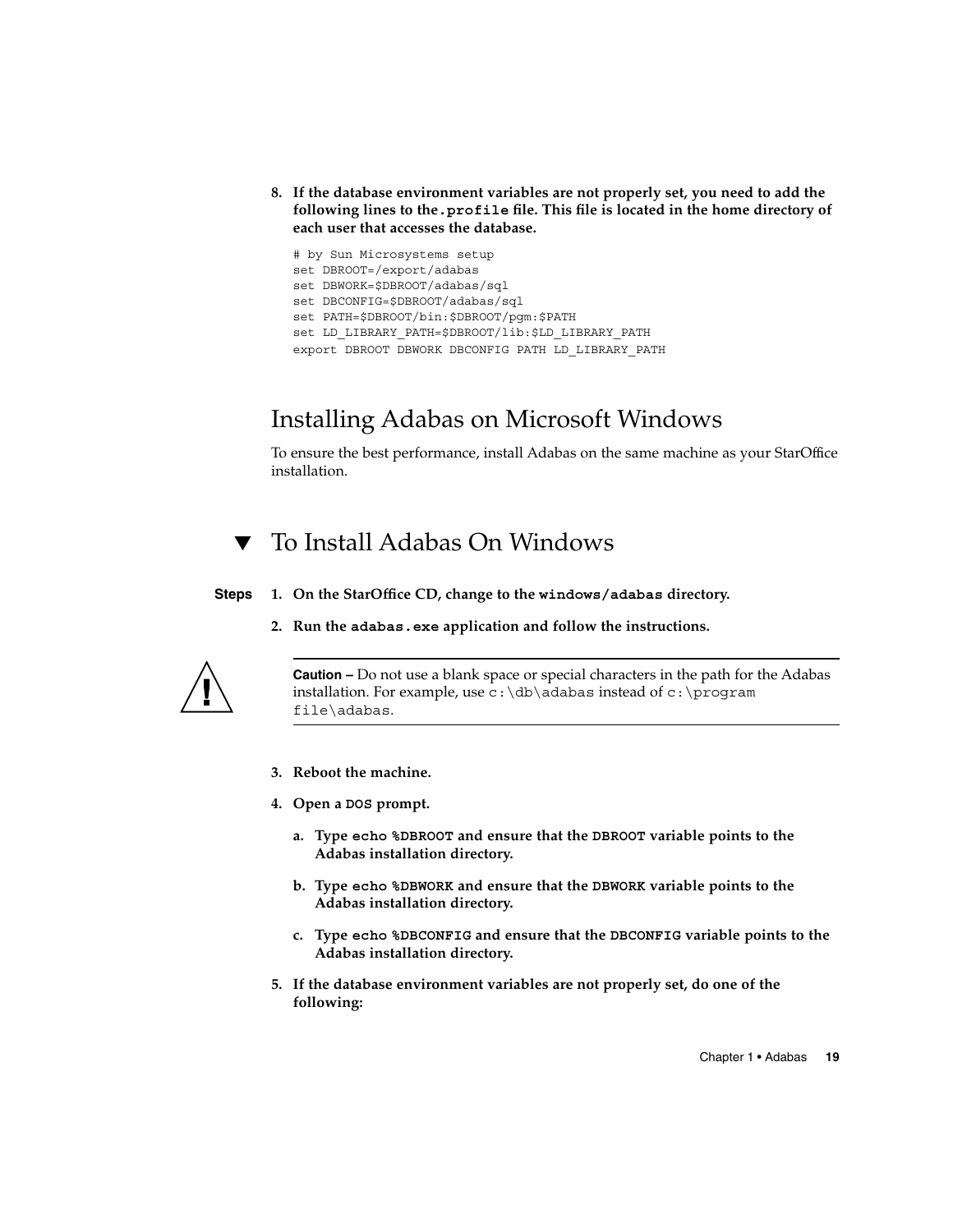<span id="page-19-0"></span>■ **In Windows 9x, add the following entry to the autoexec.bat file in the c:\db\Adabas directory:**

```
set DBROOT=C:\db\Adabas
set DBWORK=%DBROOT%\sql
set DBCONFIG=%DBROOT%\sql
set path=%path%;%DBROOT%\bin;%DBROOT%\pgm
```
■ **In Windows NT, 2000, or XP, use the Control Panel to add the variables as environment variables.**

Consult the Windows online for details on how to add an environment variable.

### Creating an Adabas Database in **StarOffice**

You can use the **Data Sources** command in StarOffice to create an Adabas database.

### To Create an Adabas Database in StarOffice

#### **1. Start StarOffice Writer. Steps**

**Note –** On the Solaris and Linux platforms, start Writer in a terminal window with the command soffice -writer. When you create the database, progress messages as well as possible error messages are displayed in the terminal window.

#### **2. Choose Tools - Data Sources.**

The **Data Source Administration** dialog box opens.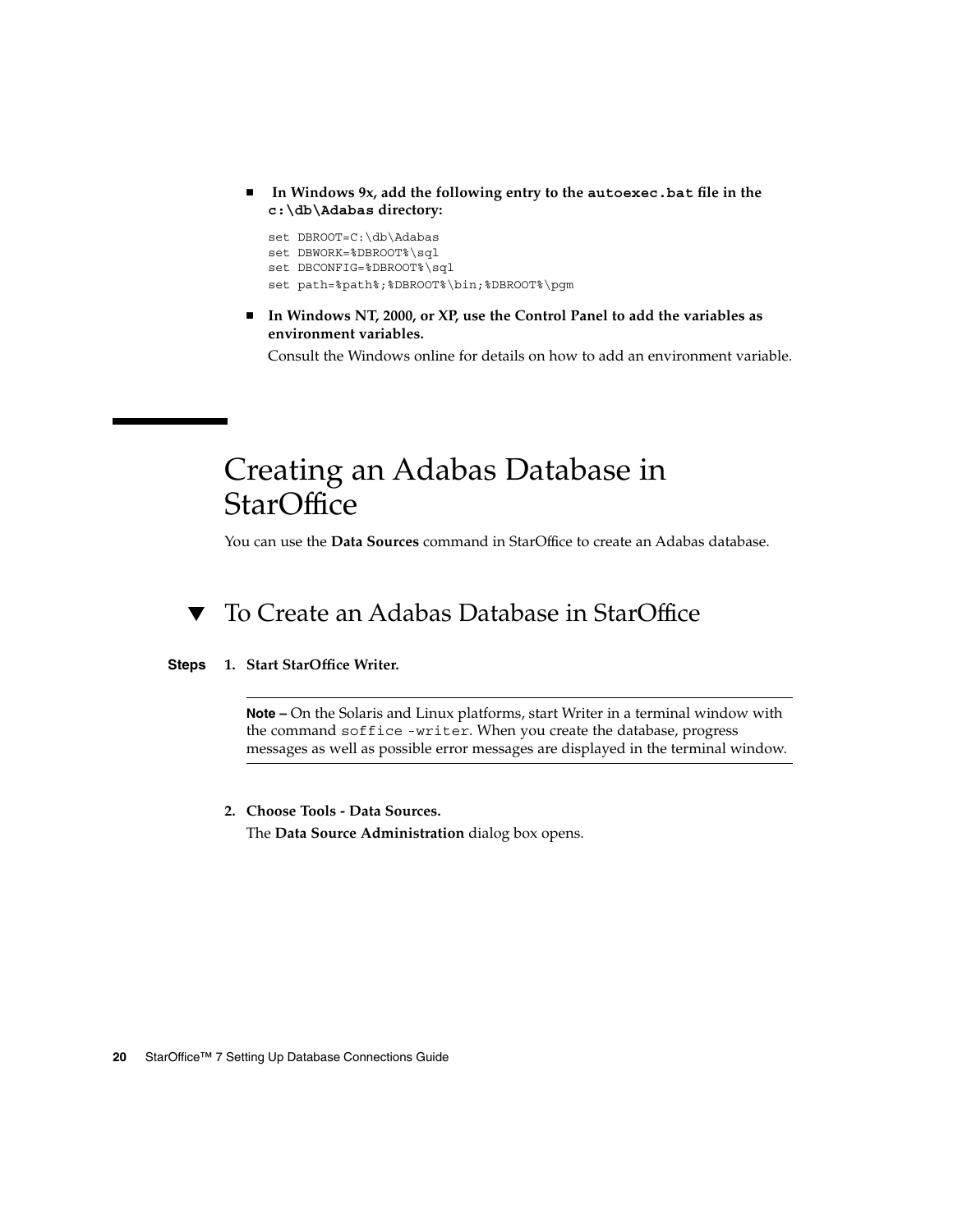<span id="page-20-0"></span>

| <b>Data Source Administration</b>  |                 | $\vert \mathbf{x} \vert$                                                                 |
|------------------------------------|-----------------|------------------------------------------------------------------------------------------|
| New Data Source                    |                 | <b>General</b> Adabas D   Adabas D Statistics   User Settings   Tables   Queries   Links |
| Bibliography<br>屋<br>Data source 1 | $Name$          | myAdabas                                                                                 |
|                                    | Connection      |                                                                                          |
|                                    | Database type   | Adabas                                                                                   |
|                                    | Data source URL | sdbc:adabas:<br><b>P</b>                                                                 |
|                                    |                 |                                                                                          |
|                                    |                 |                                                                                          |
|                                    |                 |                                                                                          |
|                                    |                 |                                                                                          |
|                                    |                 |                                                                                          |
|                                    |                 |                                                                                          |
|                                    |                 | New Database                                                                             |
|                                    |                 |                                                                                          |
|                                    |                 | 0K<br>Cancel<br>Help<br>Apply                                                            |

**FIGURE 1–1 Data Source Administration** dialog in StarOffice

- **3. Click the New Data Source button.**
- **4. In the Database type list, select "Adabas".**
- **5. In the Name box, type a name for the data source connection.**
- **6. Click the New Database button.**

The **Create New Adabas Database** dialog box opens.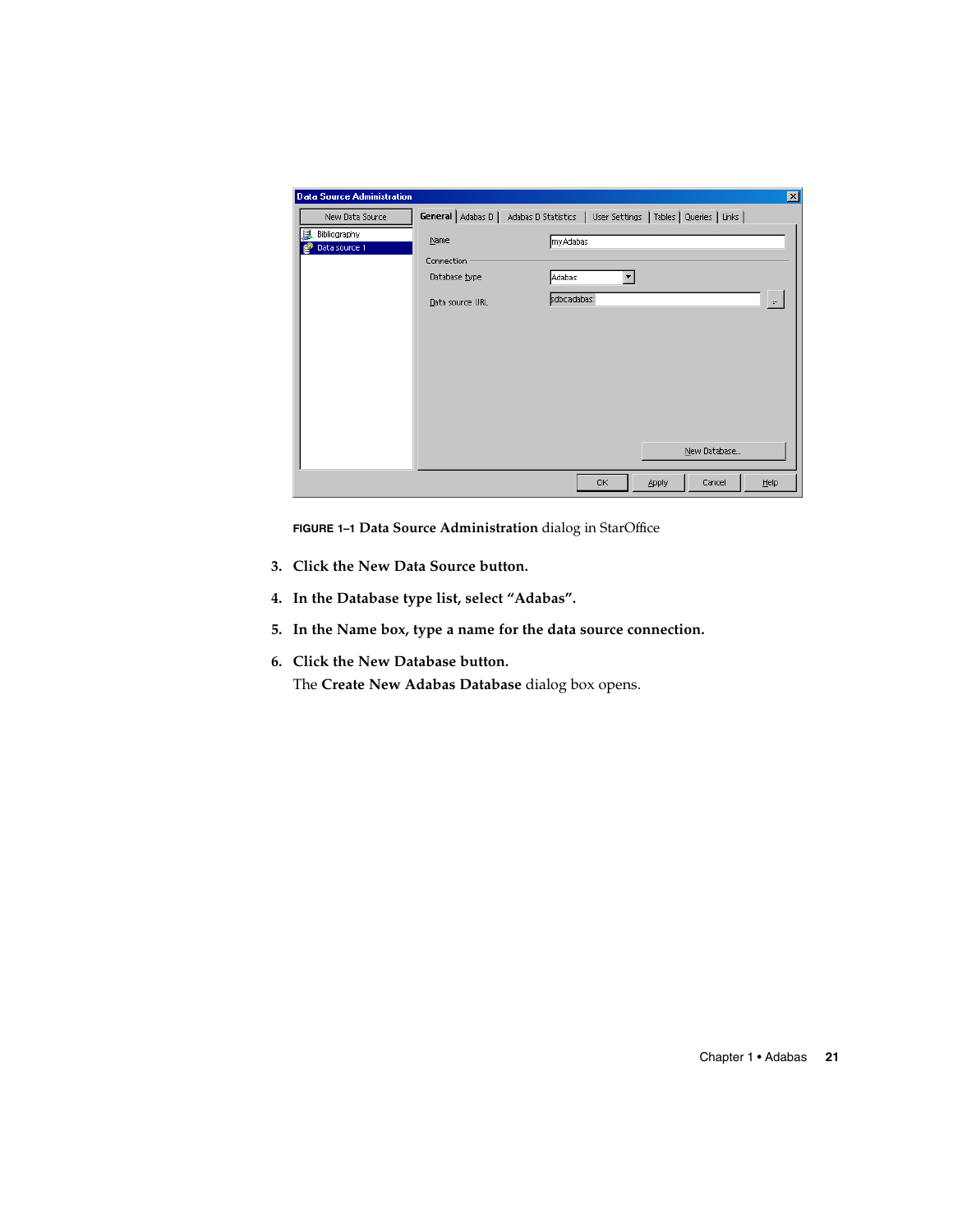| <b>Create New Adabas Database</b> |                                 | $\vert x \vert$ |
|-----------------------------------|---------------------------------|-----------------|
| Database name                     | MYDB0                           |                 |
| User settings                     |                                 |                 |
| Administrator                     | Password                        | x               |
| Control user                      | CONTROL<br>Password             | X               |
| Domain user                       | adabas<br>Password              | x               |
| Database settings                 |                                 |                 |
| SYSDEVSPACE                       | D:\Builds\Adabas\sql\MYDB00.sys | $\sim$          |
| TRANSACTIONLOG                    | D:\Builds\Adabas\sql\MYDB00.trs | $\cdots$        |
| DATADEVSPACE                      | D:\Builds\Adabas\sql\MYDB00.dat | $\ldots$        |
| Transaction file (MB)             | ÷<br>20                         |                 |
| Database size (MB)                | ÷<br>20                         |                 |
| Data buffer size (MB)             | ÷<br>4                          |                 |
|                                   | <b>OK</b>                       | Cancel          |

**FIGURE 1–2 Create New Adabas Database** dialog.

**7. In the Database name box, type a name for the database.**



**Caution –** Do not use special characters or spaces in the database name. The name can contain a maximum of eight characters.

- **8. In the User settings area, type a name in the Administrator box.**
- **9. Click the Password button beside to the Administrator box.**
	- **a. In the Password box, type a password.**

**Note –** By default, the Control user and the Domain user have the same password as the Administrator. The Control user has the right to modify some of the parameters of the database. The Domain user is used internally by Adabas.

- **b. In the Confirm box, retype the password.**
- **c. Click OK.**
- **10. (Optional) Specify the system parameters in the Database settings area.**

You can modify the following settings: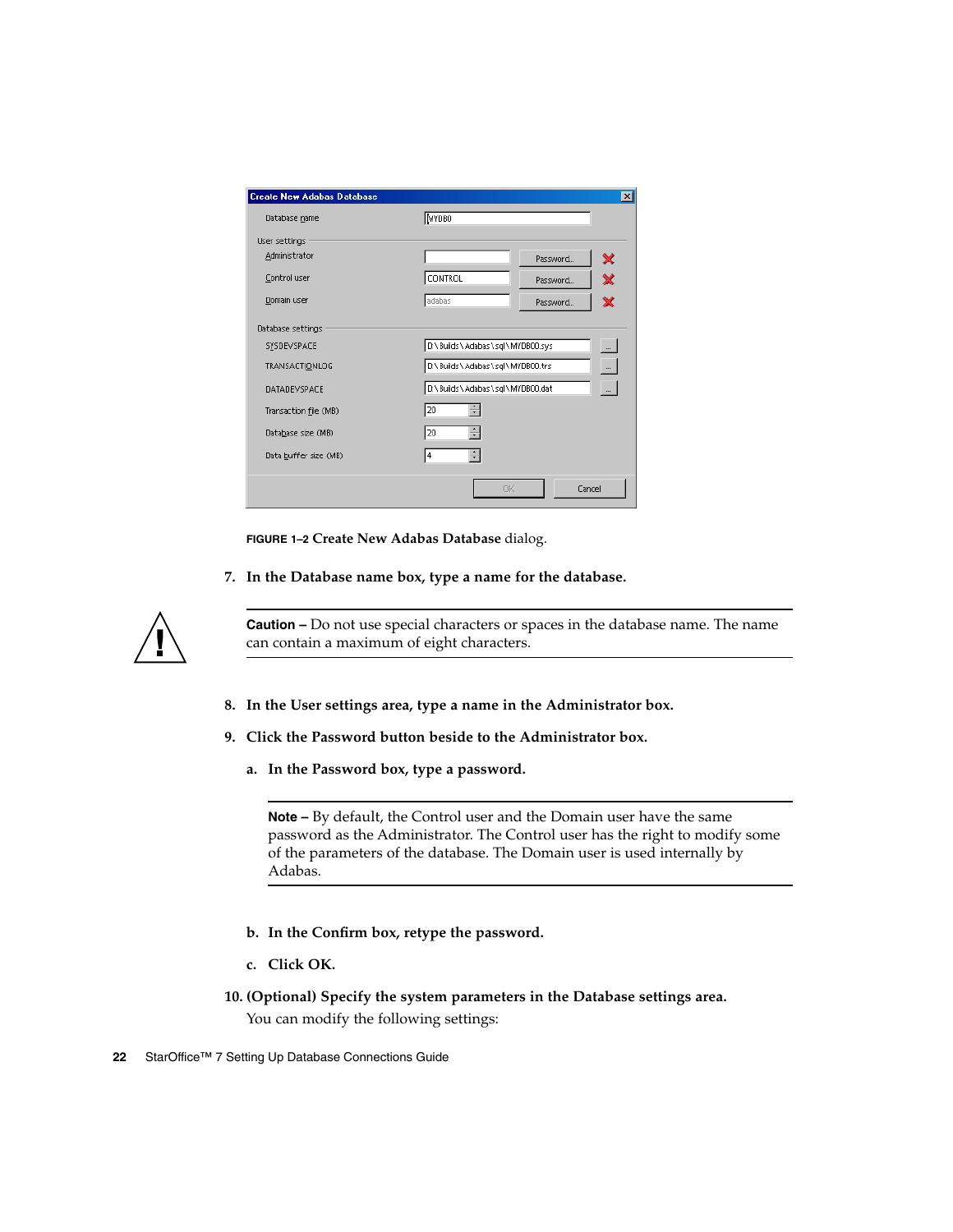| SYSDEVSPACE                  | Link table between the logical data pages of the<br>databases and the physical location of the databases on a<br>disk. The size of this file ranges from 800 K to 2 MB.                         |
|------------------------------|-------------------------------------------------------------------------------------------------------------------------------------------------------------------------------------------------|
|                              | <b>Caution - If the SYSDEVSPACE file is corrupted, the data</b><br>in the database is lost.                                                                                                     |
| TRANSACTIONLOG               | Contains the transaction log for the database.                                                                                                                                                  |
| DATADEVSPACE                 | Contains the database records.                                                                                                                                                                  |
|                              | <b>Caution -</b> The path to the Adabas database, including the<br>database file name, can only contain a maximum of 30<br>characters. The path cannot contain spaces or special<br>characters. |
| <b>Transaction file (MB)</b> | Specifies the size of the transaction log file. Ensure that<br>the size that you enter here matches the value that you<br>enter in the Database size (MB) box.                                  |
| Database size                | Specifies the size of the Adabas database.                                                                                                                                                      |
|                              | Note - The Adabas installation that is included on the<br>StarOffice CD has a size limit of 100 MB.                                                                                             |
| Data buffer size             | Specifies the size of the data buffer for the database. Use<br>the default value of 4 MB for this setting.                                                                                      |
|                              | Note - The SYSDEVSPACE, TRANSACTIONLOG, and DATADEVSPACE files require at<br>least two and a half times the disk space that is entered in the Database size box.                                |

### **11. Click OK.**

The database is created.

**Note –** Solaris and Linux users can disregard the following error message:

No param file </export/adabas/sql/config/FIRST> clear not executed!

Chapter 1 • Adabas **23**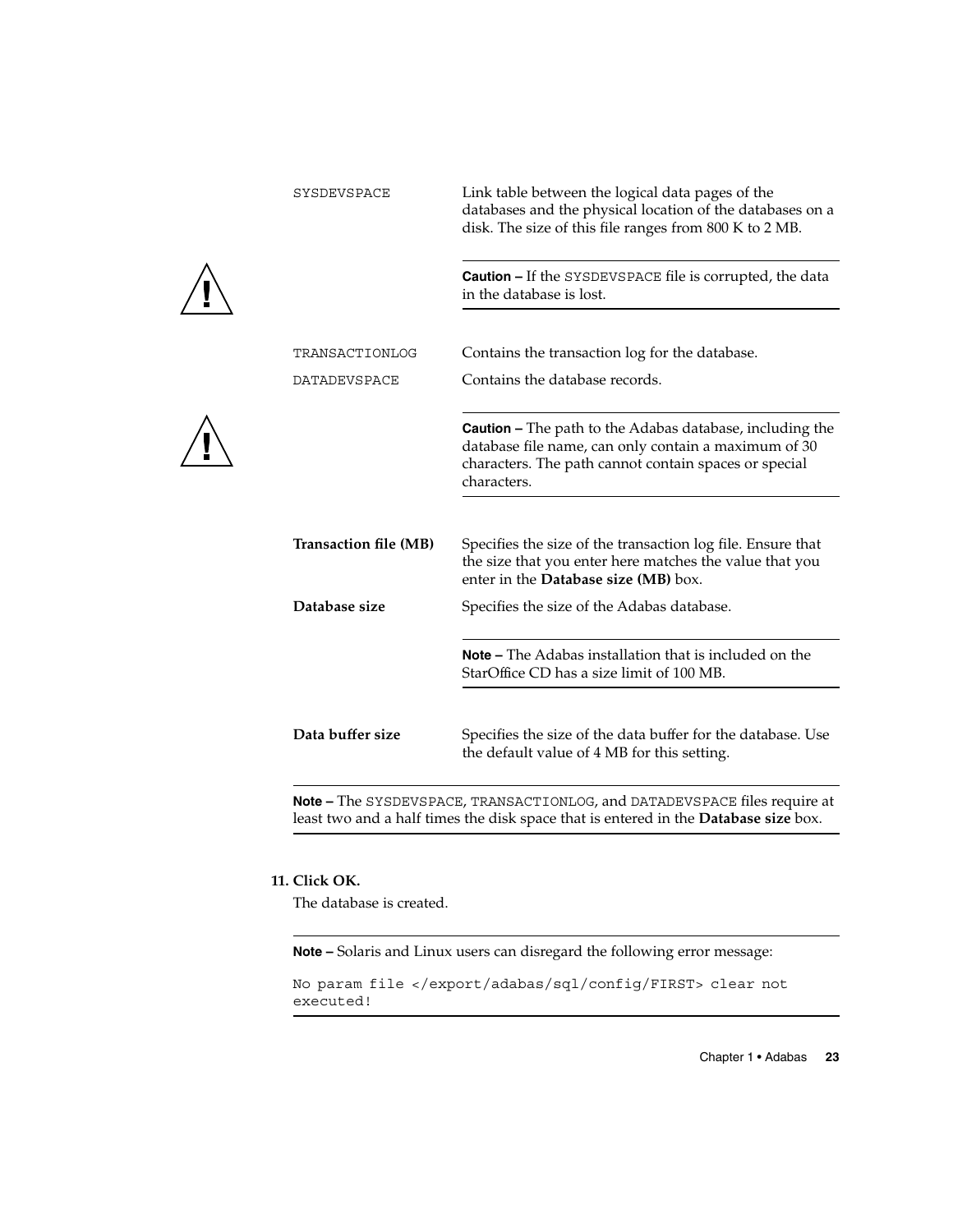**12. In the Data Source Administration dialog box, click the Apply button.** The data source connection to the new database is created.

<span id="page-23-0"></span>For more information on how to set up an Adabas database, go to the Adabas web site at: <http://www.softwareag.com/adabasd> **See Also**

### ▼ To Hide Internal System Database Tables From Users

Adabas uses several internal database tables that users do not need to access.

#### **1. In StarOffice Writer, choose Tools - Data Sources. Steps**

- **2. In the list of data sources, select the Adabas data source that you want to modify.**
- **3. Click the Tables tab**
- **4. Click the plus sign in front of All tables and views.**
- **5. Clear the check boxes in front of ADMINISTRATOR and DOMAIN.**

| <b>Data Source Administration</b>                      |                                                                                                                                                                                                                                                                                                                                                  | $\vert x \vert$ |
|--------------------------------------------------------|--------------------------------------------------------------------------------------------------------------------------------------------------------------------------------------------------------------------------------------------------------------------------------------------------------------------------------------------------|-----------------|
| New Data Source<br>Bibliography<br>扈<br>my Adabas<br>固 | General   Adabas D   Adabas D Statistics   User Settings   Tables   Queries   Links  <br>Tables and table filters<br><b>Ti</b> Ed Ed<br><b>申□ R</b> adMINISTRATOR<br><b>由一口               DOMAIN</b><br>In the list above, mark the tables that should be visible for the applications.<br>Columns<br>□ Display version columns (when available) |                 |
|                                                        | OK<br>Apply<br>Cancel<br>Help                                                                                                                                                                                                                                                                                                                    |                 |

**FIGURE 1–3** Hiding the system database tables.

**6. Click the Apply button.**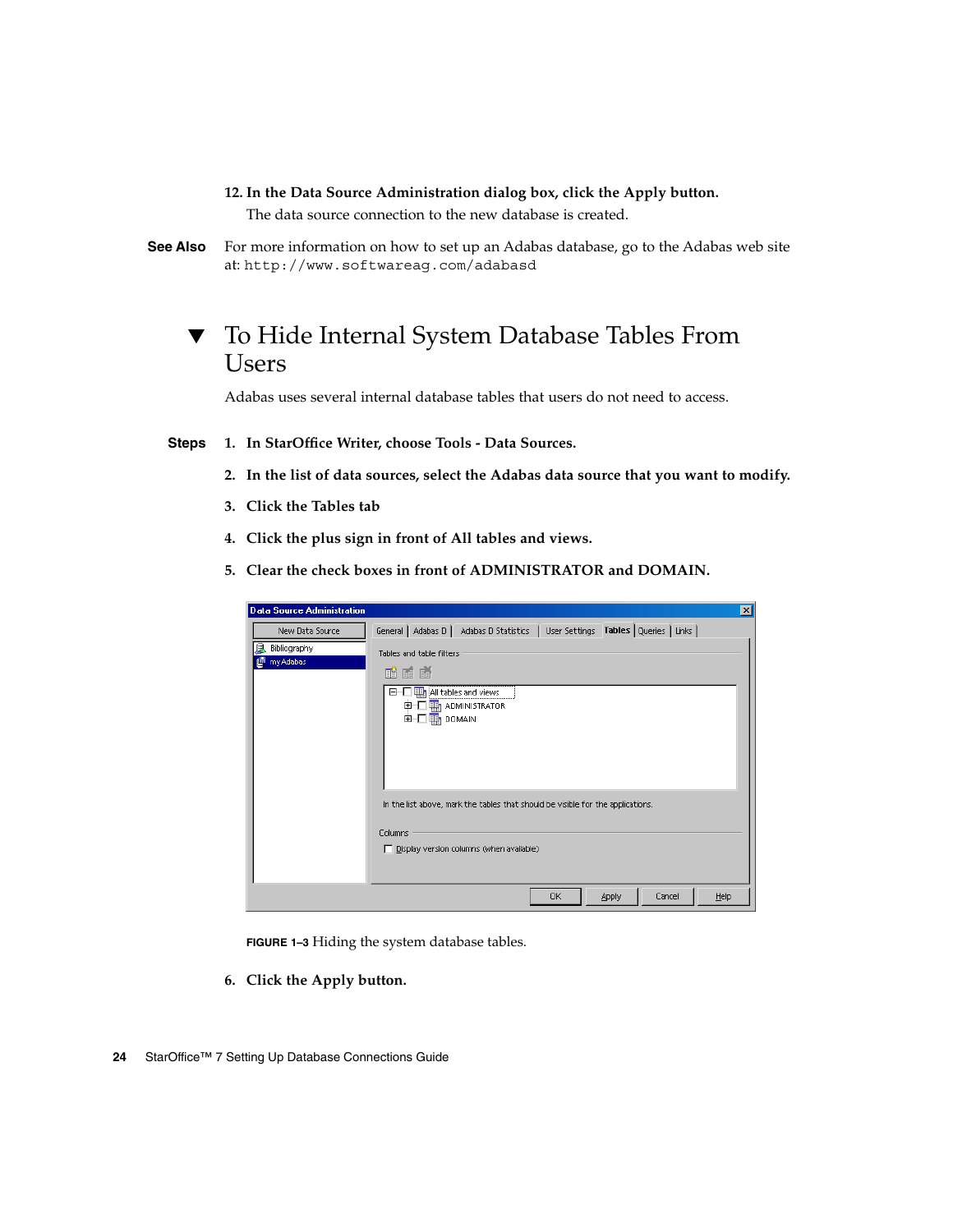### <span id="page-24-0"></span>▼ To Create a User Account for an Adabas Database

Before you can use an Adabas data source in StarOffice, you need to create a regular user account for the database.

#### **1. In StarOffice Writer, choose Tools Data Sources. Steps**

- **2. In the list of data sources, select the Adabas database that you want to create the user account for.**
- **3. Click the User Settings tab.**
- **4. Click the Add User button.**
- **5. If required, enter the administrator password for the database when prompted.**
- **6. Click the Add User button.**
- **7. In the User box, type a name.**
- **8. In the Password box, type a password for the user.**
- **9. In the Confirm box, retype the password.**
- **10. Click the OK button.**
- **11. In the Data Source Administration dialog box, click the OK button.**

## Creating an Adabas Database Connection

This procedure describes how to register an existing Adabas database as a data source in StarOffice.

### ▼ To Create a Connection to an Existing Adabas Database

**1. In StarOffice Writer, choose Tools - Data Sources.** The **Data Source Administration** dialog box opens. **Steps**

Chapter 1 • Adabas **25**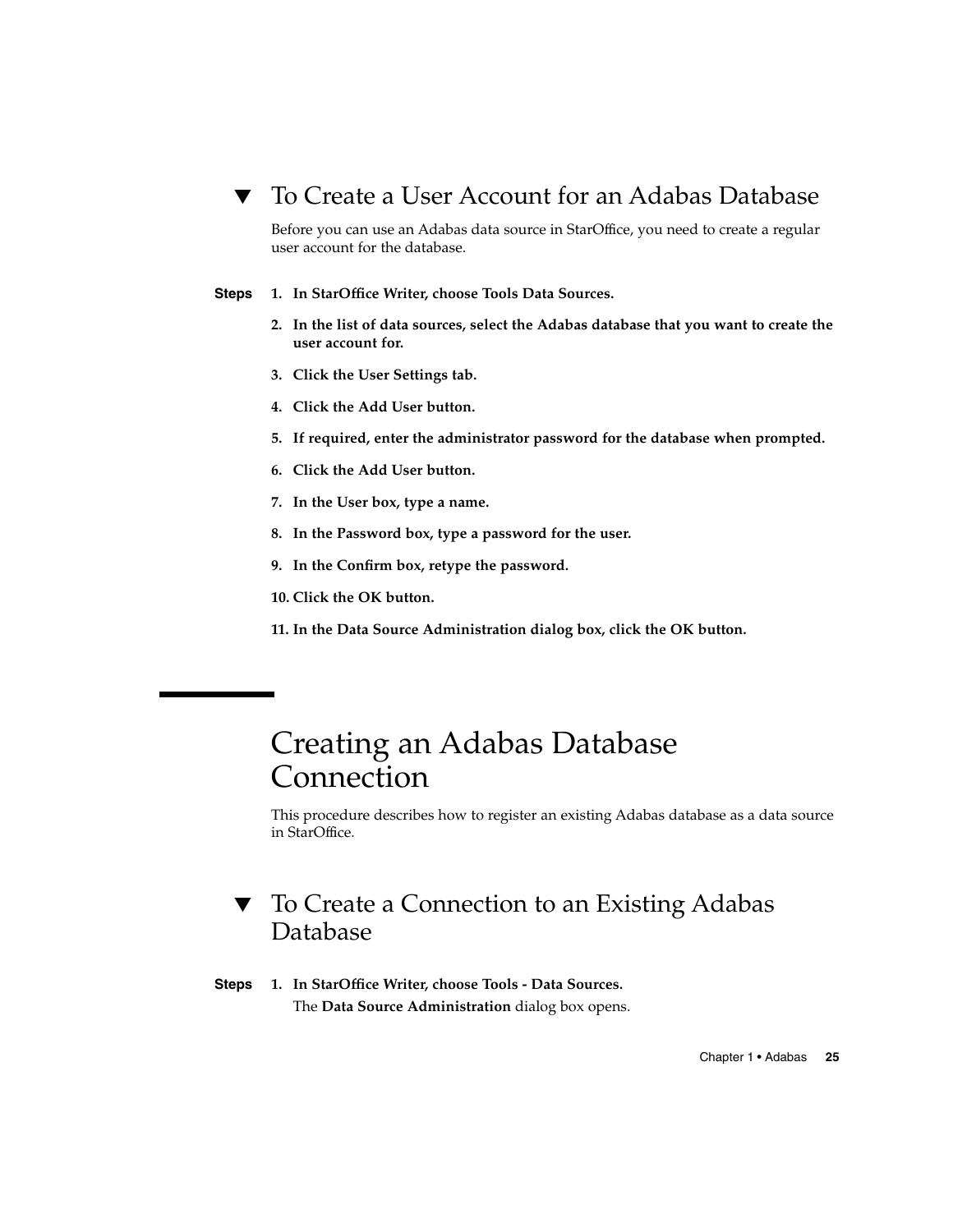| <b>Data Source Administration</b>  |                 | $\vert x \vert$                                                                     |
|------------------------------------|-----------------|-------------------------------------------------------------------------------------|
| New Data Source                    |                 | General   Adabas D   Adabas D Statistics   User Settings   Tables   Queries   Links |
| B<br>Bibliography<br>Data source 1 | $Name$          | my Adabas                                                                           |
|                                    | Connection      |                                                                                     |
|                                    | Database type   | Adabas                                                                              |
|                                    | Data source URL | sdbc:adabas:<br>$\mathbf{r}$                                                        |
|                                    |                 |                                                                                     |
|                                    |                 |                                                                                     |
|                                    |                 |                                                                                     |
|                                    |                 |                                                                                     |
|                                    |                 |                                                                                     |
|                                    |                 |                                                                                     |
|                                    |                 |                                                                                     |
|                                    |                 | New Database                                                                        |
|                                    |                 | 0K<br>Apply<br>Cancel<br>Help                                                       |

**FIGURE 1–4 Data Source Administration** dialog in StarOffice

- **2. Click the New Data Source button.**
- **3. In the Database type list, select "Adabas".**
- **4. In the Name box, type a name for the data source connection.**

**Note –** This name is only used byStarOffice to refer to the database. The actual name of the database is not changed.

**5. Click the ... button beside the Data source URL box.**

**Note –** To connect to an Adabas database that is on an external server, type the path to the database in the **Data source URL** box. Use the syntax, <hostname of the server>:<name of the database>, when you type the path.

- **6. In the local data sources dialog box, select the Adabas database that you want to use.**
- **7. Click the OK button.**
- **8. In the Data Source Administration dialog box, click the OK button.**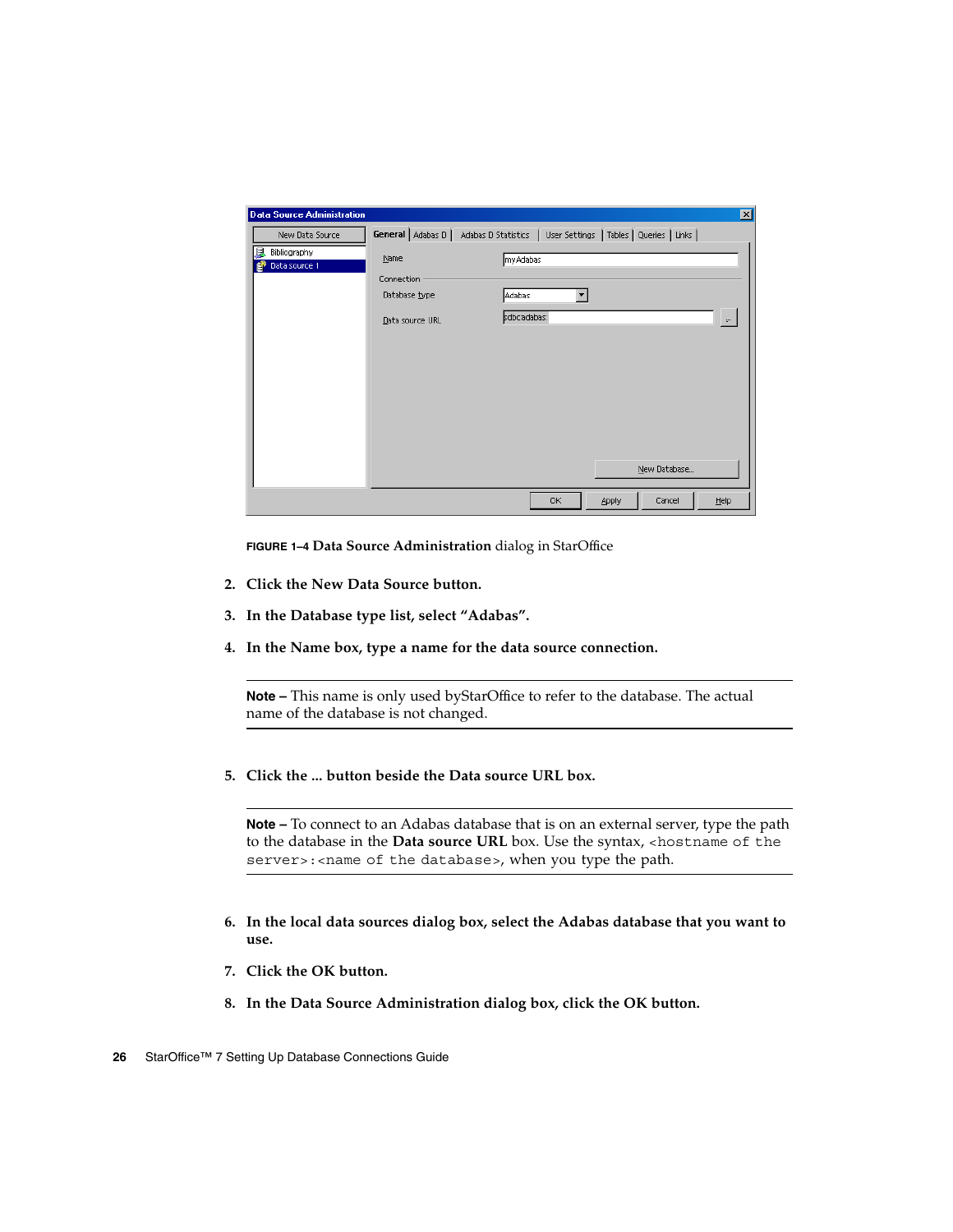## <span id="page-26-0"></span>Troubleshooting

**Problem:** The environment variables for Adabas are empty (Linux and Solaris) **Solution:** Do one of the following:

- Log off and log back in to the desktop after you install Adabas
- Ensure that the .profile file of the user includes the environment variables that are described in ["Installing Adabas on Linux and Solaris Platforms"](#page-17-0) on page 18. If you these variables are already declared in .profile, then replace the set commands with export, so that the variable declaration corresponds to the following:

```
# by Sun Microsystems setup
export DBROOT=/export/adabas
export DBWORK=$DBROOT/adabas/sql
export DBCONFIG=$DBROOT/adabas/sql
export PATH=$DBROOT/bin:$DBROOT/pgm:$PATH
export LD_LIBRARY_PATH=$DBROOT/lib:$LD_LIBRARY_PATH
```
Log off and log back in to the desktop.

**Problem:** You see the following error message that indicates that the Adabas database was not created successfully:

Client unable to establish connection;-813 SERVERDB MUST BE RESTARTED **Solution:** Open a terminal or DOS prompt and type: x\_start <Name of the database>. Examine the screen output for an indication of the problem. The output is also saved to the Adabas\_installation>/sql/wrk/FIRST/knldiag file.

**Solution:** Ensure that the following variables are correct:

- The DBROOT, DBWORK, and DBCONFIG environment variables are correct.
- The LD\_LIBRARY\_PATH variable points to the lib directory of the Adabas database.
- The kernel parameters are correctly set for the Solaris OS. See ["To Prepare the](#page-16-0) [Solaris OS For the Adabas Database"](#page-16-0) on page 17 for details.
- The path to the Adabas directory is no longer than 40 characters (including the Adabas subdirectories).
- The length of the Adabas database name does not exceed eight characters.
- Sufficient disk space is available (a default database requires a minimum of 50 MB.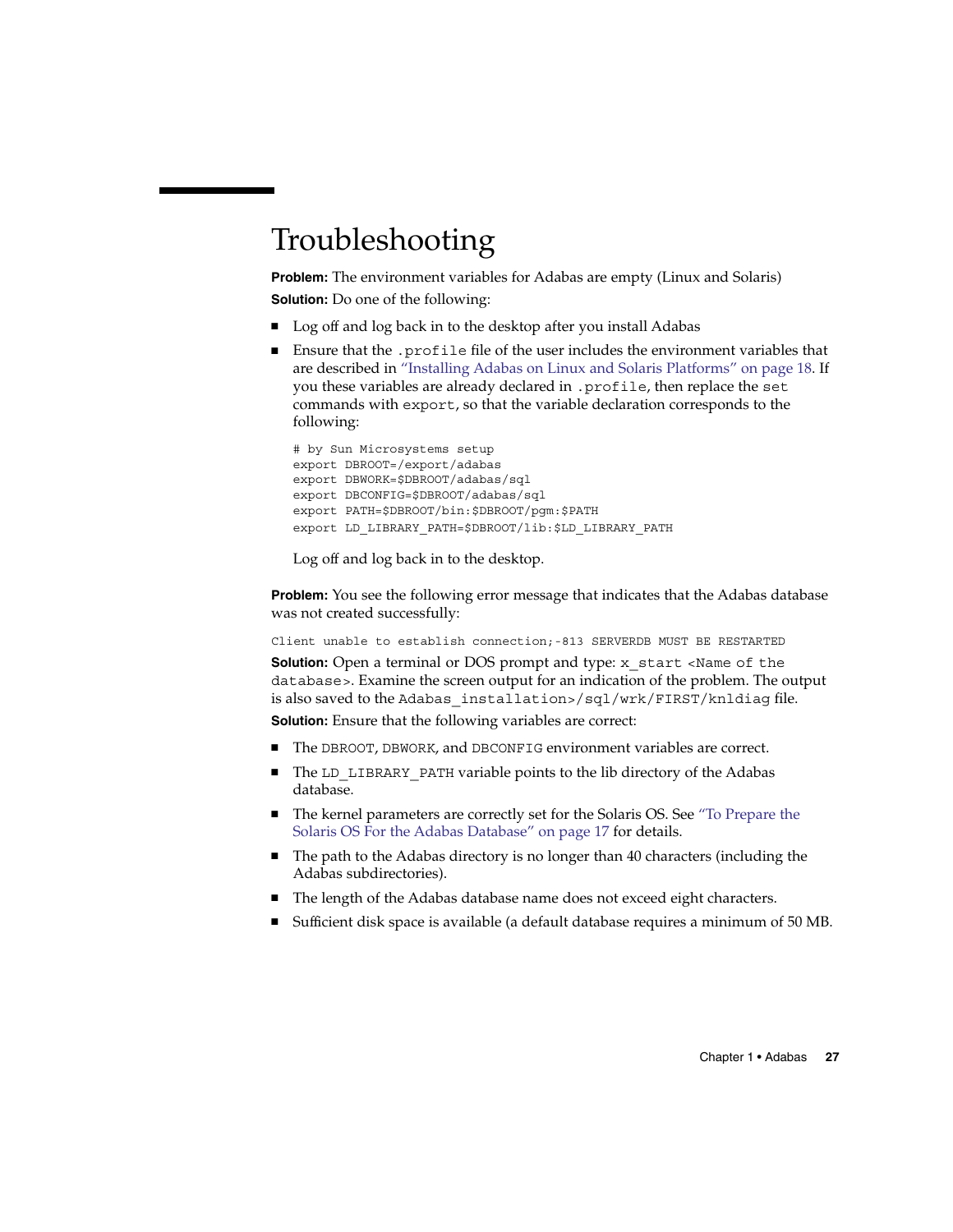**Problem:** The Adabas tools to create a database do not work.

**Solution:** Use the Adabas XCONTROL tool to change the *MAXUSERTASKS* kernel parameter to 3. You can use this configuration tool to set up, to maintain, and to monitor Adabas databases. For information on the XCONTROL tool, go to the Adabas web site at: <http://www.softwareag.com/adabasd>

.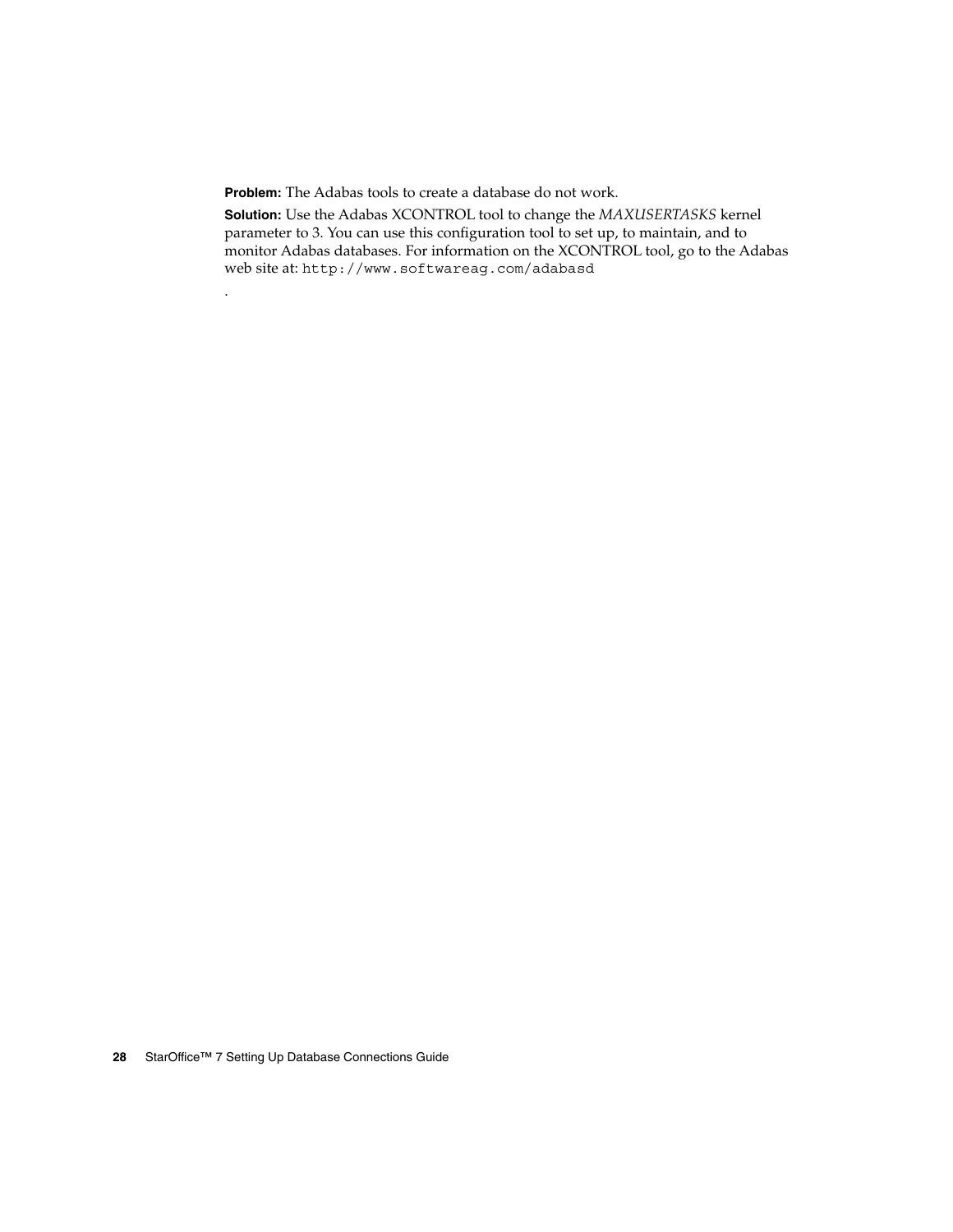<span id="page-28-0"></span>CHAPTER **2**

## JDBC™

This chapter describes how to connect to a database from StarOffice through the Java™ Database Connectivity (JDBC) API.

## Using JDBC Driver Classes With **StarOffice**

StarOffice can connect to SQL-based databases that use driver classes that support the JDBC API.

### Oracle Driver Class

To use an Oracle database as a data source in StarOffice, the Oracle client must be installed with JDBC support. You can download the latest JDBC driver class for Oracle at: [http://otn.oracle.com/tech/java/sqlj\\_jdbc/index.html](http://otn.oracle.com/tech/java/sqlj_jdbc/index.html)

### MySQL Driver Class

To use an MySQL database as a data source in StarOffice, you need the mysql-connector-java-3.0.14-production-bin.jar driver class for the MySQL database. You can download this jar archive from the MySQL web site at: <http://www.mysql.org/downloads/api-jdbc.html>. You also need to add the location of the archive to the Java CLASSPATH on the machine or in StarOffice.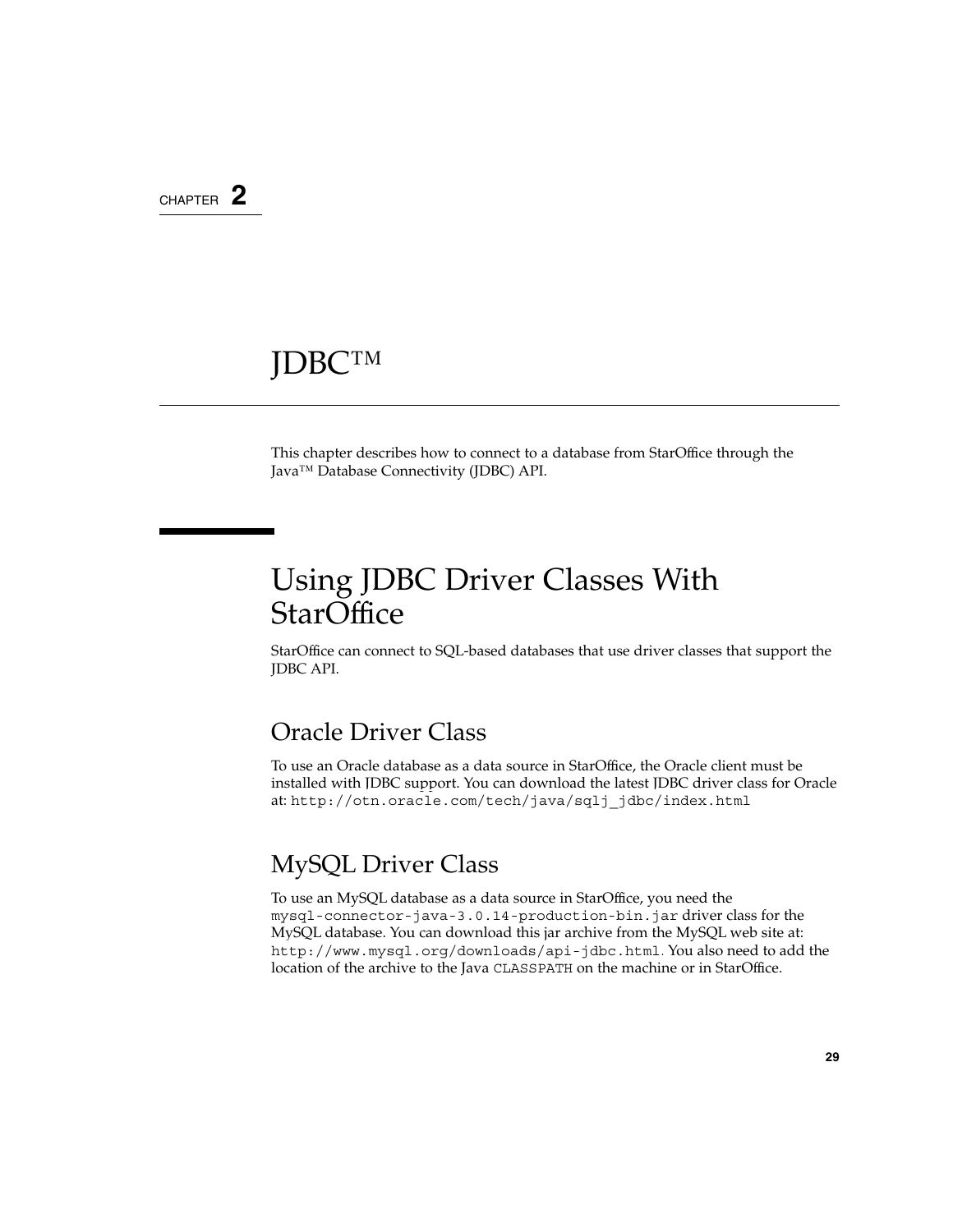### <span id="page-29-0"></span>▼ To Add a JDBC Driver Class to the Java CLASSPATH in StarOffice

#### **1. In Writer, choose Tools - Options - StarOffice - Security. Steps**

| Options - StarOffice - Security                                                                                     |                                       |                                                                                                                                 | $\vert x \vert$                       |
|---------------------------------------------------------------------------------------------------------------------|---------------------------------------|---------------------------------------------------------------------------------------------------------------------------------|---------------------------------------|
| Star Office<br>Θ<br>User Data<br>General<br>Memory                                                                  | Star Office Basic Script<br>Run macro | According to path list                                                                                                          |                                       |
| View<br>Print<br>External Programs<br>Paths<br>Colors                                                               | Path list                             | $\triangledown$ Confirm in case of other document sources<br>$\Box$ Show warning before running<br>C:\Program Files\StarOffice7 | <b>Delete</b>                         |
| Fonts<br>Security<br>Appearance<br>Accessibility                                                                    | New path                              | C:\Program Files\StarOffice7\user                                                                                               | Default<br>Add                        |
| Load/Save<br>⊞<br>⊞<br>Language Settings<br>⊞<br><b>Internet</b><br>⊞<br>Text Document<br>田<br><b>HTML Document</b> | Hyperlinks<br>Open hyperlinks<br>lava | With security check                                                                                                             | Enable                                |
| ⊞<br>-Spreadsheet<br>-Presentation<br>田<br>⊞<br>-Drawing                                                            | $\nabla$ Enable<br>Net access         | $\nabla$ Security checks<br>Unrestricted                                                                                        | $\nabla$ Plug-ins<br>$\nabla$ Applets |
| 田<br>-Formula<br>田<br>-Chart<br>田<br>Data Sources                                                                   | ClassPath                             | Browse                                                                                                                          |                                       |
|                                                                                                                     |                                       | <b>OK</b><br>Cancel                                                                                                             | Help<br>Back                          |

**FIGURE 2–1 Options - StarOffice — Security** dialog box to add an additional driver to StarOffice.

**2. Click the Browse button next to the ClassPath text box.**

The **Select Archives** dialog box opens.

| <b>Select Archives</b>                                  | $\boldsymbol{\mathsf{x}}$ |
|---------------------------------------------------------|---------------------------|
| <b>Archives</b><br>"<br>Add<br>--------------<br>Delete | OK<br>Cancel<br>Help      |

**FIGURE 2–2** Browse to the JDBC driver file.

- **3. In the Select Archives dialog box, click the Add button.**
- **4. Locate the JAR archive of the JDBC driver class and then click the OK button.**
- **5. Restart StarOffice.**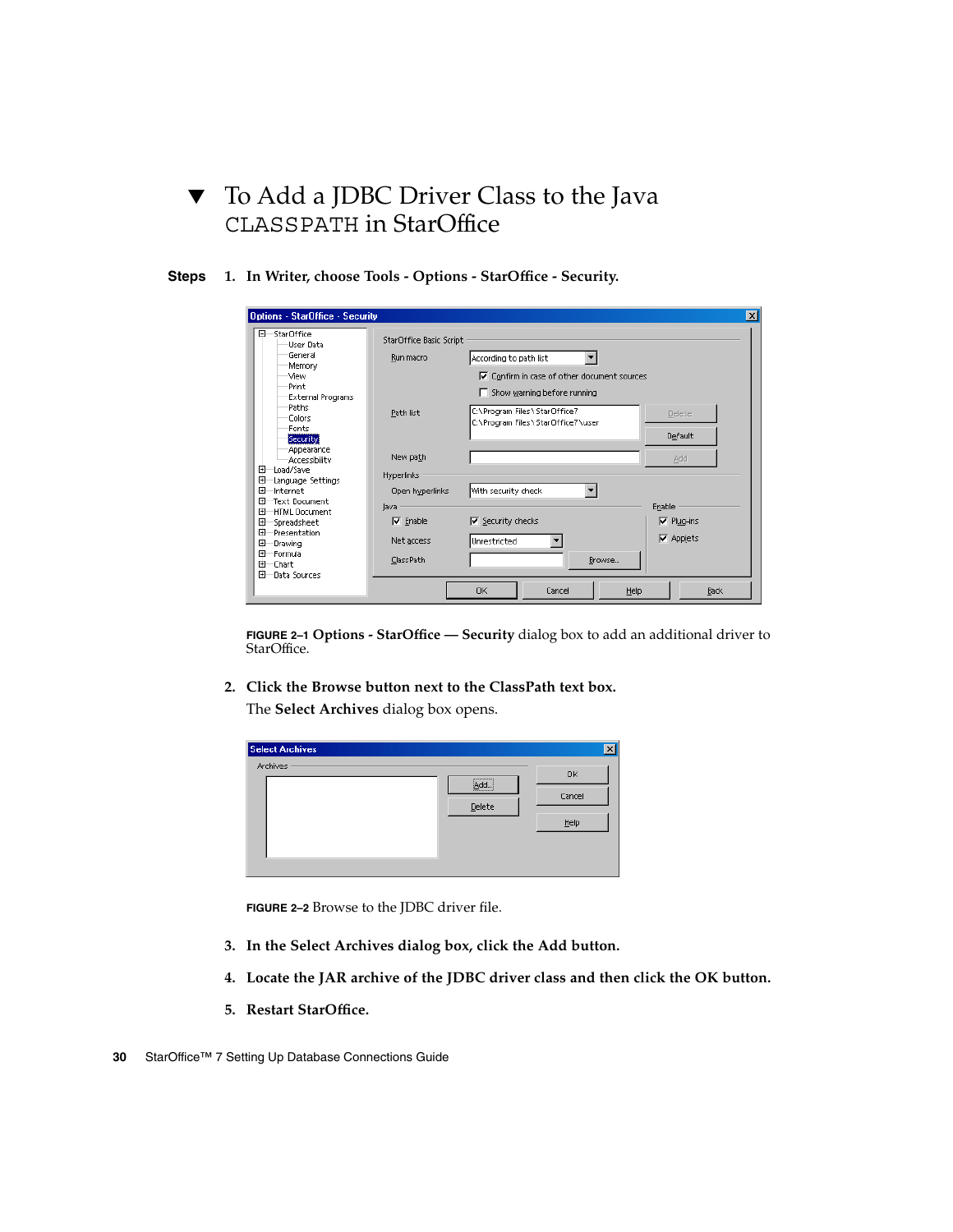## <span id="page-30-0"></span>Creating a JDBC Database Connection

You can use a database that has a JDBC driver class as a data source inStarOffice.

### ▼ To Create a JDBC Connection

#### **1. Choose Tools - Data Sources. Steps**

The **Data Source Administration** dialog box opens.

**2. Click the New Data Source button.**

| <b>Data Source Administration</b>   |                                           | 図                             |
|-------------------------------------|-------------------------------------------|-------------------------------|
| New Data Source                     | General   JDBC   Tables   Queries   Links |                               |
| B.<br>Bibliography<br>Data source 1 | Name                                      | Data source 1                 |
|                                     | Connection                                |                               |
|                                     | Database type                             | јовс                          |
|                                     | Data source URL                           | dbc:<br>$\vert \psi \rangle$  |
|                                     |                                           |                               |
|                                     |                                           |                               |
|                                     |                                           |                               |
|                                     |                                           |                               |
|                                     |                                           |                               |
|                                     |                                           |                               |
|                                     |                                           |                               |
|                                     |                                           |                               |
|                                     |                                           | 0K<br>Cancel<br>Help<br>Apply |

**FIGURE 2–3 Data Source Administration** dialog box.

- **3. In the Database type box, select "JDBC".**
- **4. In the Data source URL text box, enter the location of your data source.**

The syntax of this URL depends on the type of database that you want to use as a data source. See the driver documentation for your database for details.

The **Data source URL** syntax for an Oracle database is oracle:thin:@hostname:port:database\_name

hostname Name or IP address of the machine that contains the Oracle database.

Chapter 2 • JDBC™ **31**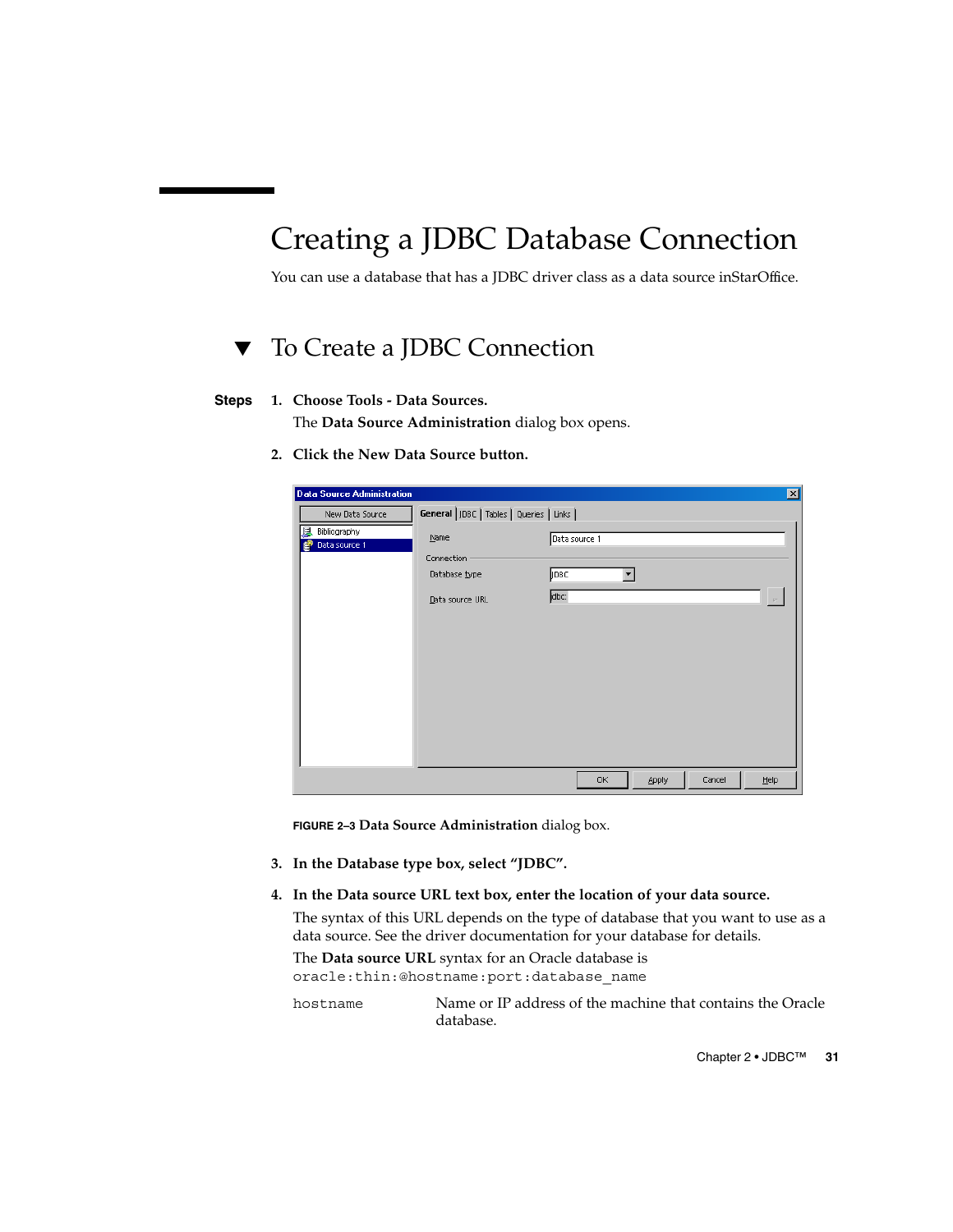<span id="page-31-0"></span>port Port through which StarOffice can connect to the Oracle database. Ask your database administrator for the correct port number.

- database\_name Name of the Oracle database.
- **5. In the Name text box, type a name for the data source connection.**
- **6. Click the JDBC tab.**

| <b>Data Source Administration</b> |                                         |                                   | $\vert x \vert$ |
|-----------------------------------|-----------------------------------------|-----------------------------------|-----------------|
| New Data Source                   | General JDBC   Tables   Queries   Links |                                   |                 |
| B.<br>Bibliography<br>扈<br>mySQL  | JDBC driver class                       | oracle.jdbc.driver.OracleDriver   |                 |
| my Oracle<br>ш                    | <b>URL</b>                              | dbc: @hostname:port:database_name |                 |
|                                   | User name                               | dbuser                            |                 |
|                                   |                                         | $\nabla$ Password required        |                 |
|                                   | General                                 |                                   |                 |
|                                   | □ Retrieve generated values             |                                   |                 |
|                                   | Auto-increment statement                |                                   |                 |
|                                   |                                         |                                   |                 |
|                                   | Query of generated values               |                                   |                 |
|                                   |                                         |                                   |                 |
|                                   |                                         |                                   |                 |
|                                   | $\Box$ Use $50192$ naming constraints   |                                   |                 |
|                                   |                                         |                                   |                 |
|                                   |                                         |                                   |                 |
|                                   |                                         |                                   |                 |
|                                   |                                         | 0K<br><b>Apply</b>                | Help<br>Cancel  |

**FIGURE 2–4** JDBC tab page of the **Data Source Administration** dialog box .

#### **7. In the JDBC drive class text box, enter the name of the JDBC driver for the database.**

See the documentation that came with the JDBC driver to determine the name of the driver. For example, the class name of the Oracle 8.x driver is oracle.jdbc.driver.OracleDriver.

**8. In the URL text box, enter the location of the database.**

See step 4 for details.

- **9. In the User name text box, type the name of a user that can access the database.**
- **10. If needed, select the Password required check box.**

StarOffice prompts you for this password when you want to insert data from the database.

- **11. Click the Apply button.**
- **32** StarOffice™ 7 Setting Up Database Connections Guide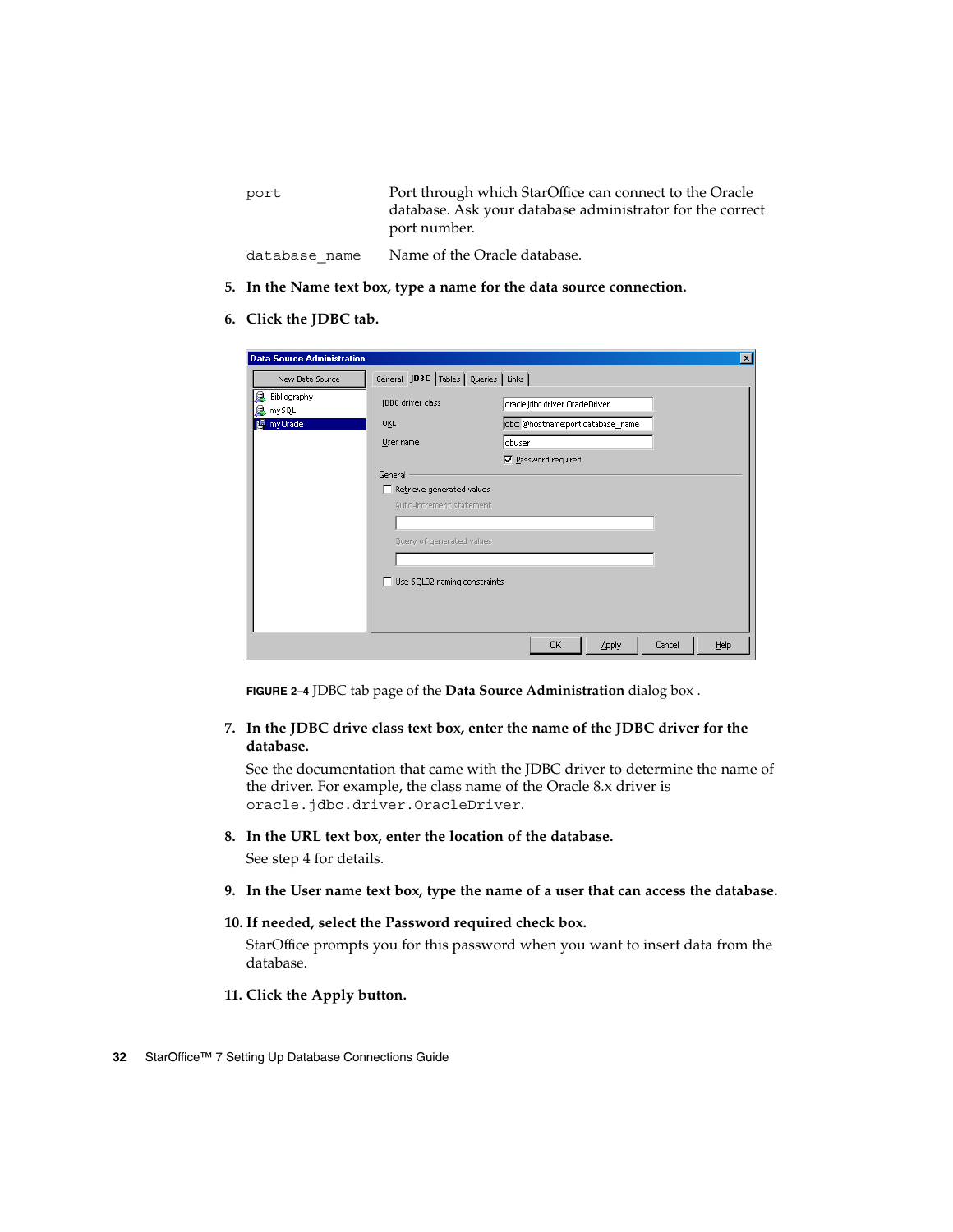**Note –** To verify the connection, click the **Tables** tab. If you see a list of database tables on this tab page, the JDBC connection was successfully created.

<span id="page-32-0"></span>

■ Add the MySQL driver class to the Java CLASSPATH in StarOffice. See ["To Add a JDBC Driver Class to the Java](#page-29-0) CLASSPATH in StarOffice" on page 30 for details.

#### **1. Choose Tools - Data Sources. Steps**

The **Data Source Administration** dialog box opens.

**2. Click the New Data Source button.**

| <b>Data Source Administration</b> |                                                   | $\vert x \vert$                                                 |
|-----------------------------------|---------------------------------------------------|-----------------------------------------------------------------|
| New Data Source                   | General   MySQL   Tables   Queries   Links        |                                                                 |
| B<br>Bibliography<br>mySQL        | Name                                              | mySQL                                                           |
|                                   | Connection                                        |                                                                 |
|                                   | Database type                                     | MySQL                                                           |
|                                   | Data source URL                                   | sdbc:mysqljdbc: mySQL_server:3306/mySQL_database<br>$\bar{\nu}$ |
|                                   | To adjust the settings, go to the MySQL tab page. |                                                                 |
|                                   |                                                   | ------------<br>0K<br>Cancel<br>Help<br>Apply                   |

**FIGURE 2–5 Data Source Administration** dialog box.

- **3. In the Database type box, select "MySQL".**
- **4. In the Name text box, type a name for the data source connection.**
- **5. Click the MySQL tab.**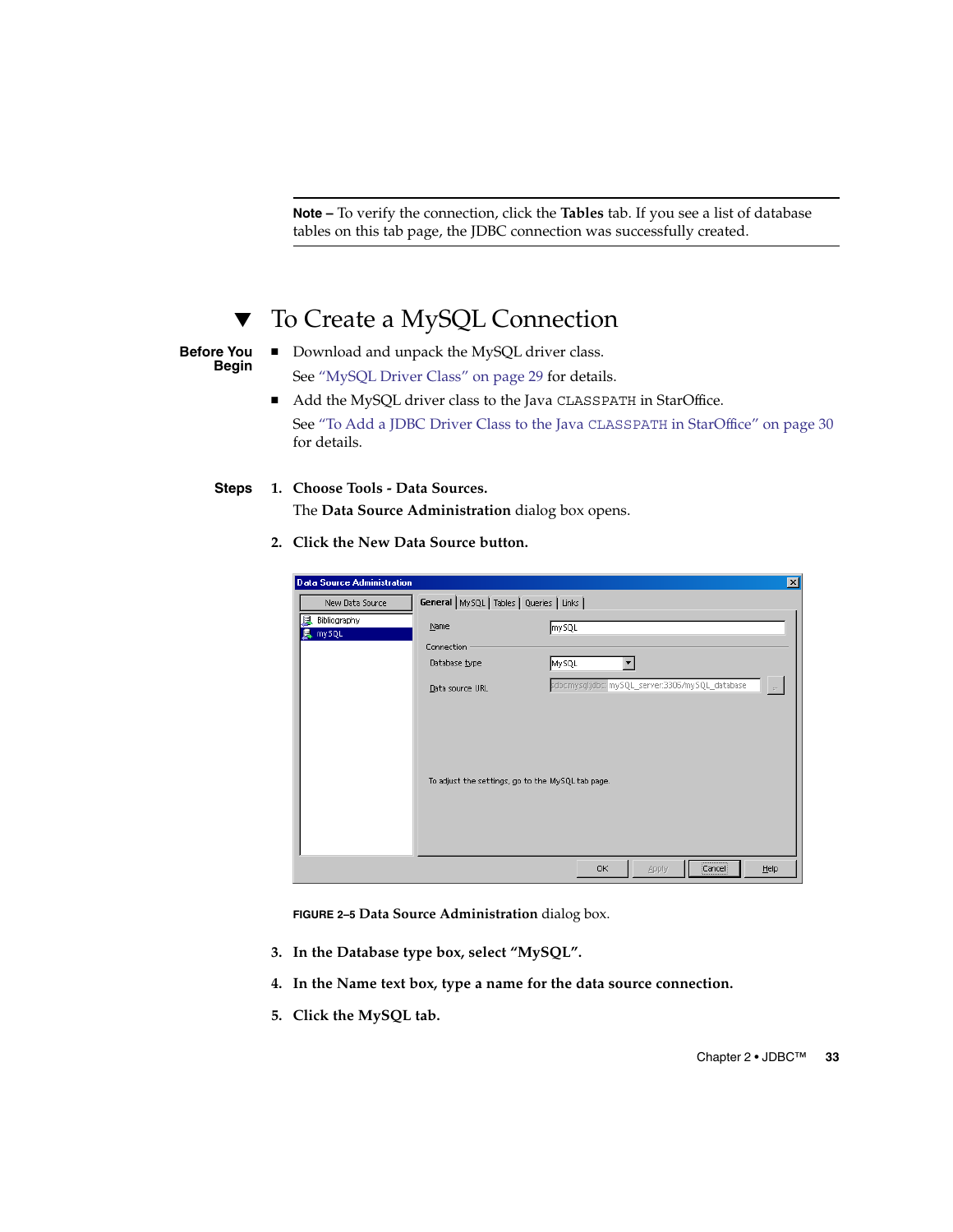| <b>Data Source Administration</b>       |                                                                                                                                                      | $\vert x \vert$                                                                        |
|-----------------------------------------|------------------------------------------------------------------------------------------------------------------------------------------------------|----------------------------------------------------------------------------------------|
| New Data Source                         | General MySQL Tables   Queries   Links                                                                                                               |                                                                                        |
| Bibliography<br>扈<br>mySQL<br>my Oracle | Type of connection<br>C Use existing MyODBC data source<br>C Use Connector/J3<br>My SQL JDBC driver class<br>General<br>Data source URL<br>User name | com.mysql.jdbc.Driver<br>sdbc:mysql;jdbc: mysql://hostname:port/database_nan<br>dbuser |
|                                         | Character set                                                                                                                                        | $\nabla$ Password required<br>System                                                   |
|                                         |                                                                                                                                                      | 0K<br>Cancel<br>$He$ lp<br><b>Apply</b>                                                |

**FIGURE 2–6** MySQL tab page of the **Data Source Administration** dialog box .

- **6. In the Type of connection area, select "Use Connector/J3".**
- **7. In the Data source URL text box, enter the location of your data source.** The **Data source URL** syntax for a MySQL database is

mysql://hostname:port/database\_name

| hostname | Name or IP address of the machine that contains the MySQL<br>database.              |
|----------|-------------------------------------------------------------------------------------|
| port     | Port through which StarOffice can connect to the MySQL<br>database (default: 3306). |

database\_name Name of the MySQL database.

- **8. In the User name text box, type the name of a user that can access the database.**
- **9. If needed, select the Password required check box.**

StarOffice prompts you for this password when you want to insert data from the database.

**10. Click the Apply button.**

**Note –** To verify the connection, click the **Tables** tab. If you see a list of database tables on this tab page, the MySQL connection was successfully created.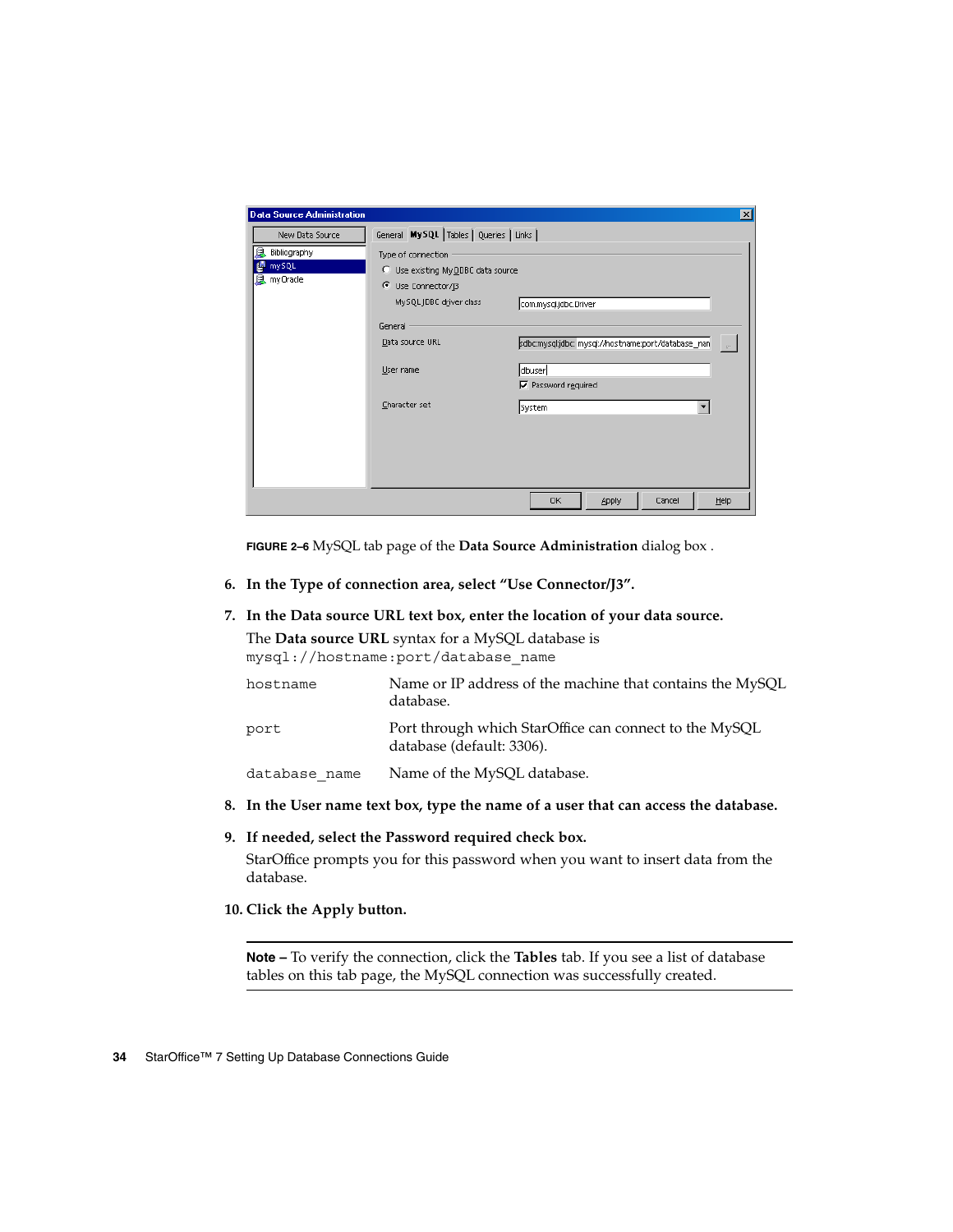## <span id="page-34-0"></span>Troubleshooting

No connection could be established for the URL: jdbc...... **Solution:** Ensure that the following items are correct:

- Database server is on
- Host name is correct and reachable
	- If the host is unreachable, try to ping the IP address of the host.
- Port number in **Data source URL** is correct
- User name and password are correct
- Specified database is on the database server

The connection to the database source "..." could not be established The specified driver could not be loaded **Cause:** The JDBC driver was not be loaded by StarOffice.

**Solution:** Check the following:

- JDBC driver class is part of the system or StarOfficeJava CLASSPATH. See ["To Add a JDBC Driver Class to the Java](#page-29-0) CLASSPATH in StarOffice" [on page 30f](#page-29-0)or details.
- Name of JDBC driver is correct. You can find the correct name in the documentation that came with the JDBC driver.

Error reading data from the database. Oracle-DLL could not be loaded! Please check your installation.

**Solution:** Install the latest version of the JDBC driver class for Oracle. You can download the driver from the Oracle web site at:

[http://otn.oracle.com/tech/java/sqlj\\_jdbc/content.html]( http://otn.oracle.com/tech/java/sqlj_jdbc/content.html)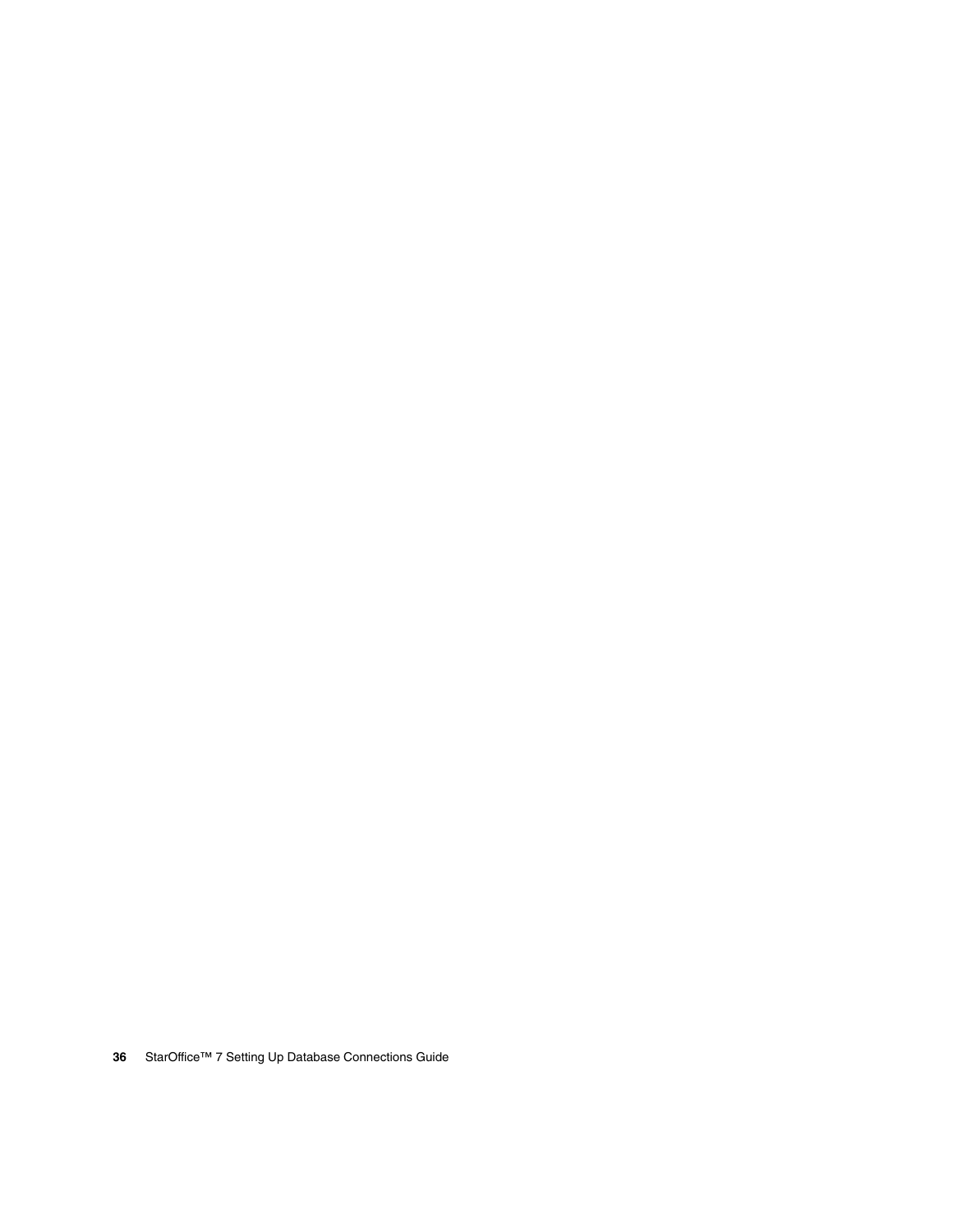## ODBC

This chapter describes how to connect to a database through an Open Database Connectivity (ODBC) interface from StarOffice.

**Note –** For best results, only use ODBC under Windows. For Linux and Solaris, use JDBC. See [Chapter 2](#page-28-0) for details.

By default, an ODBC driver is included in most Microsoft Windows installations. You can download the latest version of the driver as part of the Microsoft Data Access Components (MDAC) package from the Microsoft web site at: [http://www.microsoft.com/data/mdac21info/manifest\\_intro.htm]( http://www.microsoft.com/data/mdac21info/manifest_intro.htm)

**Note –** If you want to connect to a Microsoft Access database, see [Chapter 4.](#page-48-0)

# Prerequisites for Using ODBC With an Oracle 8i Database

The ODBC driver requires access to the client software for the Oracle database. This software is available as part of the Oracle database installation. After you install the Oracle Database Client, use the Oracle Net8 Assistant to create a service name. The service name stores the information that is required by the ODBC driver to connect to an Oracle database. For details on how to configure your Oracle client, contact your database administrator.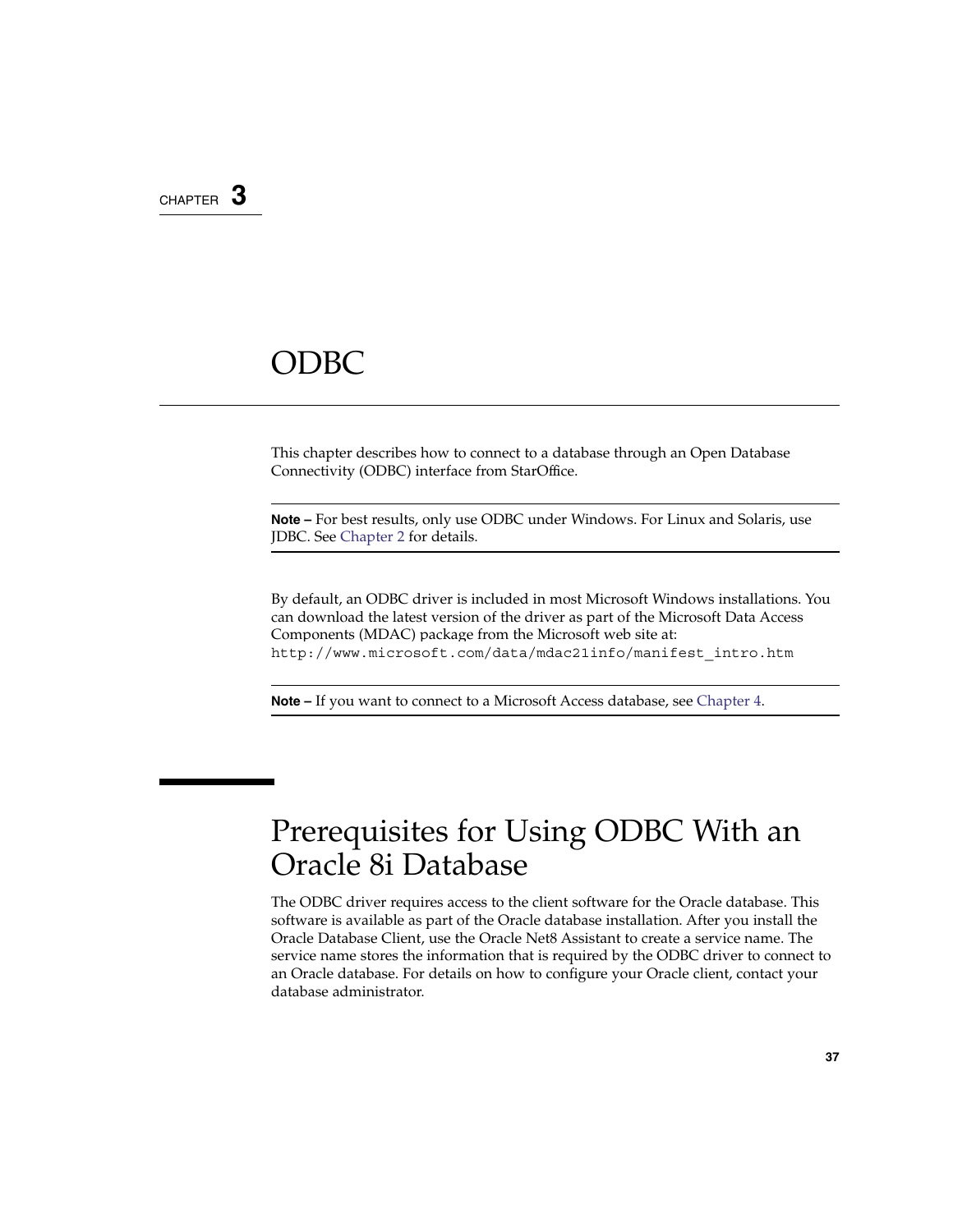# Creating an ODBC Database Connection

Before you can create a connection to an ODBC database in StarOffice, you need to add the database as a data source in Windows.

### ▼ To Add an ODBC Database as a Data Source in Windows

#### **1. In Writer, choose Tools - Data Sources. Steps**

The **Data Source Administration** dialog box opens.

| <b>Data Source Administration</b> |                                          | 図                                                                      |
|-----------------------------------|------------------------------------------|------------------------------------------------------------------------|
| New Data Source                   | General dBase   Tables   Queries   Links |                                                                        |
| Bibliography<br>E                 | $Name$                                   | Bibliography                                                           |
|                                   | Connection                               |                                                                        |
|                                   | Database type                            | dBase                                                                  |
|                                   | Data source URL                          | sdbc:dbase: file:///C:/Program Files/StarOffice7/user/datab<br>$\circ$ |
|                                   |                                          |                                                                        |
|                                   |                                          |                                                                        |
|                                   |                                          |                                                                        |
|                                   |                                          |                                                                        |
|                                   |                                          |                                                                        |
|                                   |                                          |                                                                        |
|                                   |                                          |                                                                        |
|                                   |                                          | 0K<br>Help<br>Cancel<br>Apply                                          |

**FIGURE 3–1 Data Source Administration** dialog box.

**2. Click the New Data Source button.**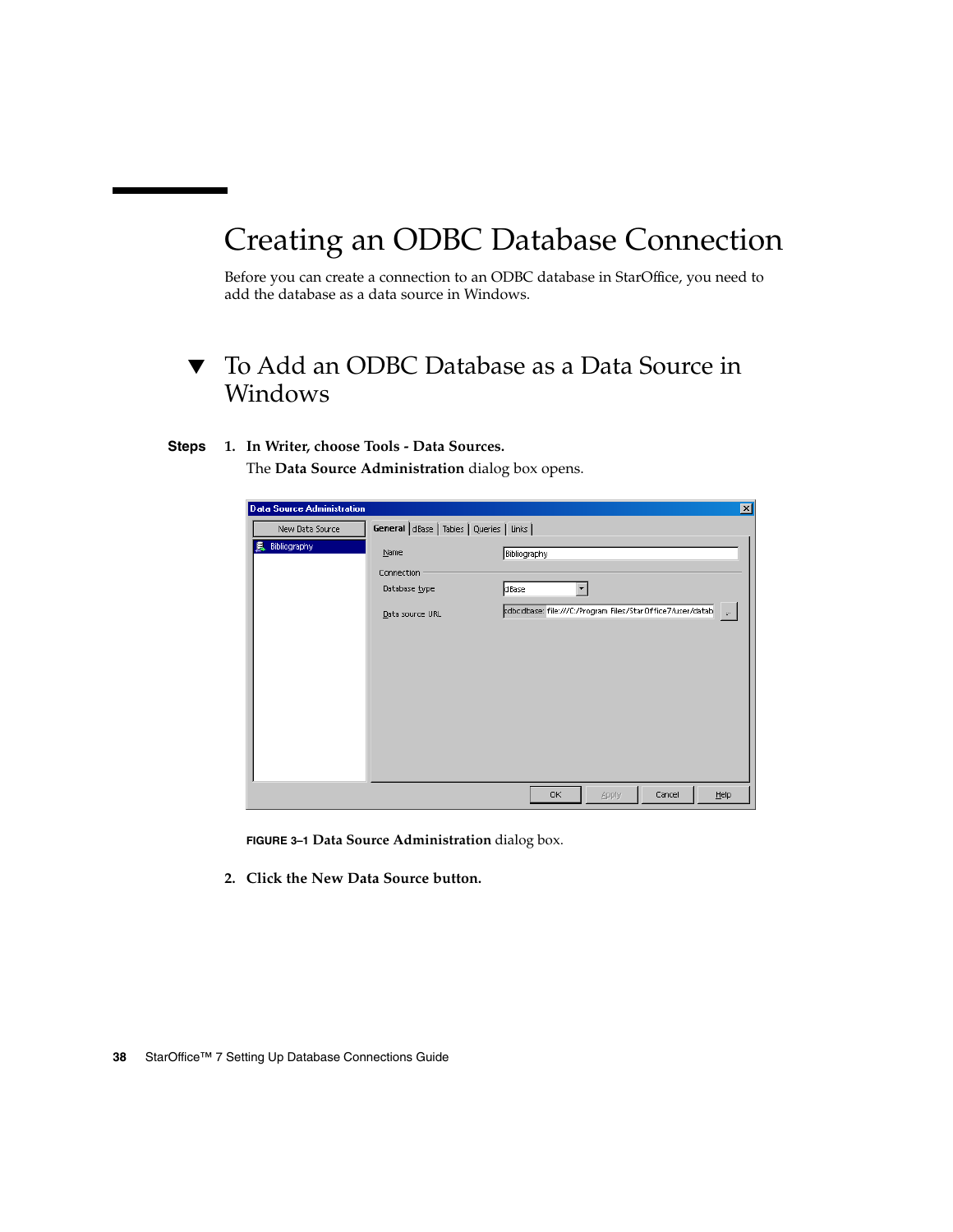| Data Source Administration          |                                           | 図                                    |
|-------------------------------------|-------------------------------------------|--------------------------------------|
| New Data Source                     | General   JDBC   Tables   Queries   Links |                                      |
| Bibliography<br>B.<br>Data source 1 | Name                                      | Data source 1                        |
|                                     | Connection<br>Database type               | јрвс                                 |
|                                     | Data source URL                           | jdbc:<br>$\vert \psi \rangle$        |
|                                     |                                           |                                      |
|                                     |                                           |                                      |
|                                     |                                           |                                      |
|                                     |                                           |                                      |
|                                     |                                           |                                      |
|                                     |                                           |                                      |
|                                     |                                           |                                      |
|                                     |                                           | 0K<br>Cancel<br>Help<br><b>Apply</b> |

**FIGURE 3–2** Adding a new data source with the **Data Source Administration** dialog box.

**3. In the Database type list, select "ODBC".**

| <b>Data Source Administration</b> |                                           | $\mathbf{z}$                       |
|-----------------------------------|-------------------------------------------|------------------------------------|
| New Data Source                   | General   ODBC   Tables   Queries   Links |                                    |
| 医急性<br>Addresses<br>Bibliography  | Name                                      | myODBC                             |
| myADO                             | Connection                                |                                    |
| j<br>my Adabas<br>j<br>myText     | Database type                             | ODBC<br>▼                          |
| <b>A</b> mydBase                  | Data source URL                           | sdbc:odbc:<br>$\mathbf{r}^{\star}$ |
| myODBC<br>E                       |                                           |                                    |
|                                   |                                           | OK<br>Cancel<br>Help<br>Apply      |

**FIGURE 3–3** Creating a data source connection to an ODBC database with the **Data Source Administration** dialog box.

- **4. In the Name text box, type a name for the database connection.**
- **5. Click the ... button next to the Data source URL box.**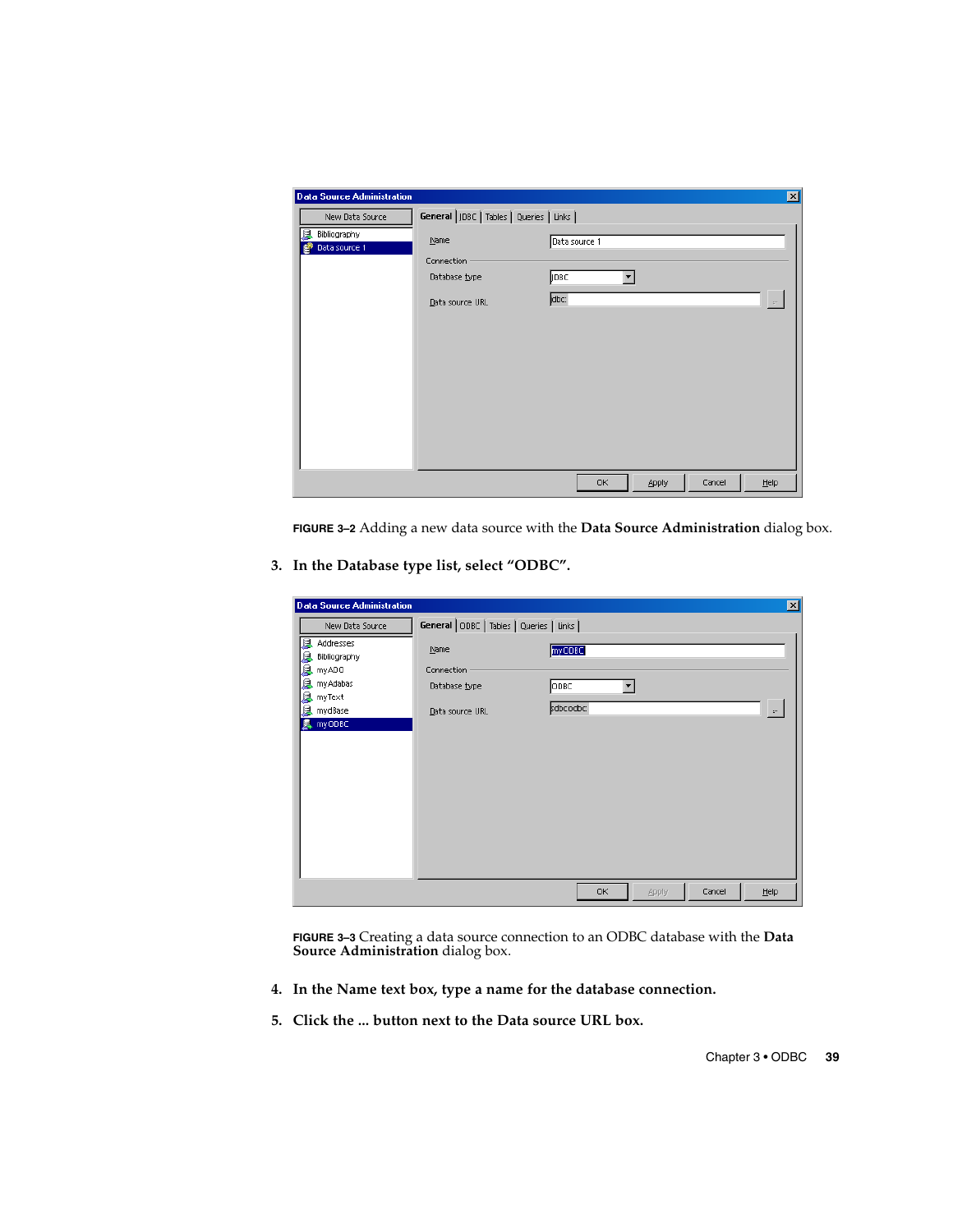**6. In the Data Source dialog box, click the Organize button.**

The **ODBC Data Source Administrator** dialog box opens.

| <b>C</b> VODBC Data Source Administrator  |                                                                                                                                                                                                                         |                            |
|-------------------------------------------|-------------------------------------------------------------------------------------------------------------------------------------------------------------------------------------------------------------------------|----------------------------|
|                                           | User DSN System DSN   File DSN   Drivers   Tracing   Connection Pooling   About                                                                                                                                         |                            |
| User Data Sources:                        |                                                                                                                                                                                                                         |                            |
| Name<br>dBASE Files<br><b>Excel Files</b> | Driver<br>Microsoft dBase Driver (".dbf)<br>Microsoft Excel Driver (".xls)<br>MS Access Database Microsoft Access Driver (".mdb)                                                                                        | Add<br>Remove<br>Configure |
|                                           | An ODBC User data source stores information about how to connect to<br>the indicated data provider. A User data source is only visible to you,<br>and can only be used on the current machine.<br>0K<br>Cancel<br>Apply | Help                       |

**FIGURE 3–4 ODBC Data Source Administrator** dialog box in Windows.

**7. In the ODBC Data Source Administrator dialog box, click the Add button.** The **Create New Data Source** dialog box opens.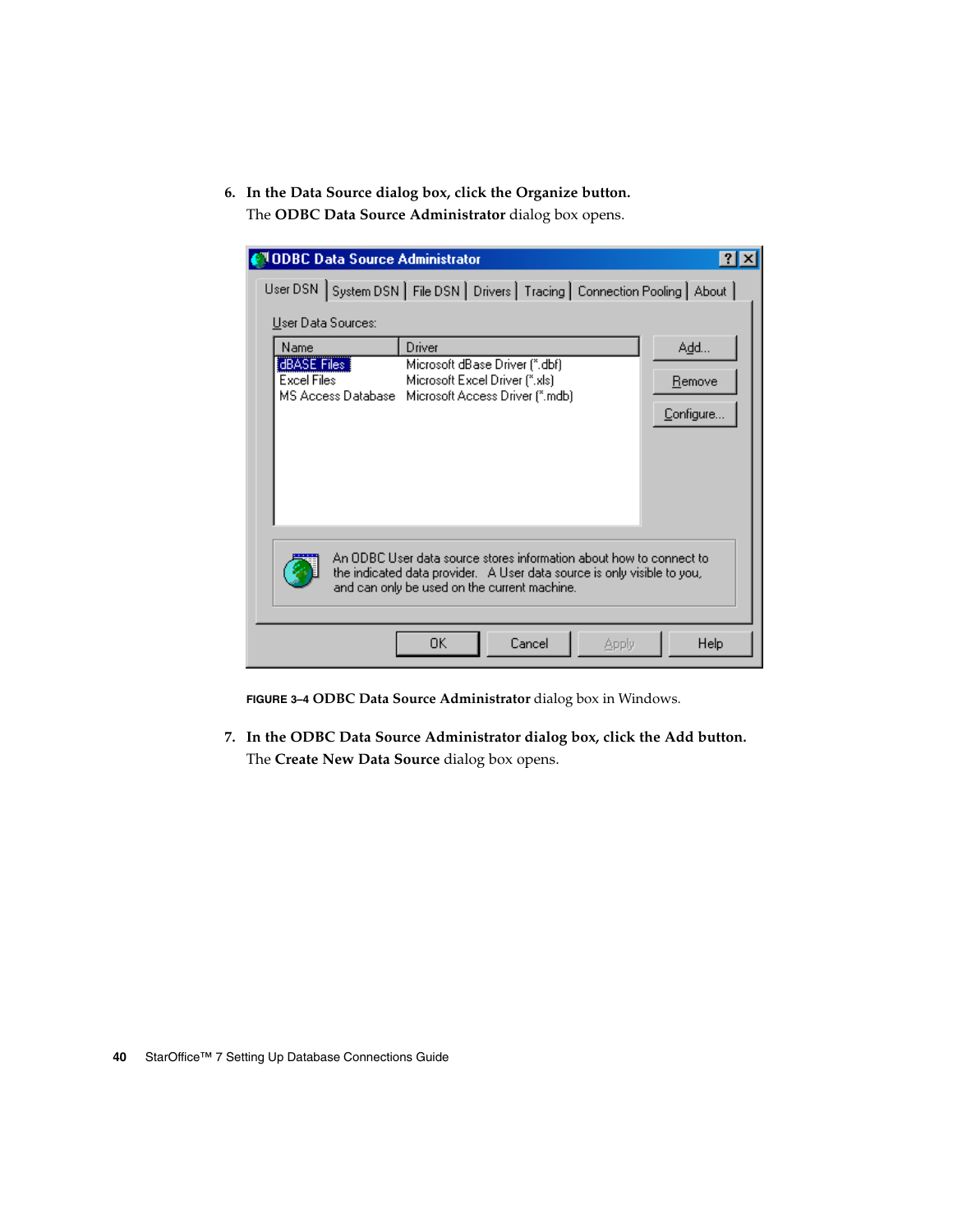| <b>Create New Data Source</b> | Select a driver for which you want to set up a data source.           |        |
|-------------------------------|-----------------------------------------------------------------------|--------|
|                               | Name                                                                  |        |
|                               | Microsoft Access Driver (".mdb)                                       |        |
|                               | Microsoft dBase Driver (".dbf)                                        |        |
|                               | Microsoft dBase VFP Driver (*.dbf)                                    |        |
|                               | Microsoft Excel Driver (*.xls)<br>Microsoft FoxPro VFP Driver (".dbf) |        |
|                               | Microsoft ODBC for Oracle                                             |        |
|                               | Microsoft Paradox Driver (".db )                                      |        |
|                               | Microsoft Text Driver (".txt; ".csv)                                  |        |
|                               | Microsoft Visual FoxPro Driver                                        |        |
|                               | SQL Server                                                            |        |
|                               |                                                                       |        |
|                               |                                                                       |        |
|                               |                                                                       |        |
|                               |                                                                       |        |
|                               | Finish<br>< Back                                                      | Cancel |

**FIGURE 3–5** Creating a data source connection to an ODBC database.

- **8. In the list of drivers, select the ODBC driver for the data source that you want to add, for example, Microsoft Access Driver [\*.mdb].**
- **9. Click the Finish button.**

The setup dialog for the selected ODBC driver opens.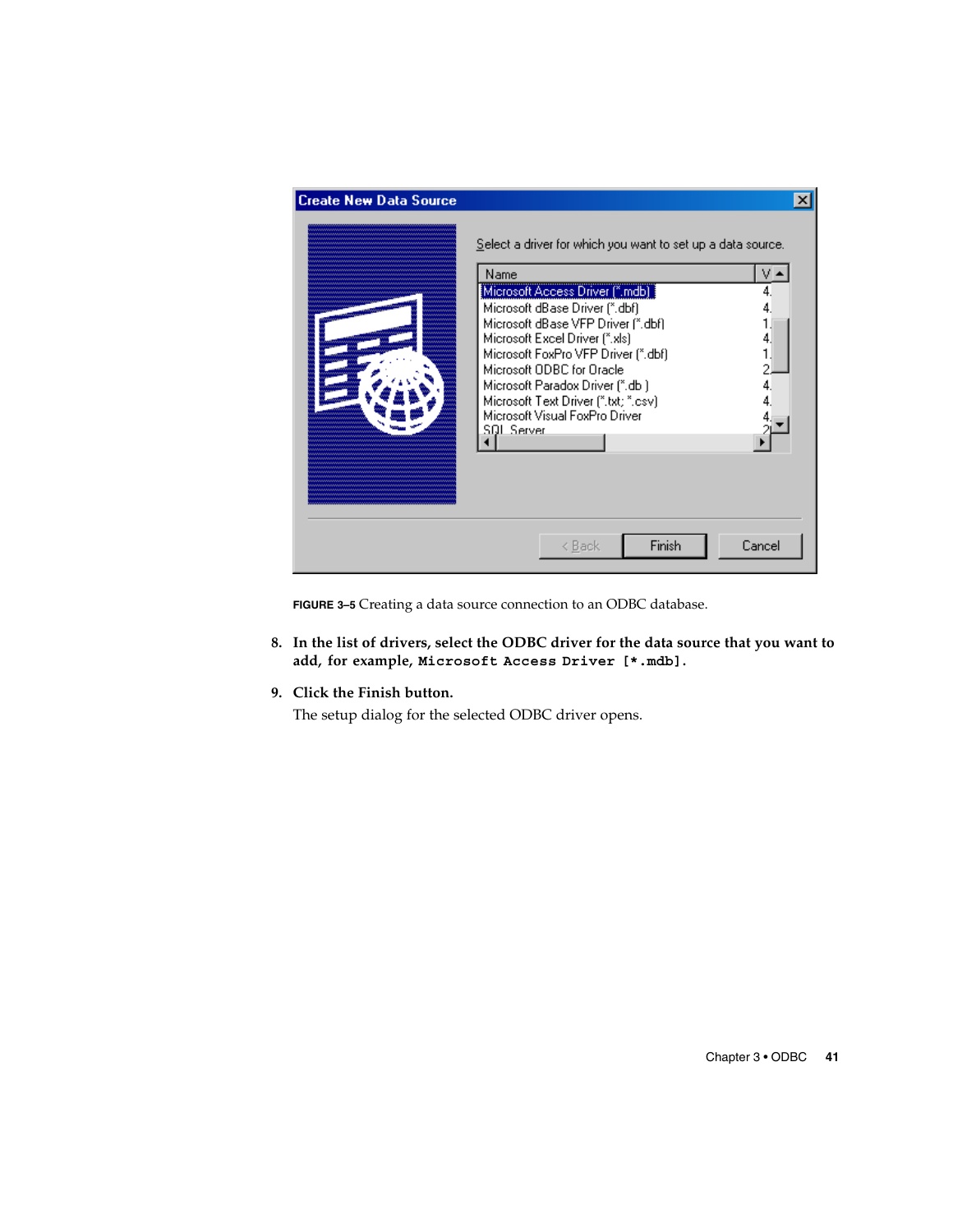| <b>ODBC Microsoft Access Setup</b>                 | $ ?  \times$ |
|----------------------------------------------------|--------------|
| Data Source Name:<br>myAccess                      | 0K           |
| Description:<br>Database                           | Cancel       |
| Database:<br>Repair<br>Compact<br>Select<br>Create | Help         |
|                                                    | Advanced     |
| System Database                                    |              |
| $\odot$ None                                       |              |
| Database:<br>n.                                    |              |
| System Database                                    | Options>>    |
| Driver                                             |              |
| 5<br>2048<br><b>Buffer Size:</b><br>Page Timeout:  |              |
| Exclusive<br>Read Only                             |              |

**FIGURE 3–6 ODBC Microsoft Access Setup** dialog box.

**10. Enter the relevant information and then click the OK button.**

**Note –** For an Oracle data source, use the Oracle Net8 Assistant to determine the service name. For a user id, contact the database administrator.

**11. In the Data Source dialog box, click the OK button.**

#### ▼ To Create a Data Source Connection to an ODBC Database in StarOffice

#### **1. In Writer, choose Tools - Data Sources. Steps** The **Data Source Administration** dialog box opens.

**42** StarOffice™ 7 Setting Up Database Connections Guide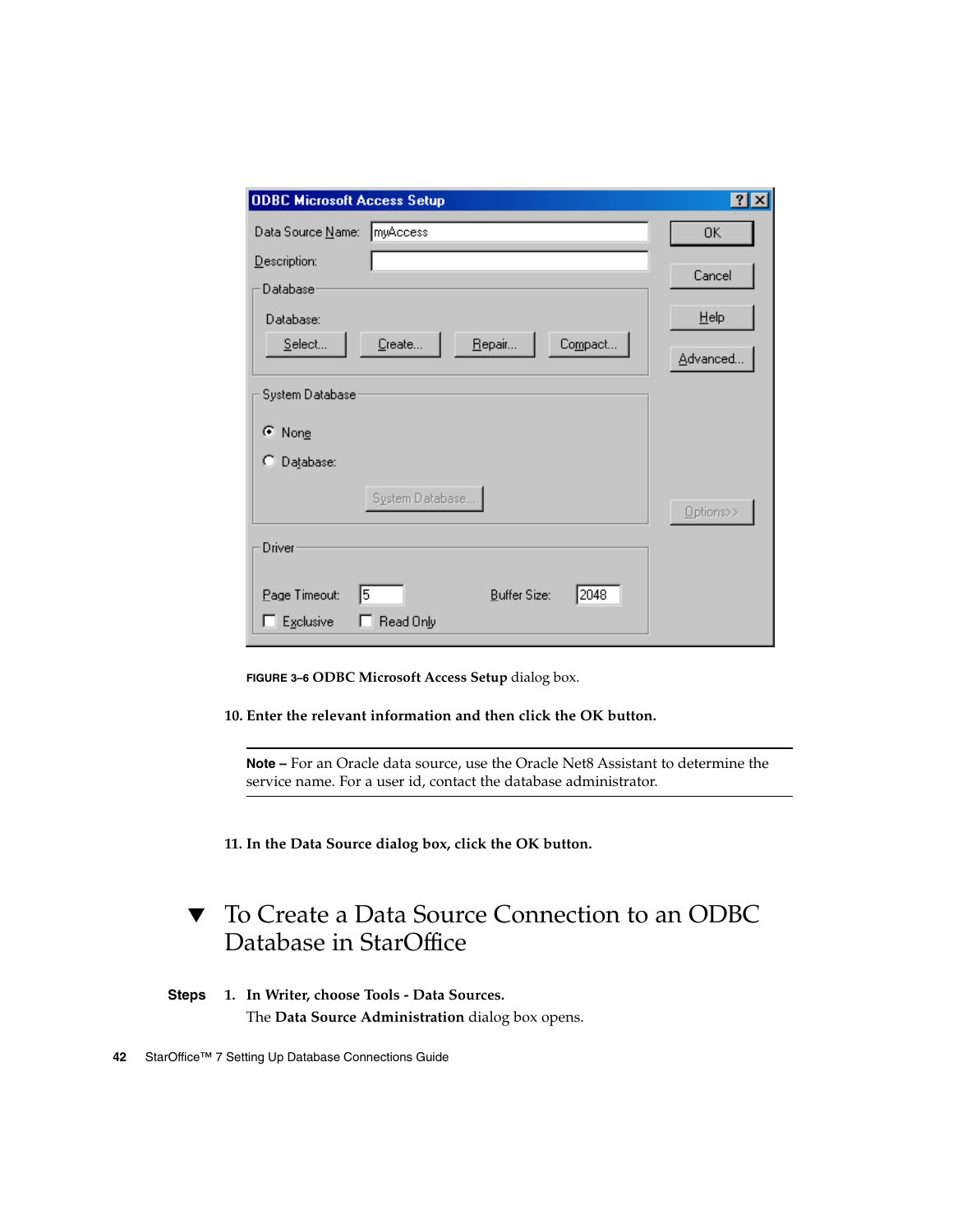| <b>Data Source Administration</b> |                                          | 図                                                                             |
|-----------------------------------|------------------------------------------|-------------------------------------------------------------------------------|
| New Data Source                   | General dBase   Tables   Queries   Links |                                                                               |
| Bibliography<br>E                 | Name                                     | Bibliography                                                                  |
|                                   | Connection                               |                                                                               |
|                                   | Database type                            | dBase                                                                         |
|                                   | Data source URL                          | sdbc:dbase: file:///C:/Program Files/StarOffice7/user/datab<br>$\mathbb{R}^2$ |
|                                   |                                          |                                                                               |
|                                   |                                          |                                                                               |
|                                   |                                          |                                                                               |
|                                   |                                          |                                                                               |
|                                   |                                          |                                                                               |
|                                   |                                          |                                                                               |
|                                   |                                          |                                                                               |
|                                   |                                          |                                                                               |
|                                   |                                          | 0K<br>Cancel<br>Help<br>Apply                                                 |

**FIGURE 3–7 Data Source Administration** dialog box.

**2. Click the New Data Source button.**

| Data Source Administration         |                                         |               |              |        | 図                      |
|------------------------------------|-----------------------------------------|---------------|--------------|--------|------------------------|
| New Data Source                    | General JDBC   Tables   Queries   Links |               |              |        |                        |
| B<br>Bibliography<br>Data source 1 | Mane                                    | Data source 1 |              |        |                        |
|                                    | Connection                              |               |              |        |                        |
|                                    | Database type                           | рвс           |              |        |                        |
|                                    | Data source URL                         | jdbc:         |              |        | $\mathcal{V}^{\prime}$ |
|                                    |                                         |               |              |        |                        |
|                                    |                                         |               |              |        |                        |
|                                    |                                         |               |              |        |                        |
|                                    |                                         |               |              |        |                        |
|                                    |                                         |               |              |        |                        |
|                                    |                                         |               |              |        |                        |
|                                    |                                         |               |              |        |                        |
|                                    |                                         |               |              |        |                        |
|                                    |                                         | 0K            | <b>Apply</b> | Cancel | Help                   |

**FIGURE 3–8** Adding a new data source with the **Data Source Administration** dialog box.

**3. In the Database type list, select "ODBC".**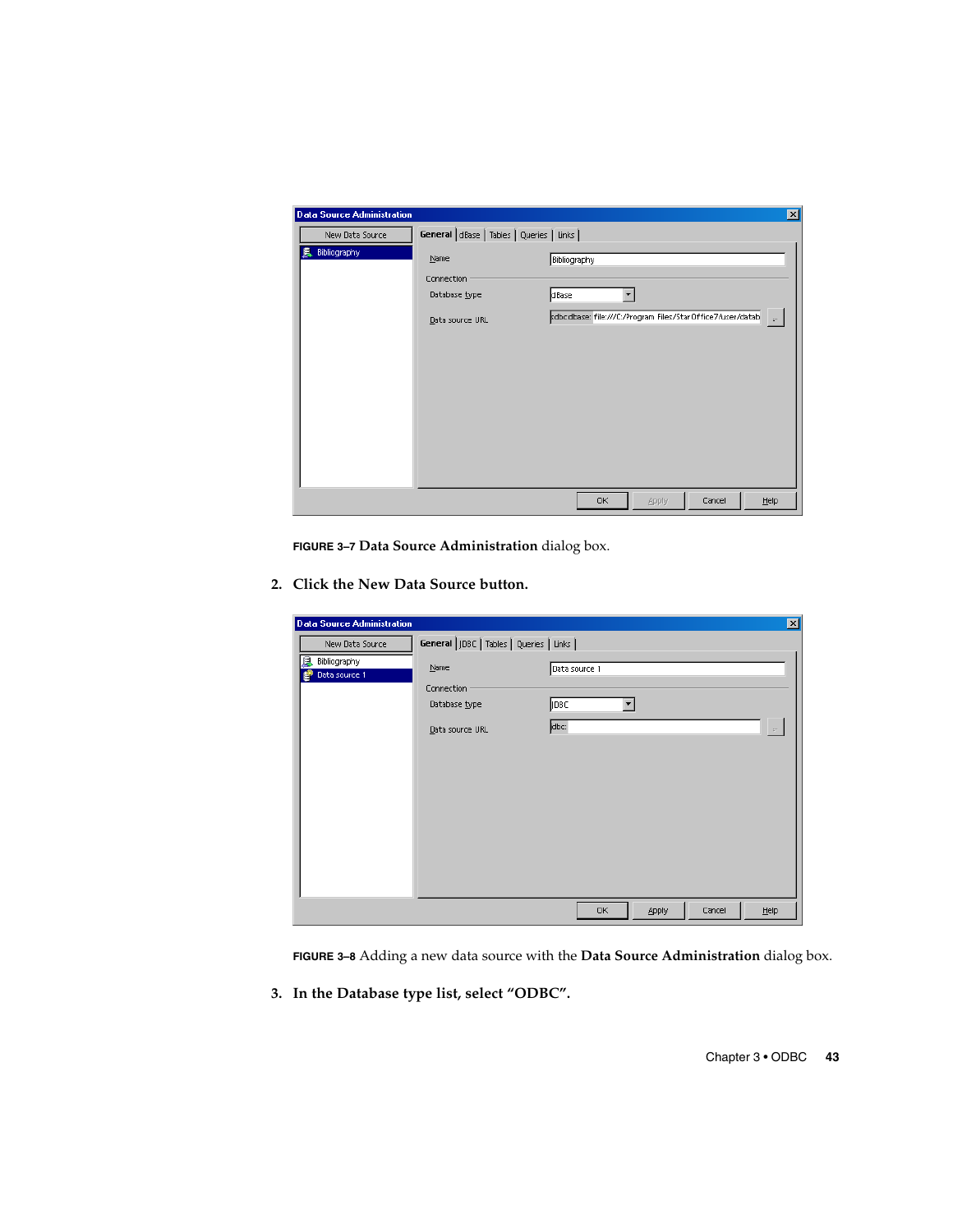| Data Source Administration                  |                                           | 図                                |
|---------------------------------------------|-------------------------------------------|----------------------------------|
| New Data Source                             | General   ODBC   Tables   Queries   Links |                                  |
| B<br>Addresses<br>B<br>Bibliography         | Name<br>Connection                        | myODBC                           |
| j<br>myADO<br>j<br>my Adabas<br>j<br>myText | Database type                             | ODBC<br>$\overline{\phantom{a}}$ |
| j<br>mydBase<br>島 myODBC                    | Data source URL                           | sdbc:odbc:<br><b>Part</b>        |
|                                             |                                           |                                  |
|                                             |                                           | OK<br>Cancel<br>Help<br>Apply    |

**FIGURE 3–9** Creating a data source connection to an ODBC database with the **Data Source Administration** dialog box.

- **4. In the Name text box, type a name for the database connection.**
- **5. Click the ... button beside the Data source URL box.**

The **Data Source** dialog box opens.

| <b>Data Source</b>                |           |
|-----------------------------------|-----------|
| Choose a data source:             | <b>OK</b> |
| CBA_EH_DB<br>CBA_TL_DB            | Cancel    |
| dBASE Files<br><b>Excel Files</b> | Help      |
| my Access                         |           |
|                                   |           |
|                                   | Organize  |

**FIGURE 3–10 ODBC Data Source Administrator** dialog box in Windows.

**44** StarOffice™ 7 Setting Up Database Connections Guide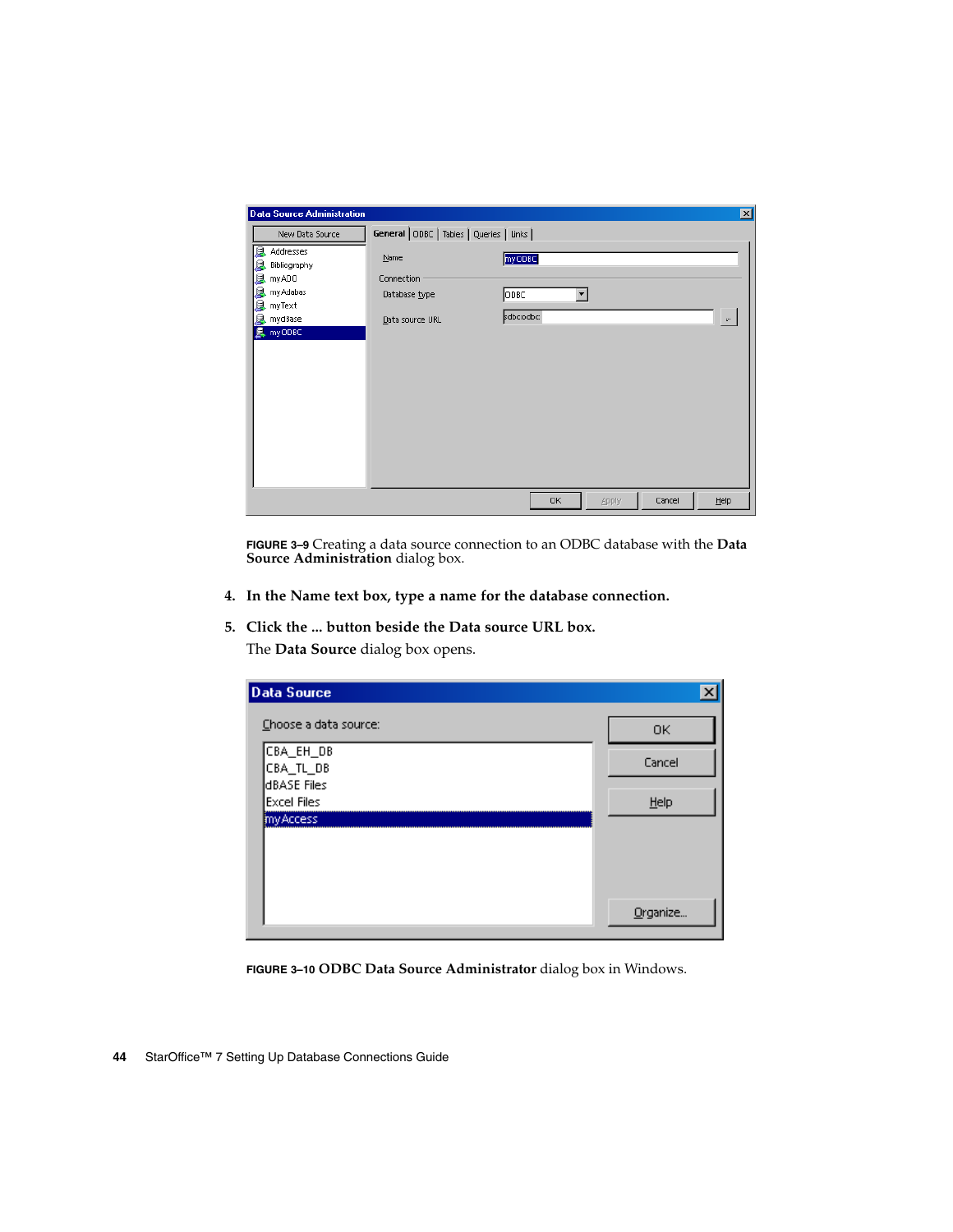<span id="page-44-0"></span>**6. In the Data Source dialog box, select the database that you want to use and click the OK button.**

| <b>Data Source</b>                                | $\times$      |
|---------------------------------------------------|---------------|
| Choose a data source:                             | <b>OK</b>     |
| CBA_EH_DB<br>CBA_TL_DB                            | Cancel        |
| dBASE Files<br>Excel Files<br>IMS Access Database | Help          |
|                                                   |               |
|                                                   |               |
|                                                   | ,<br>Organize |

**FIGURE 3–11** Available ODBC data sources.

**7. Click the ODBC tab.**

| <b>Data Source Administration</b>                                                                                    |                                                                                                                                                  |                             | $\vert x \vert$ |
|----------------------------------------------------------------------------------------------------------------------|--------------------------------------------------------------------------------------------------------------------------------------------------|-----------------------------|-----------------|
| New Data Source                                                                                                      | General ODBC Tables   Queries   Links                                                                                                            |                             |                 |
| B.<br>Addresses<br>B.<br>Bibliography<br>旦<br>myADO<br>B<br>my Adabas<br>B.<br>myText<br>ß.<br>mydBase<br>the myODBC | User name<br>Driver settings<br>Character set<br>General<br>Retrieve generated values<br>┍                                                       | Password required<br>System |                 |
|                                                                                                                      | Auto-increment statement<br>Query of generated values<br>$\Box$ Use $\Omega$ L92 naming constraints<br>Use catalog for file-based databases<br>п |                             |                 |
|                                                                                                                      |                                                                                                                                                  | OK<br>Cancel<br>Apply       | Help            |

**FIGURE 3–12** The **ODBC** tab page of the **Data Source Administration** dialog box.

**8. In the User name text box, type the name of a user that has permission to access the database.**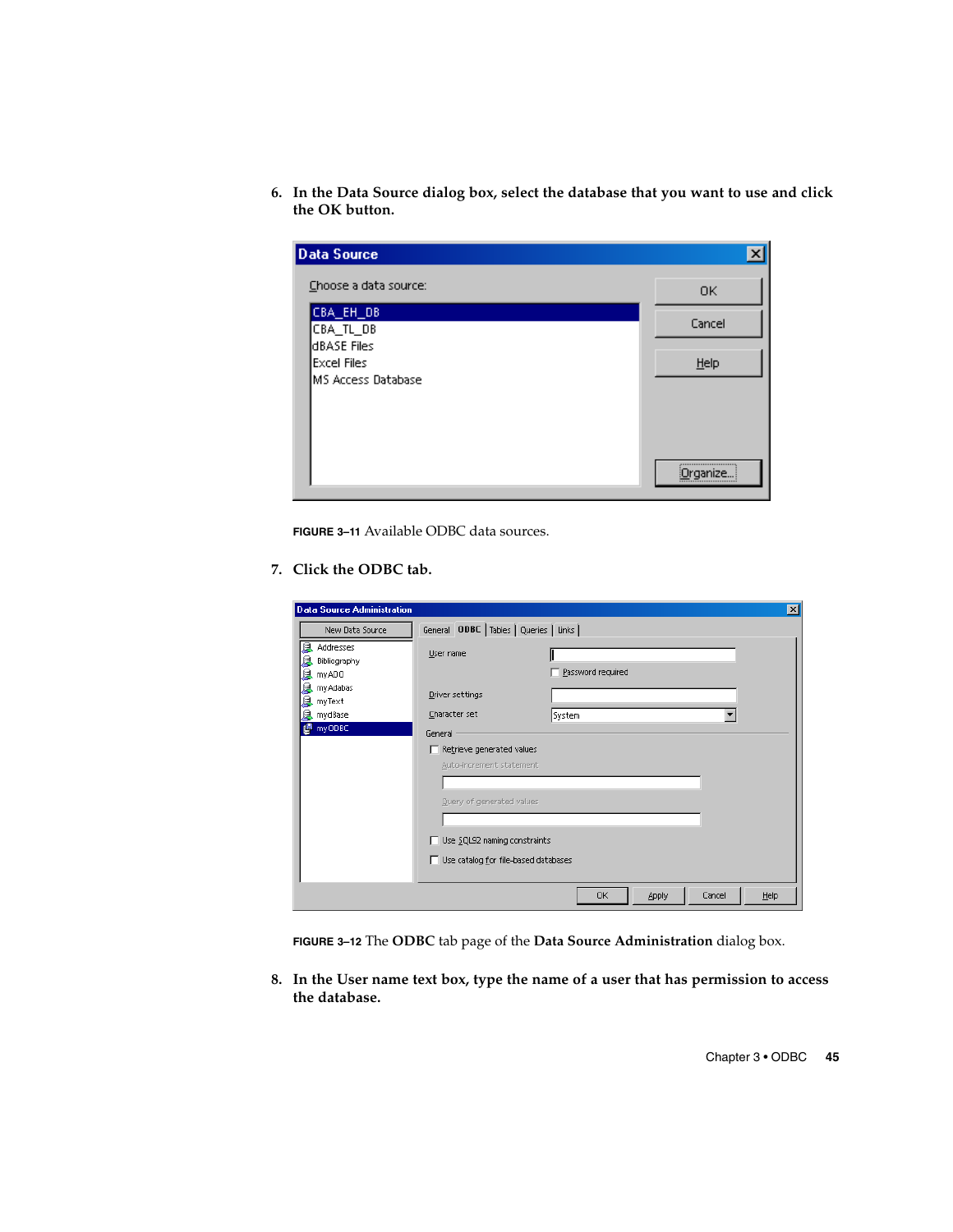**Note –** If the user requires a password to access the database, select the **Password required** check box. StarOffice prompts you for this password during runtime.

#### **9. Click the Apply button.**

To verify the connection, click the **Tables** tab. If you see a list of database tables, the ODBC connection was created successfully.

**Note –** You can also use the **Tables** tab page to hide the system database tables that are used internally by a database. The following system database tables are used by Oracle:

- CTXSYS
- MDSYS
- ORDSYS
- OUTLN
- SCOTT

| Data Source Administration                                                                                                             |                                                                                                                                                                                                                                                                                       | $\vert x \vert$ |
|----------------------------------------------------------------------------------------------------------------------------------------|---------------------------------------------------------------------------------------------------------------------------------------------------------------------------------------------------------------------------------------------------------------------------------------|-----------------|
| New Data Source<br>s<br>Addresses<br>j<br>Bibliography<br>j<br>myADO<br>B<br>my Adabas<br>B<br>myText<br><b>B</b> mydBase<br>re myODBC | General   ODBC Tables   Queries   Links  <br>Tables and table filters<br>Ee<br>H<br>嗣<br>日 回 1 Mil tables<br>$\nabla$ $\boxed{1}$ Table 1<br>In the list above, mark the tables that should be visible for the applications.<br>Columns<br>□ Display version columns (when available) |                 |
|                                                                                                                                        | 0K<br>Cancel<br>Help<br><b>Apply</b>                                                                                                                                                                                                                                                  |                 |

**FIGURE 3–13** List of database tables in the selected ODBC database.

**10. Click the OK button.**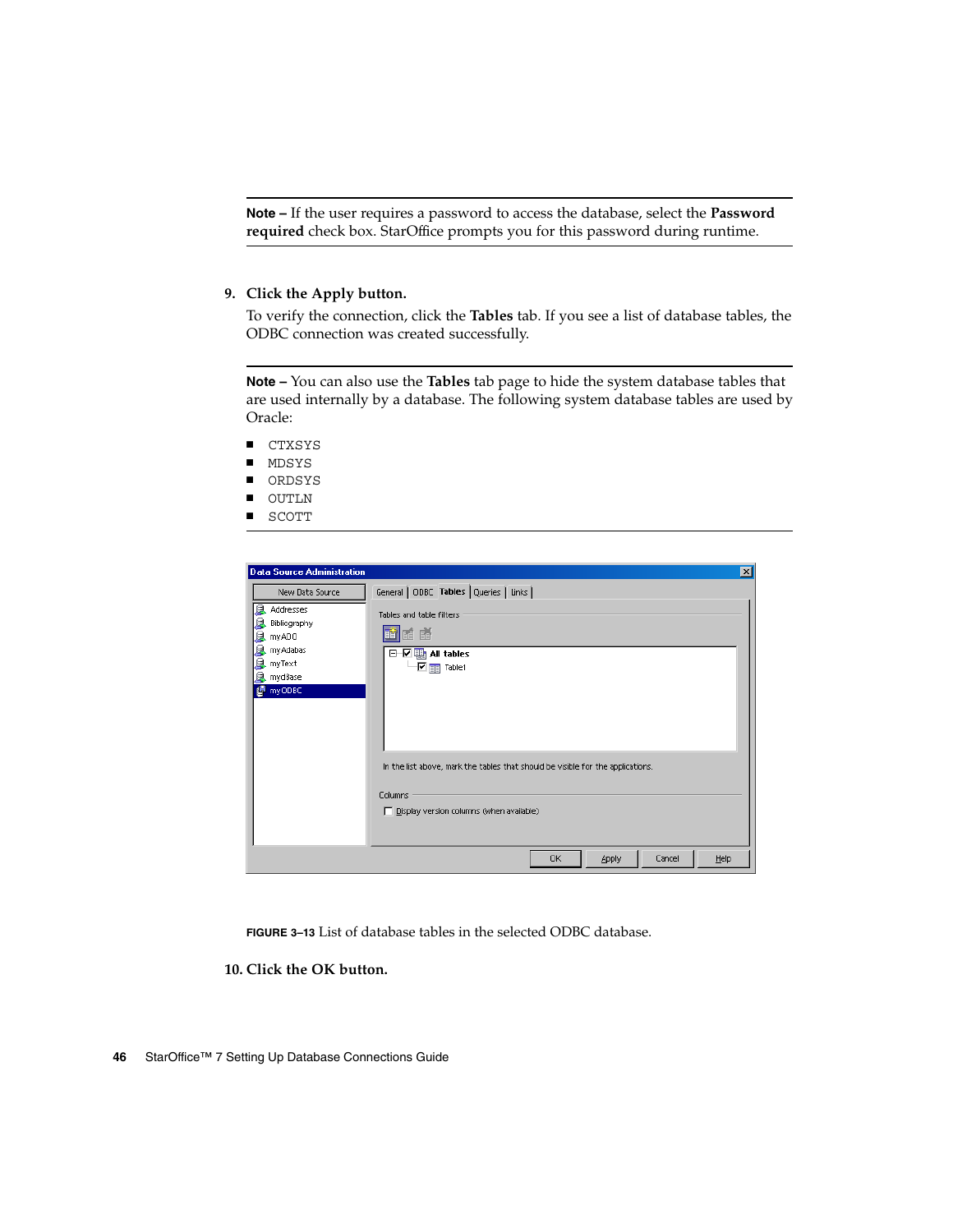# Troubleshooting

The connection to the data source "..." could not be established. [Oracle][ODBC][Ora]ORA-12154:TNS:Could not resolve the service name.

**Cause:** The Oracle database client cannot communicate with the Oracle database.

**Solution:** Do one of the following:

- Open the Oracle ODBC Driver Setup dialog and ensure that the **Service Name** matches the name that was used in the Net8 Assistant. If you did not use the Net8 Assistant, ensure that the name matches the Service Name that is listed in the TNSNAMES.ORA file.
- Use the Net8 Assistant to test the database connection.
- Ensure that the TNSNAMES . ORA file is in the correct directory. See the Oracle manual for your operating system for details.
- Check the contents of the TNSNAMES . ORA file for syntax errors, mismatched parentheses, or stray characters.

The connection to the data source "..." could not be established. Please check the current settings, e.g. user name and password. **Cause:** The Oracle database server does not recognize the user name or password.

**Solution:** Open the **Data Source Administration** dialog box [\(Figure 3–12\)](#page-44-0) in StarOffice and check the User Name. If the user requires a password, ensure that the **Password required** check box is selected.

**Note –** Ask your Oracle database administrator for the correct user name and password.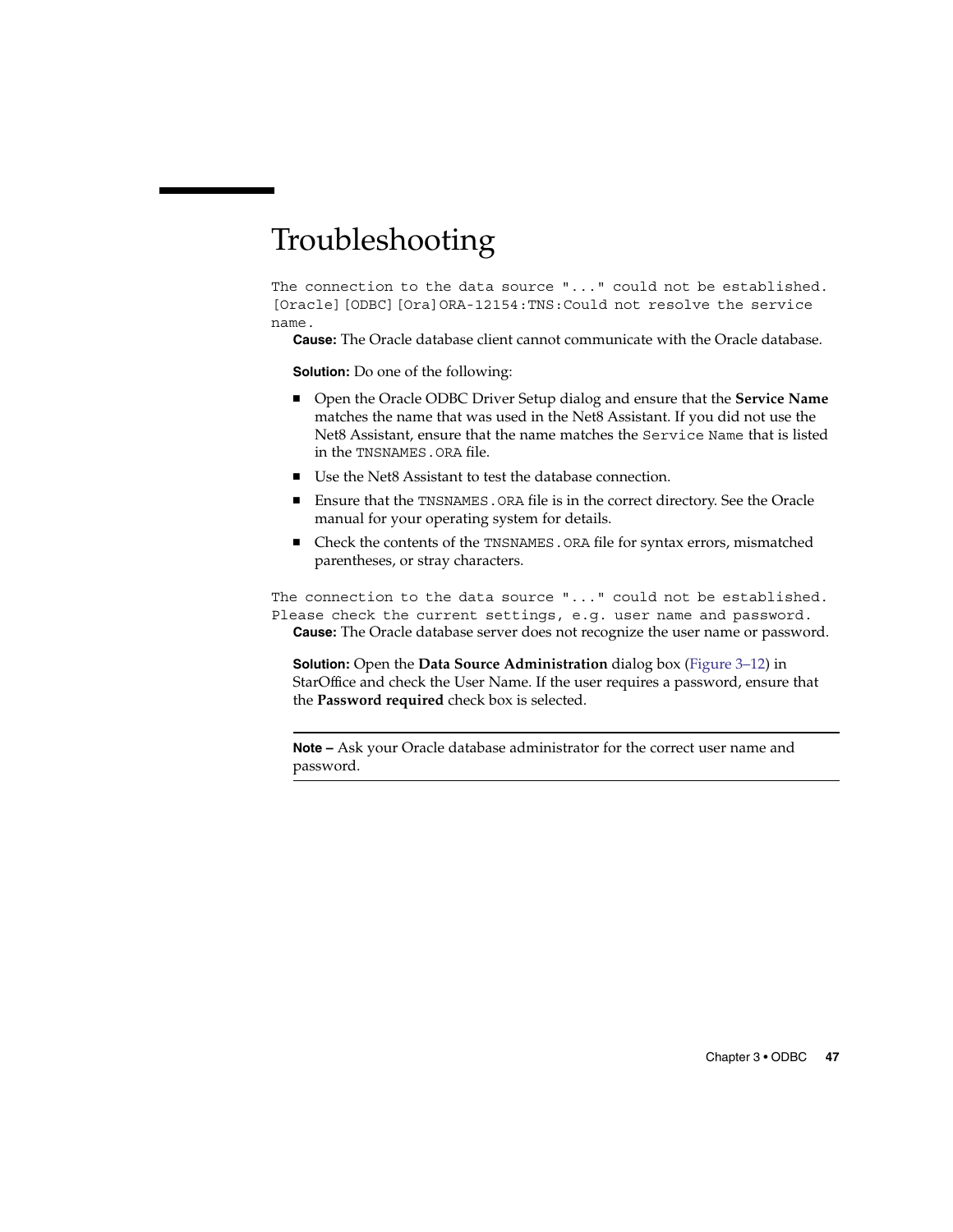StarOffice™ 7 Setting Up Database Connections Guide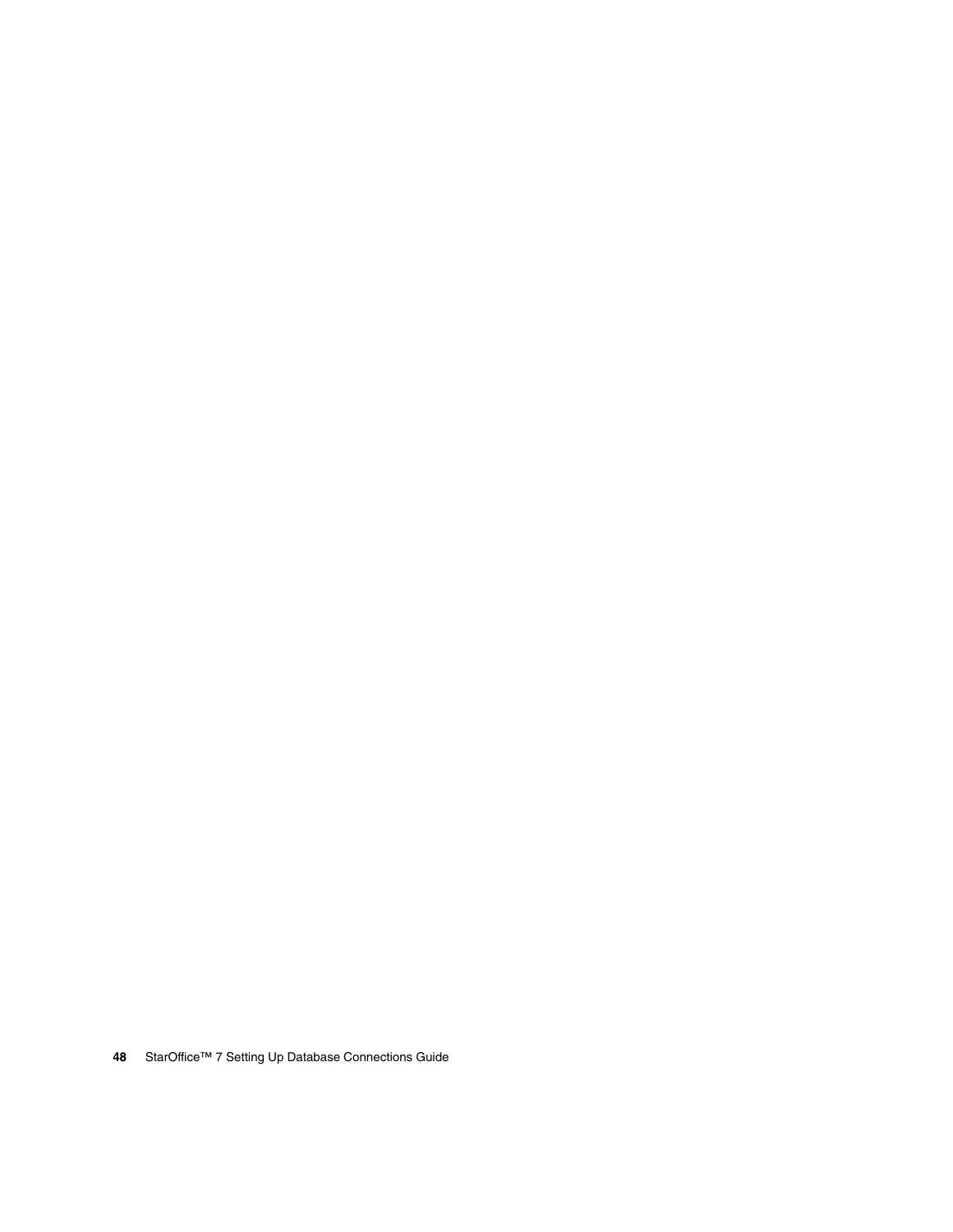# <span id="page-48-0"></span>ADO (Windows Only)

This chapter describes how to connect to a database through an ActiveX Data Objects (ADO) interface from StarOffice.

ADO is a Microsoft Windows programming interface to connect to databases. This proprietary container implements an interface to data providers. A data provider enables the ADO interface to interact with a database. For a list of available data providers, go to the following web site:

[http://www.able-consulting.com/ADO\\_Conn.htm](http://www.able-consulting.com/ADO_Conn.htm).

# Using ADO to Create a Database Connection

StarOffice requires Microsoft Data Access Components (MDAC) to use the ADO interface. By default, Microsoft Windows 2000 and XP include MDAC. For older versions of Windows, you can download MDAC from: [http://www.microsoft.com/data/mdac21info/manifest\\_intro.htm](http://www.microsoft.com/data/mdac21info/manifest_intro.htm)

#### ▼ To Create an ADO Database Connection

#### **1. In Writer, choose Tools - Data Sources.** The **Data Source Administration** dialog box opens. **Steps**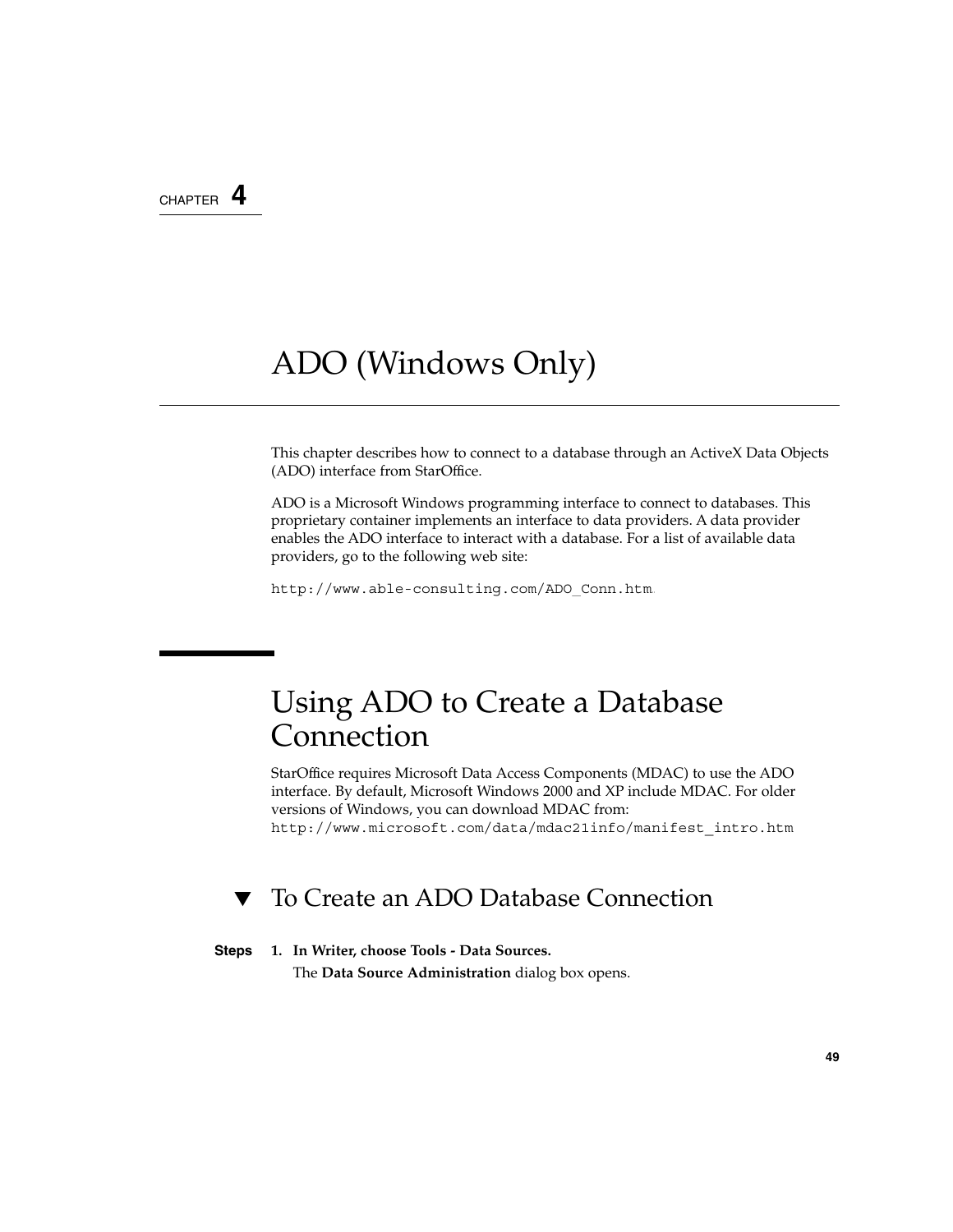| <b>Data Source Administration</b>   |                                        | $\vert x \vert$                      |
|-------------------------------------|----------------------------------------|--------------------------------------|
| New Data Source                     | General ADO   Tables   Queries   Links |                                      |
| B<br>Bibliography<br>B<br>my Adabas | $Name$                                 | myADO                                |
| Data source 1                       | Connection<br>Database type            | ado                                  |
|                                     | Data source URL                        | sdbc:ado:<br>$\sim$                  |
|                                     |                                        |                                      |
|                                     |                                        |                                      |
|                                     |                                        |                                      |
|                                     |                                        |                                      |
|                                     |                                        |                                      |
|                                     |                                        | 0K<br><b>Apply</b><br>Cancel<br>Help |

**FIGURE 4–1 Data Source Administration** dialog box.

- **2. Click the New Data Source button.**
- **3. In the Database type list, select "ADO".**
- **4. In the Name text box, type a name for the database connection.**
- **5. In the Data source URL text, type the connection string to the ADO database that you want to use.**

The connection string for a Microsoft Access database is PROVIDER=Microsoft.Jet.OLEDB.4.0;DATA SOURCE=MDB-File

MDB-File Path to the Microsoft Access database file, for example, address.mdb.

The connection string for a Microsoft SQL Server is PROVIDER=sqloledb;DATA SOURCE=Servername;INITIAL CATALOG=Catalog name

| Servername   | Host name of the machine that contains the Microsoft SOL<br>server.                     |
|--------------|-----------------------------------------------------------------------------------------|
| Catalog name | Name of the initial catalog of the SQL database, for example,<br>INITIAL CATALOG=First. |

**6. In the Data Source Administration, click the ADO tab.**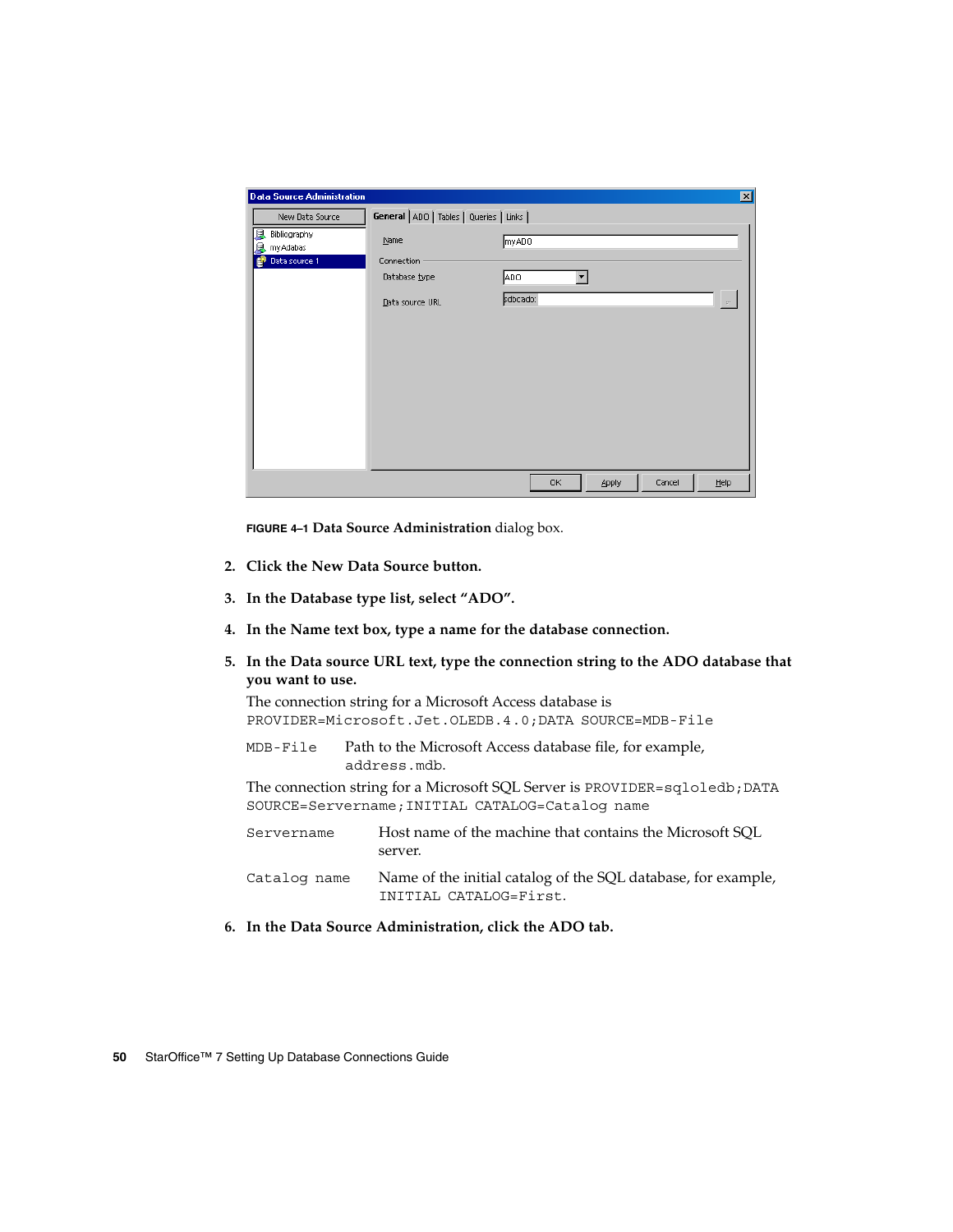

**FIGURE 4–2 ADO** tab page of the **Data Source Administration** dialog box.

**7. In the User name text box, type the name of a user that can access the database.**

**Note –** If the database does not require a user name, as is the case for some Microsoft Access databases, leave this text box empty.

**8. If the user requires a password to access the database, select the Password required check box.**

**Note –** StarOffice prompts the user for the password during runtime.

**9. Click the Apply button.**

### To Hide Internal System Database Tables From Users in an ADO Data Source

Microsoft Access and the Microsoft SQL database both use internal database tables that users do not need to access.

**Steps 1. In StarOffice Writer, choose Tools - Data Sources.**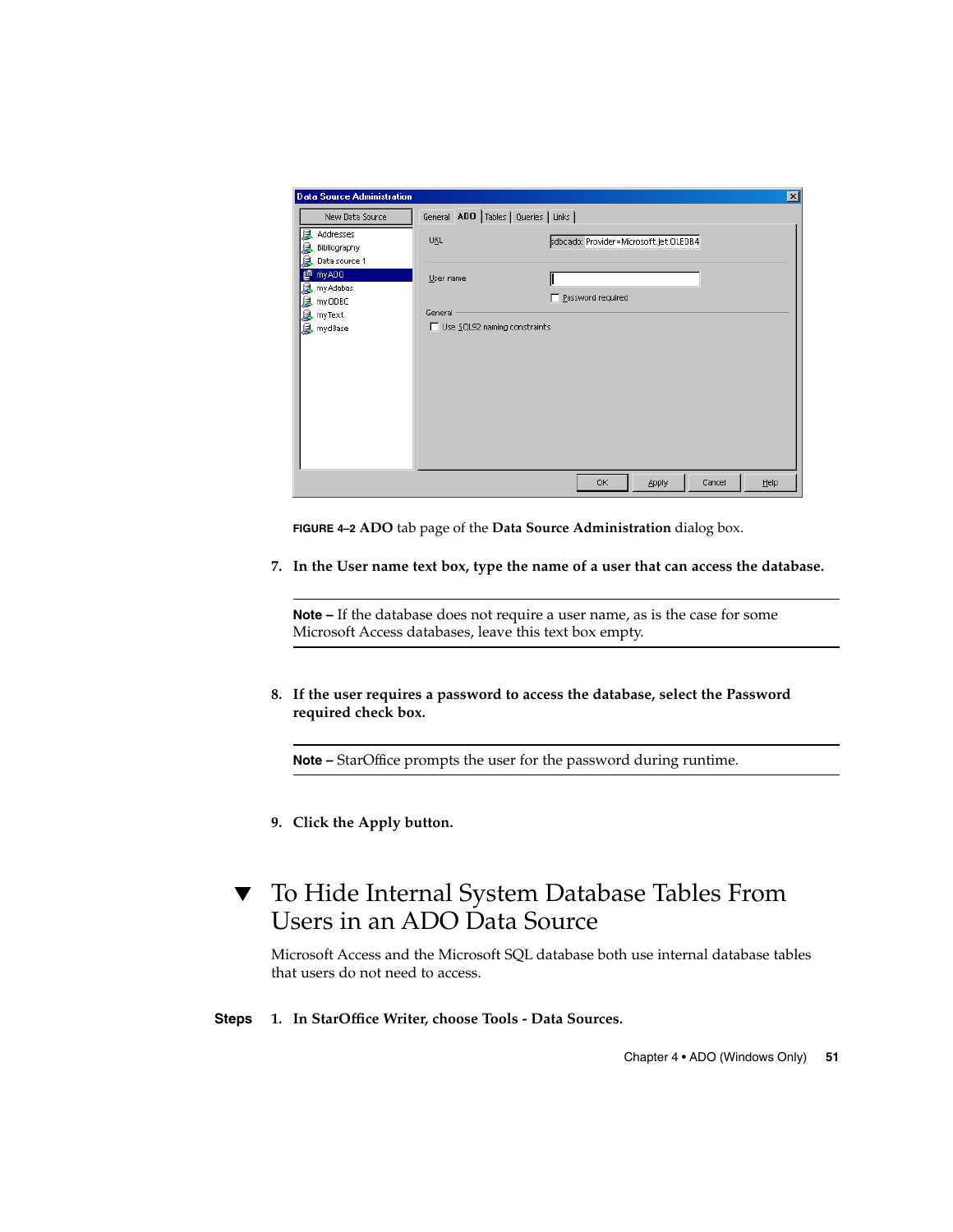- **2. In the list of data sources, select the ADO data source that you want to modify.**
- **3. Click the Tables tab.**
- **4. Click the plus sign in front of All tables and views.**
- **5. Clear the check boxes in front of the internal database tables that you want to hide.**

The names of the internal database tables start with Msys in Access and sys in a SQL database.

**6. Click the Apply button.**

# Troubleshooting

No connection could be established for the URL: sdbc:ado...... for Microsoft Access databases.

**Solution:** Check the following:

- Ensure that the database file name as well as the connection string are correct.
- If you are trying to connect to an Access database, check if the Access database requires a user name and password.
- Install the latest version of MDAC. See for ["Using ADO to Create a Database](#page-48-0) [Connection"](#page-48-0) on page 49details.

No connection could be established for the URL: sdbc:ado...... for Microsoft SQL-Server databases. **Solution:** Do one of the following:

- Ensure that the connection string is correct.
- Open a DOS prompt, and try to ping the host name of the database server.
- Ensure that the SQL server is running.
- Install the latest version of MDAC. See for ["Using ADO to Create a Database](#page-48-0) [Connection"](#page-48-0) on page 49 for details.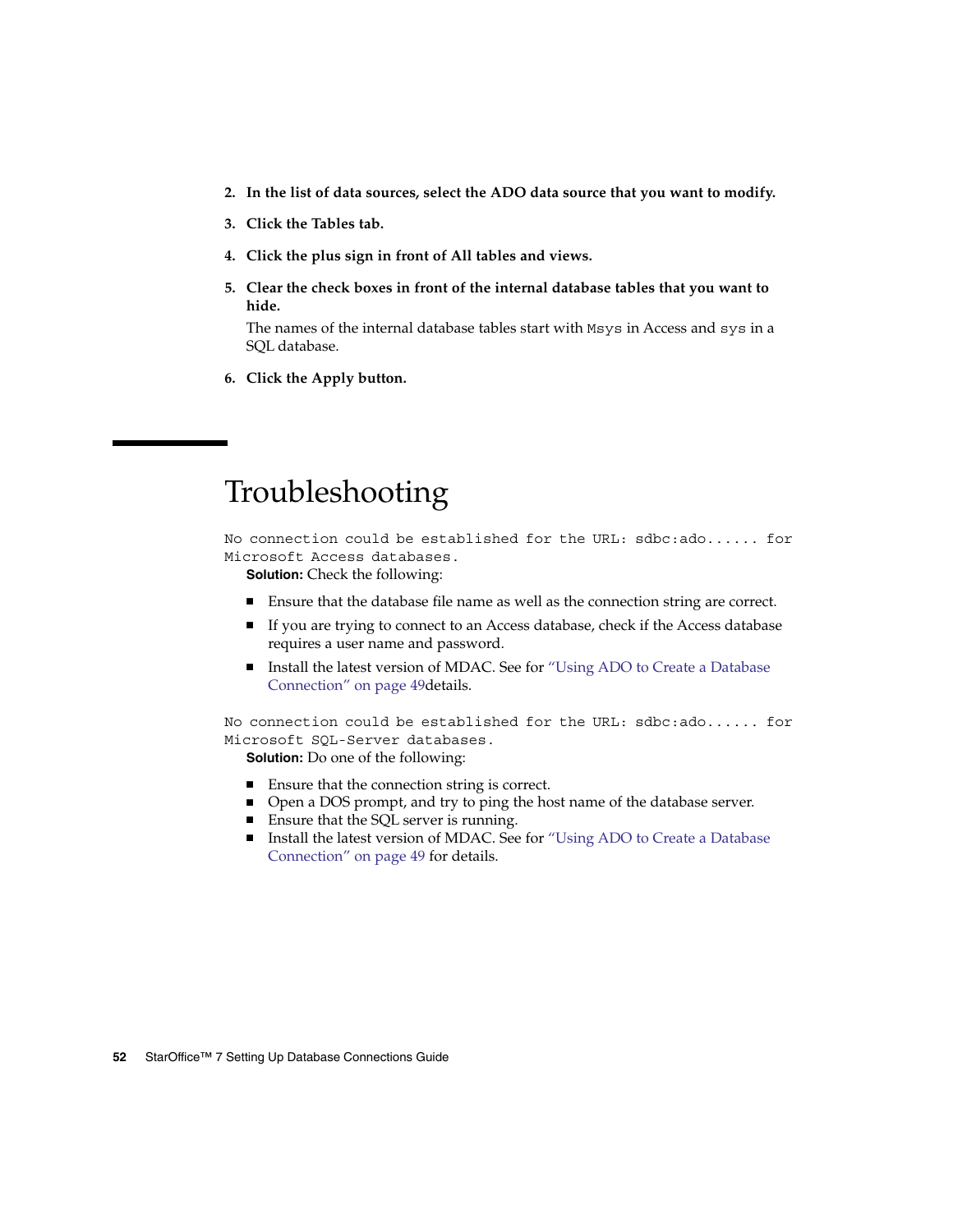# <span id="page-52-0"></span>dBase

This chapter describes how to connect to a dBase database from StarOffice.

A dBase database is directory that contains a collection of files with the .dbf file extension. Each file corresponds to a table in the database.

# Creating a dBase Database Connection

Although you can easily create and maintain a dBase database, the performance of the database is slow. Do not use a dBase database if you have more than a 1000 data records.



**1. In Writer, choose Tools - Data Sources.** The **Data Source Administration** dialog box opens. **Steps**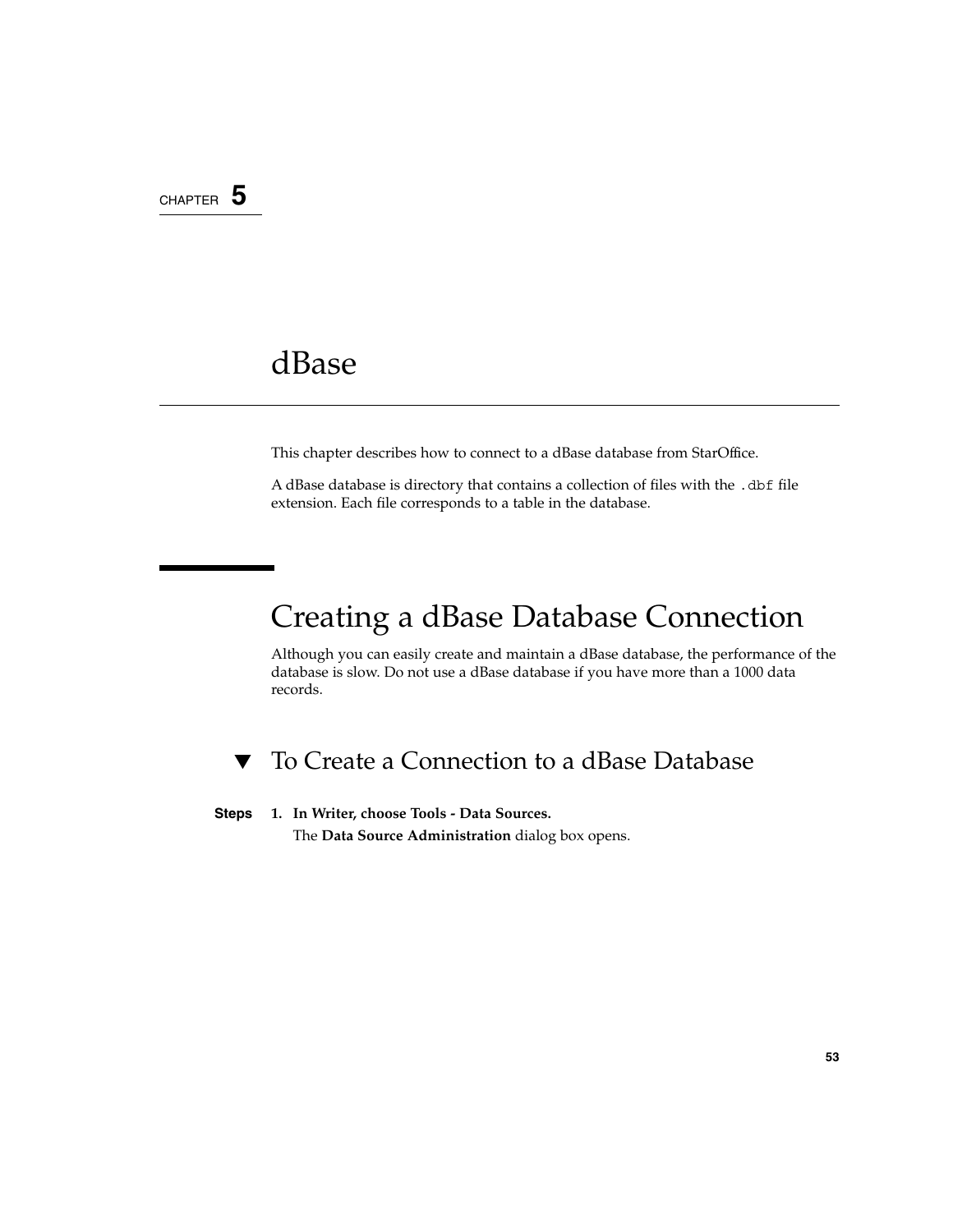| <b>Data Source Administration</b>   |                                          | $\vert x \vert$                                                               |
|-------------------------------------|------------------------------------------|-------------------------------------------------------------------------------|
| New Data Source                     | General dBase   Tables   Queries   Links |                                                                               |
| s<br>Addresses<br>j<br>Bibliography | $Name$                                   | mydBase                                                                       |
| B<br>my ADO                         | Connection                               |                                                                               |
| ₿<br>my Adabas                      | Database type                            | dBase                                                                         |
| mydBase<br>E                        | Data source URL                          | sdbc:dbase: file:///C:/Program Files/StarOffice7/user/datab<br>$\mathbb{R}^2$ |
|                                     |                                          | OK<br>Cancel<br>Help<br>Apply                                                 |

**FIGURE 5–1 Data Source Administration** dialog box.

- **2. Click the New Data Source button.**
- **3. In the Database type list, select "dBase".**
- **4. In the Name text box, type a name for the database connection.**
- **5. Click the ... button beside the Data source URL text box.**
- **6. Locate the directory that contains the .dbf files that form the database.**
- **7. Click the OK button.**
- **8. In the Data Source Administration dialog box, click the Apply button.**

### ▼ To Specify the Database Tables to Include in a dBase Data Source

- **1. In Writer, choose Tools Data Sources. Steps**
	- **2. In the list of data sources, select the dBase data source that you want to modify.**
	- **3. Click the Tables tab.**
- **54** StarOffice™ 7 Setting Up Database Connections Guide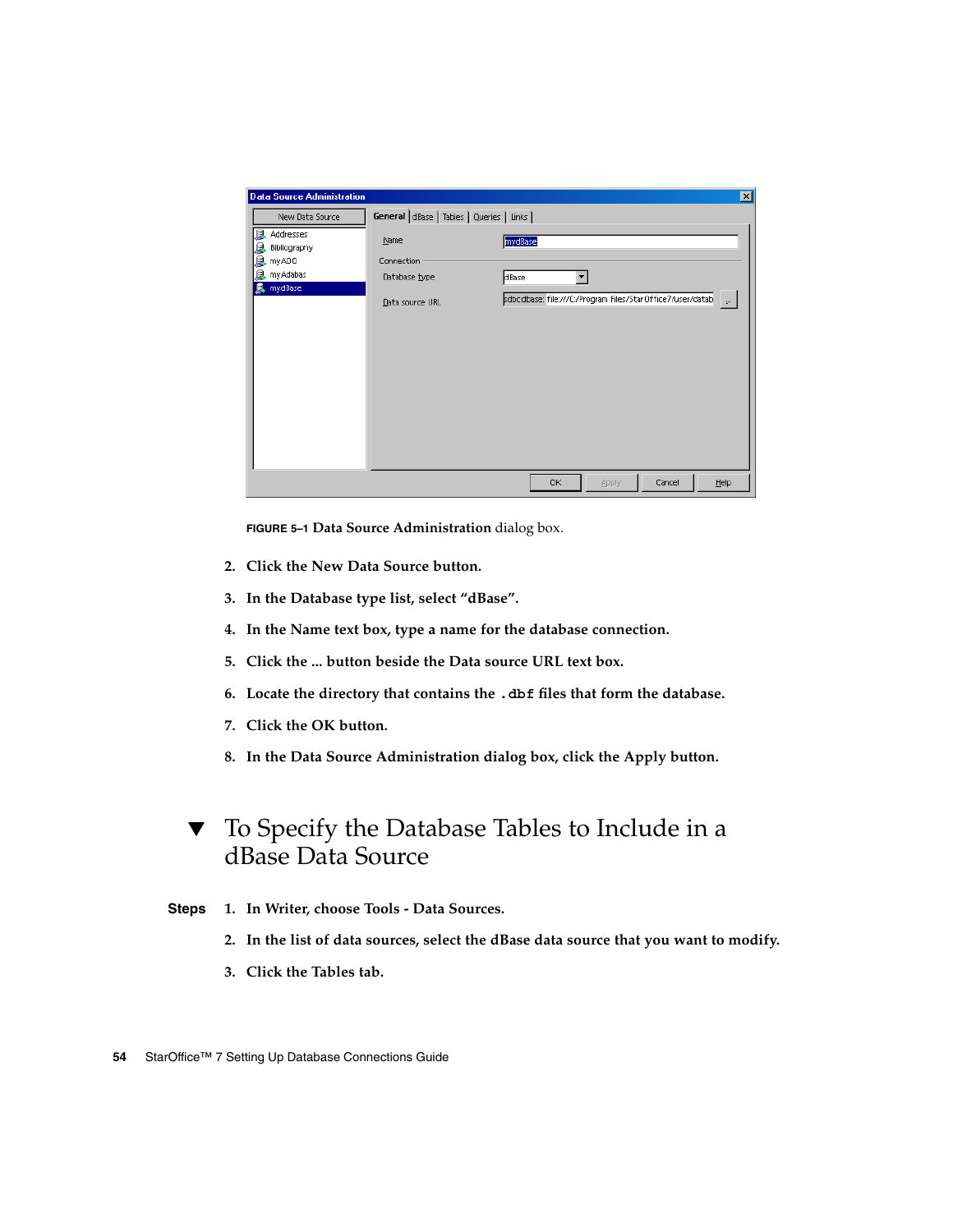| <b>Data Source Administration</b>                                                                 |                                                                                                                                                                                                                                                                                                                                               | $\vert x \vert$ |
|---------------------------------------------------------------------------------------------------|-----------------------------------------------------------------------------------------------------------------------------------------------------------------------------------------------------------------------------------------------------------------------------------------------------------------------------------------------|-----------------|
| New Data Source<br>e<br>Addresses<br>8<br>Bibliography<br>B<br>myADO<br>凰<br>my Adabas<br>mydBase | General   dBase Tables   Queries   Links  <br>Tables and table filters<br><b>THE REAL</b><br>日 区 鼎 All tables<br>$\boxed{\blacksquare}$ address<br>$\overline{\mathbf{v}}$ $_{\text{eff}}$ biblio<br>In the list above, mark the tables that should be visible for the applications.<br>Columns<br>□ Display version columns (when available) |                 |
|                                                                                                   | 0K<br>Cancel<br>Help<br><b>Apply</b>                                                                                                                                                                                                                                                                                                          |                 |

**FIGURE 5–2** Tables tab page of the **Data Source Administration** for a dBase data source.

**Note –** The tables in a dBase database are the \*.dbf files that are in the dBase data source directory.

- **4. Click the plus sign in front of All tables.**
- **5. Clear the check boxes in front of the database tables that you want to hide.**
- **6. Click the Apply button.**

# Troubleshooting

Error while connecting to the data source [StarOffice Base dbase] The file 'file:/...' is an invalid or unrecognized dbase file **Cause:** The indicated \*.dbf file is not a valid dBase file.

**Solution:** Ensure that the file supports dBase version 3 and higher.

Chapter 5 • dBase **55**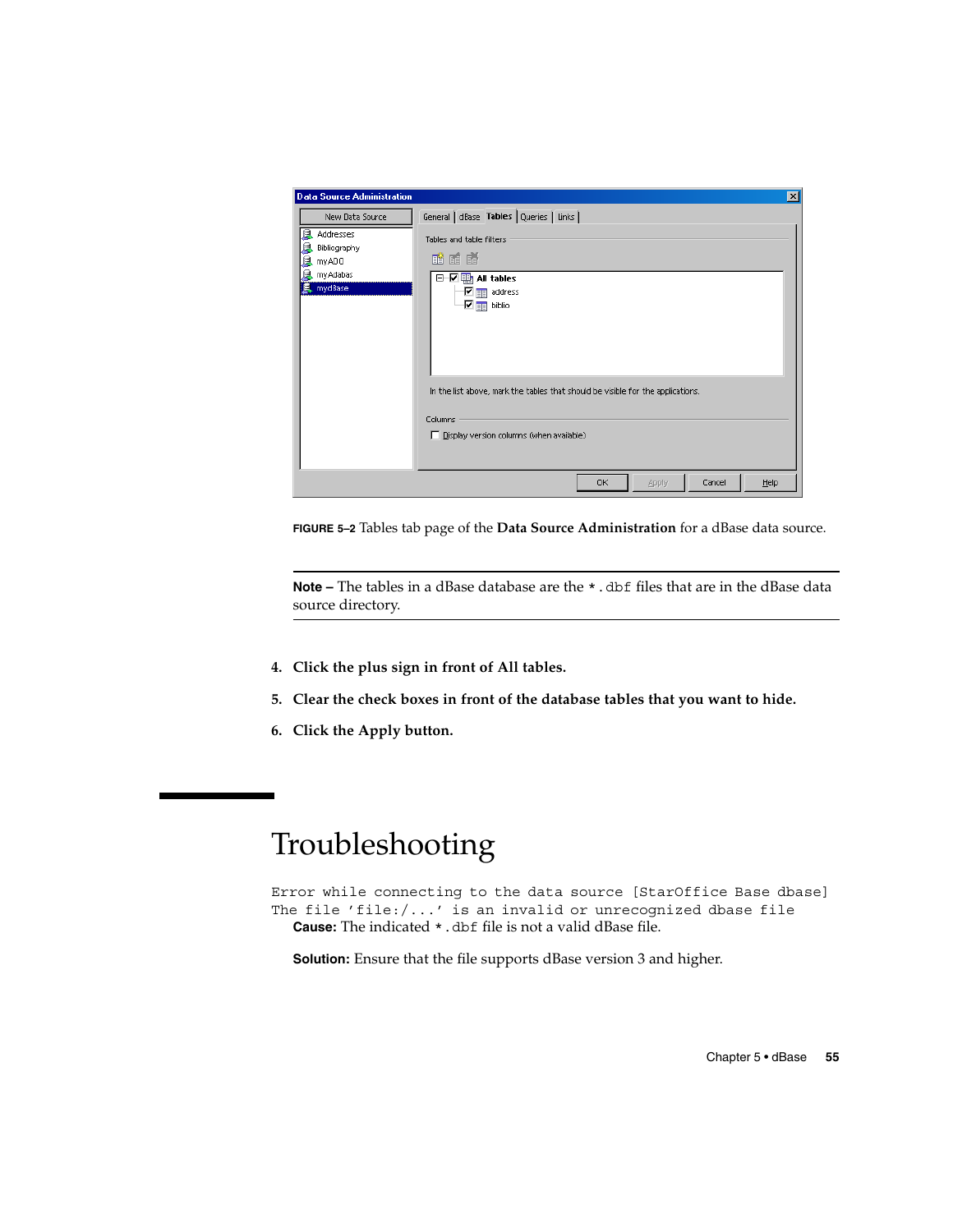StarOffice™ 7 Setting Up Database Connections Guide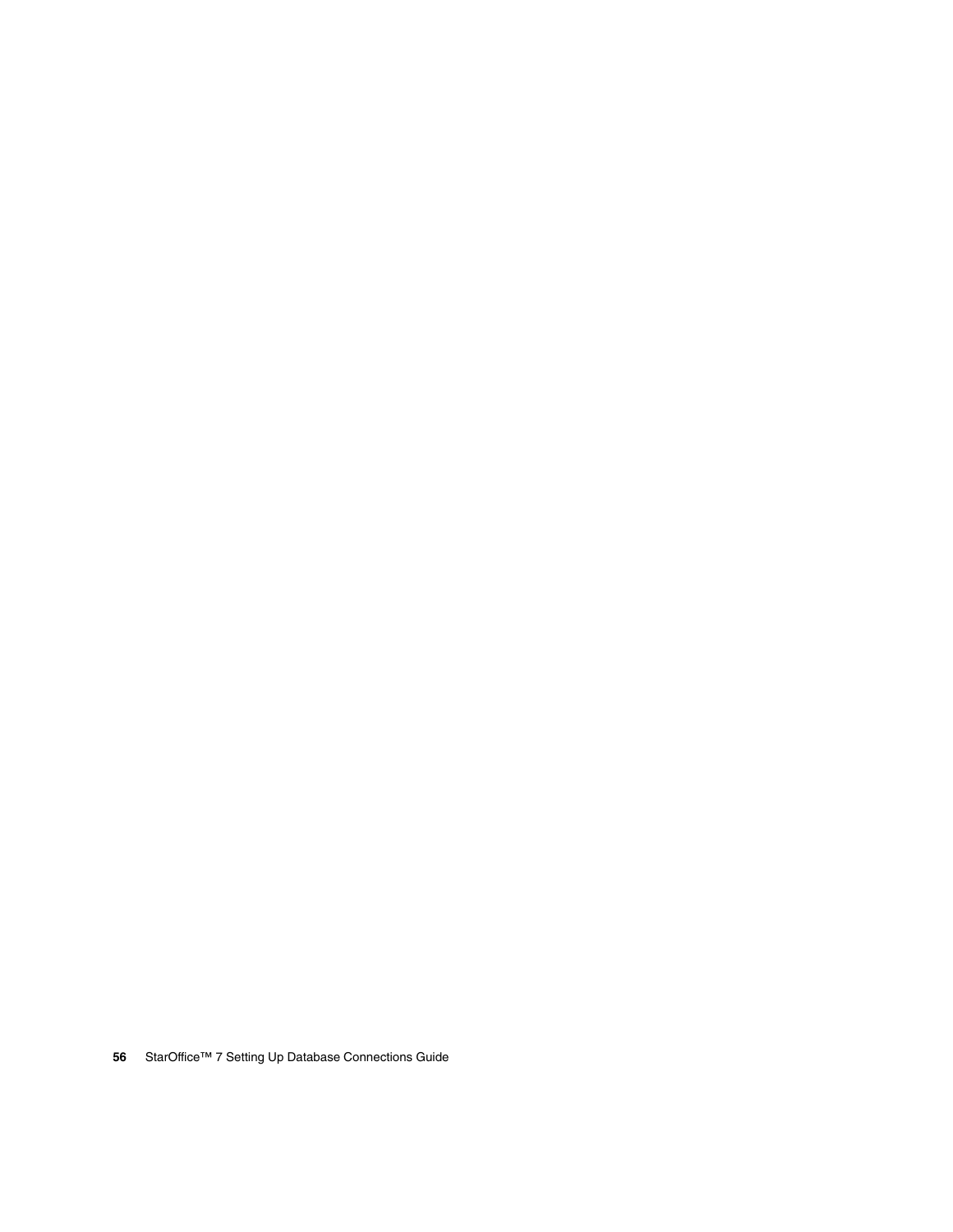## Text

This chapter describes how to connect to a Text database from StarOffice.

A Text database is directory that contains a collection of structured text files. Each file corresponds to a table in the database.

# Creating Text Database Connection

You can only use plain text files in a Text database. The data fields in the text files must be delimited separators, such as a semicolon (;), for example "one";"two";1.0;1,000;10000.

**Note –** You cannot edit the data in the Text database files in the **Data Sources** browser in StarOffice. If you want to have this capability, use Adabas or dBase instead. See [Chapter 1](#page-16-0) or [Chapter 5](#page-52-0) for details.

### To Add Text Files as a Data Source

**1. In Writer, choose Tools - Data Sources.** The **Data Source Administration** dialog box opens. **Steps**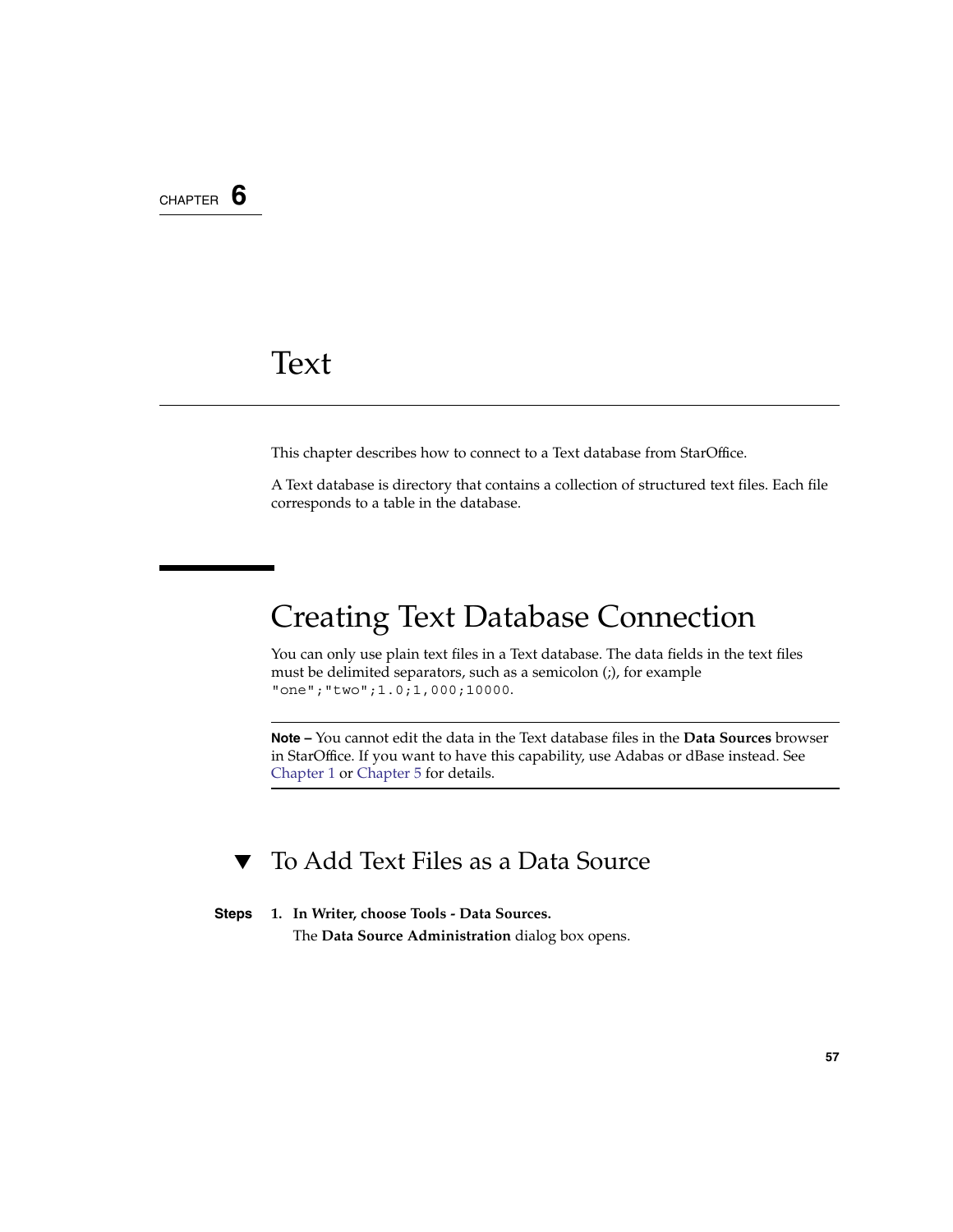

**FIGURE 6–1 Data Source Administration** dialog box.

- **2. Click the New Data Source button.**
- **3. In the Database type box, select "Text".**
- **4. In the Name text box, type a name for the database connection.**
- **5. Click the ... button next to the Data source URL text box.**
- **6. Locate the directory that contains the text files that you want to use as a data source.**
- **7. Click the OK button.**
- **8. Click the Text tab.**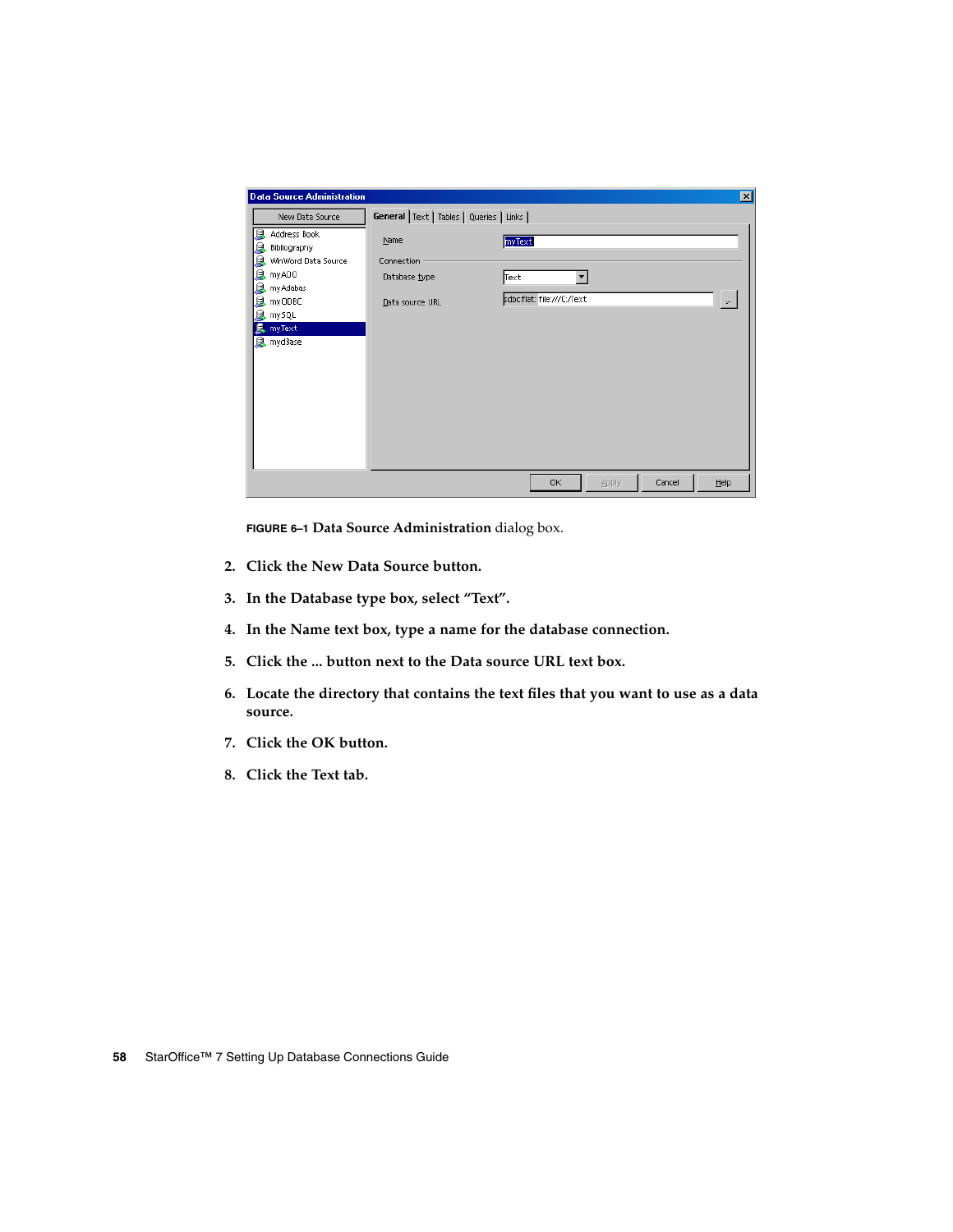| <b>Data Source Administration</b>                                                                                                                             |                                                                                                                                                                                     | $\vert x \vert$                                                 |
|---------------------------------------------------------------------------------------------------------------------------------------------------------------|-------------------------------------------------------------------------------------------------------------------------------------------------------------------------------------|-----------------------------------------------------------------|
| New Data Source                                                                                                                                               | General Text   Tables   Queries   Links                                                                                                                                             |                                                                 |
| Address Book<br>B.<br>Bibliography<br>L<br>WinWord Data Source<br>g<br>myADO<br>B<br>my Adabas<br><b>B</b> myODBC<br><b>R</b> mySQL<br>myText<br>mydBase<br>旦 | Row format<br>Field separator<br>Text separator<br>Decimal separator<br>Thousands separator<br>File format<br>Extension<br>Character set<br>General<br>Use SQL92 naming constraints | $\nabla$ Text contains headers<br>$\mathbf{u}$<br>txt<br>System |
|                                                                                                                                                               |                                                                                                                                                                                     | OK<br>Cancel<br>Help<br>Apply                                   |

**FIGURE 6–2** Text tab page where you can specify the format of the text database files.

**9. Specify the Row format and the File format properties of the text files in the database.**

**Note –** Ensure that you select the correct **Character set** in the **File format** area. Otherwise, special characters might not display properly.

**10. In the Data Source Administration dialog box, click the Apply button.**

#### ▼ To Specify the Database Tables to Include in a Text Data Source

- **1. In Writer, choose Tools Data Sources. Steps**
	- **2. In the list of data sources, select the Text data source that you want to modify.**
	- **3. Click the Tables tab.**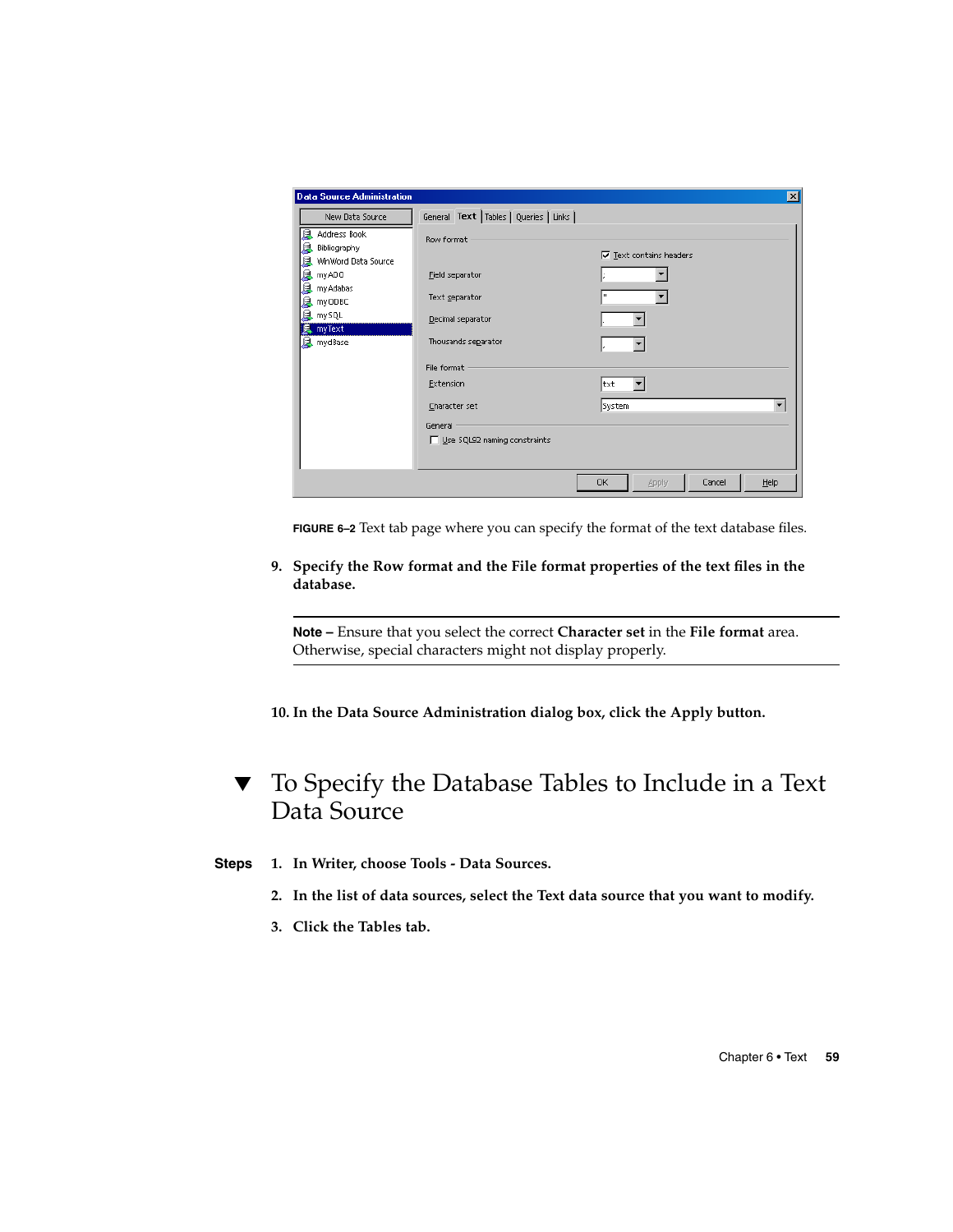| <b>Data Source Administration</b>                                                                  |                                                                                                                                                                                                                                                                              | $\vert x \vert$ |
|----------------------------------------------------------------------------------------------------|------------------------------------------------------------------------------------------------------------------------------------------------------------------------------------------------------------------------------------------------------------------------------|-----------------|
| New Data Source                                                                                    | General   Text   Tables   Queries   Links                                                                                                                                                                                                                                    |                 |
| B.<br>Addresses<br>s<br>Bibliography<br>B<br>myADO<br><b>B</b> my Adabas<br>myText<br>凰<br>mydBase | Tables and table filters<br><b>Ed Ed Ed</b><br>日 回 1 Mil tables<br>$\boxdot$ $_{\boxdot}$ first<br>$\boxed{\blacksquare}$ second<br>In the list above, mark the tables that should be visible for the applications.<br>Columns<br>□ Display version columns (when available) |                 |
|                                                                                                    | 0K<br>Help<br><b>Apply</b><br>Cancel                                                                                                                                                                                                                                         |                 |

**FIGURE 6–3** Tables tab page of the **Data Source Administration** for a Text data source.

**Note –** The tables in a Text database are the plain text files that are in the data source directory for the database.

- **4. Click the plus sign in front of All tables.**
- **5. Clear the check boxes in front of the database tables that you want to hide.**
- **6. Click the Apply button.**

# Troubleshooting

**Problem:** Special characters are not displayed correctly. **Solution:** Go to the **Text** tab page for the Text database in the **Data Source Administration** dialog box. In the **File format** area, select a different character set.

**Problem:** Date values from the text files are displayed as floating numbers. **Solution:** To display complex date formatting, use a database such as Adabas or dBase.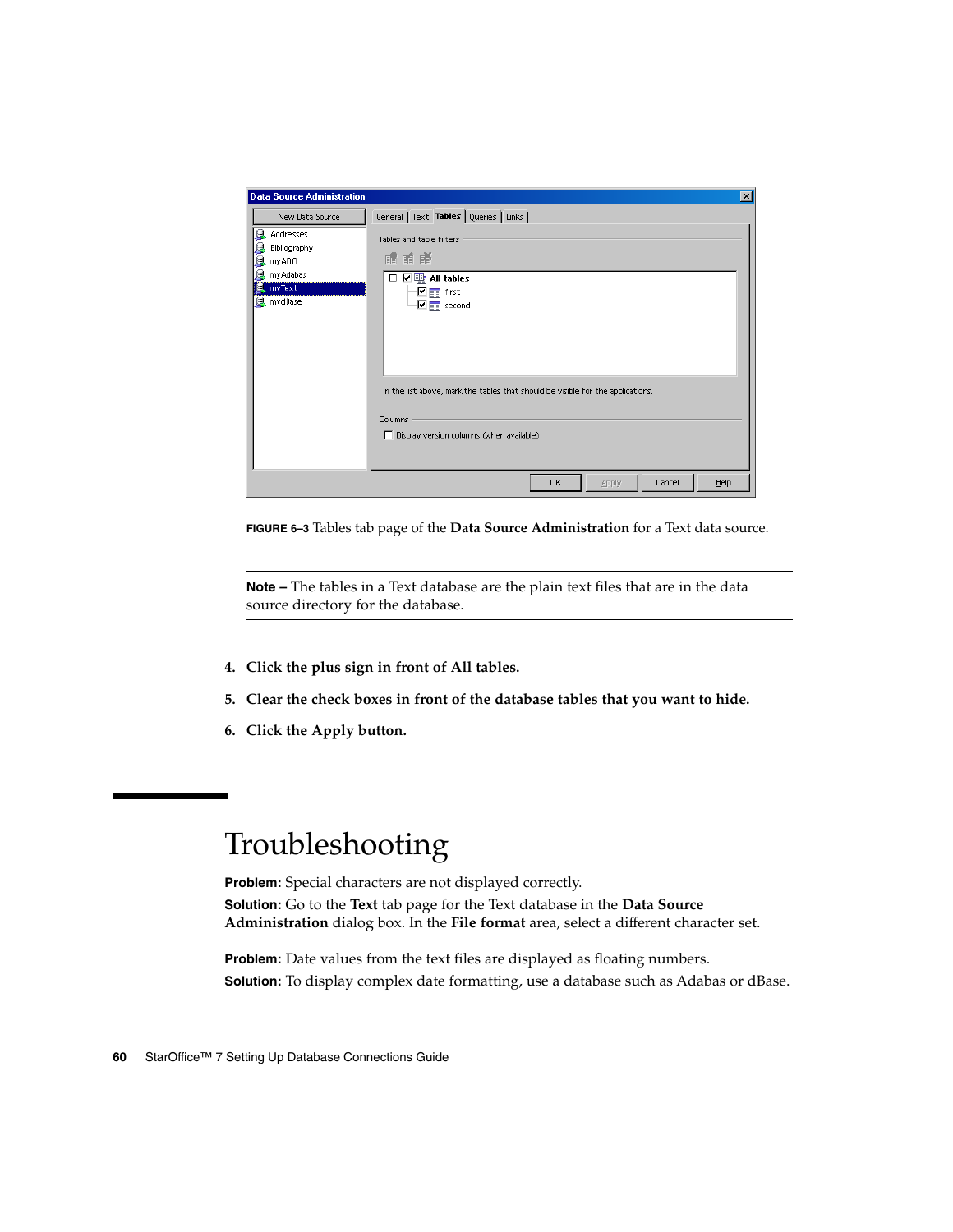# Spreadsheet

This chapter describes how to use a Calc spreadsheet as a data source in StarOffice. Each sheet in a spreadsheet represents a table in the database.

# Creating a Spreadsheet Data Source Connection

**Note –** You cannot edit the contents of a spreadsheet in the StarOffice **Data Source** browser. If you want to edit the contents of a data source in this browser, use a database such as dBase instead.

#### ▼ To Add a Spreadsheet as a Data Source

**1. In Writer, choose Tools - Data Sources.** The **Data Source Administration** dialog box opens. **Steps**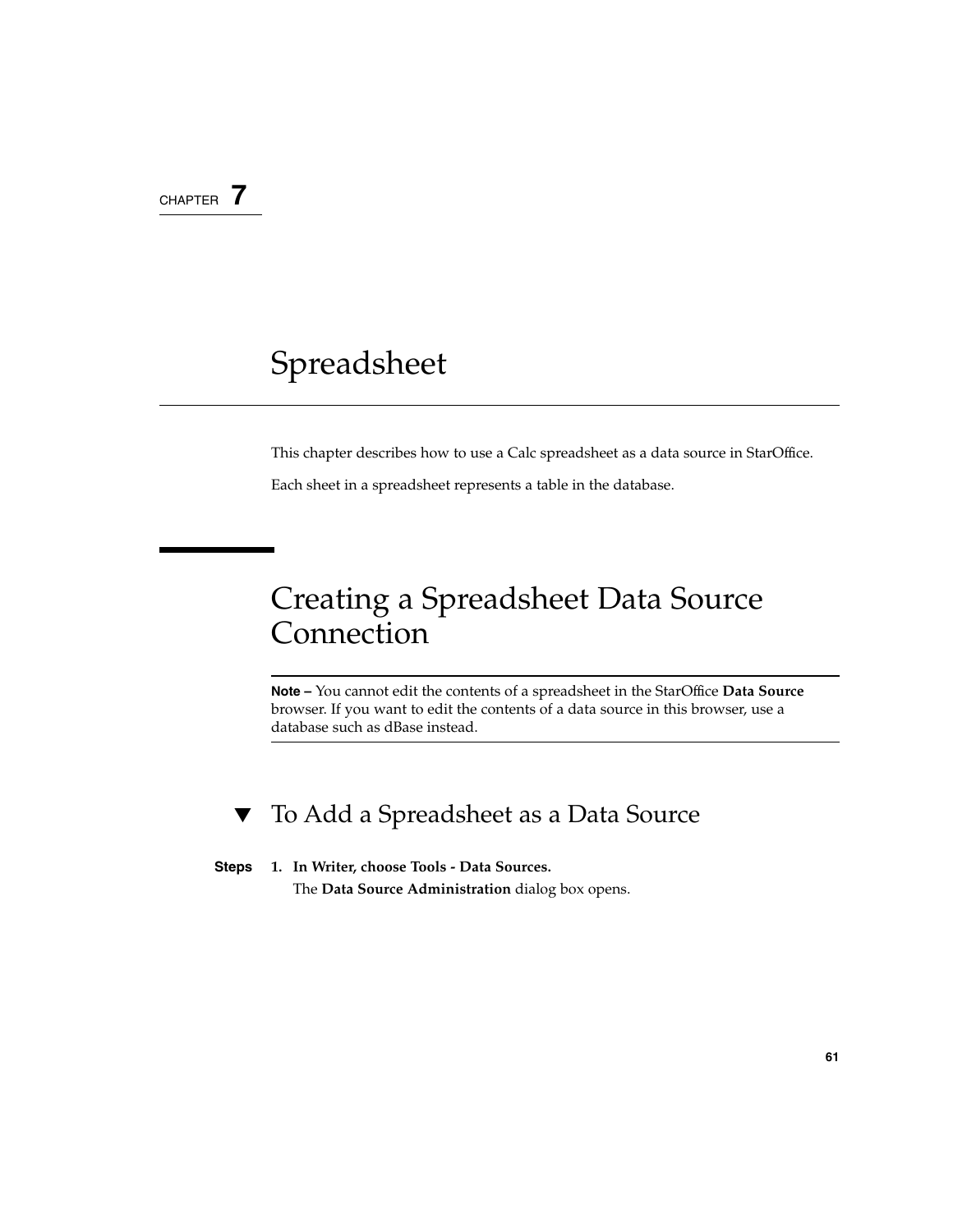| <b>Data Source Administration</b> |                                  | 図                                                         |
|-----------------------------------|----------------------------------|-----------------------------------------------------------|
| New Data Source                   | General Tables   Queries   Links |                                                           |
| s<br>Bibliography<br>J<br>myADO   | $Name$                           | my Spreadsheet                                            |
| j<br>my Adabas                    | Connection                       |                                                           |
| my Spreadsheet<br>티               | Database type                    | Spreadsheet                                               |
|                                   | Data source URL                  | sdbc:calc: file:///D:/My Documents/mySpreadsheet.sxc<br>Ð |
|                                   |                                  |                                                           |
|                                   |                                  |                                                           |
|                                   |                                  |                                                           |
|                                   |                                  |                                                           |
|                                   |                                  |                                                           |
|                                   |                                  |                                                           |
|                                   |                                  |                                                           |
|                                   |                                  | 0K<br>Help<br>Cancel<br>Apply                             |

**FIGURE 7–1 Data Source Administration** dialog box.

- **2. Click the New Data Source button.**
- **3. In the Database type box, select "Spreadsheet".**
- **4. In the Name text box, type a name for the database connection.**
- **5. Click the ... button next to the Data source URL text box.**
- **6. Locate the spreadsheet that you want to use as a data source.**
- **7. Click the OK button.**
- **8. In the Data Source Administration dialog box, click Apply.**

### ▼ To Specify the Database Tables to Include in a Spreadsheet Data Source

- **1. In Writer, choose Tools Data Sources. Steps**
	- **2. In the list of data sources, select the Spreadsheet data source that you want to modify.**
	- **3. Click the Tables tab.**
- **62** StarOffice™ 7 Setting Up Database Connections Guide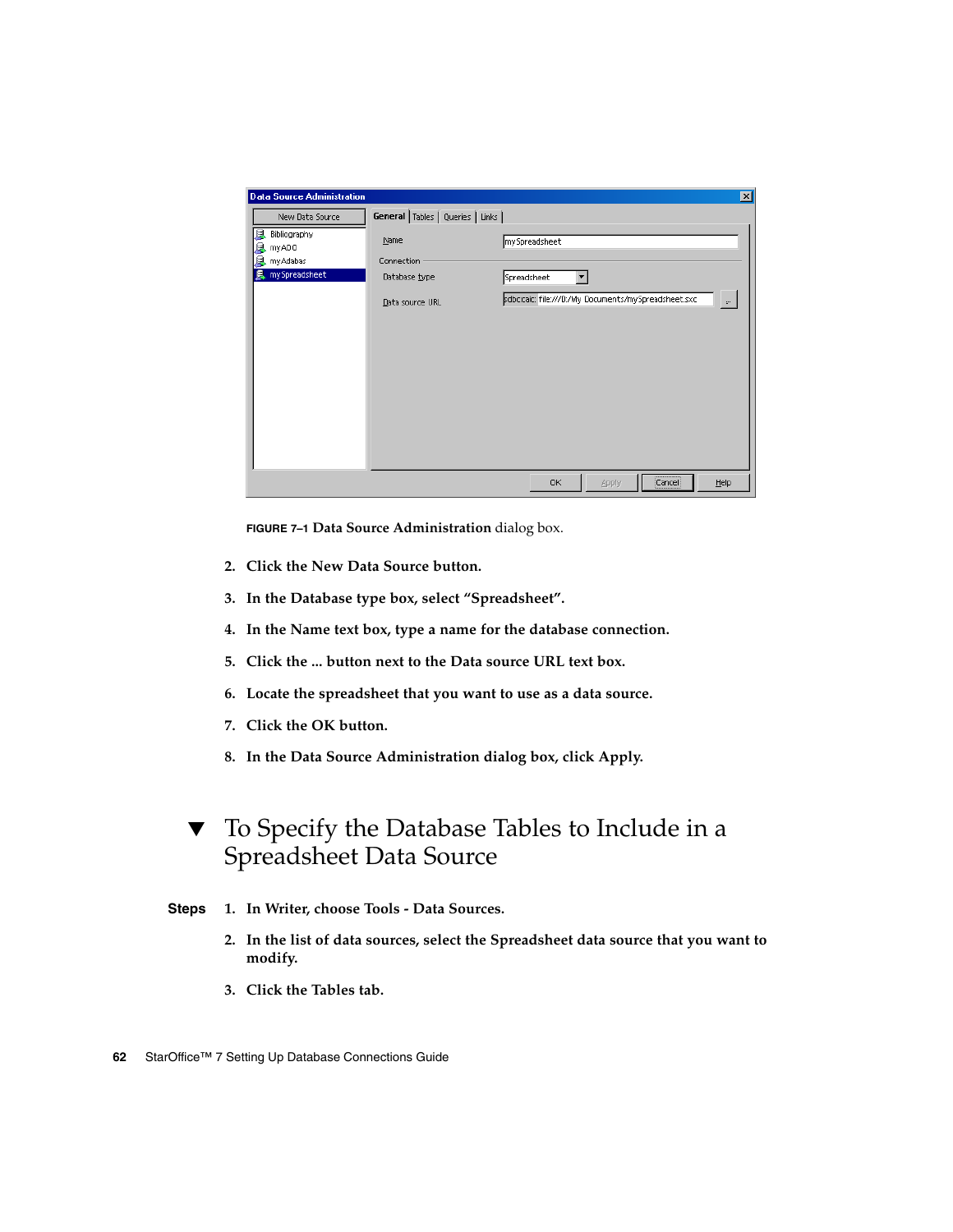| <b>Data Source Administration</b>                                                            |                                                                                                                                                                                                                                                                                                                                                      | $\vert x \vert$ |
|----------------------------------------------------------------------------------------------|------------------------------------------------------------------------------------------------------------------------------------------------------------------------------------------------------------------------------------------------------------------------------------------------------------------------------------------------------|-----------------|
| New Data Source<br>B<br>Bibliography<br>B.<br>myADO<br>e<br>my Adabas<br>my Spreadsheet<br>E | General Tables Queries   Links  <br>Tables and table filters<br><b>Ber Ed Eer</b><br>日 回 1 4 All tables<br>$\nabla$ $\boxed{1}$ Sheet1<br>$\boxed{\blacksquare}$ Sheet2<br>$\n  z$ $\overline{z}$ Sheet3<br>In the list above, mark the tables that should be visible for the applications.<br>Columns<br>□ Display version columns (when available) |                 |
|                                                                                              | 0K<br>Cancel<br>Help<br>Apply                                                                                                                                                                                                                                                                                                                        |                 |

**FIGURE 7–2** Tables tab page of the **Data Source Administration** for a spreadsheet data source.

**Note –** The tables in the database are the sheets in the spreadsheet data source.

- **4. Click the plus sign in front of All tables.**
- **5. Clear the check boxes in front of the database tables that you want to hide.**
- **6. Click the Apply button.**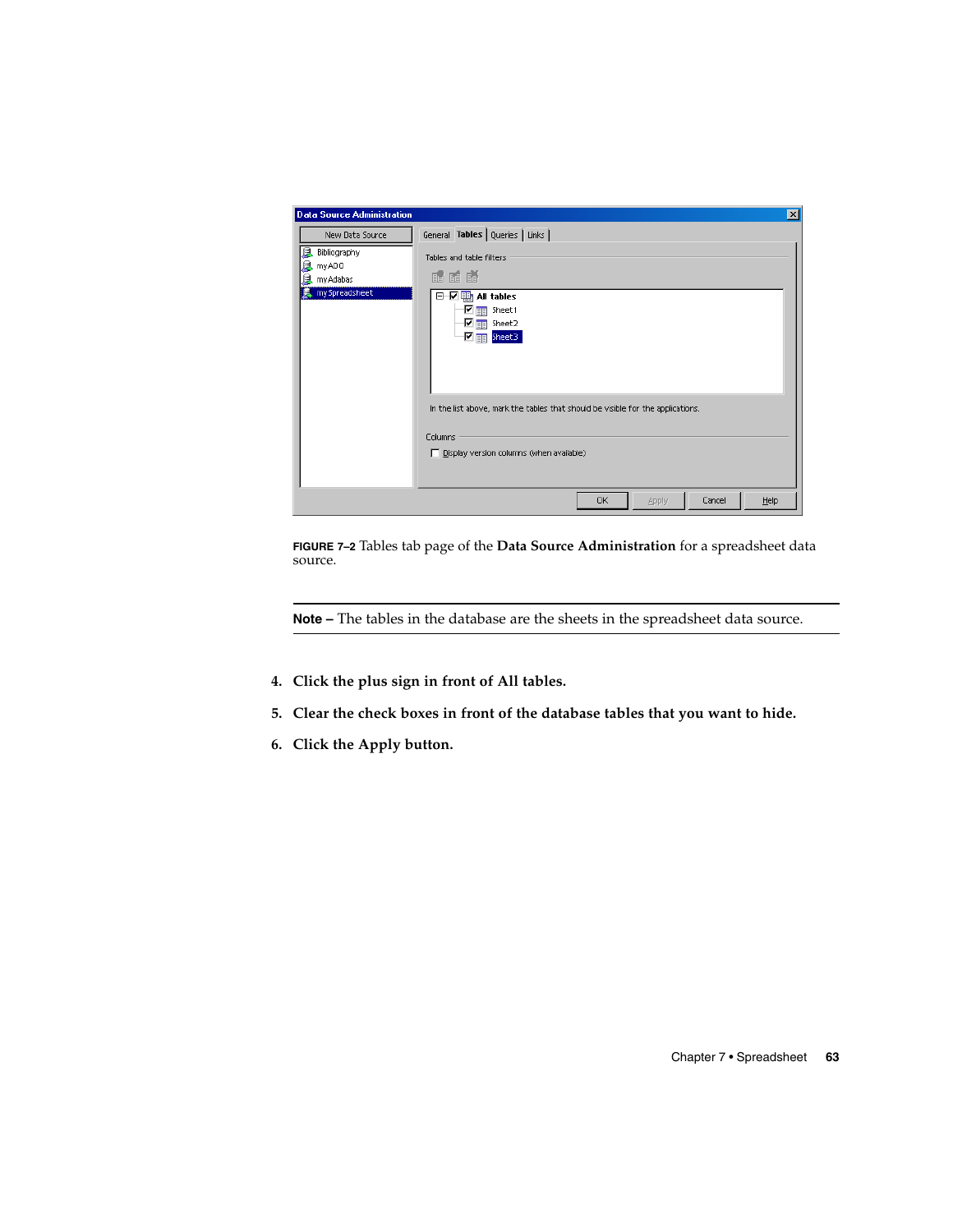StarOffice™ 7 Setting Up Database Connections Guide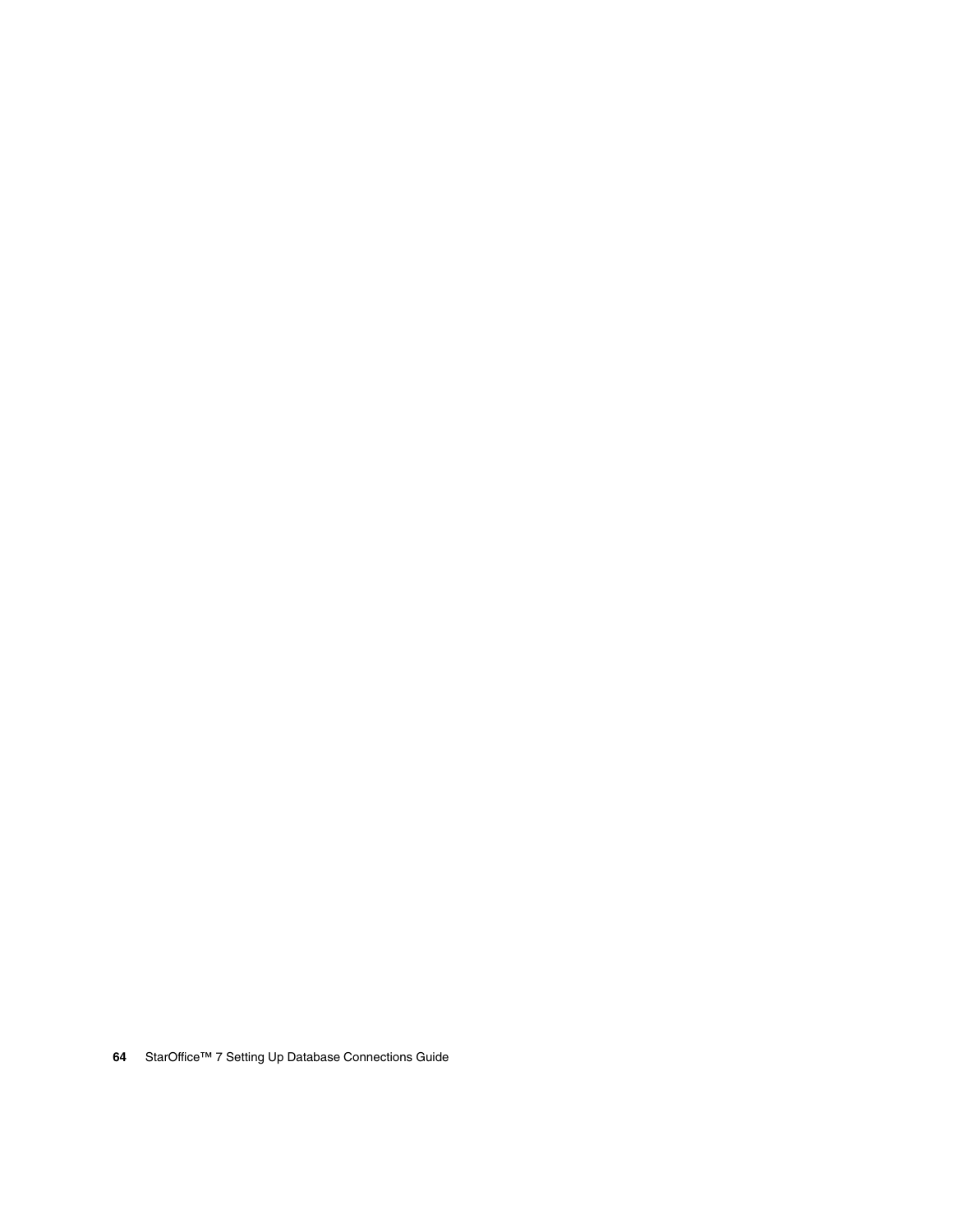# Address Book

This chapter describes how to use an address book as a data source in StarOffice.

StarOffice uses an address book handler to connect to an address data source.

The following types of address books can be used in StarOffice:

- LDAP
- Mozilla (Netscape)
- Microsoft Outlook (Windows only)
- Microsoft Windows Address Book (Windows only)
- Evolution (Solaris and Linux only)

# Creating an Address Book Data Source Connection

**Note –** You cannot edit the contents of an address book in the StarOffice **Data Source** browser. You can only edit the contents in the original address book.

#### To Add an Address Book as a Data Source

**1. In Writer, choose Tools - Data Sources.** The **Data Source Administration** dialog box opens. **Steps**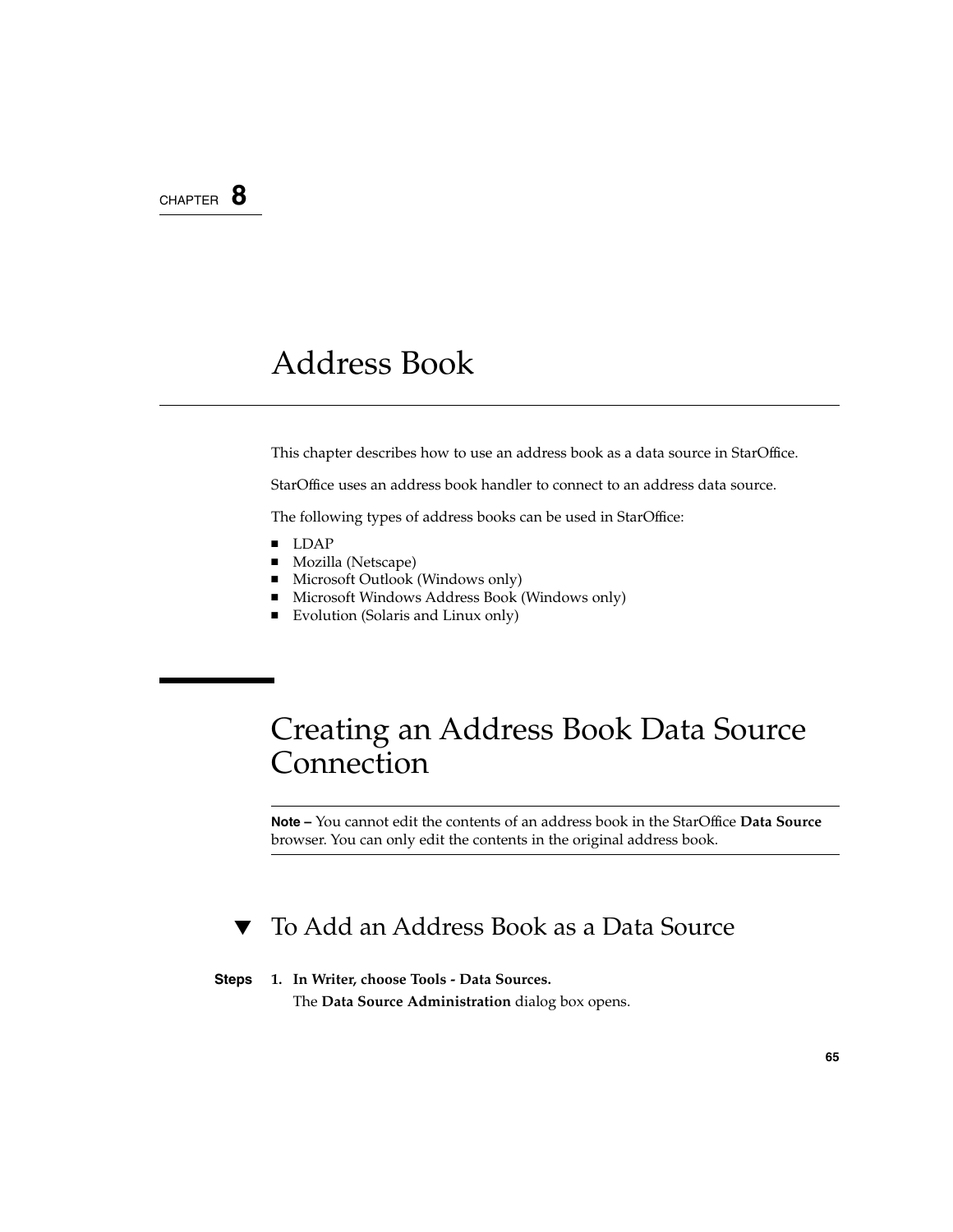| Data Source Administration                                           |                                                          |                                                         |       |        | $\mathbf{z}$ |
|----------------------------------------------------------------------|----------------------------------------------------------|---------------------------------------------------------|-------|--------|--------------|
| New Data Source                                                      | General Tables   Queries   Links                         |                                                         |       |        |              |
| g<br>Addresses<br>e<br>Bibliography<br>g<br>my ADO<br>B<br>my Adabas | $Name$<br>Connection<br>Database type<br>Data source URL | Addresses<br>Address book<br>▼<br>sdbc:address: mozilla |       |        | $\Box$       |
|                                                                      |                                                          | 0K                                                      | Apply | Cancel | Help         |

**FIGURE 8–1 Data Source Administration** dialog box.

- **2. Click the New Data Source button.**
- **3. In the Database type list, select "Address Book".**
- **4. In the Name text box, type a name for the database connection.**
- **5. Click the ... button next to the Data source URL text box.**
- **6. In the Data Source dialog box, select the address book that you want to use as a data source.**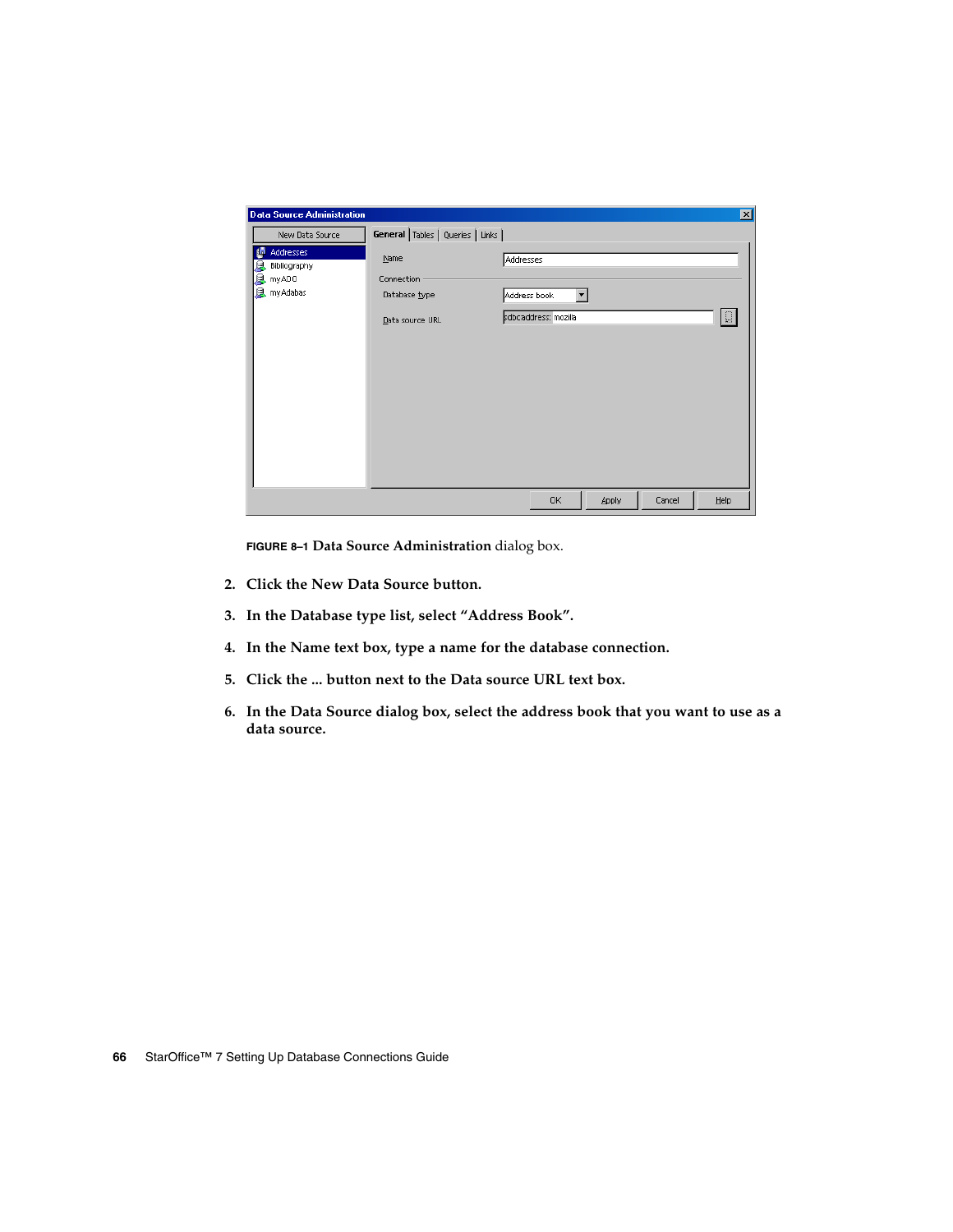| <b>Data Source</b>                        |           |
|-------------------------------------------|-----------|
| Choose a data source:                     | <b>OK</b> |
| LDAP address book<br>Mozilla address book | Cancel    |
| IMS Outlook<br>Windows address book       | Help      |
|                                           |           |
|                                           |           |
|                                           |           |

**FIGURE 8–2 Data Source** dialog box.

| LDAP address book      | Use this data source if you want to connect to an LDAP<br>server. Ask your system administrator for more<br>information about your LDAP server.                          |
|------------------------|--------------------------------------------------------------------------------------------------------------------------------------------------------------------------|
| Mozilla address book   | Use this connection type if you want to connect to the<br>address book of your Netscape or Mozilla browser.                                                              |
| MS Outlook             | Use this connection if you want to connect to the<br>address book in Microsoft Outlook. However, the<br>group address book in the Exchange server cannot be<br>accessed. |
| Windows address book   | Use this connection if you want to connect to the<br>Microsoft Windows address book.                                                                                     |
| Evolution address book | Use this connection if you want to connect to the<br>Evolution address book on Solaris or Linux.                                                                         |

- **7. Click the OK button.**
- **8. In the Data Source Administration dialog box, click the Apply button.**

### ▼ To Specify the Address Books to Include in a Address Data Source

**Steps 1. In Writer, choose Tools - Data Sources.**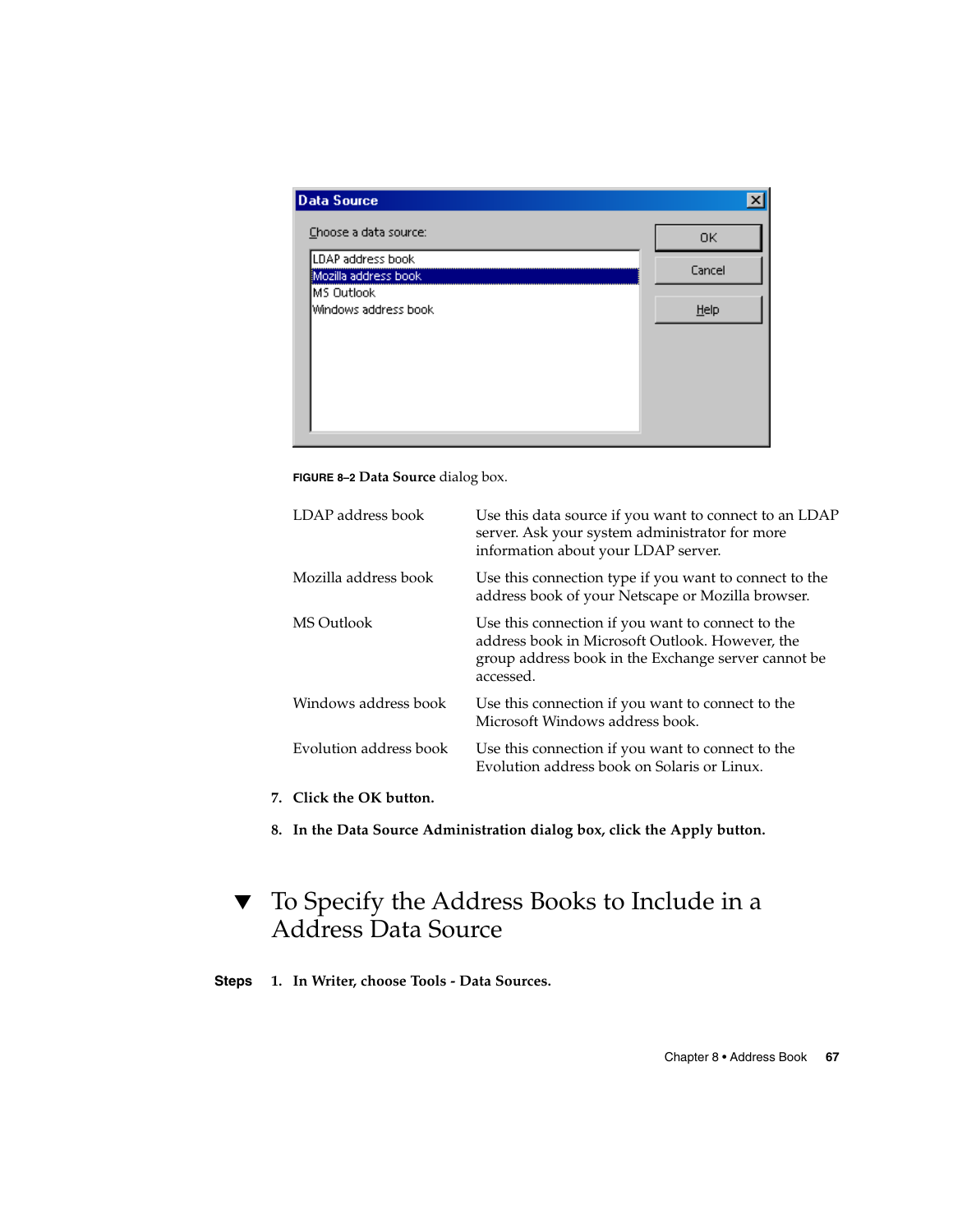- **2. In the list of data sources, select the Address data source that you want to modify.**
- **3. Click the Tables tab.**

| Data Source Administration                                                         |                                                                                                                                                                                                                                                                                                                                  | $\vert x \vert$ |
|------------------------------------------------------------------------------------|----------------------------------------------------------------------------------------------------------------------------------------------------------------------------------------------------------------------------------------------------------------------------------------------------------------------------------|-----------------|
| New Data Source<br>Addresses<br>Bibliography<br>凰<br>e<br>my ADO<br>且<br>my Adabas | General Tables Queries   Links  <br>Tables and table filters<br><b>But Bel Bel</b><br>日 M hall All tables<br>$\boxed{\blacksquare}$ Collected Addresses<br>D F Personal Address Book<br>In the list above, mark the tables that should be visible for the applications.<br>Columns<br>□ Display version columns (when available) |                 |
|                                                                                    | OK.<br>Help<br><b>Apply</b><br>Cancel:                                                                                                                                                                                                                                                                                           |                 |

**FIGURE 8–3** Tables tab page of the **Data Source Administration** for an address data source.

**Note –** The tables in the correspond to the individual address books in the address data source.

- **4. Click the plus sign in front of All tables.**
- **5. Clear the check boxes in front of the database tables that you want to hide.**
- **6. Click the Apply button.**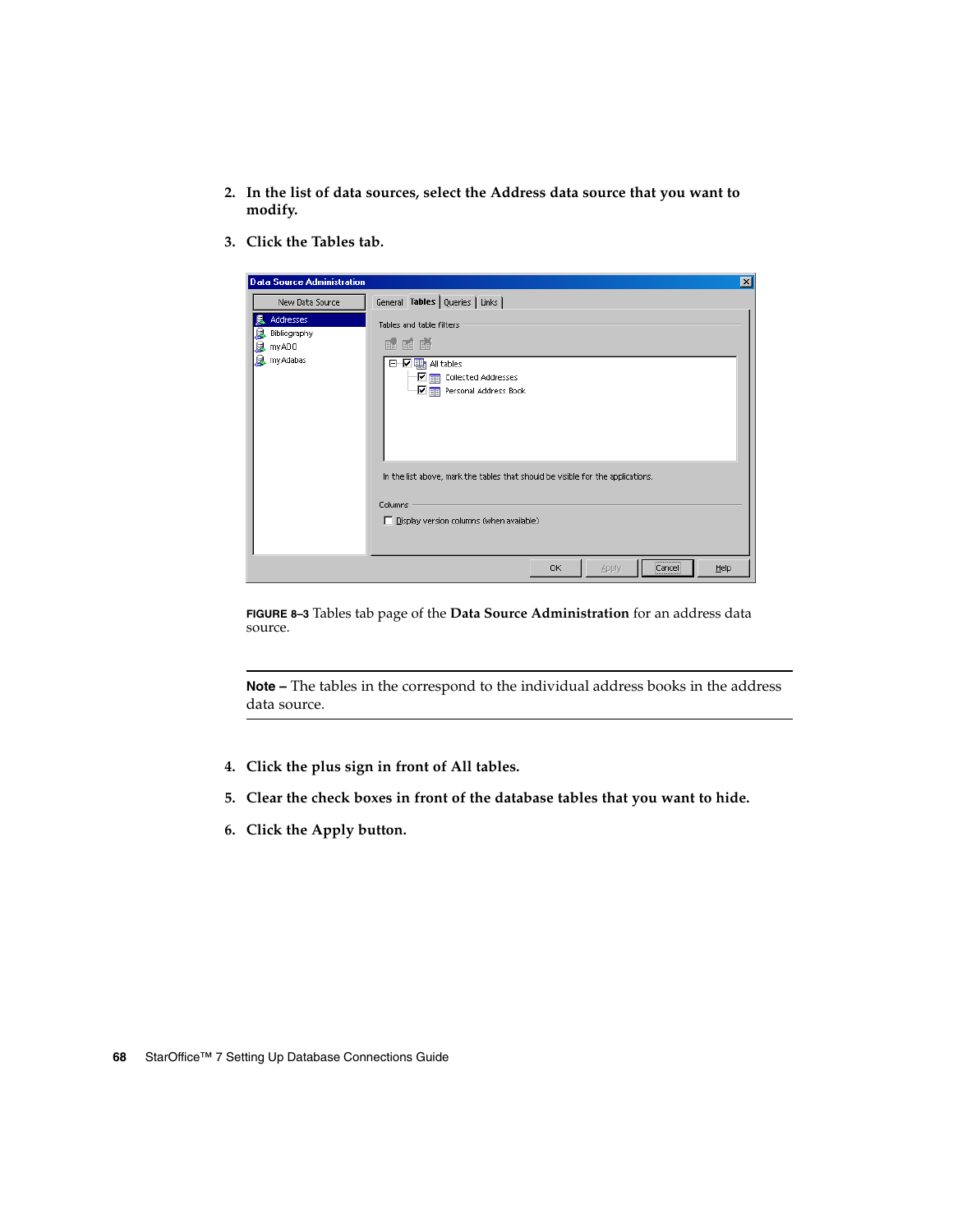# Working With Existing Databases

This chapter describes how to use the **Data Sources** view in StarOffice to edit an existing data source.

## Using the Data Sources View

The following procedure uses the Bibliography that is included in StarOffice as a data source. You can use a similar approach to work with any StarOffice data source.

#### To Edit a Database Record in the Data Sources View

**Note –** You cannot edit the records of all database types in the **Data Sources** view in StarOffice. See the chapter in this guide for the database type that you want to edit for details.

**1. In Writer, choose View - Data Sources.** The **Data Sources** view opens. **Steps**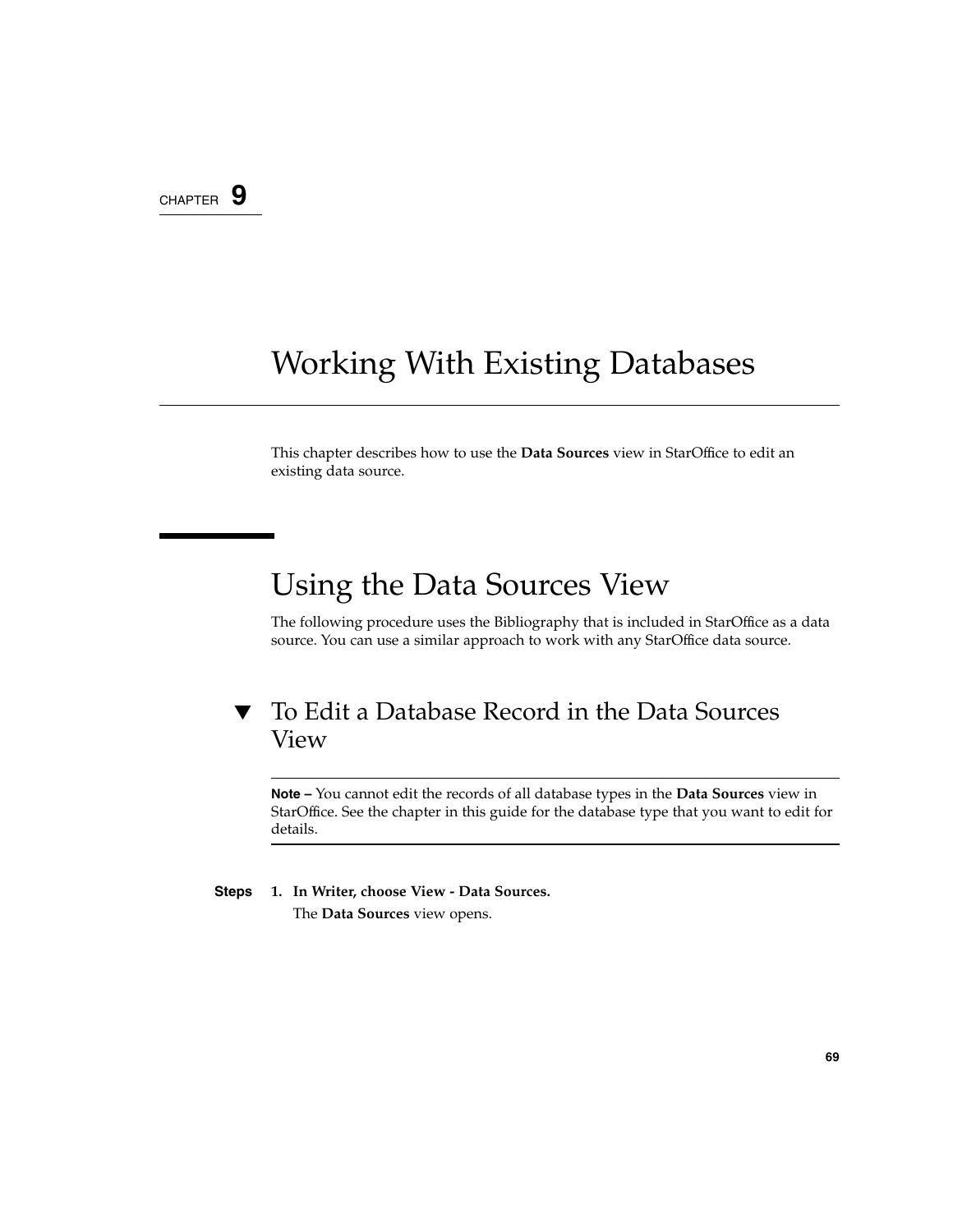|                          |              | зł |
|--------------------------|--------------|----|
| Ιœ<br>屋<br>Addresses     |              |    |
| 扈<br>18<br>Bibliography  |              | Θ  |
| 甲品 Unks                  |              |    |
| 田 Hall Queries           |              |    |
| 由 朝 Tables               |              |    |
| þ<br><b>B</b> my Adabas  |              |    |
| 由息 myADO                 |              |    |
| see or selling after all | Record<br>of |    |

**FIGURE 9–1 Data Sources** view.

- **2. In the list of data sources, click the plus sign next to "Bibliography".**
- **3. In the expanded list, click the plus sign next to "Tables".**



**FIGURE 9–2** The tables that are contained in the Bibliography data source.

**4. Click "biblio".**

Each row in the right pane of the **Data Sources** view that has content is a data record in the "biblio" database table. Each cell in a row corresponds to a data field.

| 船 a a<br>囫                                |        | <b>Y A Y</b> Y    | $\sigma$<br>$\mathbb{R}$ | ■▷▏를 들입 ◀      |        |              |           |         |         | 丽 |
|-------------------------------------------|--------|-------------------|--------------------------|----------------|--------|--------------|-----------|---------|---------|---|
| 皀<br>Œ<br>Addresses                       |        | <b>Identifier</b> | Type                     | <b>Address</b> | Annote | Author       | Booktitle | Chapter | Edition |   |
| 扈<br>IB.<br>Bibliography                  |        | BOR02a            |                          |                |        | Borges, Mal  |           |         |         |   |
| 申 <mark>D</mark> ⊔nks                     |        | BOR02b            |                          |                |        | Borges, Mal  |           |         |         |   |
| <b>B</b> Queries<br>Ð                     |        | BUS00             |                          |                |        | Busch, Davi  |           |         |         |   |
| 白 <b>县</b> Tables                         |        | DAN00             |                          |                |        | Dandenell, I |           |         |         |   |
|                                           |        | FAC01             |                          |                |        | Facundo Ar   |           |         |         |   |
| <b>BE</b> biblio                          |        | GAE02             |                          |                |        | Gäbler, Ren  |           |         |         |   |
| R my Adabas<br>Đ                          |        | HAB00             |                          |                |        | Habraken, I  |           |         |         |   |
| 由息 myADO<br>and a subscription of America | Record |                   | of                       | 13             |        |              |           |         |         |   |

**FIGURE 9–3** Data records in the "biblio" database table.

- **5. Click in a field and make the changes that you want.**
- **6. Click the Save current record icon .**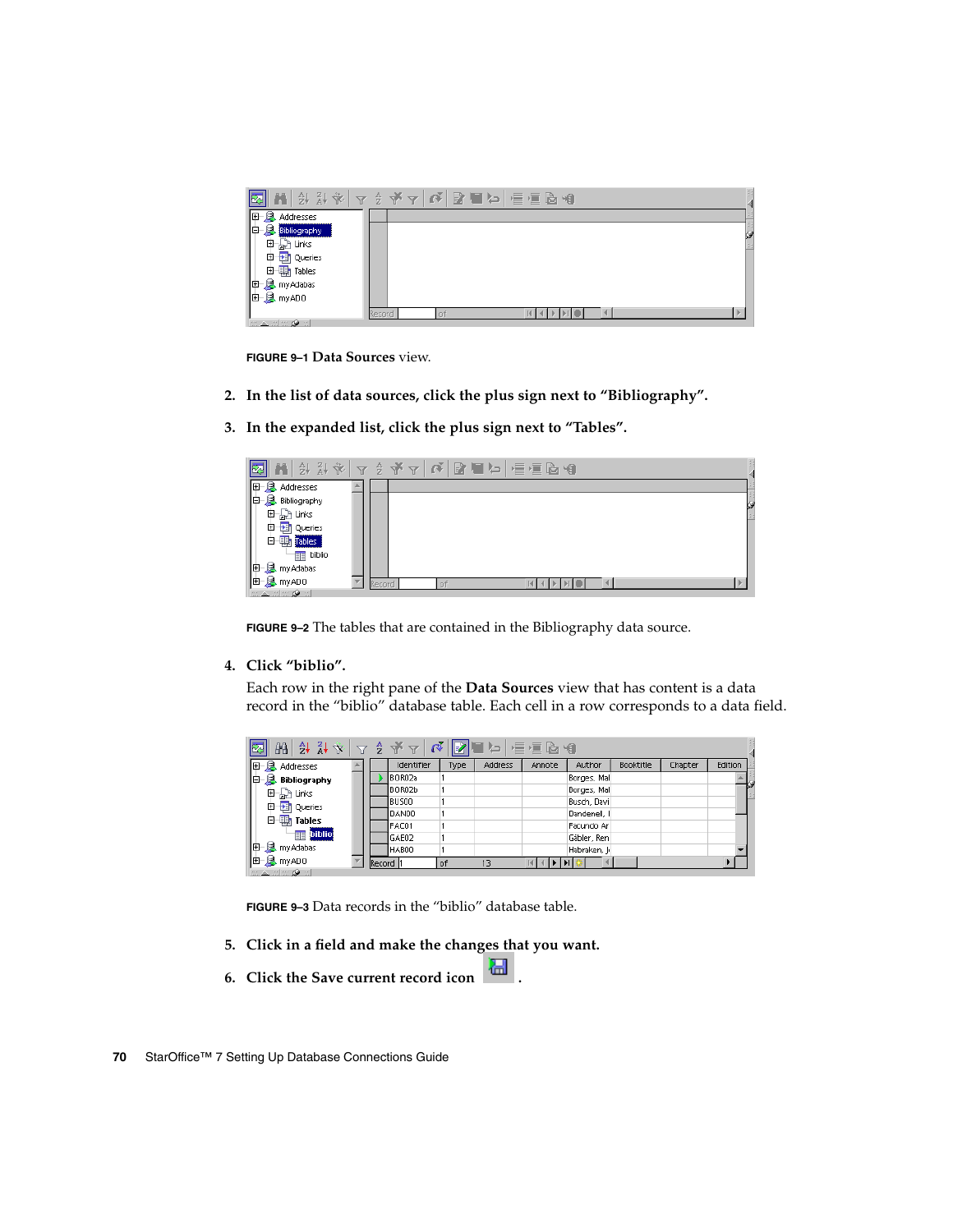# Working in the **Data Sources** View

StarOffice provides the **Data Sources** View

#### Using the Navigation Bar

You can use the navigation bar at the bottom of the **Data Sources** view to navigate through the selected database table.

 $H$   $\leftarrow$   $H$   $H$   $\odot$ Record 5  $|$  of  $13<sub>1</sub>$ 

**FIGURE 9–4** Navigation Bar in the **Data Sources** View

**TABLE 9–1** Icons on the Navigation Bar for the **Data Sources** view.

| Record <b>5</b> | Displays the row number of the currently selected database<br>record. If you want, you can type a row number in the<br>Record box to jump to the corresponding record. |
|-----------------|------------------------------------------------------------------------------------------------------------------------------------------------------------------------|
|                 | Moves to the first, previous, next, or last data row,<br>respectively.                                                                                                 |
| $\mathbb{S}^n$  | Creates a new data row.                                                                                                                                                |

### Using the Database Bar

You can use the toolbar at the top of the **Data Sources** view to manipulate the records in the database.



**FIGURE 9–5** Database Bar in **Data Sources** View

Chapter 9 • Working With Existing Databases **71**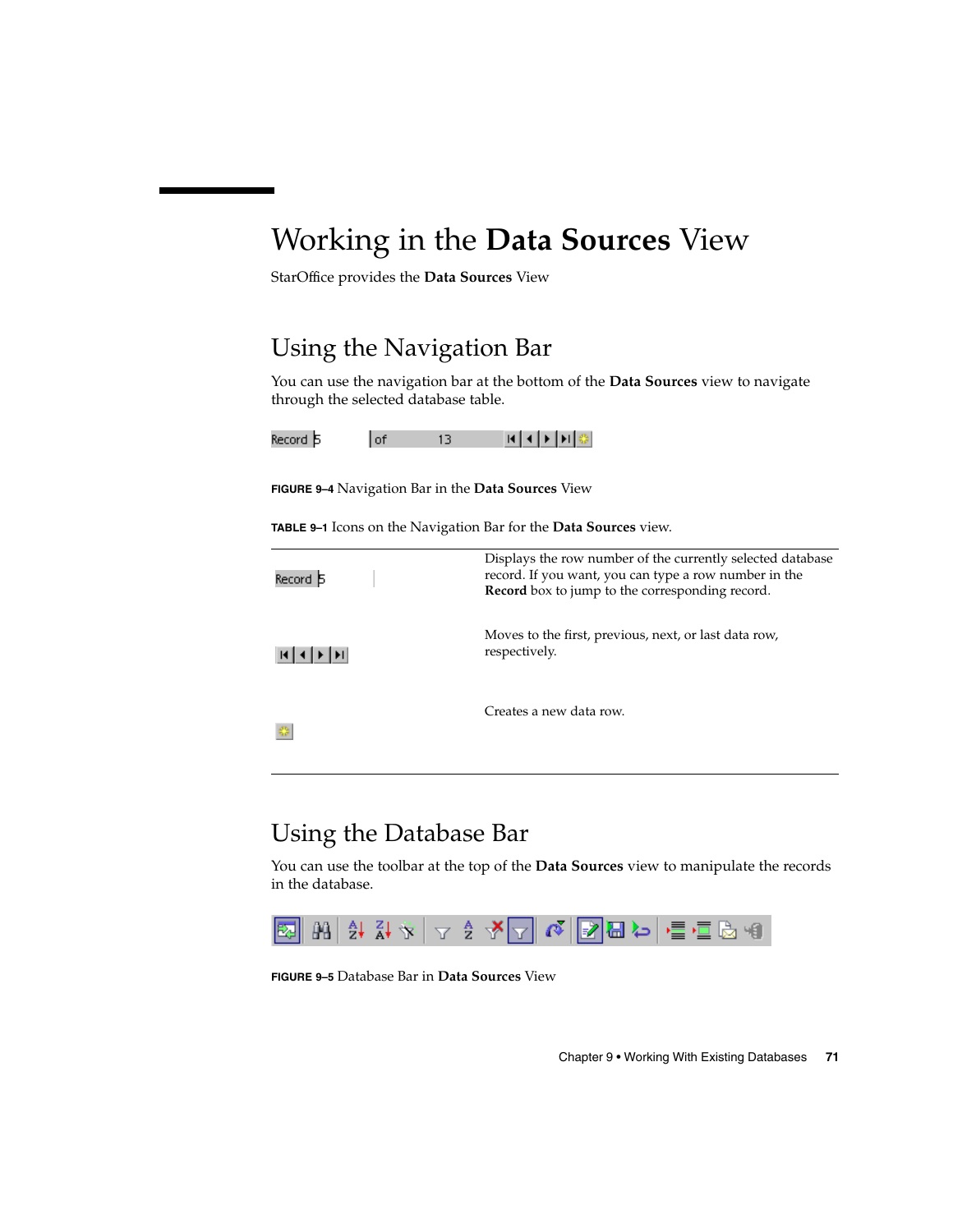| <b>TABLE 9–2</b> Icons on the Database Bar in the <b>Data Sources</b> view. |  |
|-----------------------------------------------------------------------------|--|
|-----------------------------------------------------------------------------|--|

|      | Find Record                              | Searches the contents of the selected database table.                                                                                        |
|------|------------------------------------------|----------------------------------------------------------------------------------------------------------------------------------------------|
|      |                                          |                                                                                                                                              |
| 실 같↓ | Sort<br>Ascending,<br>Sort<br>Descending | Sorts the records in ascending or in descending order. The<br>selected data column is used as the sort condition.                            |
|      | AutoFilter                               | Creates a filter that is based on the current selection.                                                                                     |
|      | Default Filter                           | Opens a dialog box where you can specify the filter<br>conditions.                                                                           |
| ŝ    | Sort Order                               | Opens a dialog box where you can specify the sorting<br>options.                                                                             |
|      |                                          | Removes all applied filters and sorting conditions so that<br>the entire content of the database table is dispalyed.                         |
|      | Apply Filter                             | Indicates the filter status for the selected database table. If<br>the icon is selected, a filter has been applied to the database<br>table. |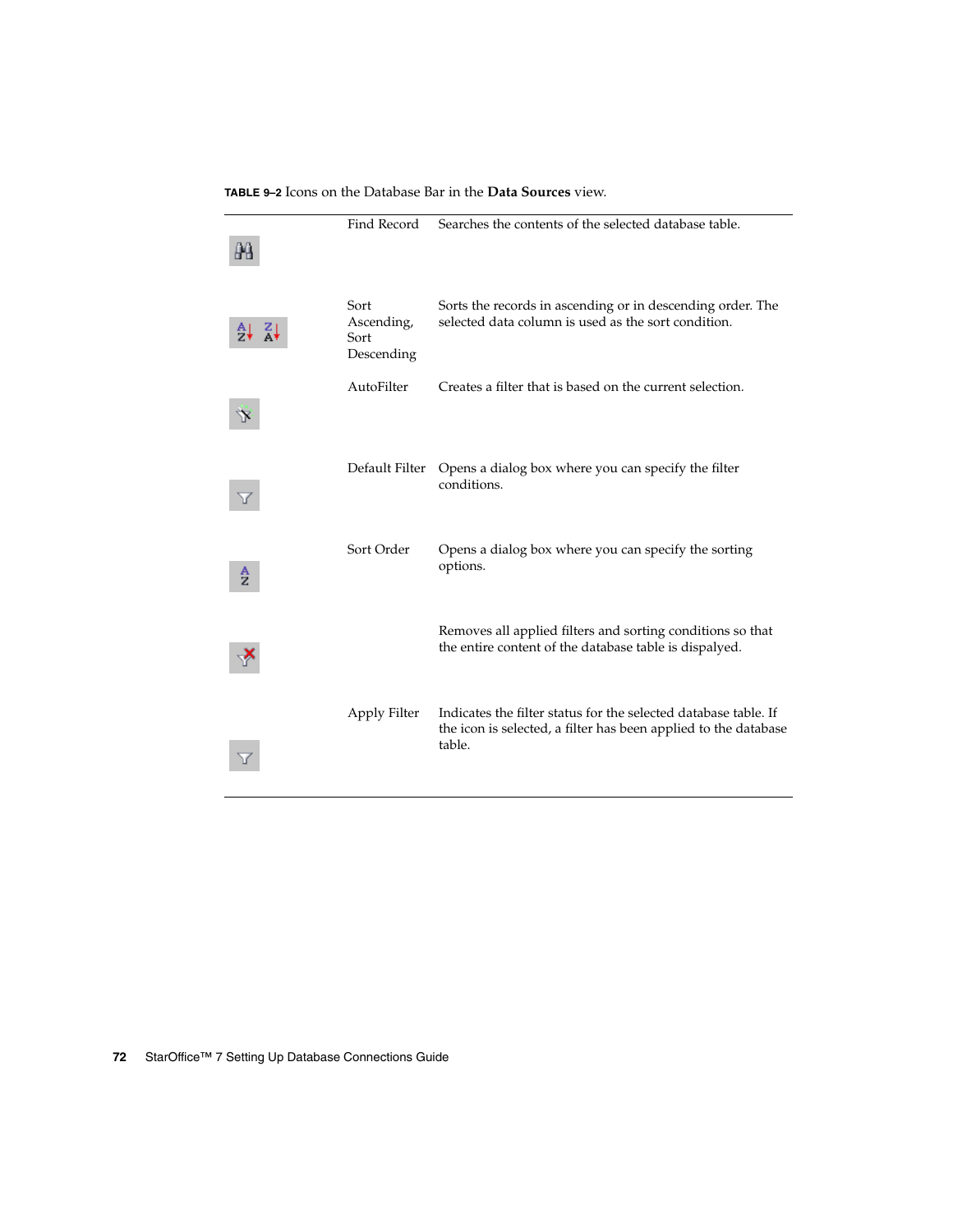|                        | <b>TABLE 9-2</b> Icons on the Database Bar in the Data Sources view.<br>(Continued)                                                             |
|------------------------|-------------------------------------------------------------------------------------------------------------------------------------------------|
| Refresh,<br>Rebuild    | Refreshes or rebuilds the display of all currently listed data<br>rows.                                                                         |
|                        | Note - You need to long-click this icon to access the Refresh<br>and Rebuild commands.                                                          |
|                        | A refresh ensures that the data rows print and that the data<br>filter works correctly. A rebuild imports the latest data from<br>the database. |
| Edit Data              | Switches between read-only and edit mode.                                                                                                       |
| Save current<br>record | Saves the current record.                                                                                                                       |
| Undo                   | Reverses the last action.                                                                                                                       |
| Cut, Copy,<br>Paste    | Cuts, copies, and pastes the selected data.                                                                                                     |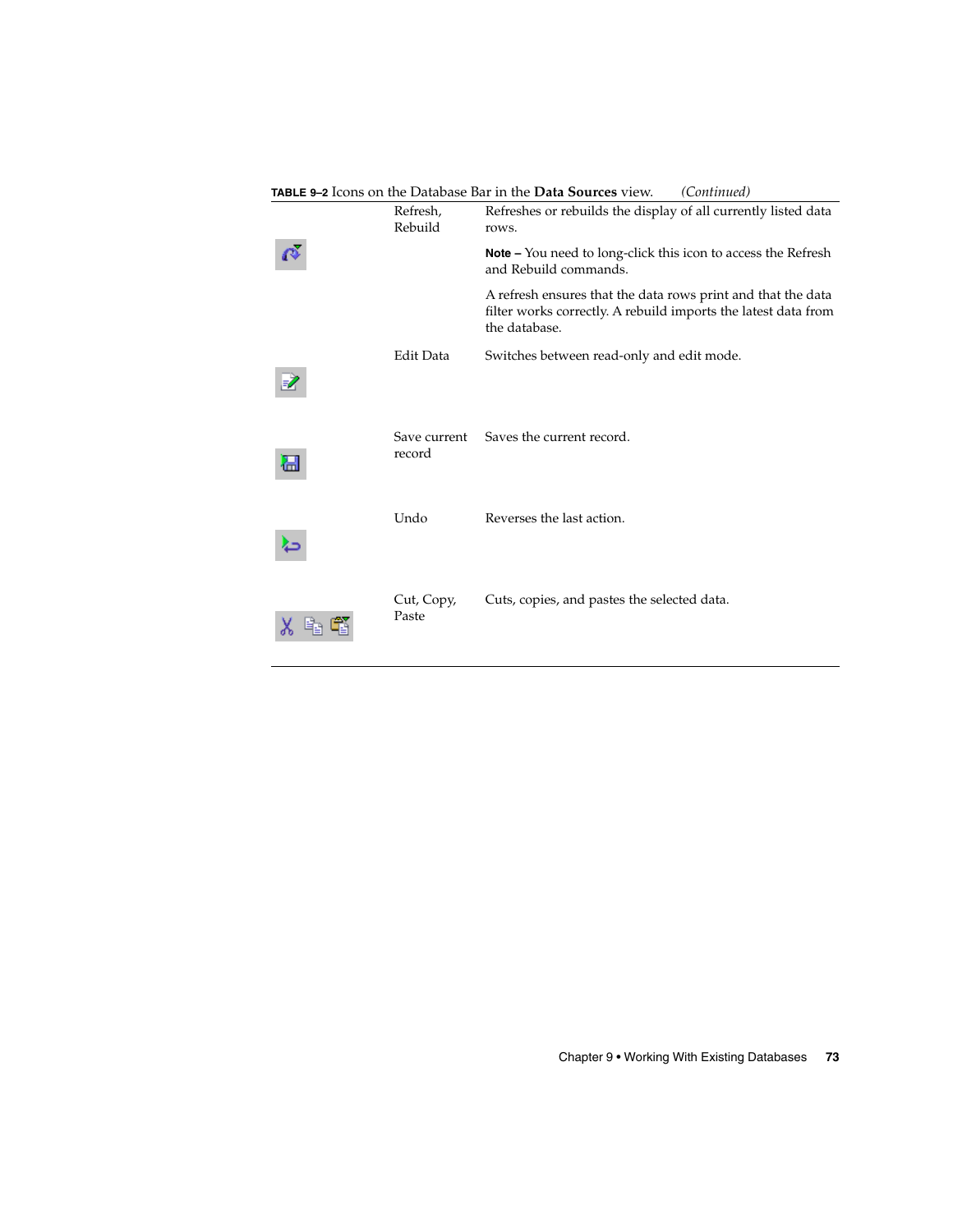StarOffice™ 7 Setting Up Database Connections Guide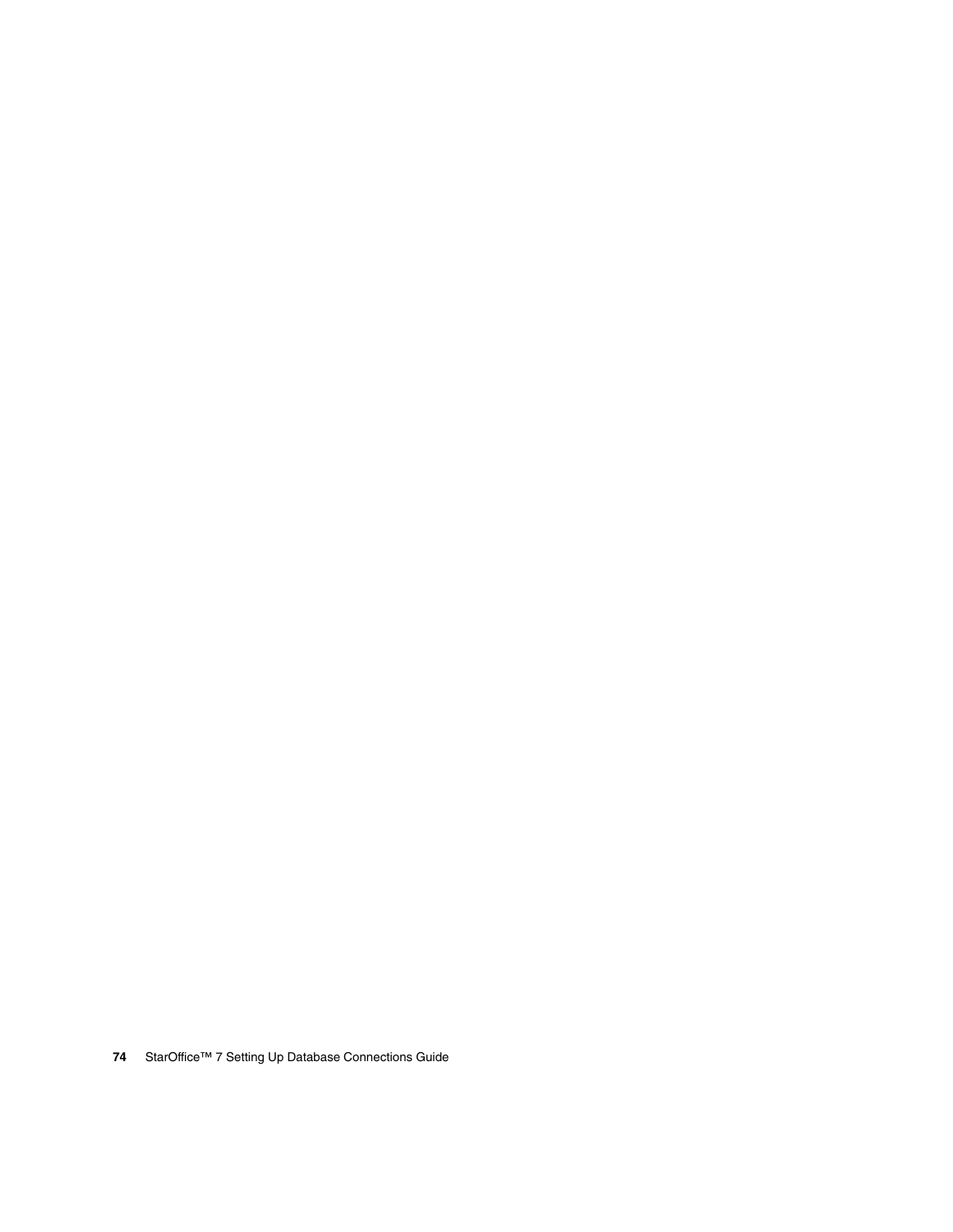## <span id="page-74-0"></span>CHAPTER **10**

# Form Letters (Mail Merge Documents)

This chapter describes how to use the **Mail Merge** tool in StarOffice.

You can use the **Mail Merge** tool to create form letters, address labels, and faxes. This process involves the following steps:

- Set up a data source connection.
- Open or create a Writer document.
- Add placeholders for database fields to your document.
- Merge the data from the data source into the document.

**Note –** You can use the mail merge function in Writer to add fields to documents other than mailings, for examples CD labels.

# Setting Up Data Sources For Mail Merge

A data source contains the data that is substituted in the field placeholders of a merged document. In the **Mail Merge** dialog box, you can connect to an existing data source or create a new connection. To create a data source connection, see the chapter in this guide that corresponds to the data source type that you want to use.

**Note –** The data source connection in a mail merge document that was created in Microsoft Word is lost when you open the document in Writer. To create a new connection, see the chapter in this guide that corresponds to the data source type that the document was created with.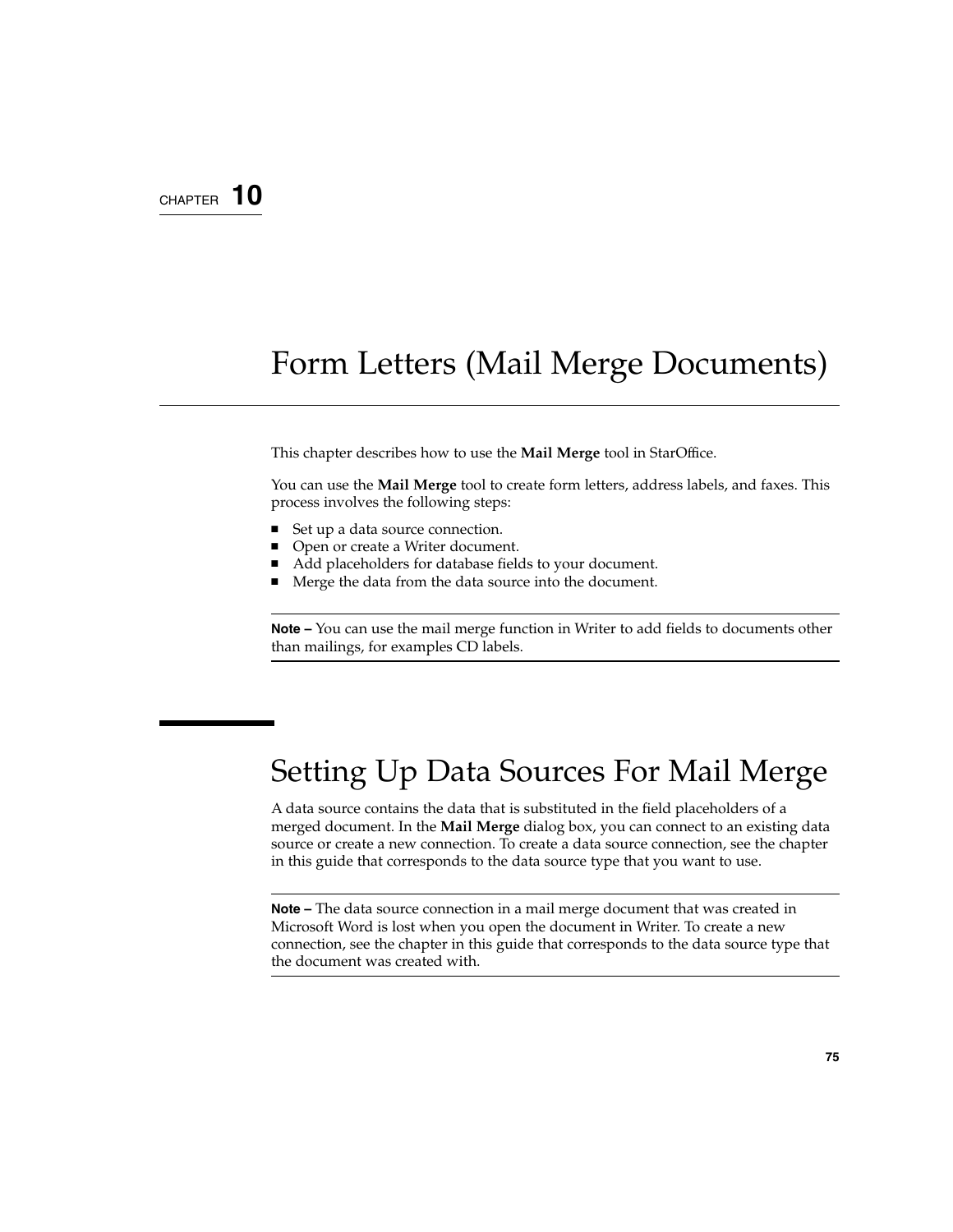<span id="page-75-0"></span>The advantages and disadvantages of some data source types for form letters are presented in the following sections.

## Address Book

An address book is a simple way to provide data to a form letter. However, you can only edit the data in the spreadsheet and not in the Data Sources view in StarOffice. Instead, you can only modify the data in the address book in your email client. See [Chapter 8](#page-64-0) for details on how to set up an address book as a data source in StarOffice.

## Spreadsheets

A spreadsheet is also a simple way to provide data to a form letter. However, you can only edit the data in the spreadsheet and not in the Data Sources view in StarOffice. A Calc spreadsheet has a limit of 32 000 rows per sheet. See [Chapter 7](#page-60-0) for details on how to set up a spreadsheet as a data source in StarOffice.

## dBase

You can create and edit dBase database tables in the StarOffice data sources browser. A separate database driver is not required for this solution. However, you do need to understand how a dBase database operates as well as the different data field types in a dBase table. See [Chapter 5](#page-52-0) for details on how to set up a dBase database as a data source in StarOffice.

## Adabas

Adabas is a good solution if you have a large number of data rows. However, the set up of a Adabas database can be difficult. If you are familiar with the database, Adabas is a fast and powerful way to create a large number of form letter documents. See [Chapter 1](#page-16-0) for details on how to set up an Adabas database as a data source in StarOffice.

## JDBC, ODBC, and MySQL

JDBC, ODBC, and MySQL database connections work best for shared data. In most cases, the database is installed on a central server. You can then use the database for purposes other than the creation of form letters. To connect to a JDBC, ODBC, or MySQL database from StarOffice requires separate database drivers. However, these data sources allow you to store data in a central location. See [Chapter 2](#page-28-0) and [Chapter 3](#page-36-0) for details on how to set up a JDBC or an ODBC database as a data source in StarOffice.

#### **76** StarOffice™ 7 Setting Up Database Connections Guide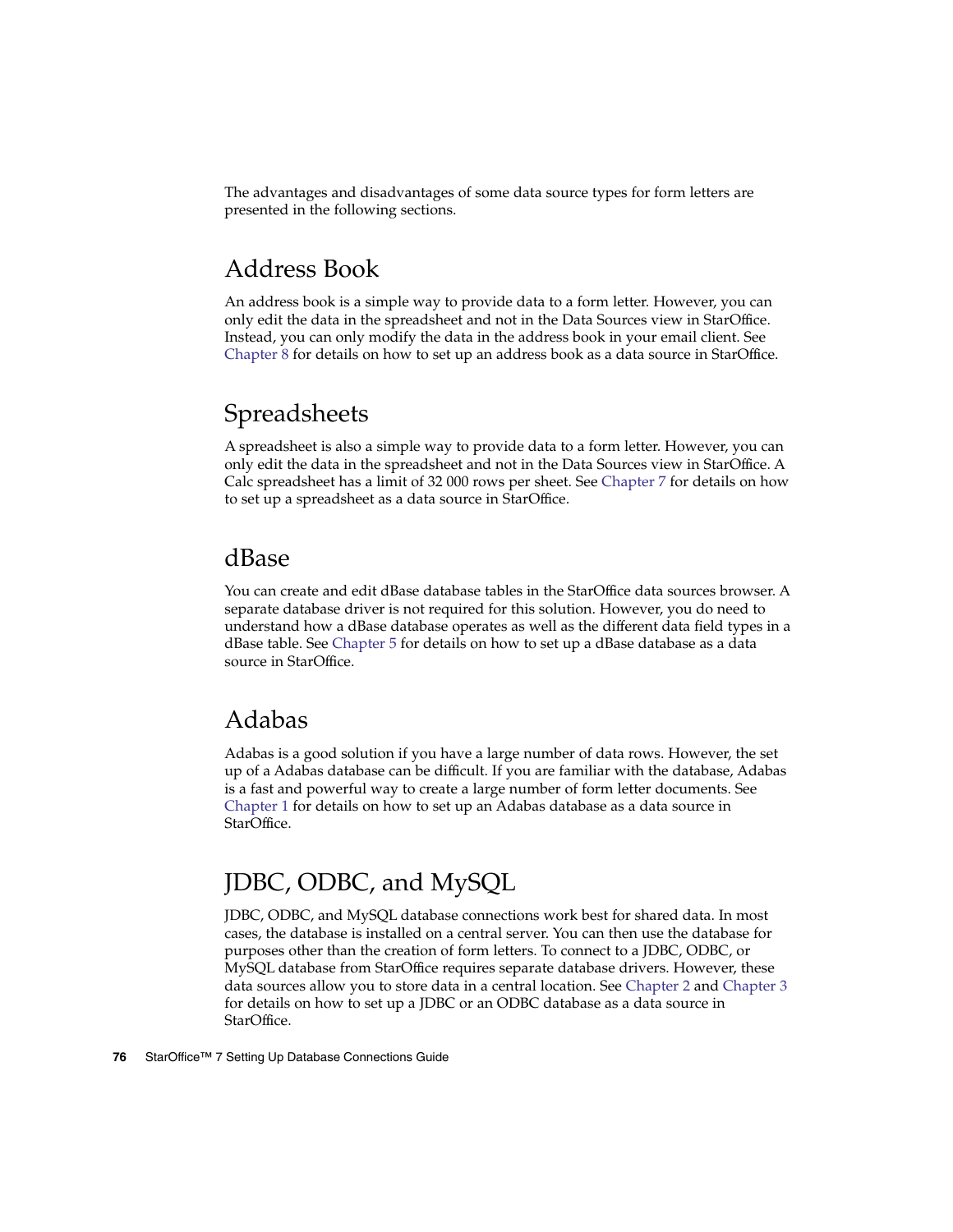# <span id="page-76-0"></span>Adding Database Fields to a Mail Merge Document

In StarOffice, you can add database fields to a mail merge document from the **Data Sources** browser or from the **Fields** dialog box.

## To Add Database Fields From the Data Sources Browser

#### **1. Open the Writer document that you want to add the fields to. Steps**

**2. Choose View - Data Sources.**

The **Data Sources** browser opens.

| 실 각 全<br>φã<br>圈                                          | 흇 | $\rightarrow$ | $\mathbf{C}$<br>l. | ∣ Ł∍       | 信道関係         |                |             |               |
|-----------------------------------------------------------|---|---------------|--------------------|------------|--------------|----------------|-------------|---------------|
| IΘ<br>屋<br><b>Address Book</b>                            |   |               | Last Name          | First Name | Address      | <b>City</b>    | Postal Code | Country       |
| 中品<br>Links                                               |   |               | Chicolini          | Chico      | Secret St.   | Sylvania City  | S2G1A1      | Sylvania<br>К |
| ⊞<br>悃<br>Queries                                         |   |               | Firefly            | Rufus      | 1 First St.  | Freedonia City | F4D2R4      | Freedonia     |
| 白雲<br><b>Tables</b>                                       |   |               | Marcal             | Vera       | 4 Fourth Rd. | Amnesia City   | A1M6TZ      | Amnesia       |
|                                                           |   |               | Pinky              | Harpo      | 1 Secret St. | Svivania Citv  | S2G1A1      | Svlvania      |
| <b>Club Members</b><br>EE                                 |   |               | Roland             | <b>Bob</b> | 1 First St.  | Freedonia Clty | F4D2R4      | Freedonia     |
| 扈<br>Iœ<br>Bibliography                                   |   |               | Teasdale           | Gloria     | 2 Second St  | Freedonia City | F5F3G5      | Freedonia     |
| 扈<br>Iœ<br>myAdabas                                       |   |               | <b>Trentino</b>    | Verdi      | 3 Third St.  | Amnesia City   | A1M75Y      | Amnesia       |
| <b>息</b> myADO<br>旧<br>the common the second and the con- |   | Record 1      |                    | of         |              |                |             |               |

**FIGURE 10–1 Data Sources** browser in Writer.

- **3. Click the plus in front of the data source that you want to use.**
- **4. In the expanded data source list, do one of the following:**
	- **Click the plus sign in front of "Tables".**
	- **Click the plus sign in front of "Queries".**

**Note –** You can only add fields from an existing query. For information on how to create a database query, see [Chapter 12.](#page-88-0)

- **5. Do one of the following:**
	- **In the expanded "Tables" list, select the database table that you want to use.**

Chapter 10 • Form Letters (Mail Merge Documents) **77**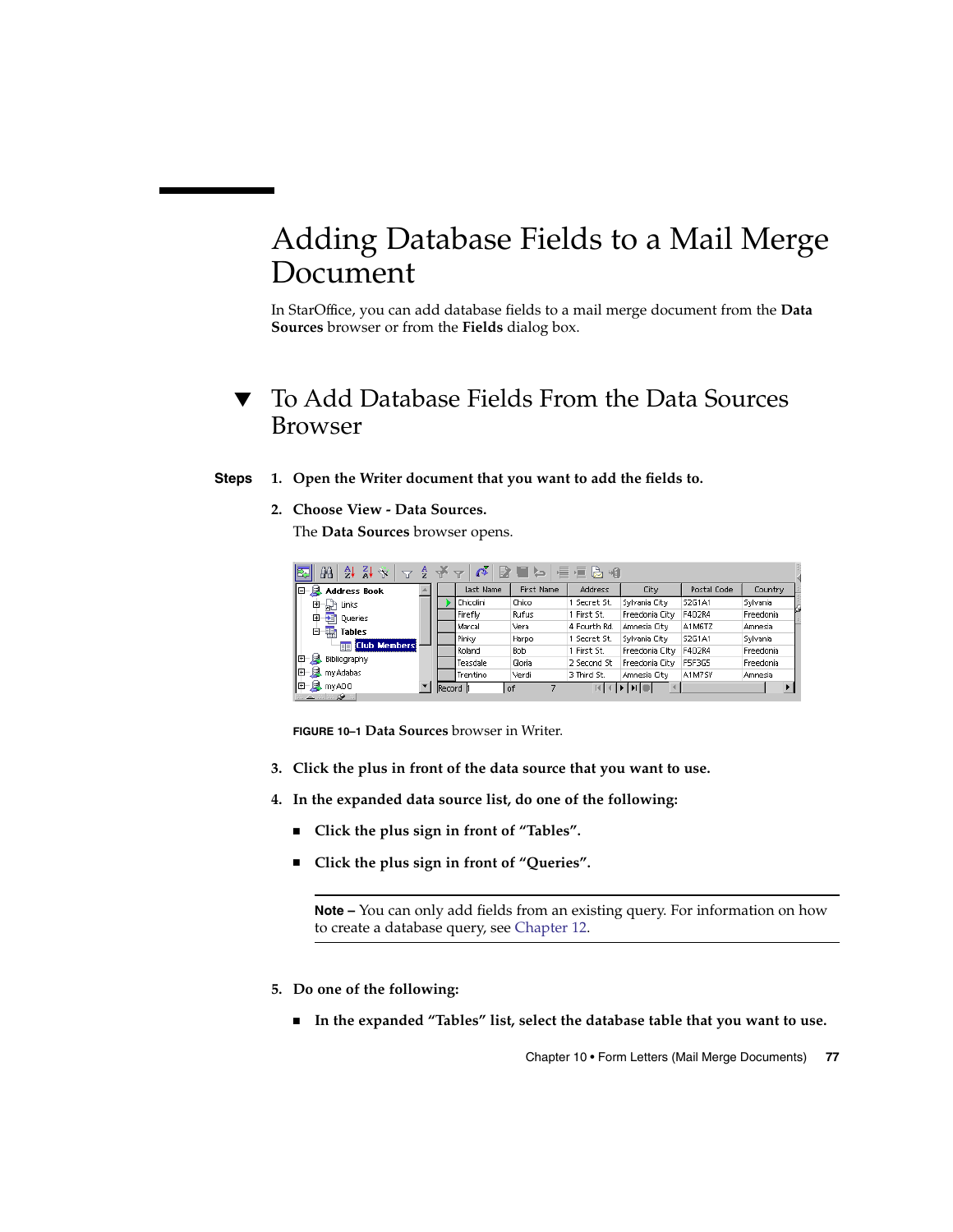<span id="page-77-0"></span>■ **In the expanded "Queries" list, select the database query that you want to use.**

The database table opens in the **Data Sources** browser. The column headers in the table are the names of the available database fields.

**6. Click the column header that corresponds to the field that you want to insert.**



**FIGURE 10–2** Inserting a field from the **Data Sources** browser.

**7. Drag the column header to where you want to insert the field into your document.**

A placeholder for the field is added to your document.

## To Add Database Fields From the Fields Dialog Box

- **1. In a Writer document, click where you want to add a field. Steps**
	- **2. Choose Insert Fields Other.** The **Fields** dialog box opens.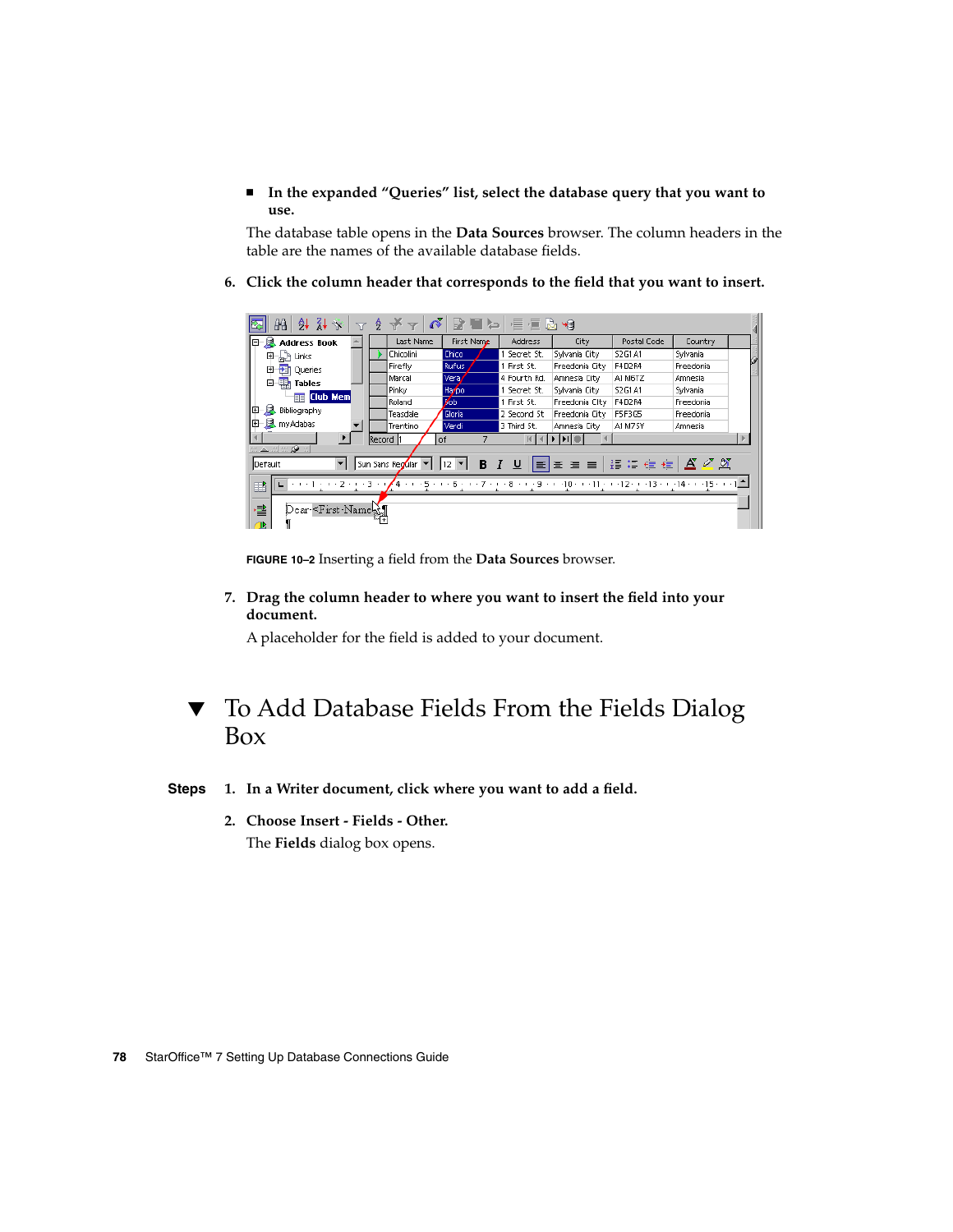<span id="page-78-0"></span>

**FIGURE 10–3 Fields** dialog box.

- **3. Click the Database tab.**
- **4. In the Type list, select "Mail merge fields".**
- **5. In the Database selection list, click the plus sign in front of the database that you want to use.**
- **6. In the expanded data source list, click the plus sign in front of "Tables".**
- **7. In the expanded "Tables" list, click the plus sign in front of the database table that you want to use.**
- **8. Select the field that you want to insert.**
- **9. Click Insert.**

A placeholder for the field is added to your document.

# Editing Mail Merge Documents

You can edit as well as preview the contents of a database field placeholder in your mail merge document.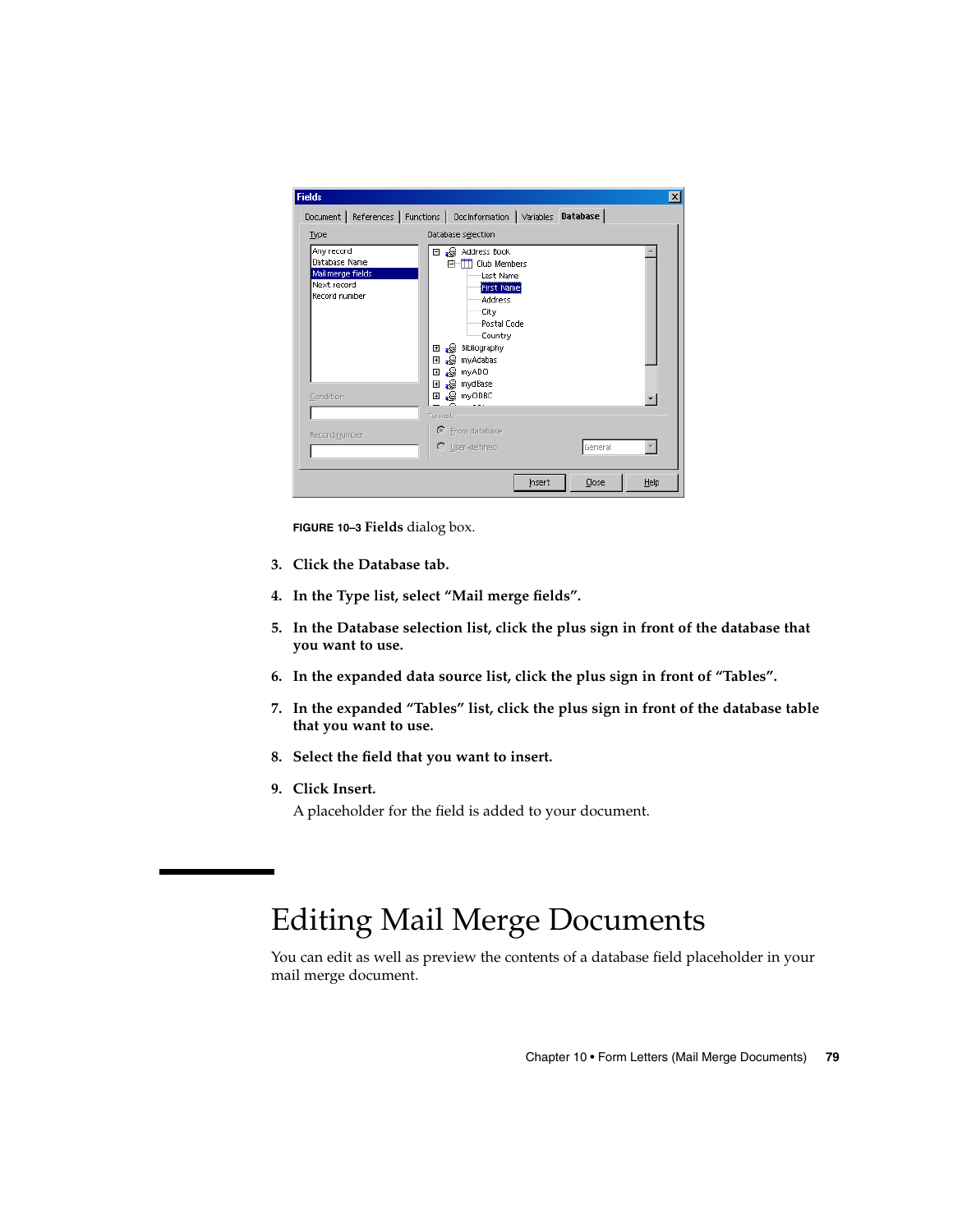# <span id="page-79-0"></span>▼ To Replace an Inserted Field With a Different Field

#### **1. In the mail merge document, select the field that you want to change. Steps**

**2. Choose Edit - Fields.**

The **Edit Fields: Database** dialog box opens.

| <b>Edit Fields: Database</b>                  |                                                                                                                                                                                                           | $\boldsymbol{\mathsf{x}}$ |
|-----------------------------------------------|-----------------------------------------------------------------------------------------------------------------------------------------------------------------------------------------------------------|---------------------------|
| <b>Lype</b><br>Mail merge fields<br>Condition | Database selection<br>日8 Address Book<br>Club Members<br>em<br>Last Name<br>First Name<br>Address<br>City<br>Postal Code<br>Country<br>田 Bibliography<br>田 my Adabas<br>田 myADO<br>田 mydBase<br>田島 myODBC | 0K<br>Cancel<br>Help      |
| Record number                                 | Format<br>From database<br>$C$ User-defined<br>"ABC"                                                                                                                                                      |                           |

**FIGURE 10–4 Edit Fields: Database** dialog box,

**3. In the Database selection list in the Edit Fields: Database dialog box, select a different field name.**

**Note –** To move to the next field or the previous field in the document, click an arrow button.

**4. Click OK.**



## ▼ To Preview the Contents of Fields

**1. In the mail merge document, choose View - Data Sources. Steps**

- **2. In the Data Sources browser, click the plus sign in front of the data source for the document.**
- **3. In the expanded data source list, click the plus sign in front of "Tables".**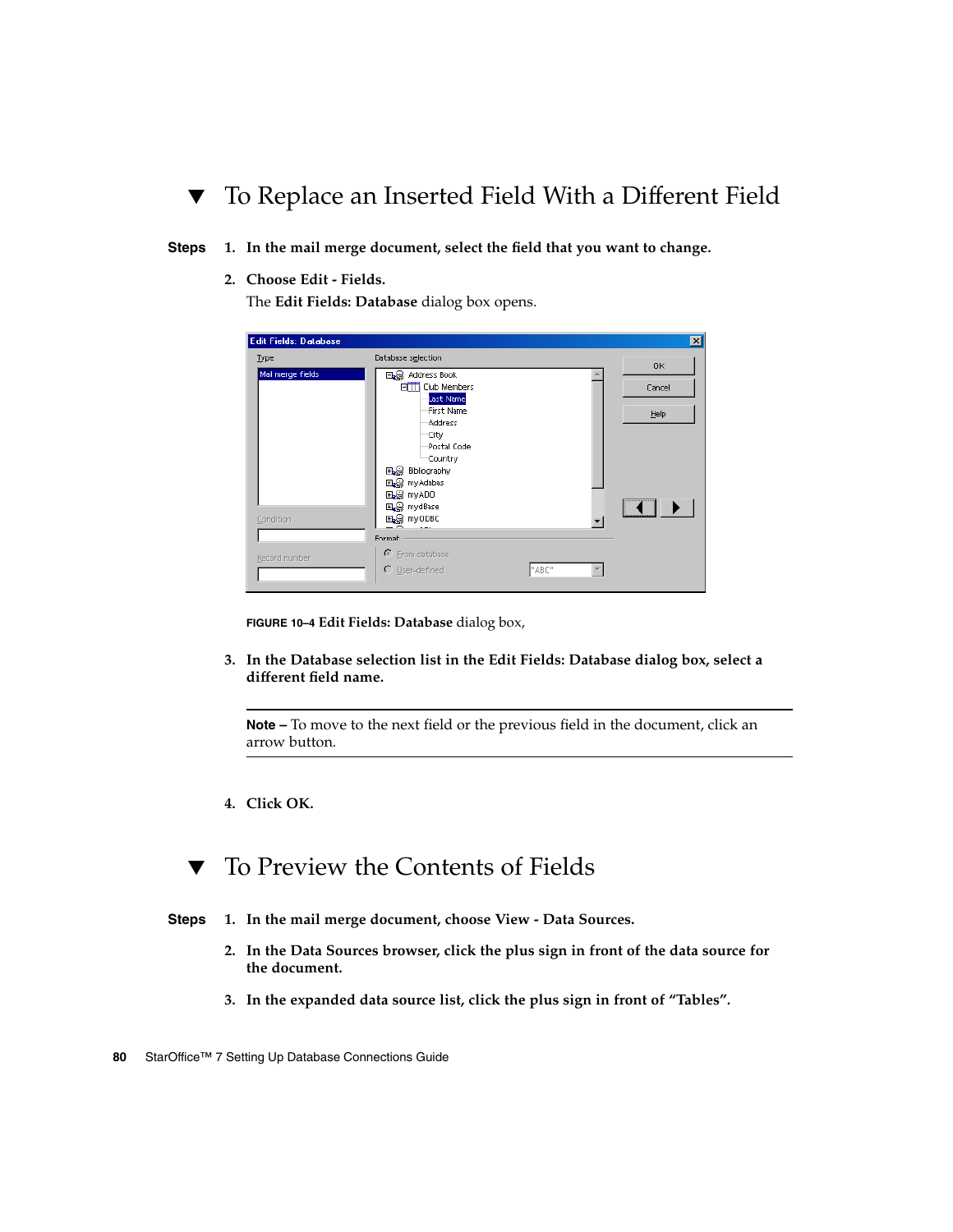- <span id="page-80-0"></span>**4. In the expanded "Tables" list, select the table that contains the fields that you added to the document.**
- **5. In the Table pane of the Data Sources browser, select the row that contains the record that you want to preview.**

| $\frac{A}{Z}$ $\frac{Z}{A}$ $\frac{C}{Y}$<br>φã<br>図 | $\frac{A}{Z}$ | Ń<br>N.<br>Y | F<br>∣ ≿∍  | 信道協会         |                |               |           |
|------------------------------------------------------|---------------|--------------|------------|--------------|----------------|---------------|-----------|
| -8<br>le-<br><b>Address Book</b>                     |               | Last Name    | First Name | Address      | City           | Postal Code   | Country   |
| 申品 Links                                             |               | Chicolini    | Chico      | 1 Secret St. | Sylvania City  | 52G1A1        | Sylvania  |
| 田田<br>Queries                                        |               | Firefly      | Rufus      | 1 First St.  | Freedonia City | F4D2R4        | Freedonia |
| 白雲<br>Tables                                         |               | Marcal       | l Vera     | 4 Fourth Rd. | Amnesia City   | A1M6TZ        | Amnesia   |
| <b>ER Club Mem</b>                                   |               | 1¥Pinkv      | Harpo      | 1 Secret St. | Svlvania Citv  | S2G1A1        | Svlvania  |
|                                                      |               | Roland       | Bob.       | 1 First St.  | Freedonia Cltv | F4D2R4        | Freedonia |
| 且<br>Œ<br>Bibliography                               |               | Teasdale     | Gloria     | 2 Second St  | Freedonia City | F5F3G5        | Freedonia |
| <b>是</b> myAdabas<br>E                               |               | Trentino     | Verdi      | 3 Third St.  | Amnesia City   | <b>A1M75Y</b> | Amnesia   |
| and the second and the second                        | Record B      | l of         | 7 (1)      | $\mathbf{H}$ |                |               |           |

**FIGURE 10–5** Selecting a database record in the **Data Sources** browser.

**6. On the Data Sources toolbar, click the Data to Fields icon .**

The contents of the fields are replaced with data from the selected record.

# Merging the Data

After you add fields to your document, you need to merge the data from the database into the fields with the **Mail Merge** tool.

**Note –** Save your document before you use the **Mail Merge** tool.

## ▼ To Print a Mail Merge Document

- **1. Open the mail merge document that you want to print. Steps**
	- **2. Choose Tools Mail Merge.**
	- **3. In the Mail Merge dialog box, select "From this document".**
	- **4. Click OK.**

The main **Mail Merge** dialog box opens.

Chapter 10 • Form Letters (Mail Merge Documents) **81**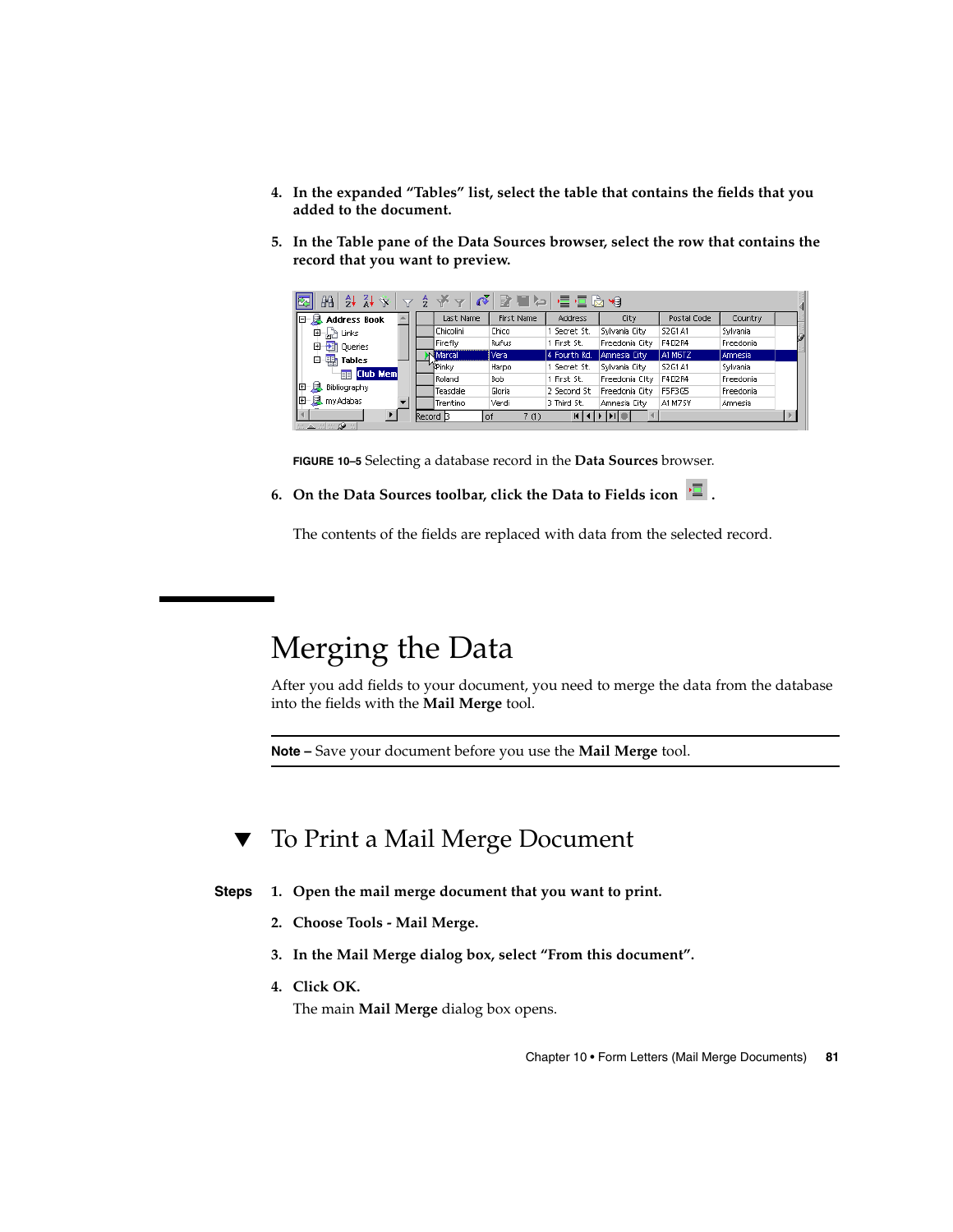<span id="page-81-0"></span>

| <b>Mail Merge</b>                                                                                                                                        |           |                            |              |                               |             |    | 図      |
|----------------------------------------------------------------------------------------------------------------------------------------------------------|-----------|----------------------------|--------------|-------------------------------|-------------|----|--------|
| $\mathbb{R}$ $\frac{1}{2}$ $\frac{1}{2}$ $\frac{1}{2}$ $\frac{1}{2}$ $\frac{1}{2}$ $\frac{1}{2}$ $\frac{1}{2}$ $\frac{1}{2}$ $\frac{1}{2}$ $\frac{1}{2}$ |           | <b>BE</b>                  | ※ 唔 量        |                               |             |    | 0K     |
| Address Book<br>o                                                                                                                                        | Last Name | First Name                 | Address      | City                          | Postal Code |    |        |
| 中心 Links                                                                                                                                                 | Chicolini | Chico                      | 1 Secret St. | Sylvania City                 | S2G1A1      |    | Cancel |
| Queries<br>⊞                                                                                                                                             | Firefly   | <b>Rufus</b>               | 1 First St.  | Freedonia City                | F4D2R4      |    |        |
| 白-1 Tables                                                                                                                                               | Marcal    | Vera                       | 4 Fourth Rd. | Amnesia City                  | A1M6TZ      |    | Help   |
| <b>THE Club Mem</b>                                                                                                                                      | Pinky     | Harpo                      | 1 Secret St. | Sylvania City                 | S2G1A1      |    |        |
|                                                                                                                                                          | Roland    | Bob                        | 1 First St.  | Freedonia Clty<br><b>IEIO</b> | F4D2R4      |    |        |
|                                                                                                                                                          | Record 1  | of<br>7(4)                 |              |                               |             |    |        |
| Records                                                                                                                                                  |           | Output                     |              |                               |             |    |        |
| O<br>All                                                                                                                                                 |           | <b>C</b> Printer           |              | $C$ File                      |             |    |        |
| C Selected records                                                                                                                                       |           | $\Gamma$ Single print jobs |              |                               |             |    |        |
| $C$ [rom:<br>Ţо:                                                                                                                                         |           | Path                       | D:\cwscrap   |                               |             | G. |        |
|                                                                                                                                                          |           |                            |              |                               |             |    |        |
|                                                                                                                                                          |           | Generate file name from    |              |                               |             |    |        |
|                                                                                                                                                          |           | C Database field           |              |                               | Last Name   |    |        |
|                                                                                                                                                          |           |                            |              |                               |             |    |        |
|                                                                                                                                                          |           | C Manual setting           |              |                               |             |    |        |
|                                                                                                                                                          |           |                            |              |                               |             |    |        |

**FIGURE 10–6 Mail Merge** dialog box.

**5. In the Mail Merge dialog box, click the row headers of the records that you want to print.**

**Note –** To print a document for each of the records in the database, select **All** in the **Records** area.

- **6. In the Output area, select Printer.**
- **7. Click OK.**

A separate document is printed for each record that you selected.

## ▼ To Use a Database Query to Specify the Records to Print

#### **1. Open the mail merge document that you want to print. Steps**

- **2. Choose Tools Mail Merge.**
- **3. In the Mail Merge dialog box, select "From this document".**
- **4. Click OK.** The main **Mail Merge** dialog box opens.
- **5. In the expanded data source list, click the plus sign in front of "Queries".**
- **82** StarOffice™ 7 Setting Up Database Connections Guide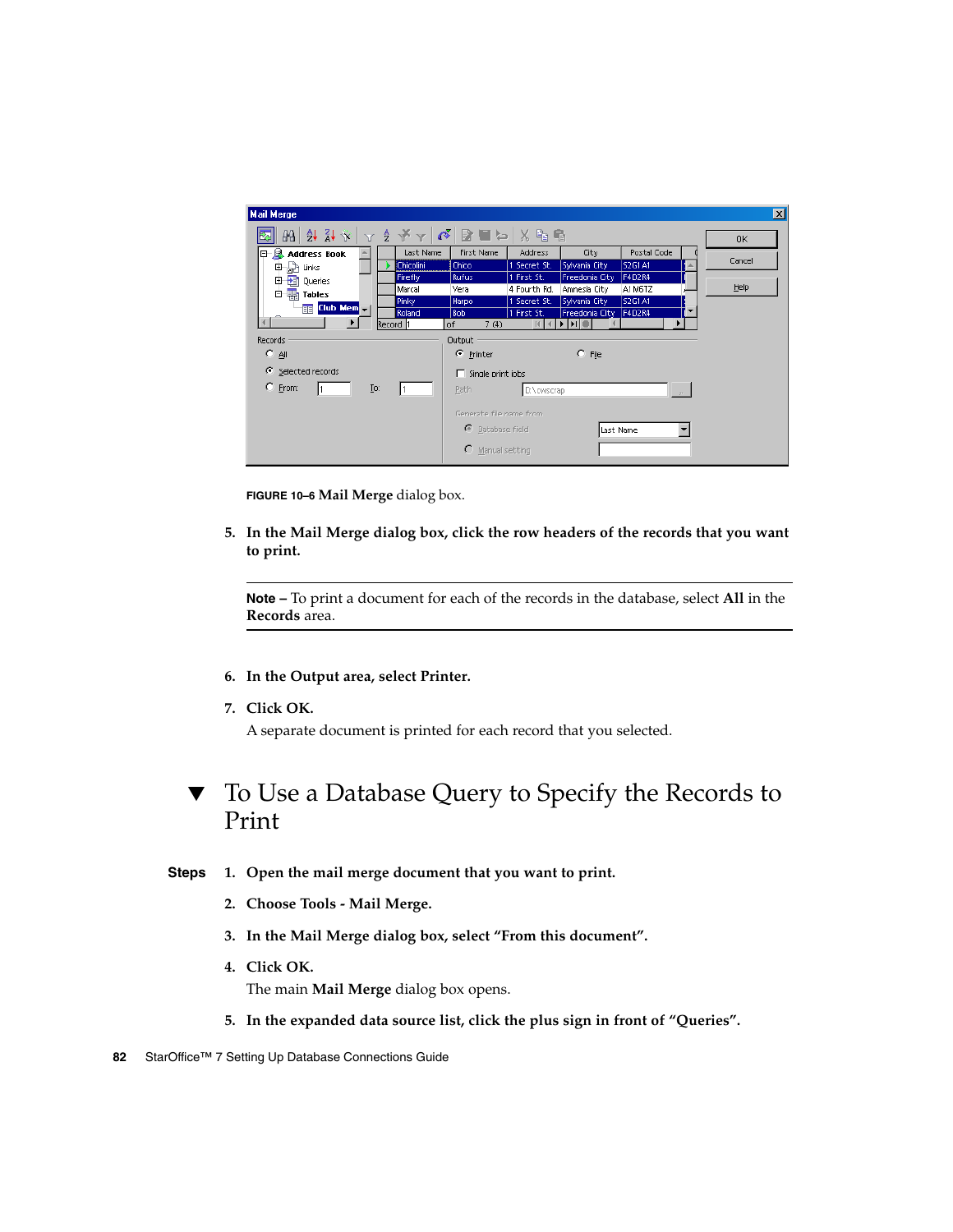<span id="page-82-0"></span>**6. In the expanded "Queries" list, select the database query that want to use.**

**Note –** For details on how to create a query, see [Chapter 12.](#page-88-0)

- **7. In the Output area, select Printer.**
- **8. Click OK.**

A separate document is printed for each record that you selected.

## To Select Specific Records in a Mail Merge Data Source

You can use the filter icons in the **Mail Merge** dialog box to select specific data records in your data source. This procedure uses the **Default Filter** to select the data records that you want to include. For other filter types, consult the online help in StarOffice.

#### **1. Set up a mail merge document. Steps**

See ["Setting Up Data Sources For Mail Merge"](#page-74-0) on page 75.

- **2. In the mail merge document, choose Tools Mail Merge**
- **3. In the Mail Merge dialog box, select "From this document".**
- **4. Click OK.**
- **5.** In the Mail Merge dialog box, click the Default Filter icon  $\boxed{\mathbb{Y}}$  .
- **6. In the Field Name box, select a data field.**
- **7. In the Condition box, select a condition statement.**
- **8. In the Value box, type the text or number that you want to compare with the contents of the data field.**

**Note –** You can use an asterisk (\*) or a question mark (?) modifier in this box. For example, "Mo\*" returns "Mouse" or "Moustache", whereas "M???e" returns "Mouse".

- **9. To specify multiple filter criteria, select a field in the Field Name box in the next row.**
	- **a. Select either "AND" or "OR" in the Operator box**

Chapter 10 • Form Letters (Mail Merge Documents) **83**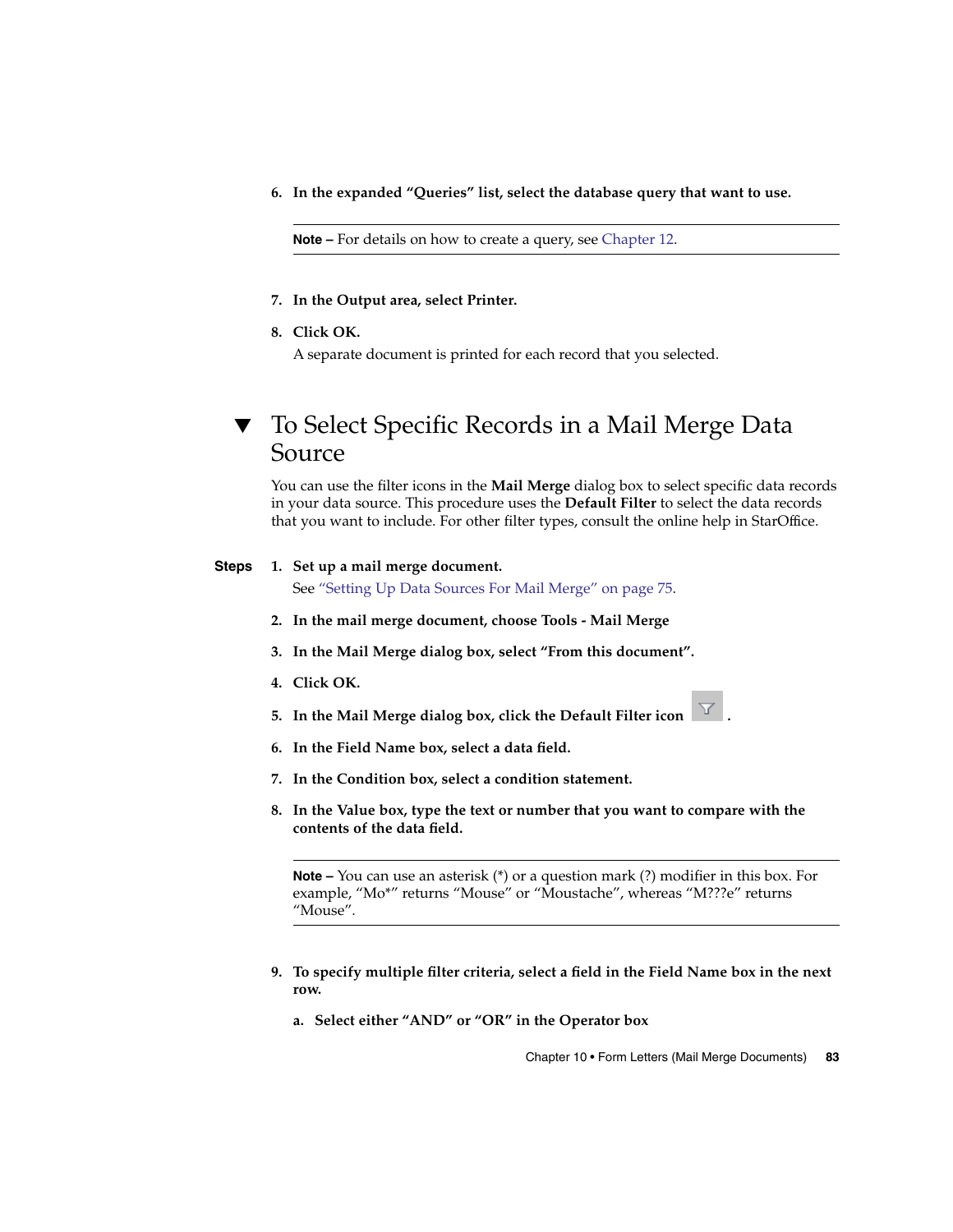#### **b. Repeat steps 7 and 8.**

**10. Click OK.**

#### Selecting Data Records With the Default Filter **Example 10–1**

To select only the records of residents of Freedonia City, select "City" in the **Field Name** box, "like" in the **Condition** box, and type "Freedonia City" in the **Value** box.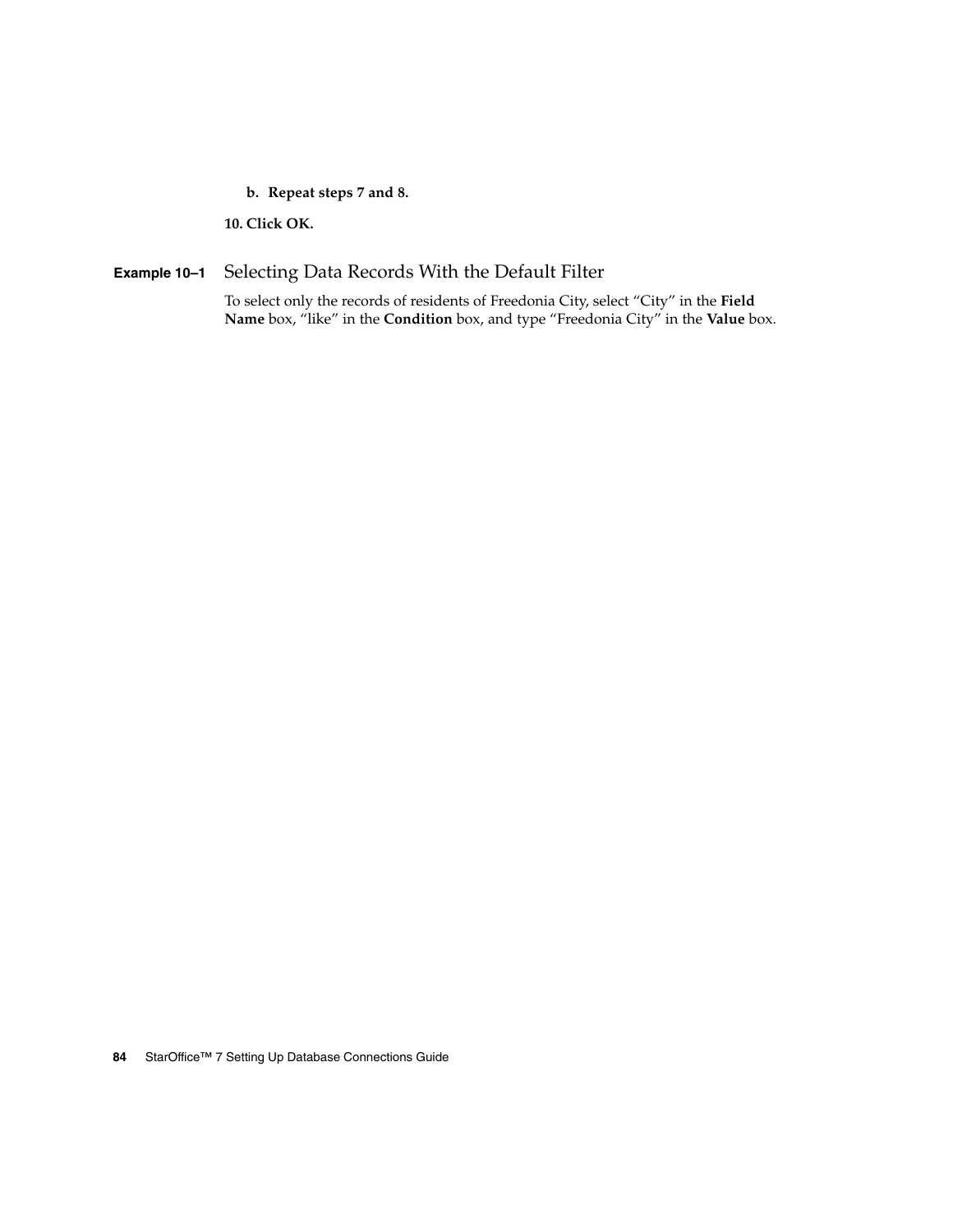# <span id="page-84-0"></span>CHAPTER **11**

# Creating a Database Table

This chapter describes how to create a table in a database that is used as a data source in StarOffice.

# Using the **Data Sources** View

You can use the **Data Sources** view in Writer to create a new database table in a data source that is registered in StarOffice.

## ▼ To Create a Database Table

- **1. In Writer, choose View Data Sources.** The **Data Sources** view opens. **Steps**
	- **2. In the list of data sources, click the plus sign beside the database to which you want to add the table.**
	- **3. In the expanded list, select "Tables".**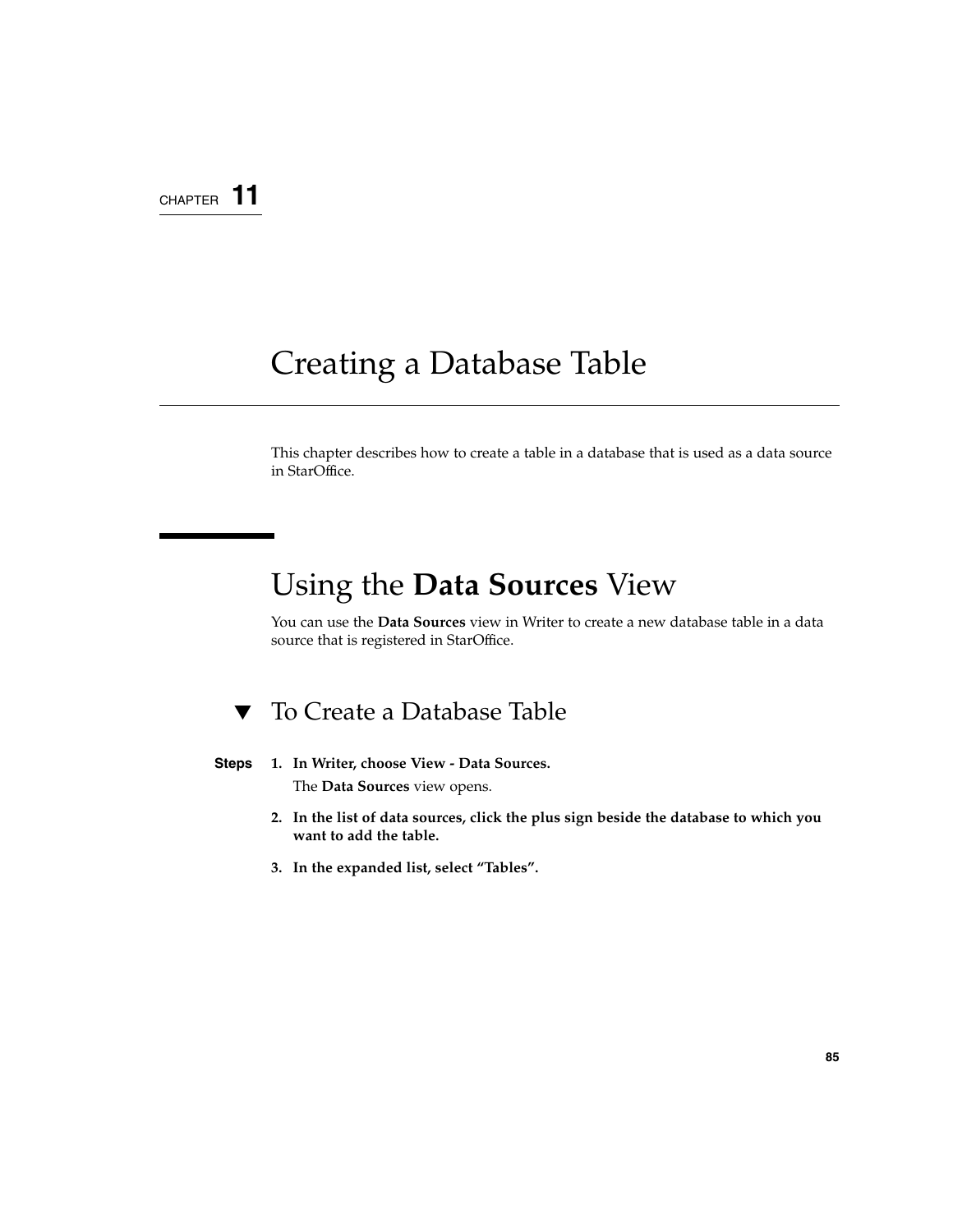| 匣<br>Addresses<br>-- 是<br>l⊟<br>Bibliography<br>e<br>:<br>中品 Links<br>田<br>Queries<br>$ \mathbf{H}_{\mathbf{a}}$ Tables<br>Θ |
|------------------------------------------------------------------------------------------------------------------------------|
|                                                                                                                              |
|                                                                                                                              |
|                                                                                                                              |
|                                                                                                                              |
|                                                                                                                              |
| $\frac{1}{\sqrt{2}}$ biblio                                                                                                  |
| 中具 myAdabas                                                                                                                  |
| 由 amyADO<br>Record<br>the part of the adapted                                                                                |

**FIGURE 11–1** Data Sources view.

**4. Right-click and choose New Table Design.**

The **Table Design** window opens.

| Table Design:: Bibliography     |                                                                                                                       |             |
|---------------------------------|-----------------------------------------------------------------------------------------------------------------------|-------------|
| Tools<br>Window<br>File<br>Edit | Help                                                                                                                  |             |
| 圓<br>圛<br>Ы<br>FØ               | X<br>暭                                                                                                                |             |
| <b>Field Name</b>               | Field Type                                                                                                            | Description |
| Firstname                       | Text [ VARCHAR ]<br>Memo [ LONGVARCHAR ]<br>Text (fix) [ CHAR ]<br>Decimal [DECIMAL]<br>Text [VARCHAR]<br>Date [DATE] |             |
|                                 | <b>Field Properties</b>                                                                                               |             |
|                                 |                                                                                                                       |             |

**FIGURE 11–2** Table Design window.

- **5. In the first row of the Field Name column, type a name.**
- **6. Click in the first row of the Field Type column, click again, and then select a field type.**

**Note –** The field types that are available depend on the type of database you are using.

**7. (Optional) Click in the first row of the Description column, and type a short description of the field.**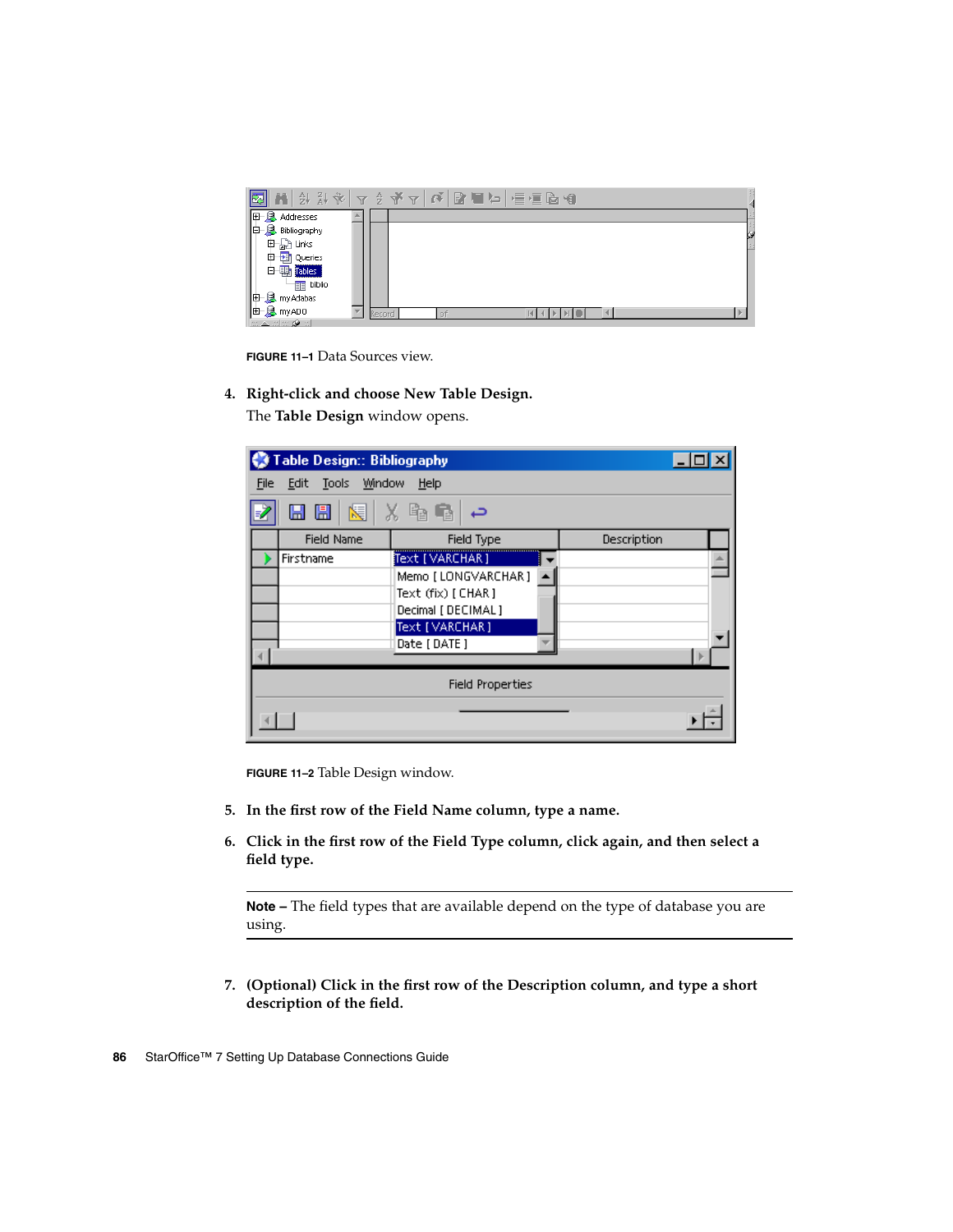- <span id="page-86-0"></span>**8. In the Length box, type the maximum number of characters that the field can contain.**
- **9. (Optional) Specify the Default value and Format example of the field.**

**10. Choose File-Save.**

## ▼ To Add Data to a Database Table

- **1. In Writer, choose View Data Sources.** The **Data Sources** view opens. **Steps**
	- **2. In the list of data sources, click the plus sign beside the database that contains the table.**
	- **3. In the expanded list, select "Tables".**



**FIGURE 11–3** Data Sources view.

- **4. In the expanded list, select the table that you want to add data to.**
- **5. Click in the first row of the first column in the table, and type the contents of the first field.**
- **6. On the database bar, click the Save current record icon .**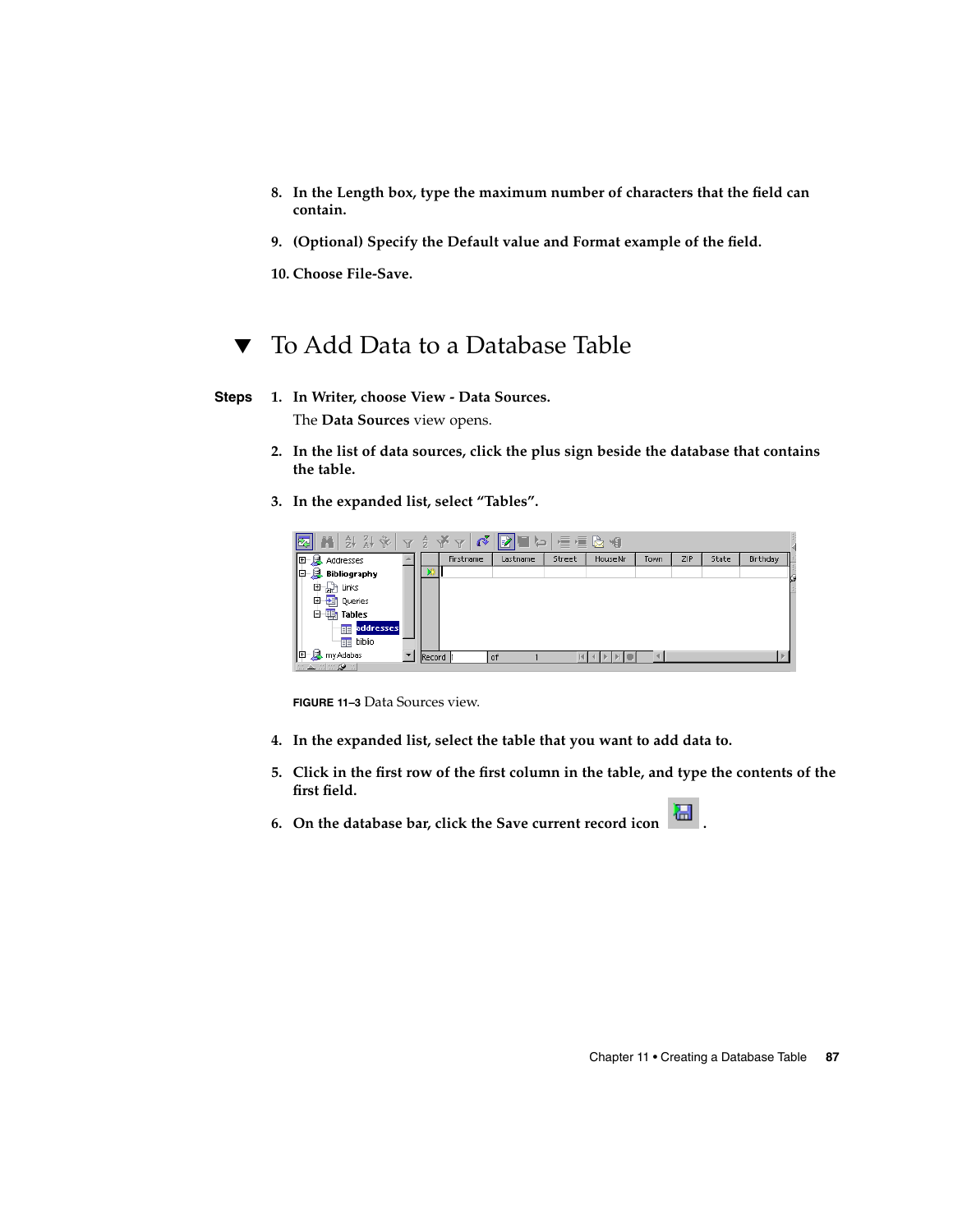StarOffice™ 7 Setting Up Database Connections Guide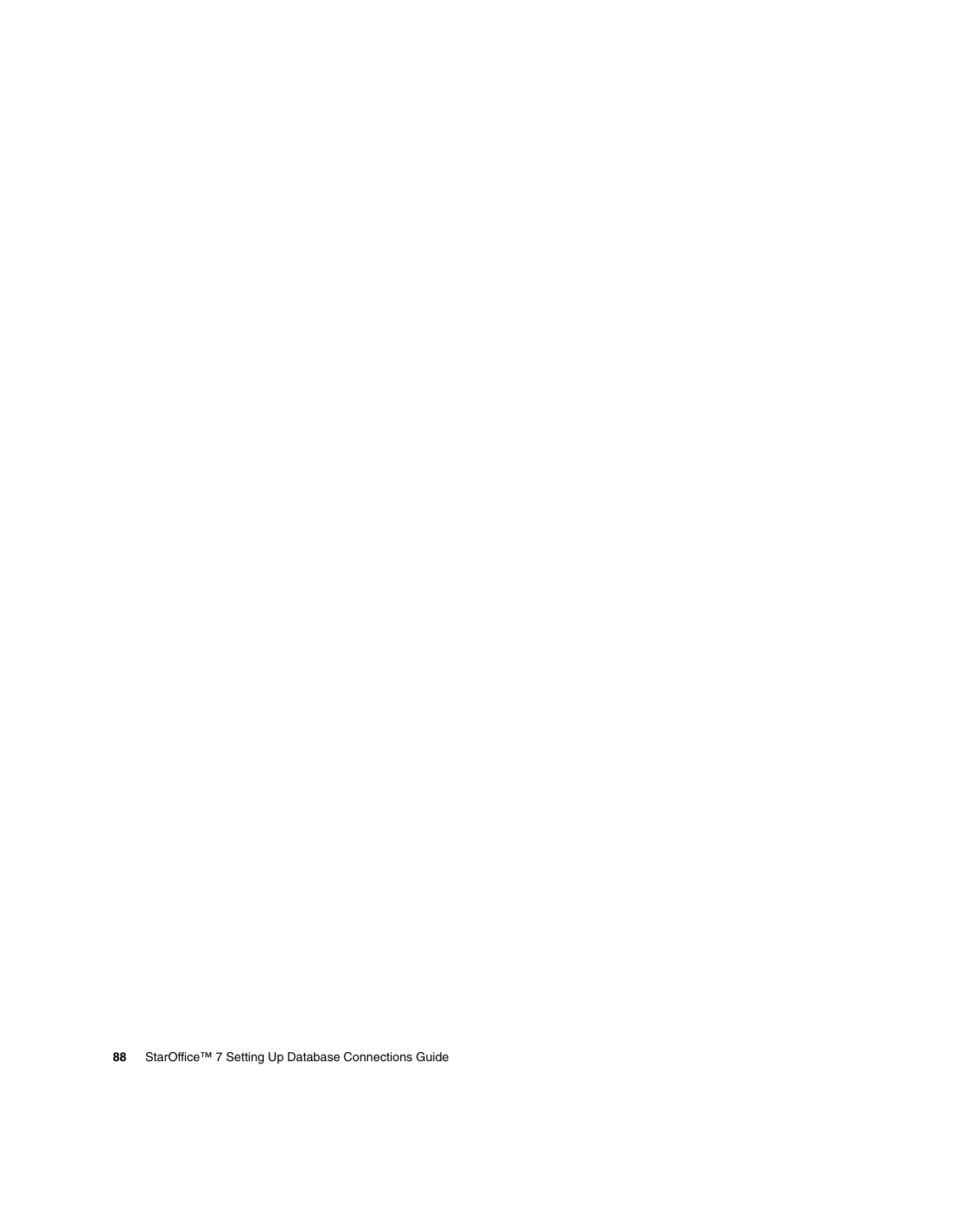# <span id="page-88-0"></span>CHAPTER **12**

# Creating a Database Query

This chapter describes how to create a database query for a data source in StarOffice.

# Using the **Query Design** View

You can use filters in the **Data Sources** view in StarOffice to search for data in a database. To save the search criteria that you defined in a filter, use a query. StarOffice provides the **Query Design** view where you can create and edit database queries.

## ▼ To Create a Database Query

- **1. In Writer, choose View Data Sources.** The **Data Sources** view opens. **Steps**
	- **2. Click the plus sign in front of the database that you want to query, for example "Bibliography".**
	- **3. In the expanded list, select "Queries".**
	- **4. Right-click and choose New Query (Design View).**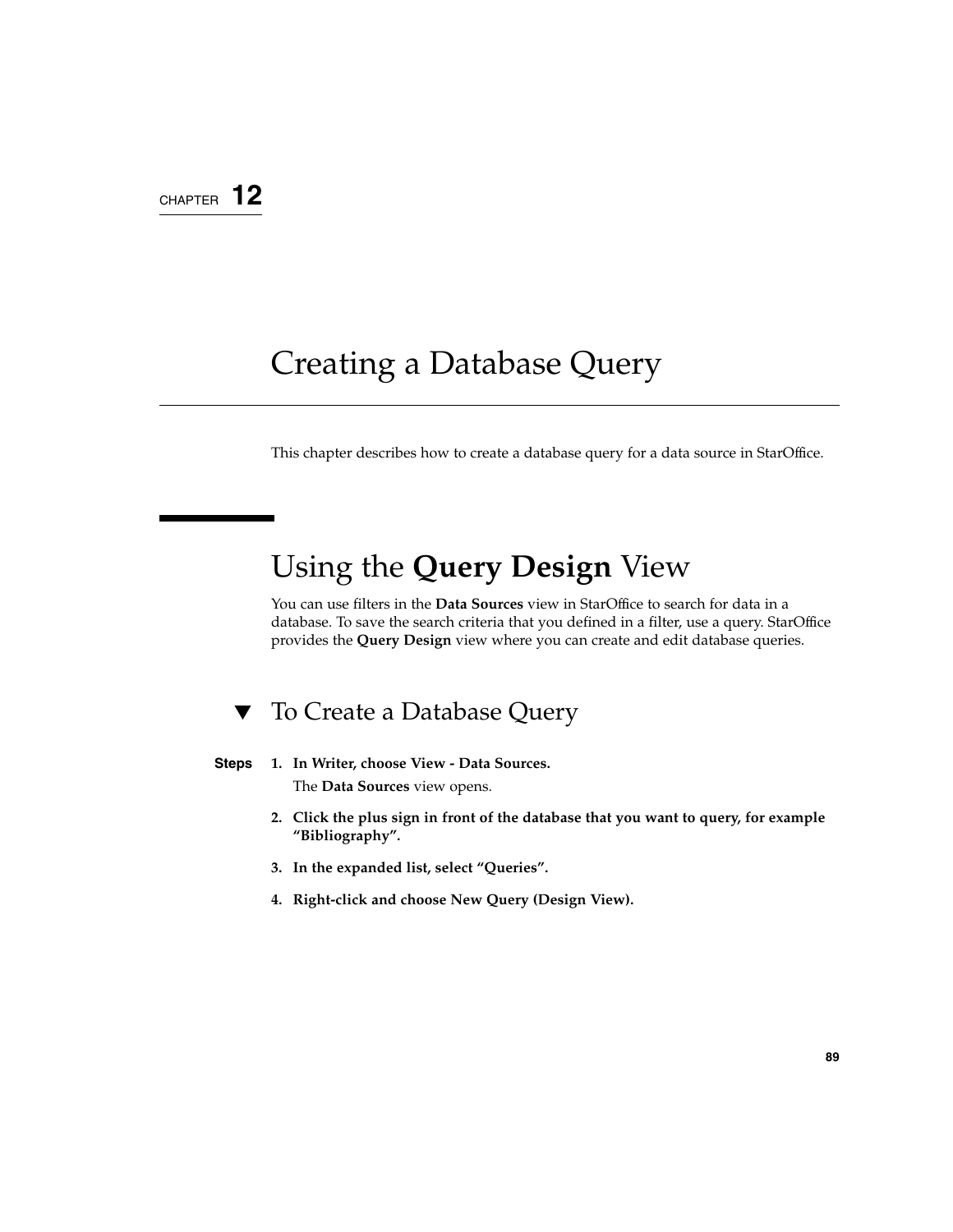| м.                                      | 計 計 家<br>Y 2 Y Y          | õ.       | 17        | 日本 信道度相 |  |    |
|-----------------------------------------|---------------------------|----------|-----------|---------|--|----|
| ⊞<br>Addresses<br>厚                     |                           | Lastname | Firstname |         |  |    |
| Bibliography<br>Ε<br>尾                  | x                         |          |           |         |  | IJ |
| Links<br>⊞                              |                           |          |           |         |  |    |
| Que<br>靊<br>o.<br>Tab                   | Administrate Data Sources |          |           |         |  |    |
| 匪                                       | SQL.                      |          |           |         |  |    |
| 雷                                       | Disconnect                |          |           |         |  |    |
| 田<br>my Adab:<br>扈<br>myADO<br>田<br>-13 | New Query (Design View)   |          |           |         |  |    |
| and the company's company's and         | New Query (SQL View)      |          |           |         |  |    |

**FIGURE 12–1** Context menu to create a new database query.

**Note –** You can also choose New Query (SQL View). However, the SQL query language is beyond the scope of this guide. Only use the New Query (SQL View) command if you have experience with SQL.

**5. In the Add Tables dialog box, select a table, and then click the Add button.**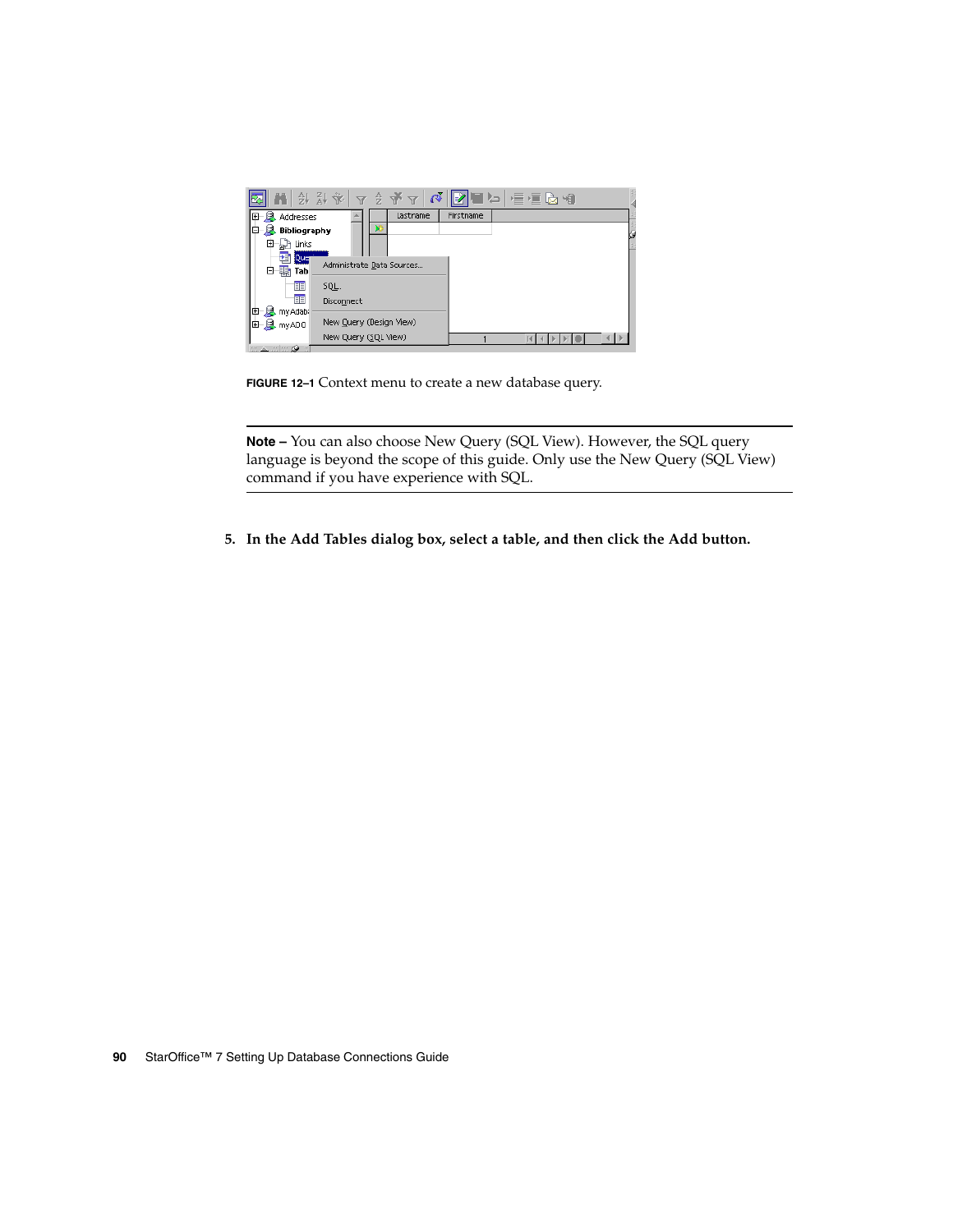



| 苜<br>中<br>罔<br>EE<br>t∞l<br>m<br>₩ | $\frac{423!}{7}$<br>57 | 鳯<br>Ы | E<br>菖 |  |
|------------------------------------|------------------------|--------|--------|--|
| <b>biblio</b>                      |                        |        |        |  |
| lκ<br>Identifier                   |                        |        |        |  |
| Type<br>Address                    |                        |        |        |  |
| Annote<br>Author<br>1.1.1.1        |                        |        |        |  |
|                                    |                        |        |        |  |

**FIGURE 12–3** Database table in the **Query Design** view.

- **6. In the Query Design view, select a field in the list, and do one of the following:**
	- **Drag the field to the Field row in the lower pane.**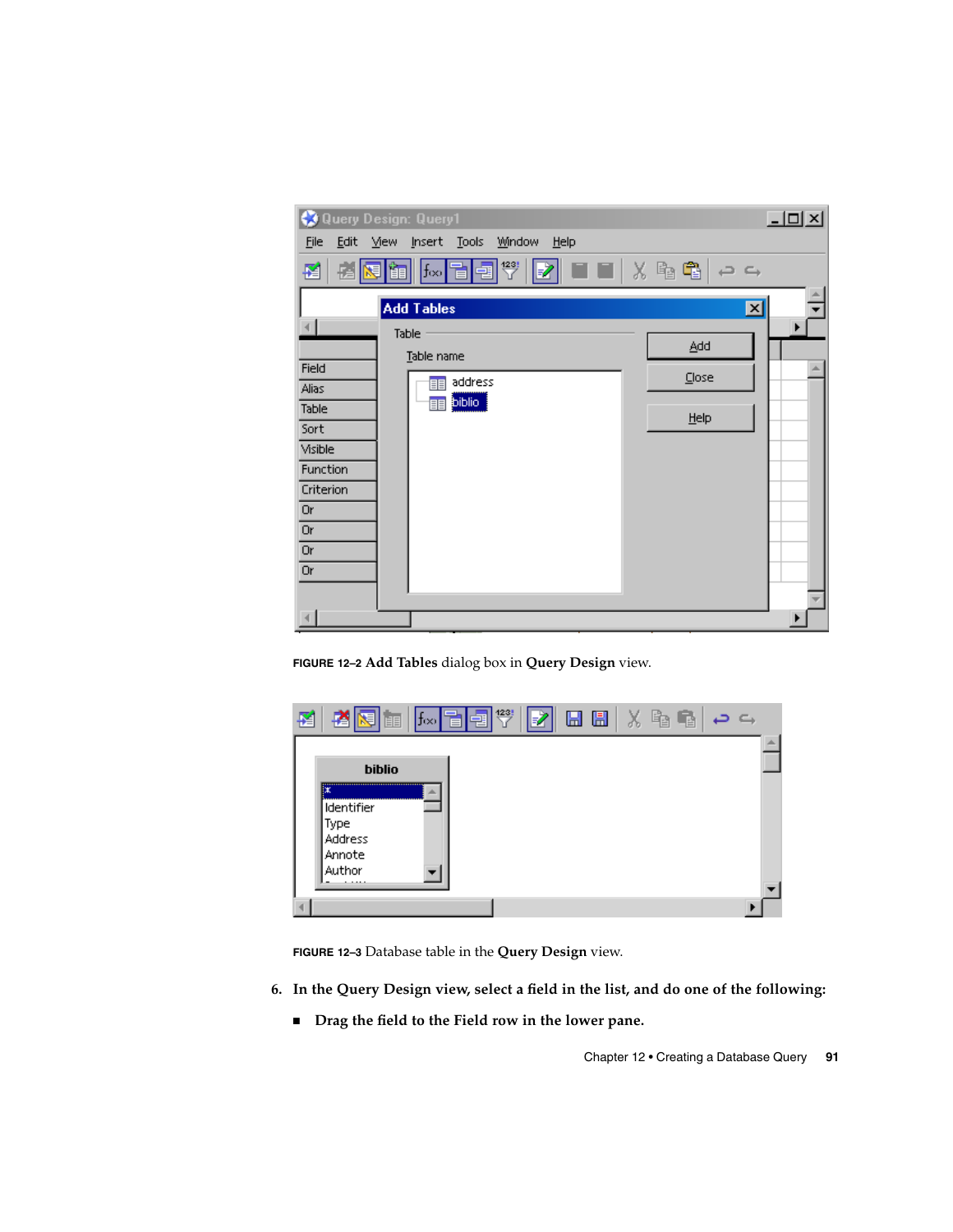■ **Double-click the field.** 

The field is added to the first available cell in the **Field** row.

**Note –** To add all of the fields in the table to the query, double-click the asterisk \* at the top of the list.

| 舀                                                                       | SE de <mark>de de d</mark>         | 12 | 日日メ争 | € |  |
|-------------------------------------------------------------------------|------------------------------------|----|------|---|--|
| biblio<br>ж<br>Identifier<br>Type<br><b>Address</b><br>Annote<br>Author |                                    |    |      |   |  |
| $\overline{\phantom{a}}$                                                |                                    |    |      |   |  |
|                                                                         |                                    |    |      | ۰ |  |
|                                                                         |                                    |    |      |   |  |
| Field                                                                   | Identifier<br>$\blacktriangledown$ |    |      |   |  |
| Alias                                                                   |                                    |    |      |   |  |
| Table                                                                   | biblio                             |    |      |   |  |
| Sort                                                                    |                                    |    |      |   |  |
| Visible                                                                 | ⊽                                  |    |      | г |  |
| Function                                                                |                                    |    |      |   |  |

**FIGURE 12–4** Adding a database field to a query.

**7. Click the Run Query icon .**

A list of data rows that fit the conditions of the query appears in the lower pane of the **Query Design** view.

**8. Click in the row of a query condition that you want to add.**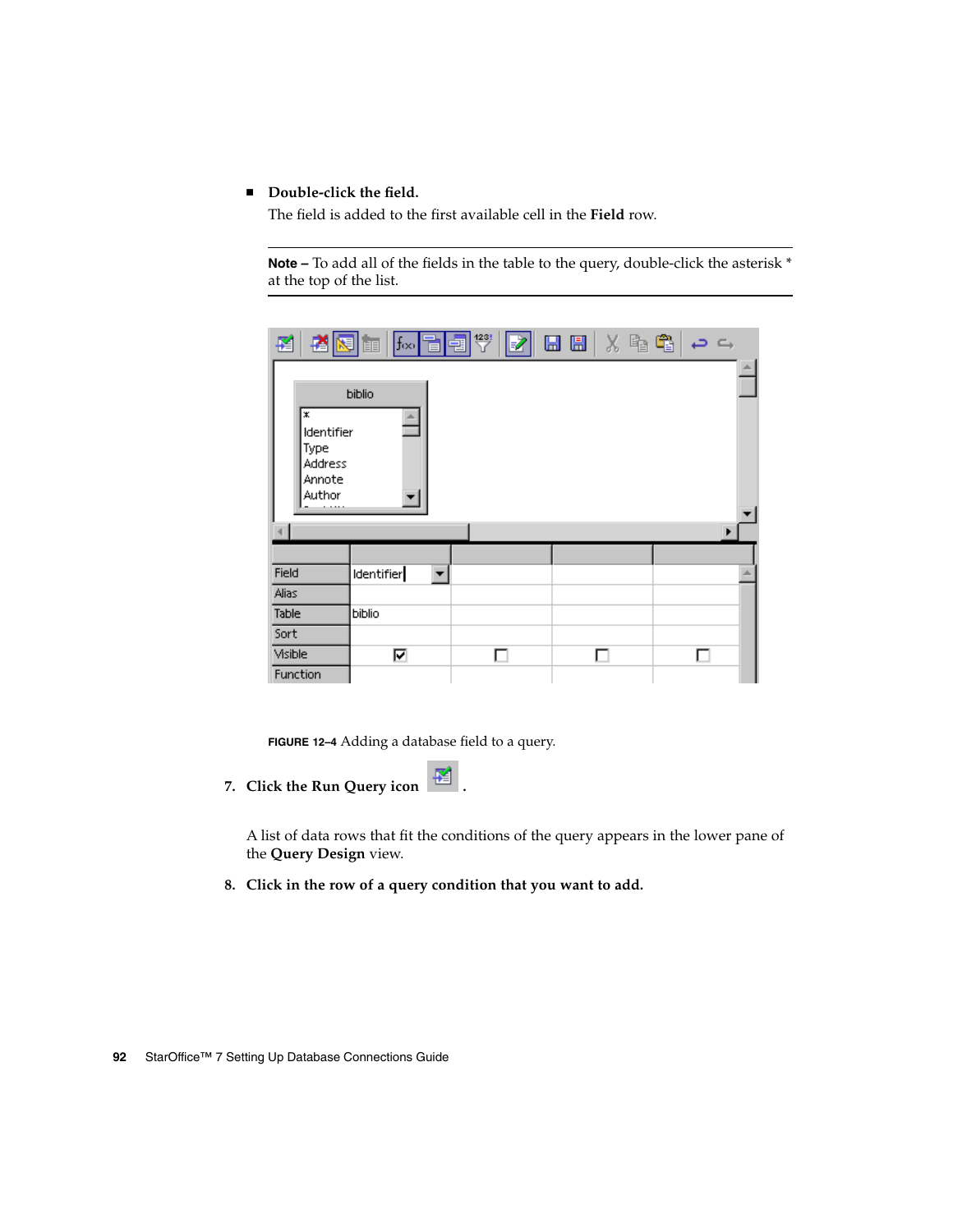| Annote<br>Author<br>1.111 |            |                      |   |   |   |  |
|---------------------------|------------|----------------------|---|---|---|--|
|                           |            |                      |   |   |   |  |
|                           |            |                      |   |   |   |  |
| Field                     | Identifier | biblio. <sup>*</sup> |   |   |   |  |
| Alias                     |            |                      |   |   |   |  |
| Table                     | biblio     | biblio               |   |   |   |  |
| Sort                      |            |                      |   |   |   |  |
| Visible                   | ⊽          | ⊽                    | г | ┍ | ┍ |  |
| Function                  |            |                      |   |   |   |  |
| Criterion                 |            |                      |   |   |   |  |
| $\Gamma$                  |            |                      |   |   |   |  |

**FIGURE 12–5** Criteria design area in the **Query Design** window.

The condition is added to the field that the column represents. You can use the following conditions in a query:

| Field     | Name of the database table field, where * represents all of the fields in<br>the database table.                                                                                                                                       |
|-----------|----------------------------------------------------------------------------------------------------------------------------------------------------------------------------------------------------------------------------------------|
| Alias     | Term that is used instead of the name of the database table. An alias<br>can help you to create a more legible query output.                                                                                                           |
| Table     | Name of the table that includes the selected field.                                                                                                                                                                                    |
| Sort      | Sorts the values of the field in ascending or descending order.                                                                                                                                                                        |
| Visible   | Shows the field in the database output. Use this condition for fields<br>that are used to define criteria, but which do not need to be displayed<br>in the query output.                                                               |
| Function  | Predefined set of functions to count the number of rows, columns,<br>and so on. The list of available functions depends on the data source<br>type.                                                                                    |
| Criterion | Defines a criterion for the query.                                                                                                                                                                                                     |
| OR.       | All criteria that are located in the same column have an OR<br>relationship. All criteria that are located in different columns have an<br>AND relationship. The syntax of the criteria is described in the<br>StarOffice help system. |

**9. In the Criterion row, type a custom search condition, for example 'Robert'.**

#### **10. On the Database bar, click the Run Query icon.**

The data rows that are returned by the query are displayed in the top pane of the **Query Design** view.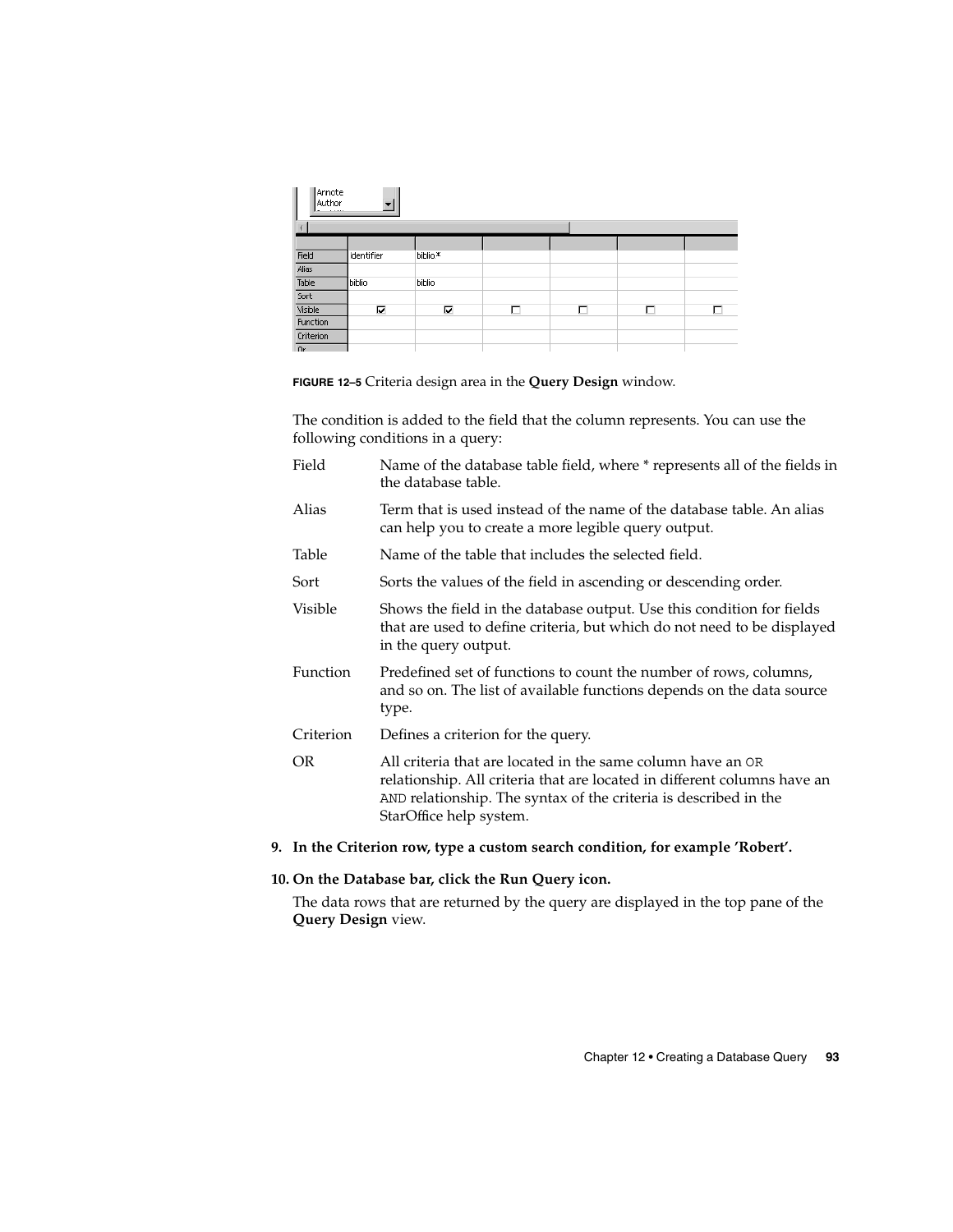|                                                                               | <b>Query Design: Query1</b>                                                   |                      |             |             |  | $-$ 0 $\times$ |  |  |  |  |  |  |
|-------------------------------------------------------------------------------|-------------------------------------------------------------------------------|----------------------|-------------|-------------|--|----------------|--|--|--|--|--|--|
| Edit View Insert Tools Window<br>File<br>Help                                 |                                                                               |                      |             |             |  |                |  |  |  |  |  |  |
| <b>┪╏╇│</b> ┰┋╇┰│ <b>Q│⋑</b> ▙<br>ΑA<br>一首                                    |                                                                               |                      |             |             |  |                |  |  |  |  |  |  |
|                                                                               | Identifier<br>Identifier1<br>Booktitle<br>Address<br>Author<br>Type<br>Annote |                      |             |             |  |                |  |  |  |  |  |  |
| BOR02a                                                                        | BOR02a                                                                        | 1                    | Borges, Mal |             |  |                |  |  |  |  |  |  |
| BOR02b                                                                        | BOR02b                                                                        | 1                    |             | Borges, Mal |  |                |  |  |  |  |  |  |
| Record 1                                                                      | of                                                                            | $11*$                |             |             |  |                |  |  |  |  |  |  |
| 駋<br>ø                                                                        | $ f_{\infty}$<br>実<br>幅                                                       | $\frac{423!}{7}$     | 圖<br>X<br>⊞ | ☞ ● ● ● ●   |  |                |  |  |  |  |  |  |
| biblio<br><br>Identifier<br>Type<br>Address<br>Annote<br>Author<br>بمحمد<br>٠ |                                                                               |                      |             |             |  |                |  |  |  |  |  |  |
| Field                                                                         | Identifier                                                                    | biblio. <sup>*</sup> |             |             |  |                |  |  |  |  |  |  |
| Alias                                                                         |                                                                               |                      |             |             |  |                |  |  |  |  |  |  |
| Table                                                                         | biblio                                                                        | biblio               |             |             |  |                |  |  |  |  |  |  |
| Sort                                                                          |                                                                               |                      |             |             |  |                |  |  |  |  |  |  |
| Visible                                                                       | ⊽                                                                             | ⊽                    | г           | п           |  | п              |  |  |  |  |  |  |
| Function                                                                      |                                                                               |                      |             |             |  |                |  |  |  |  |  |  |

**FIGURE 12–6** Result of the database query.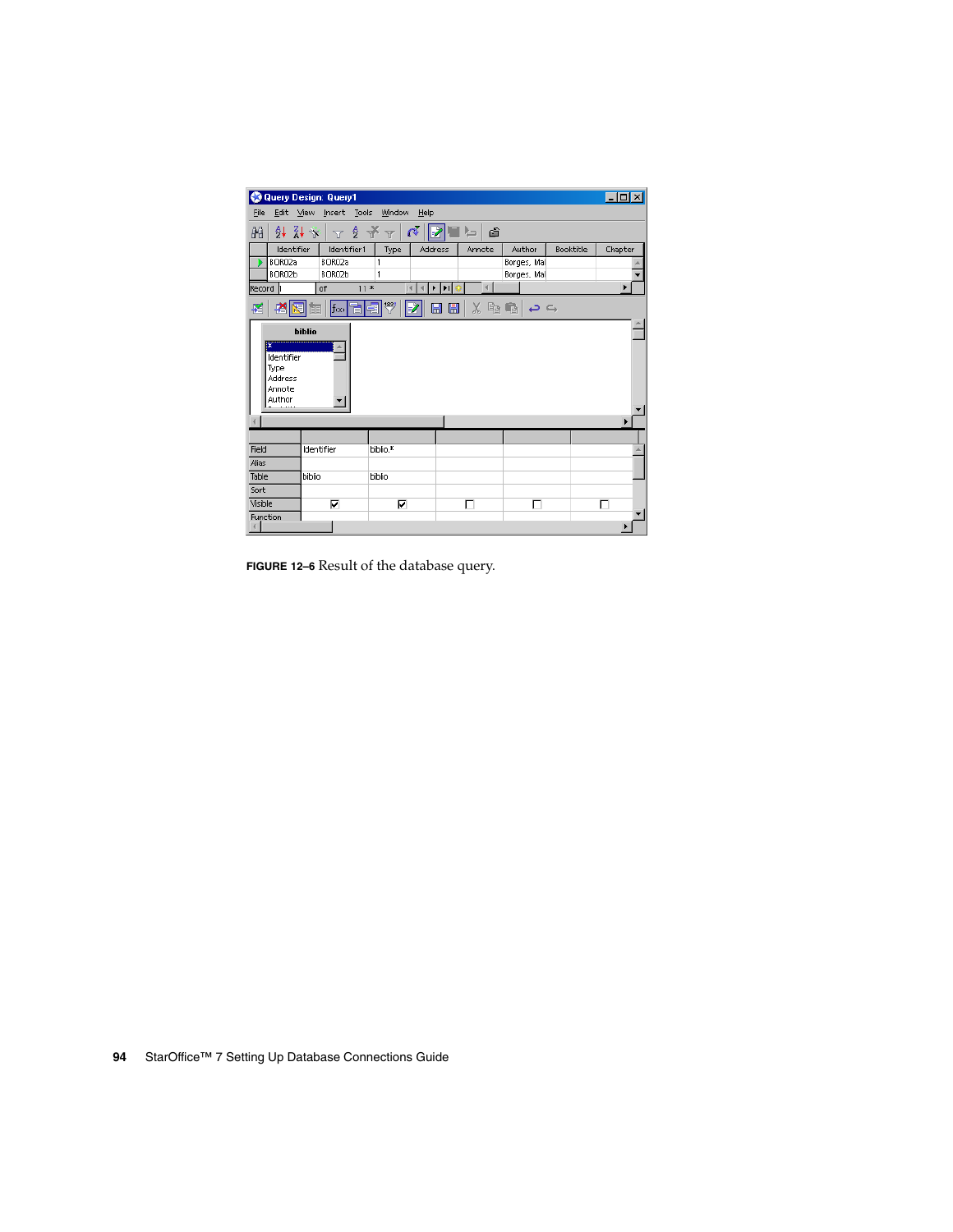# <span id="page-94-0"></span>CHAPTER **13**

# Using Database Forms

This chapter describes how to create a database form in StarOffice. A database form is a StarOffice document that contains a set of database controls.

# Creating a Database Form

The fastest way to create a database form is to use the **Form AutoPilot** in StarOffice. The **Form AutoPilot** creates a form in a Writer document. The data source connection is a link to this document.



**1. In Writer, choose File - AutoPilot-Form.** The **Form AutoPilot** opens. **Steps**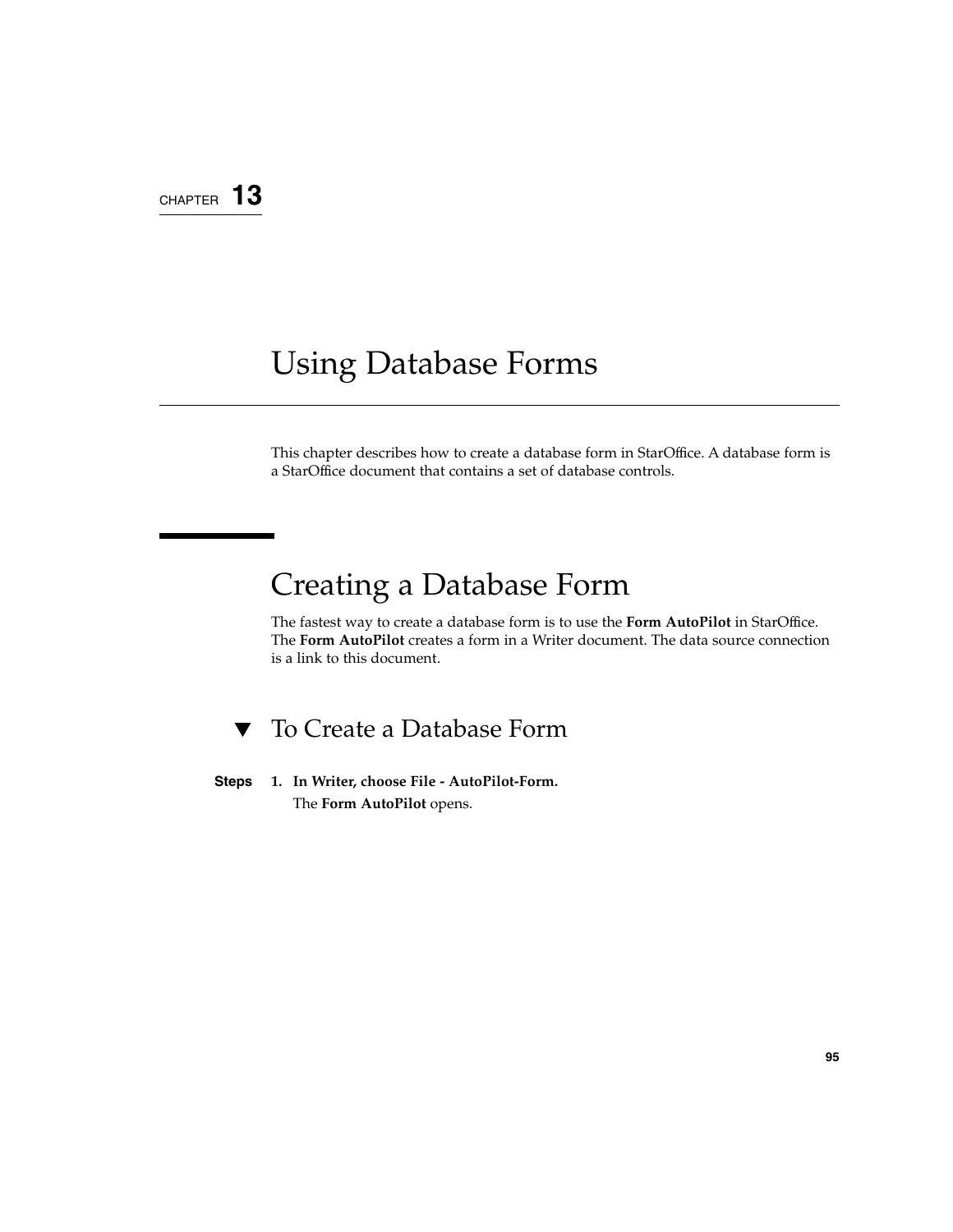

**FIGURE 13–1** Form AutoPilot.

- **2. In the Data source box, select the database that you want to use.**
- **3. In the Tables and queries box, select the table or query that you want to use.**
- **4. In the Existing fields list, select the fields that you want to use, and click the -> button.**

**Note –** To add all of the fields to the form, click the =>> button. To remove a field from the **Fields in form** list, select the field, and click the <- button.

To remove all of the fields, click the <<= button.

- **5. Click the Next button.**
- **6. Select the layout options that you want for the form and click the Create button.**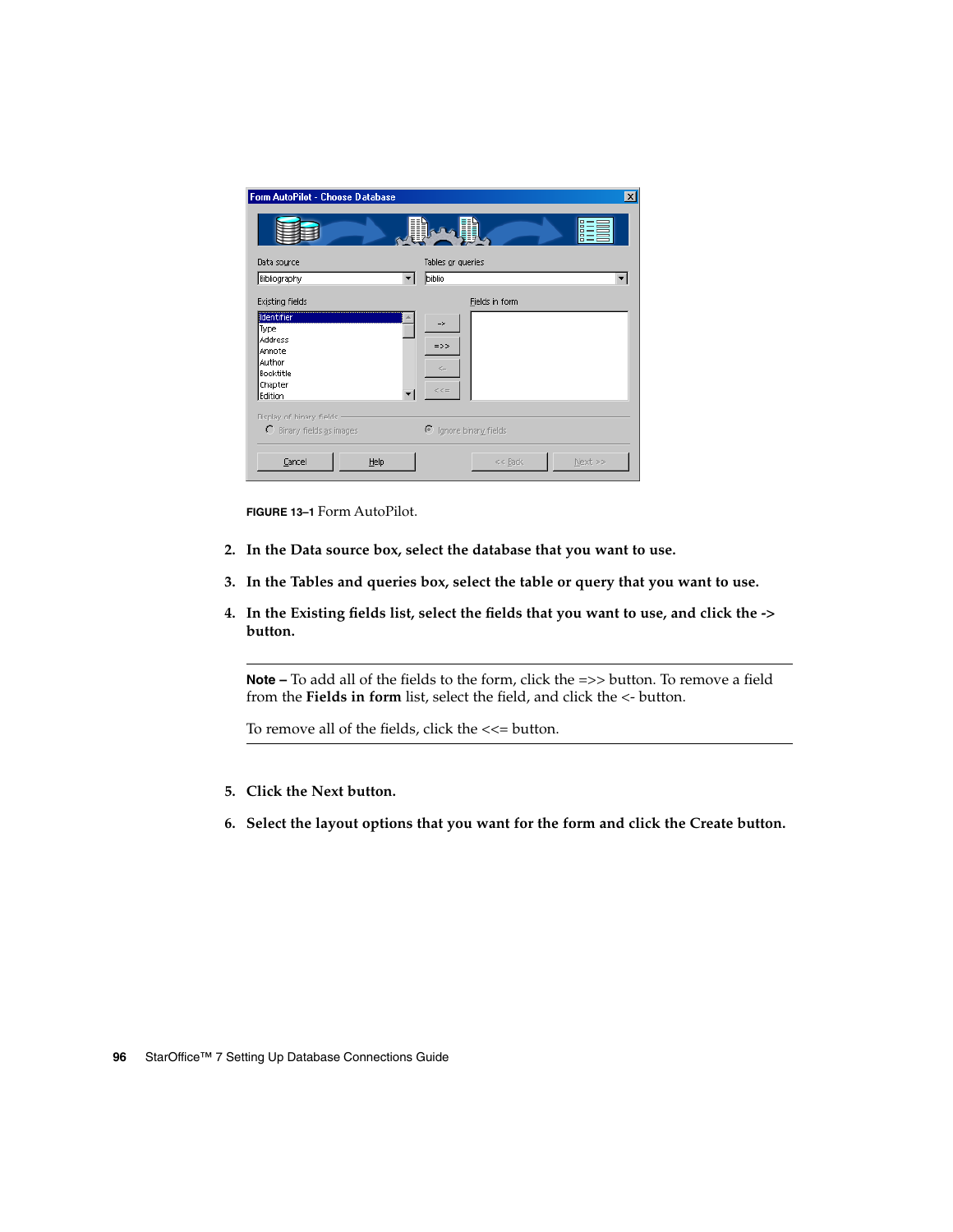<span id="page-96-0"></span>

**FIGURE 13–2** Layout options for a form.

- **7. In the File name text box, type a name for the form.**
- **8. Click the Save button.**

A link to the Writer document that contains the form appears under the "Links" item in the expanded data source list.

# Editing Database Forms

StarOffice stores a database form as a Writer document. To edit a database form, open the document that contains the form and use the tools on the **Navigation Bar**.

# Using the **Navigation Bar**

The **Navigation Bar** provides the tools that you need to edit the rows of data in database forms. The bar is located at the bottom of the Writer window in the document that contains the form.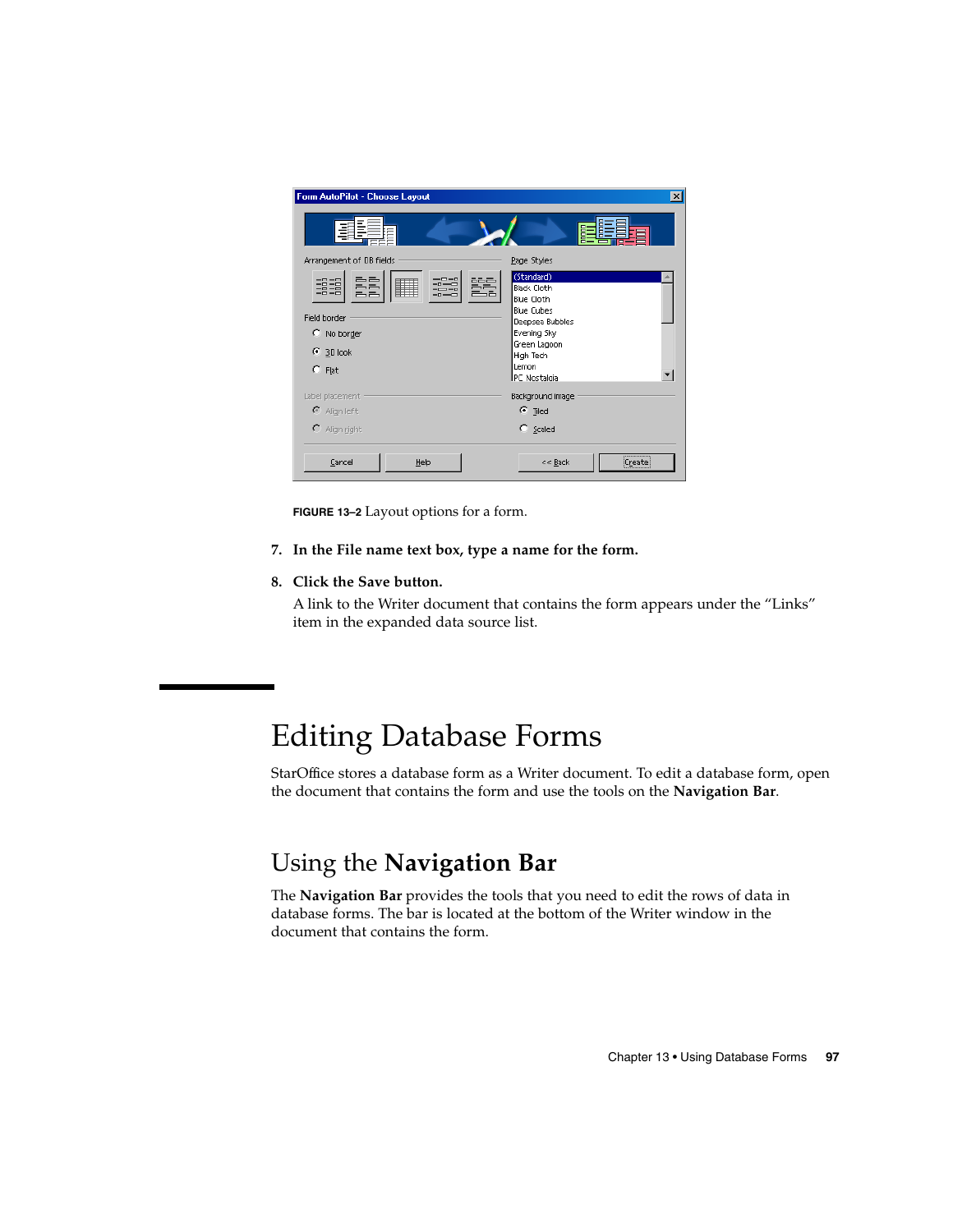#### Record  $\boxed{13}$ H I → H | a > > x A | A | 2 2 3 × 7 2 × 8 × 4 2 × 7 × 8 × 7 × 8 × 7 × 8 × 7 × 8 × 7 × 8 × 7 × 8 × 7 of  $13$

### **FIGURE 13–3 Navigation Bar** for database forms.

the control of the control of the control of the control of the control of

| Record $\boxed{13}$         | of 13 | Record box            | Displays the active row number. To<br>jump to a row in your form, enter<br>the row number in this text box.                                                            |
|-----------------------------|-------|-----------------------|------------------------------------------------------------------------------------------------------------------------------------------------------------------------|
|                             |       | Move icons            | Moves to the first, the previous, the<br>next, or the last data row in the<br>form.                                                                                    |
| 础                           |       | Save Record           | Saves the changes to the data that<br>you made.                                                                                                                        |
|                             |       | Undo                  | Reverses the last action.                                                                                                                                              |
| i<br>Ve                     |       | New Record            | Adds a new row to the data.                                                                                                                                            |
|                             |       | Delete Record         | Removes the selected data row.                                                                                                                                         |
| $\ddot{\alpha}$             |       | Refresh               | Updates the form with the changes<br>that you made.                                                                                                                    |
|                             |       | Find Record           | Opens a dialog where you can<br>search the data content.                                                                                                               |
| $\frac{A}{2}$ $\frac{Z}{A}$ |       | Sort<br>Descending    | Sorts the content of the of the form<br>Ascending/Sort in ascending or descending order.<br>The sort conditions are determined<br>by the column that the cursor is in. |
|                             |       | AutoFilter            | Builds a filter condition from the<br>currently selected item.                                                                                                         |
|                             |       | Form-Based<br>Filters | Activates the form-based filter<br>function. You can insert search<br>criteria in the database form.                                                                   |
| $\frac{A}{Z}$               |       | Sort                  | Opens a dialog box where you can<br>specify the sorting conditions.                                                                                                    |
|                             |       | Remove<br>Filter/Sort | Removes all filter and sort<br>conditions that are currently active.                                                                                                   |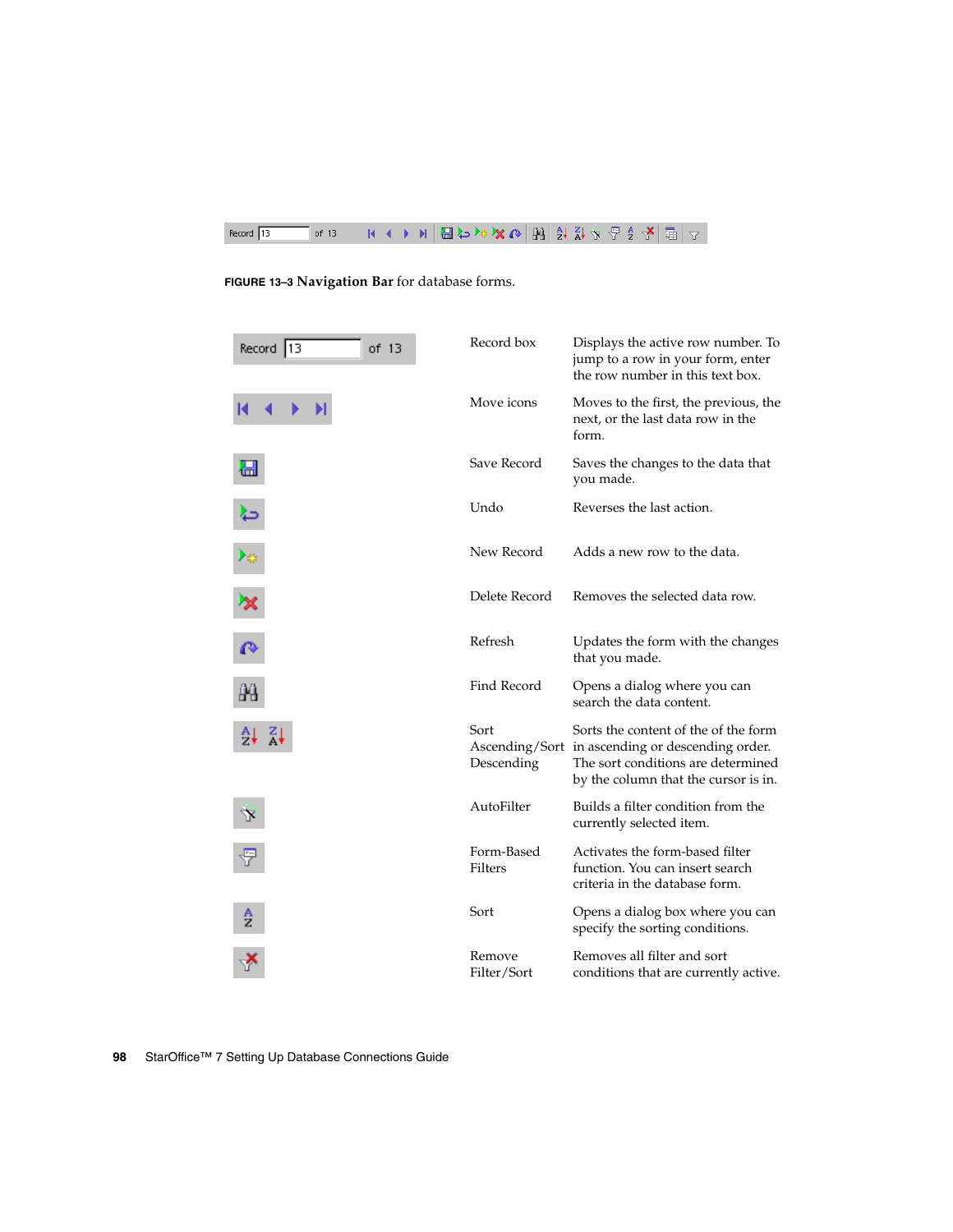<span id="page-98-0"></span>

| 囁 | <b>Table</b> | Data source as Opens a separate window with a list<br>of available data rows. |
|---|--------------|-------------------------------------------------------------------------------|
|   | Apply Filter | If pressed, this icon indicates if a<br>filter condition is active.           |

# Using the **Form Functions** Floating Toolbar

You can use the **Form Functions** Floating Toolbar to add controls to a database form.

## ▼ To Add Controls to a Database Form

#### **1. Open the Writer document that contains the database form that you want to edit. Steps**

**2. On the Main Toolbar, long-click the Show Form Functions icon .** The **Form Functions** floating toolbar opens.

| <b>Form Functions</b> |  |  |                                                    |  |  |  |  |  |  |  |  |  |  |  |
|-----------------------|--|--|----------------------------------------------------|--|--|--|--|--|--|--|--|--|--|--|
|                       |  |  |                                                    |  |  |  |  |  |  |  |  |  |  |  |
|                       |  |  | $\mathbb{Z}$ where $\mathbb{Z}$ where $\mathbb{Z}$ |  |  |  |  |  |  |  |  |  |  |  |

**FIGURE 13–4 Form Functions** floating toolbar.



Chapter 13 • Using Database Forms **99**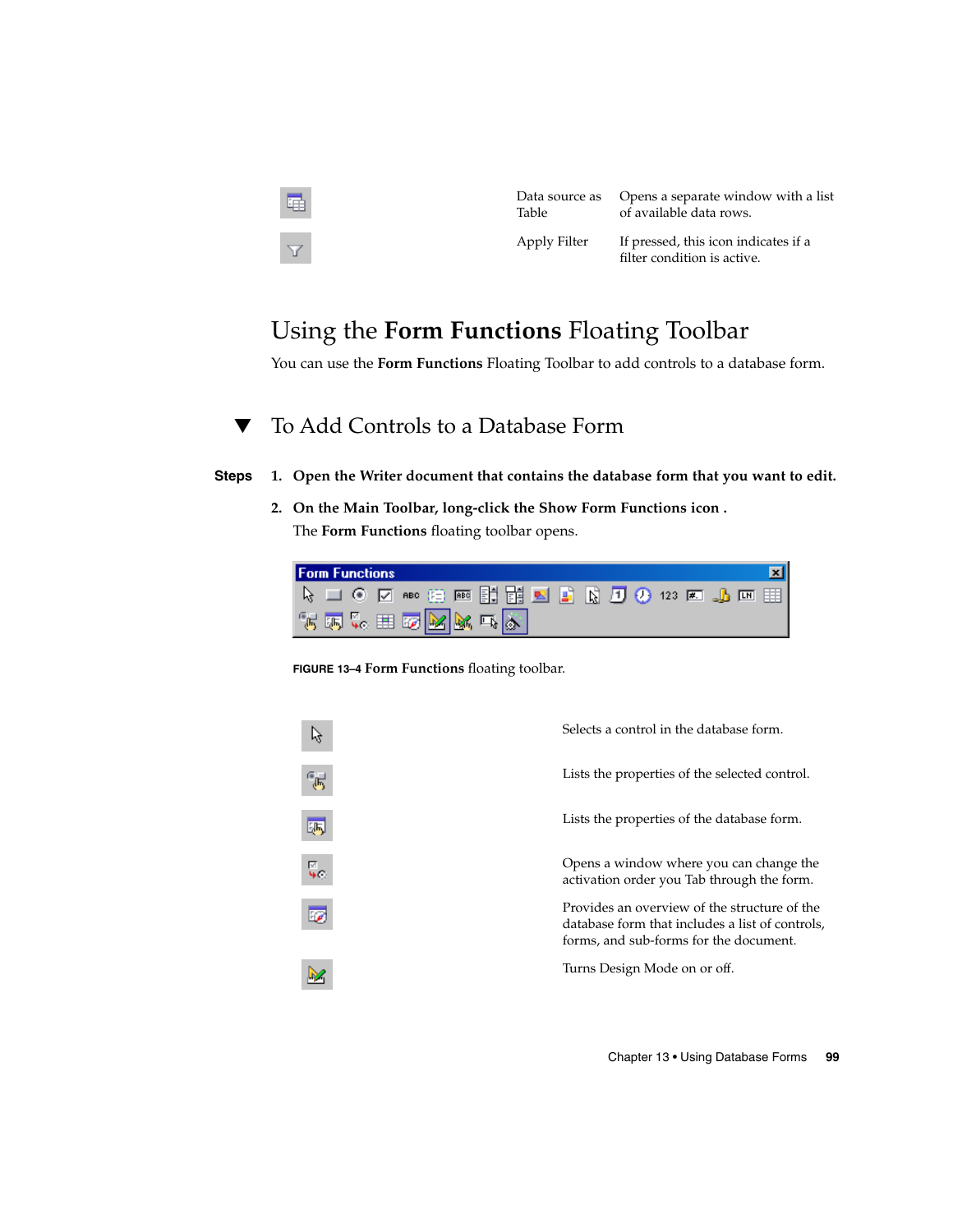|  |  | <b>□ ⊙ ☑ ☞ ⊞  </b>                                                                                                                                    |  |  |
|--|--|-------------------------------------------------------------------------------------------------------------------------------------------------------|--|--|
|  |  | $\blacksquare$ $\blacksquare$ $\blacksquare$ $\blacksquare$ $\blacksquare$ $\blacksquare$ $\blacksquare$ $\blacksquare$ $\blacksquare$ $\blacksquare$ |  |  |

Controls that you can add to a database form.

- **3. Click the Design Mode On/Off icon.**
- **4. Use the tools on the Form Functions floating toolbar to add and to edit controls on your database form.**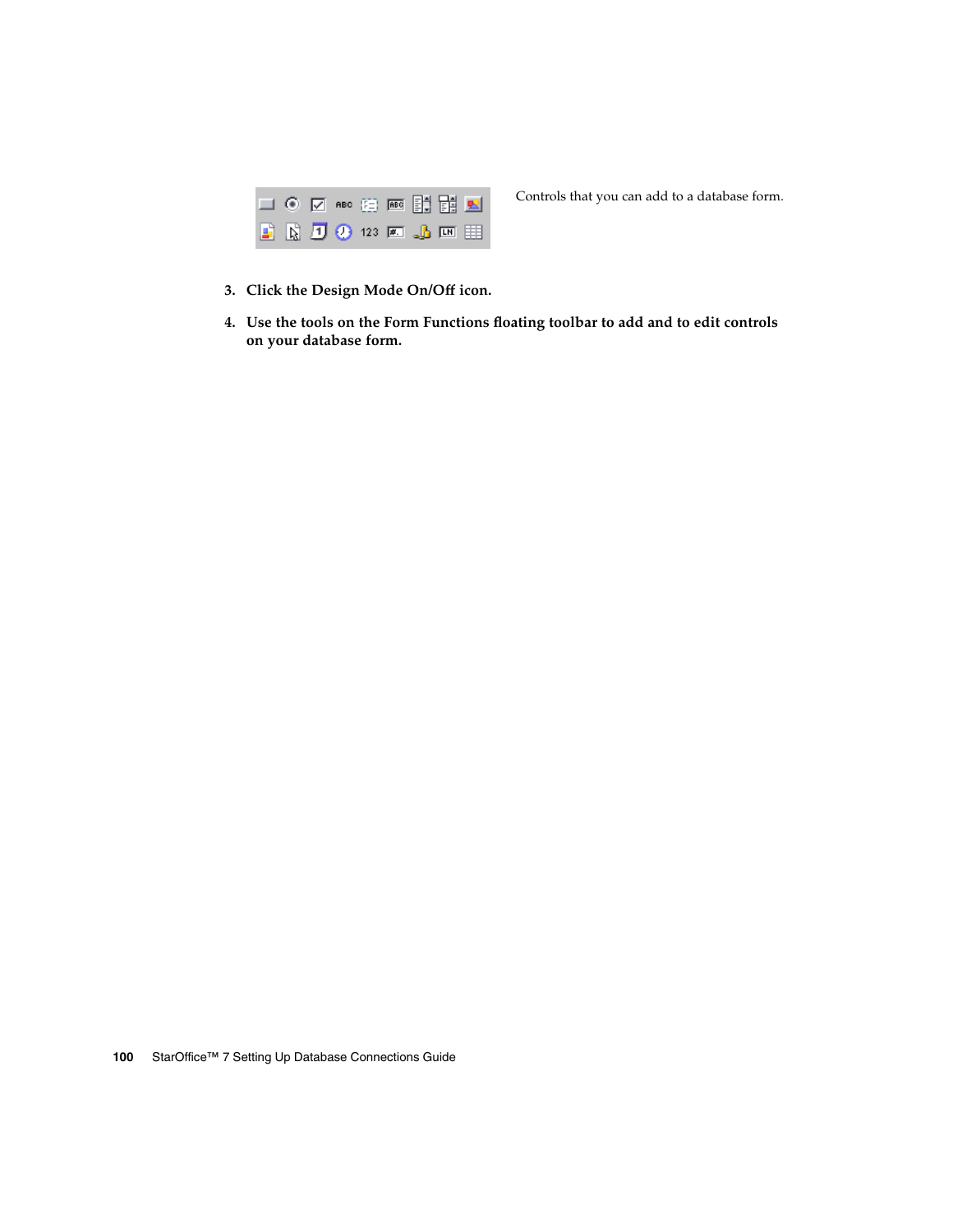# Index

## **A**

Adabas database creating database connections, [25](#page-24-0) creating in StarOffice, [20](#page-19-0) creating user, [25](#page-24-0) hiding system tables, [24](#page-23-0) installing on Linux, [18](#page-17-0) installing on Solaris, [18](#page-17-0) installing on Windows, [19](#page-18-0) limitations, [17](#page-16-0) preparing Solaris, [17](#page-16-0) setting environment variables on Solaris and Linux, [19](#page-18-0) setting environment variables on Windows, [19](#page-18-0) Adabas databases, mail merge data sources, [76](#page-75-0) address books adding as data sources, [65](#page-64-0) including in data sources, [67](#page-66-0) mail merge data sources, [76](#page-75-0) ADO creating database connections, [49](#page-48-0) MDAC drivers, [49](#page-48-0)

### **C**

CLASSPATH, adding JDBC drivers, [30](#page-29-0) controls, adding to database forms, [99](#page-98-0)

## **D**

data sources, mail merge, [76](#page-75-0) Data Sources browser, adding mail merge fields, [77](#page-76-0) Data Sources view creating database queries, [89](#page-88-0) creating database tables, [85](#page-84-0) Database Bar, [71](#page-70-0) editing databases, [69](#page-68-0) Navigation Bar, [71](#page-70-0) Database Bar, Data Sources view, [71](#page-70-0) database forms adding controls to, [99](#page-98-0) creating, [95](#page-94-0) editing, [97](#page-96-0) database queries creating, [89](#page-88-0) using to print mail merge documents, [82](#page-81-0) database tables adding data to, [87](#page-86-0) creating, [85](#page-84-0) dBase databases creating database connections, [53](#page-52-0) including tables in data source, [54](#page-53-0) mail merge data sources, [76](#page-75-0) driver classes, adding to Java CLASSPATH, [30](#page-29-0)

## **E**

edit database forms, [97](#page-96-0) database records in StarOffice, [69](#page-68-0)

**101**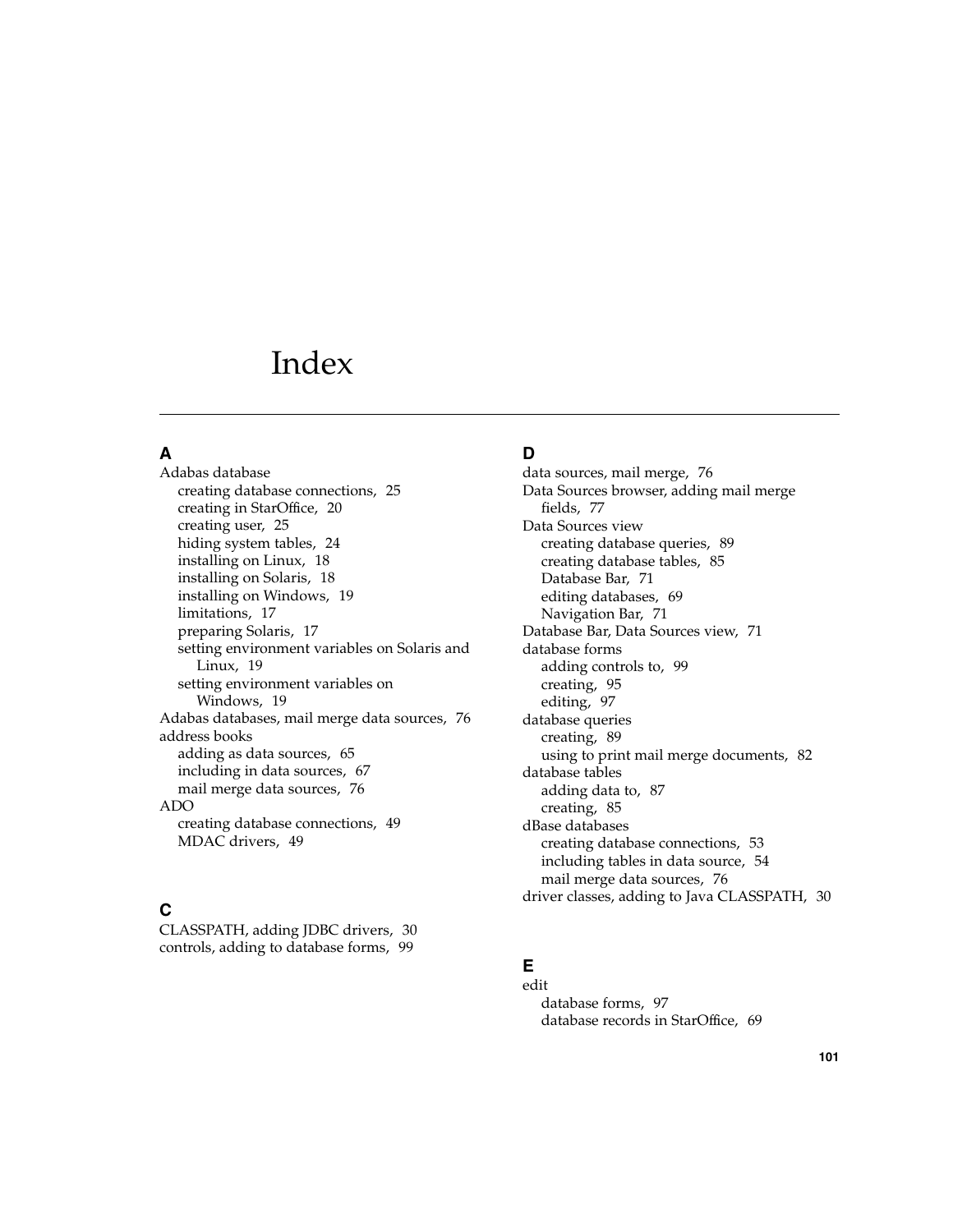edit (Continued) mail merge documents, [79](#page-78-0) environment variables setting for Adabas, [19](#page-18-0) Evolution, connecting to address books, [65](#page-64-0)

#### **F**

Fields dialog box, adding mail merge fields, [78](#page-77-0) filters, filtering mail merge records, [83](#page-82-0) Form AutoPilot, creating database forms, [95](#page-94-0) form letters, *See* mail merge forms, *See* database forms

#### **J** JDBC

adding drivers to Java CLASSPATH, [30](#page-29-0) creating a database connection, [31](#page-30-0) mail merge data sources, [76](#page-75-0) MySQL drivers, [29](#page-28-0) Oracle drivers, [29](#page-28-0)

**L** LDAP, connecting to address books, [65](#page-64-0)

### **M**

mail merge adding database fields to documents, [77](#page-76-0) data sources, [75](#page-74-0) editing mail merge documents, [79](#page-78-0) filtering mail merge records, [83](#page-82-0) previewing contents of mail merge fields, [80](#page-79-0) printing, [81](#page-80-0) using query to print, [82](#page-81-0) Microsoft Access creating database connections, [49](#page-48-0) creating ODBC connections, [38](#page-37-0) hiding system tables, [51](#page-50-0) URL syntax, [50](#page-49-0) Microsoft Data Access Components ADO drivers, [49](#page-48-0)

Microsoft Data Access Components (Continued) ODBC drivers, [37](#page-36-0) Microsoft Outlook, connecting to address books, [65](#page-64-0) Microsoft Windows Address Book, connecting to address books, [65](#page-64-0) Microsoft Word, mail merge data sources, [75](#page-74-0) Mozilla, connecting to address books, [65](#page-64-0) MySQL creating database connections, [33](#page-32-0) mail merge data sources, [76](#page-75-0) MySQL database, URL syntax, [34](#page-33-0) MySQL databases, hiding system tables, [51](#page-50-0) MySQL drivers, JDBC, [29](#page-28-0)

### **N**

Navigation Bar Data Sources view, [71](#page-70-0) database forms, [97](#page-96-0) Netscape, connecting to address books, [65](#page-64-0)

## **O**

ODBC creating database connections, [38](#page-37-0) hiding system tables, [46](#page-45-0) mail merge data sources, [76](#page-75-0) MDAC drivers, [37](#page-36-0) Oracle requirements, [37](#page-36-0) Oracle database creating JDBC connection, [31](#page-30-0) creating ODBC connections, [38](#page-37-0) hiding system tables, [46](#page-45-0) ODBC drivers, [37](#page-36-0) URL syntax, [31](#page-30-0) Oracle drivers, JDBC, [29](#page-28-0)

### **P**

print mail merge documents, [81](#page-80-0) using query to print mail merge document, [82](#page-81-0)

**102** StarOffice™ 7 Setting Up Database Connections Guide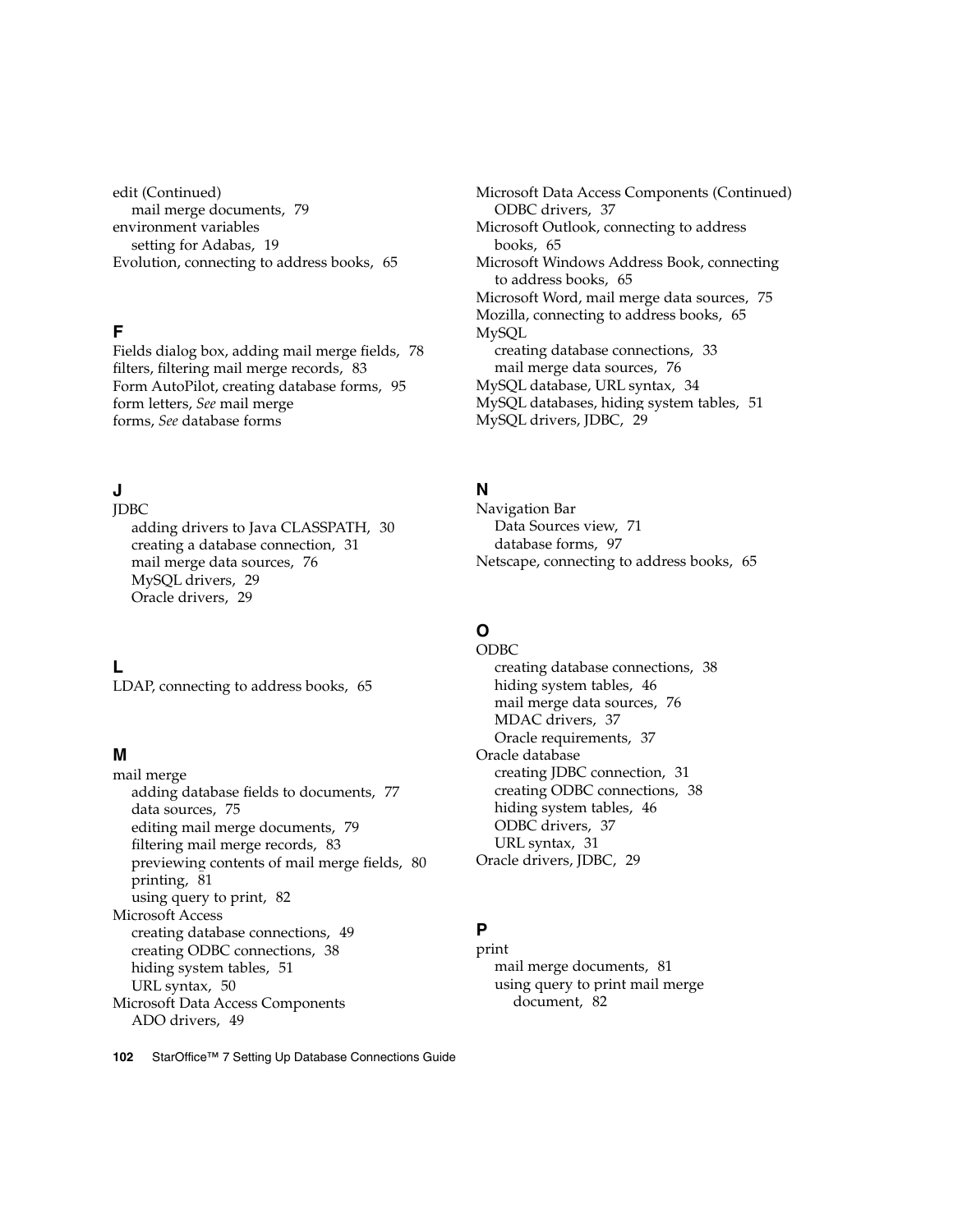### **Q**

queries, *See* database queries

## **S**

Spreadsheet databases, creating database connections, [61](#page-60-0) spreadsheets, mail merge data sources, [76](#page-75-0) Spreadsheets databases, including tables in data sources, [62](#page-61-0) SQL databases, creating database connections, [49](#page-48-0)

## **T**

tables, *See* database tables Text databases adding files to database, [57](#page-56-0) creating database connections, [57](#page-56-0) including tables in data source, [59](#page-58-0)

### **U**

URL syntax Microsoft Access, [50](#page-49-0) MySQL database, [34](#page-33-0) Oracle database, [31](#page-30-0) user, creating user for Adabas database, [25](#page-24-0)